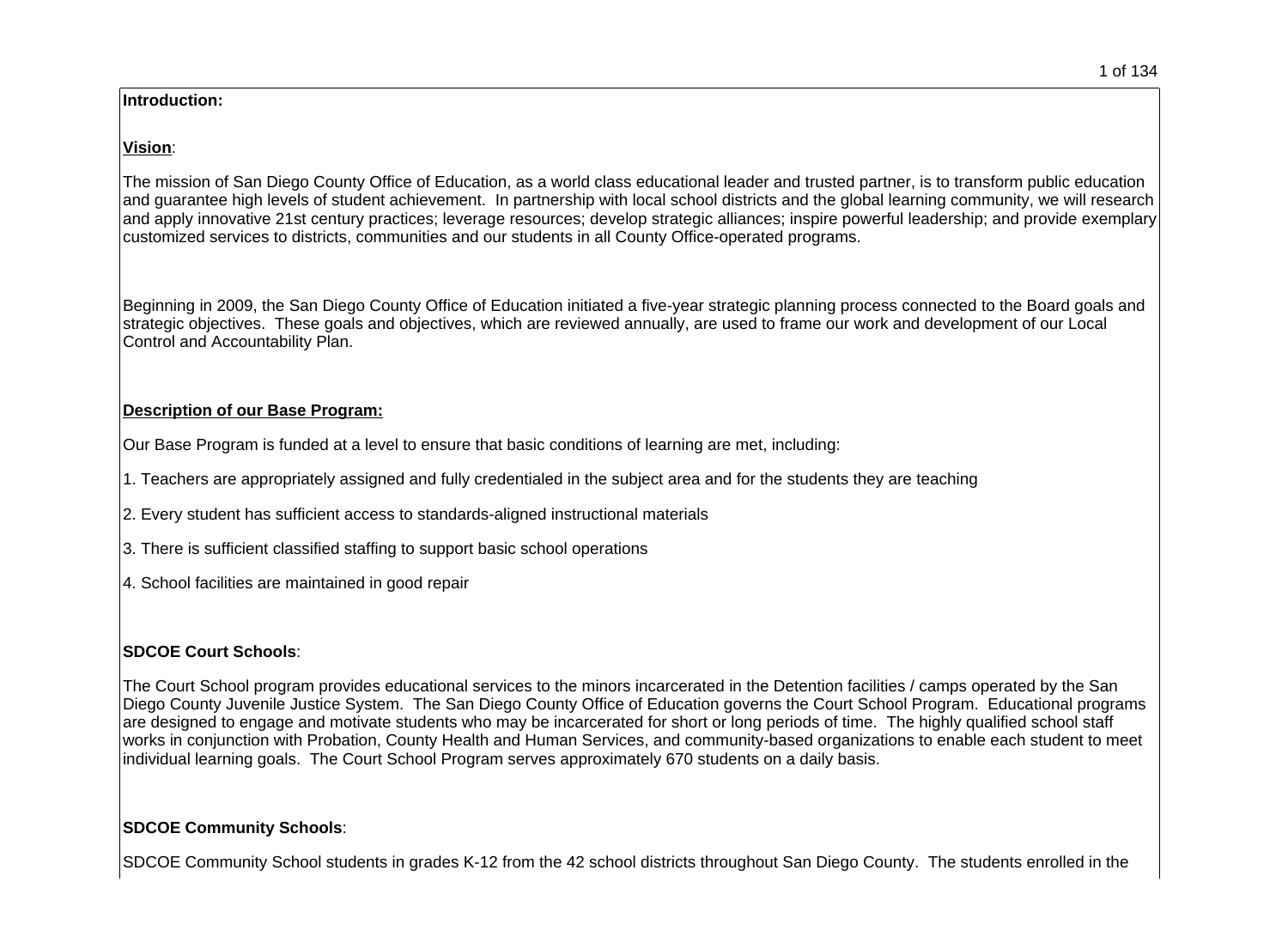Community Schools are considered high-risk and referred based on their current status with their home school district, and/or probation. Reasons for referrals typically include expulsion, chronic truancy, severe behavioral issues, or terms of probationary status. Students in the Community School Program have the opportunity to enroll in middle school, high school coursework, and/or additional coursework for credit recovery and acceleration toward graduation. The Community School Program serves approximately 1,800 students on a daily basis.

### **SDCOE San Pasqual Academy**:

San Pasqual Academy is a first-in-the-nation residential education campus designed specifically for foster teens. The Academy is located in Escondido, CA and provides foster teens with a stable, caring home, a quality, individualized education, and the skills needed for independent living. The 238-acre campus is operated as an inter-agency collaboration, with SDCOE administering the high school, and other agency partners administering the residential and ancillary facilities. The campus features individual family-style homes, an on-site, accredited high school, a cafeteria, an auditorium, recreation fields, a gymnasium, a Health and Wellness Center, a Day Rehabilitation Clinic, onsite health and human services, and a swimming pool. Teens live and learn at the Academy, as they prepare for college and career paths.

### **SDCOE Monarch School**:

Monarch School provides an academic and supportive environment in which any student in San Diego County who is impacted by homelessness will receive a rigorous education and grow personally to become a highly motivated, contributing member of society. The Monarch School serves grades K through 12 and currently have approximately 300 students enrolled. Monarch enjoys a unique partnership with the Monarch Project that provides supplemental services to students and families that creates a community school model of wrap-around services inclusive of mental health, dental, medical, and social. Additionally Monarch school enjoys strong business, parent/family and community collaboration.

## **Special Education in Court Schools, Community Schools, Monarch School and San Pasqual Academy**:

The Special Education Program is administered by the Student Services and Programs Division of the San Diego County Office of Education. The special education program is available to students from any of the 42 school districts in San Diego County and currently provides special education services to students from approximately two-thirds of the districts in our county. The program serves students with disabilities attending school while being detained in juvenile facilities, on probation, or under the jurisdiction of the Health and Human Services Agency. The JCCS Special Education Program provides identification, assessment, and instruction and all necessary IEP related services to students with disabilities in accordance with state and federal laws and regulations governing special education. Due to the nature of these programs, the daily pupil count varies depending on the number of court-ordered placements, but averages around 425 students. The program is staffed with highly qualified teachers, para-educators, school psychologists, and a variety of staff providing designated instructional services.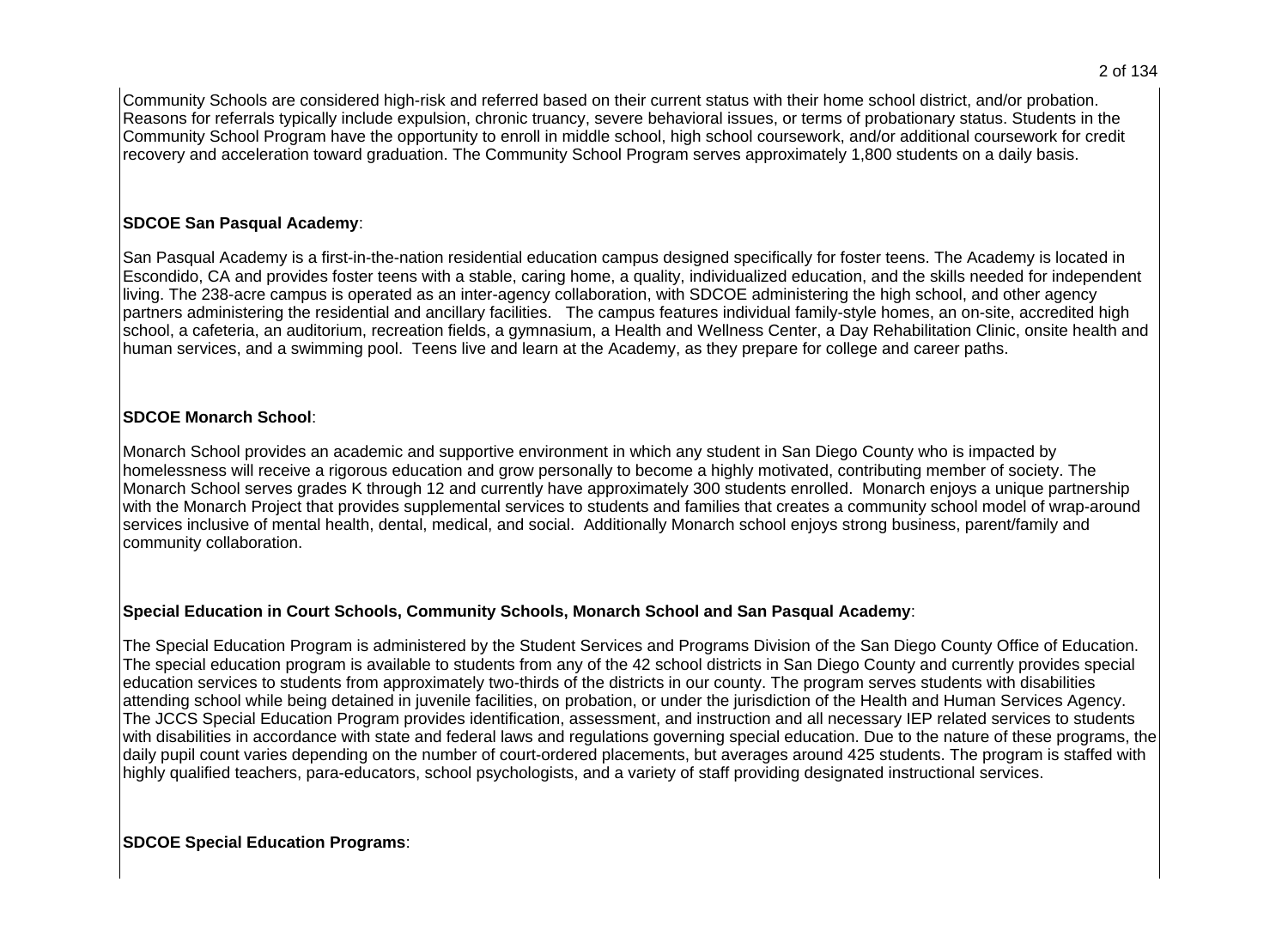The San Diego County Office of Education (SDCOE) has been providing quality and compliant, special education program services for over four decades. The Special Education Programs operated by SDCOE primarily serve students in four (4) types of placements: Our Juvenile Court and Community Schools, at the Davila Day School for students who are Deaf/Hard of Hearing, the Friendship School for students with moderate to severe disabilities who are also identified as medically fragile, and the North County Academy for students with social-emotional needs.

# **Davila Day School**:

Davila Day School provides educational services to students who are deaf or hard of hearing and reside in the South and East Counties of San Diego. The Davila Day School provides a comprehensive, fully accessible and language-rich learning environment, with equal access to the general education curriculum and standards, along with appropriate enriching curriculum to ensure students who are deaf or hard of hearing, preschool through sixth grade, can achieve their goals and reach their full potential. Davila Day School serves an average enrollment of 47 students for the year. Students attending Davila Day School are served in specialized instructional academic classrooms for students who are deaf or hard of hearing. Davila Day School is staffed with certificated Teachers, instructional assistants, interpreters and additional support staff.

# **Friendship School**:

Friendship School is a five- classroom special education school operated by the San Diego County Office of Education. It serves students from within the South County SELPA. Friendship School serves approximately 50 students ages 3-22 years who have multiple/severe disabilities with health impairments. A special education teacher and two student attendants staff each classroom. Each teacher holds an education specialist credential- moderate/severe. All staff is trained on specialized healthcare procedures. At Friendship School, all students have an Individualized Education Program (IEP) that is tied to the state standards and emphasizes functional skill areas. Students receive related services as needed.

## **North County Academy**:

North County Academy is a special education program that provides research based therapeutic, academic, and behavioral strategies to facilitate positive and lasting change in students. The purpose of this program is to offer services designed to meet the academic and therapeutic needs of students with mental health needs. The school, staffed with both general and special education credentialed staff, serves approximately 70 students with Individual Education Plans from 5th - 12th grades. NCA is comprised of a team of professionals that care about students and strive to create a positive therapeutic environment that supports academic and personal growth.

| LEA:            | San Diego County Office of Education                                     |
|-----------------|--------------------------------------------------------------------------|
| <b>Contact:</b> | Dr Wendell Callahan, Senior Director, wcallahan@sdcoe.net, (858)292-3898 |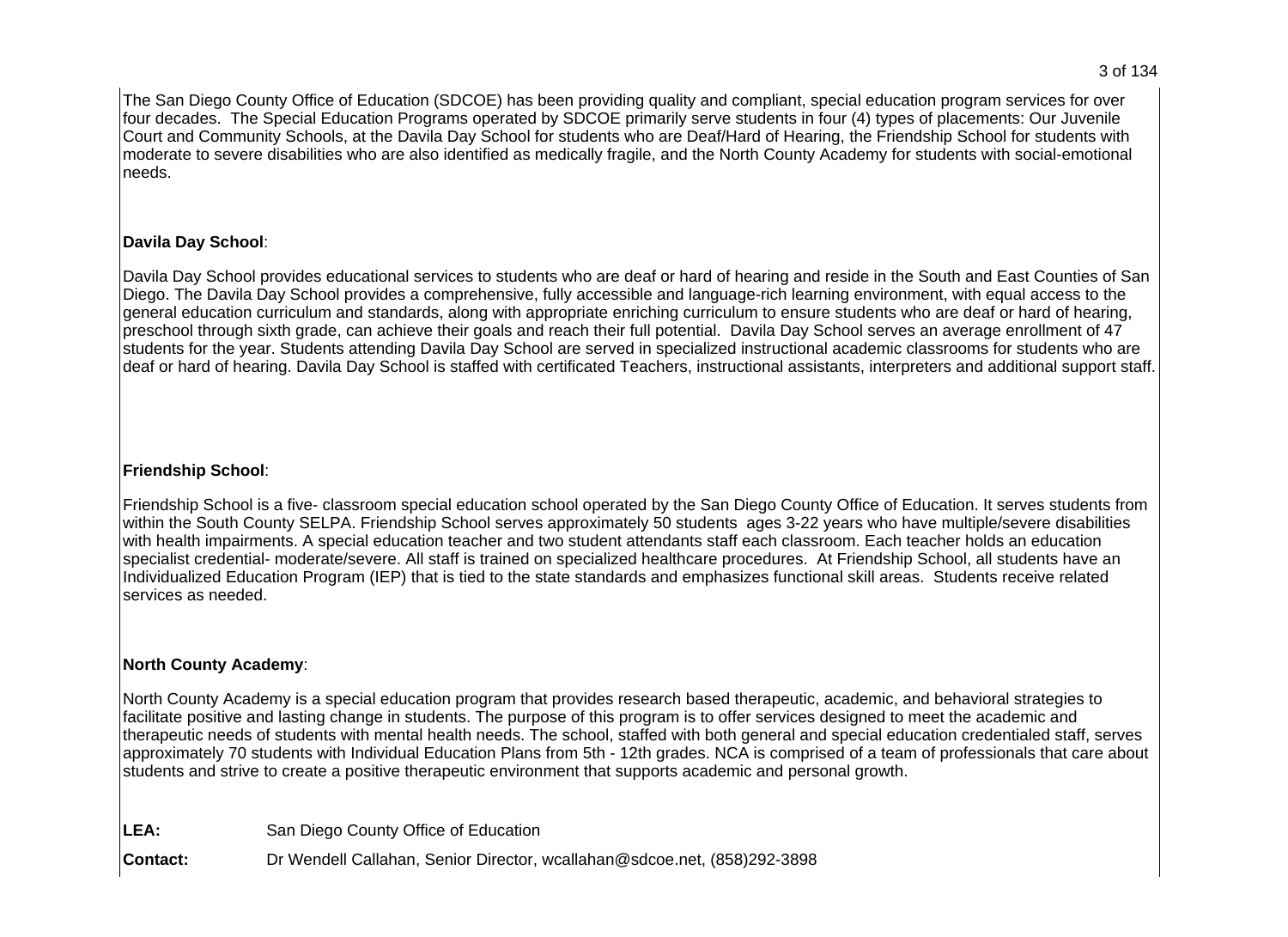### **LCAP Year:** 2016-17

### *Local Control and Accountability plan and Annual Update Template*

*The Local Control and Accountability Plan (LCAP) and Annual Update Template shall be used to provide details regarding local educational agencies͛(LEAs) actions and expenditures to support pupil outcomes and overall performance pursuant to Education Code sections 52060, 52066, 47605, 47605.5, and 47606.5. The LCAP and Annual Update Template must be completed by all LEAs each year.*

*For school districts, pursuant to Education Code section 52060, the LCAP must describe, for the school district and each school within the district, goals and specific actions to achieve those goals for all pupils and each subgroup of pupils identified in Education Code section 52052, including pupils with disabilities, for each of the state priorities and any locally identified priorities.*

*For county offices of education, pursuant to Education Code section 52066, the LCAP must describe, for each county office of educationoperated school and program, goals and specific actions to achieve those goals for all pupils and each subgroup of pupils identified in Education Code section 52052, including pupils with disabilities, who are funded through the county office of education Local Control Funding Formula as identified in Education Code section 2574 (pupils attending juvenile court schools, on probation or parole, or mandatorily expelled) for each of the state priorities and any locally identified priorities. School districts and county offices of education may additionally coordinate and describe in their LCAPs services provided to pupils funded by a school district but attending county-operated schools and programs, including special education programs.*

*Charter schools, pursuant to Education Code sections 47605, 47605.5, and 47606.5, must describe goals and specific actions to achieve those goals for all pupils and each subgroup of pupils identified in Education Code section 52052, including pupils with disabilities, for each of the state priorities as applicable and any locally identified priorities. For charter schools, the inclusion and description of goals for state priorities in the LCAP may be modified to meet the grade levels served and the nature of the programs provided, including modifications to reflect only the statutory requirements explicitly applicable to charter schools in the Education Code.*

*The LCAP is intended to be a comprehensive planning tool. Accordingly, in developing goals, specific actions, and expenditures, LEAs should carefully consider how to reflect the services and related expenses for their basic instructional program in relationship to the state priorities. LEAs may reference and describe actions and expenditures in other plans and funded by a variety of other fund sources when detailing goals, actions, and expenditures related to the state and local priorities. LCAPs must be consistent with school plans submitted pursuant to Education Code section 64001. The information contained in the LCAP, or annual update, may be supplemented by information contained in other plans (including the LEA plan pursuant to Section 1112 of Subpart 1 of Part A of Title I of Public Law 107-110) that are incorporated or referenced as relevant in this document.* 

*For each section of the template, LEAs shall comply with instructions and should use the guiding questions as prompts (but not limits) for completing the information as required by statute. Guiding questions do not require separate narrative responses. However, the narrative*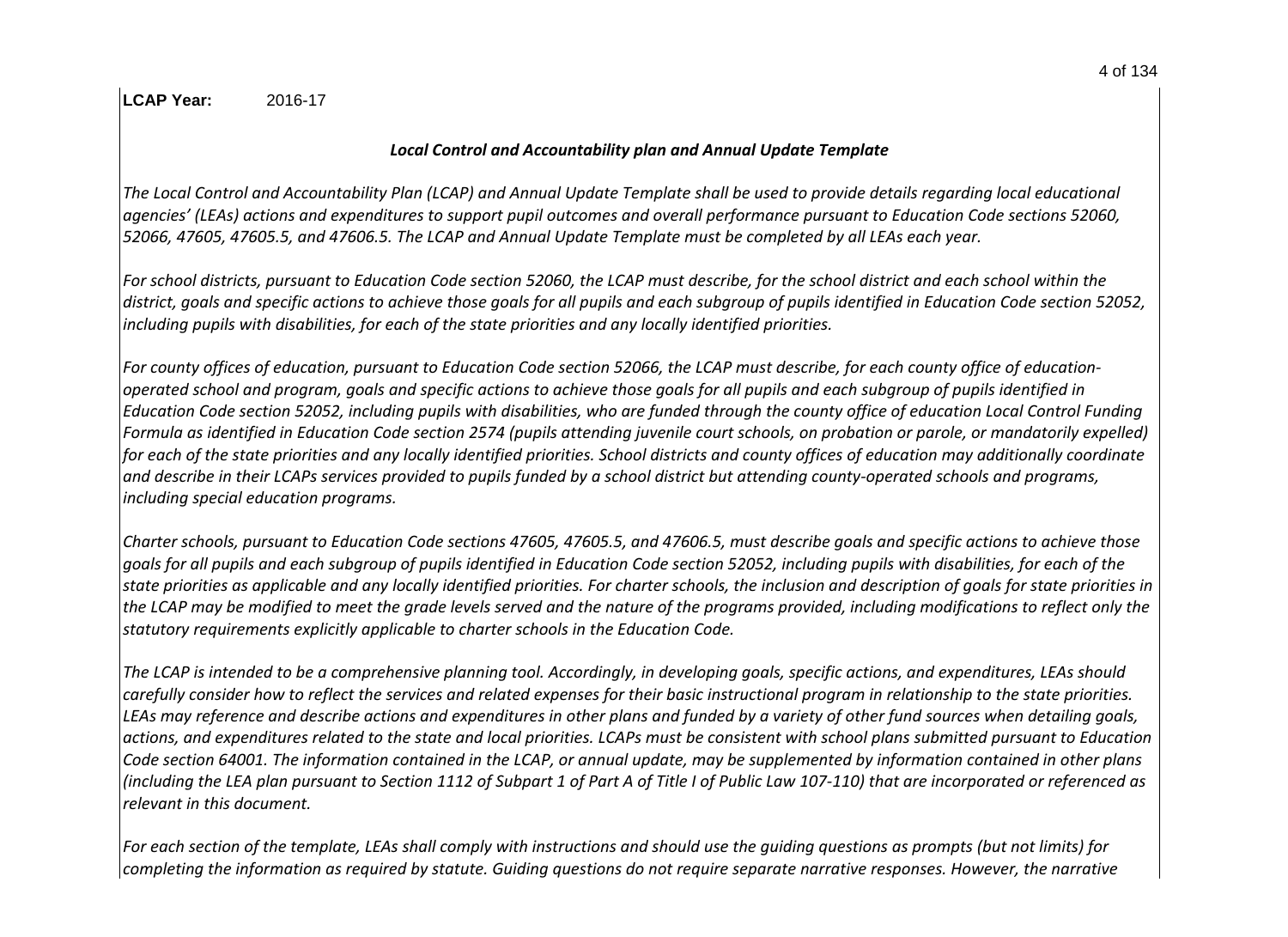*response and goals and actions should demonstrate each guiding question was considered during the development of the plan. Data referenced in the LCAP must be consistent with the school accountability report card where appropriate. LEAs may resize pages or attach additional pages as necessary to facilitate completion of the LCAP.*

# *State Priorities*

*The state priorities listed in Education Code sections 52060 and 52066 can be categorized as specified below for planning purposes, however, school districts and county offices of education must address each of the state priorities in their LCAP. Charter schools must address the priorities in Education Code section 52060(d) that apply to the grade levels served, or the nature of the program operated, by the charter school.*

## *A. Conditions of Learning:*

*Basic: degree to which teachers are appropriately assigned pursuant to Education Code section 44258.9, and fully credentialed in the subject areas and for the pupils they are teaching; pupils have access to standards-aligned instructional materials pursuant to Education Code section 60119; and school facilities are maintained in good repair pursuant to Education Code section 17002(d). (Priority 1)*

*Implementation of State Standards: implementation of academic content and performance standards and English language development standards adopted by the state board for all pupils, including English learners. (Priority 2)*

*Course access: pupil enrollment in a broad course of study that includes all of the subject areas described in Education Code section 51210 and subdivisions (a) to (i), inclusive, of Section 51220, as applicable. (Priority 7)*

*Expelled pupils (for county offices of education only): coordination of instruction of expelled pupils pursuant to Education Code section 48926. (Priority 9)*

*Foster youth (for county offices of education only): coordination of services, including working with the county child welfare agency to share information, responding to the needs of the juvenile court system, and ensuring transfer of health and education records. (Priority 10)*

### *B. Pupil Outcomes:*

*Pupil achievement: performance on standardized tests, score on Academic Performance Index, share of pupils that are college and career ready, share of English learners that become English proficient, English learner reclassification rate, share of pupils that pass Advanced Placement exams with 3 or higher, share of pupils determined prepared for college by the Early Assessment Program. (Priority 4)*

*Other pupil outcomes: pupil outcomes in the subject areas described in Education Code section 51210 and subdivisions (a) to (i), inclusive, of*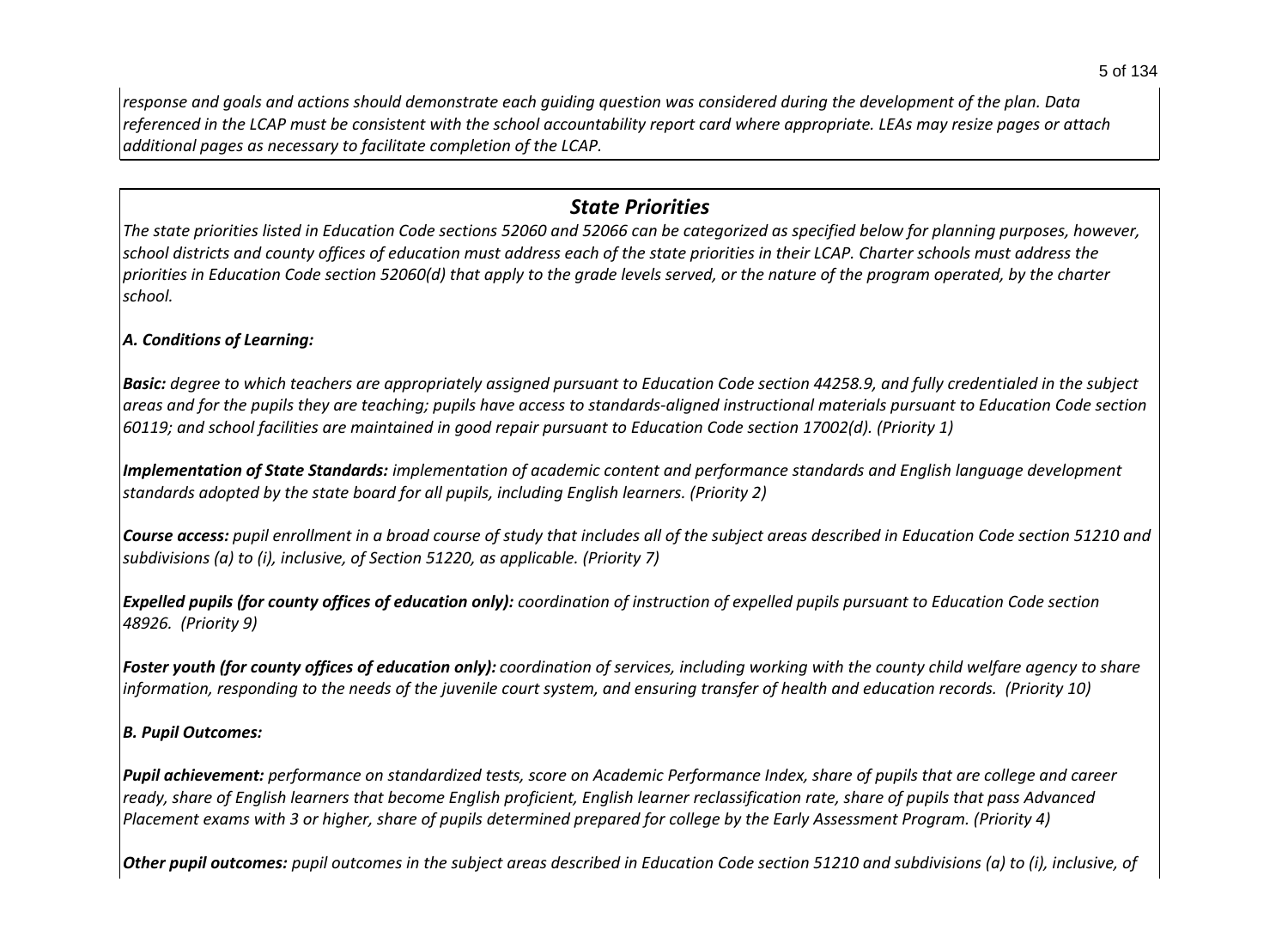*Education Code section 51220, as applicable. (Priority 8)* 

### *C. Engagement:*

*Parental involvement: efforts to seek parent input in decision making at the district and each schoolsite, promotion of parent participation in programs for unduplicated pupils and special need subgroups. (Priority 3)*

*Pupil engagement: school attendance rates, chronic absenteeism rates, middle school dropout rates, high school dropout rates, high school graduations rates. (Priority 5)*

*School climate: pupil suspension rates, pupil expulsion rates, other local measures including surveys of pupils, parents and teachers on the sense of safety and school connectedness. (Priority 6)*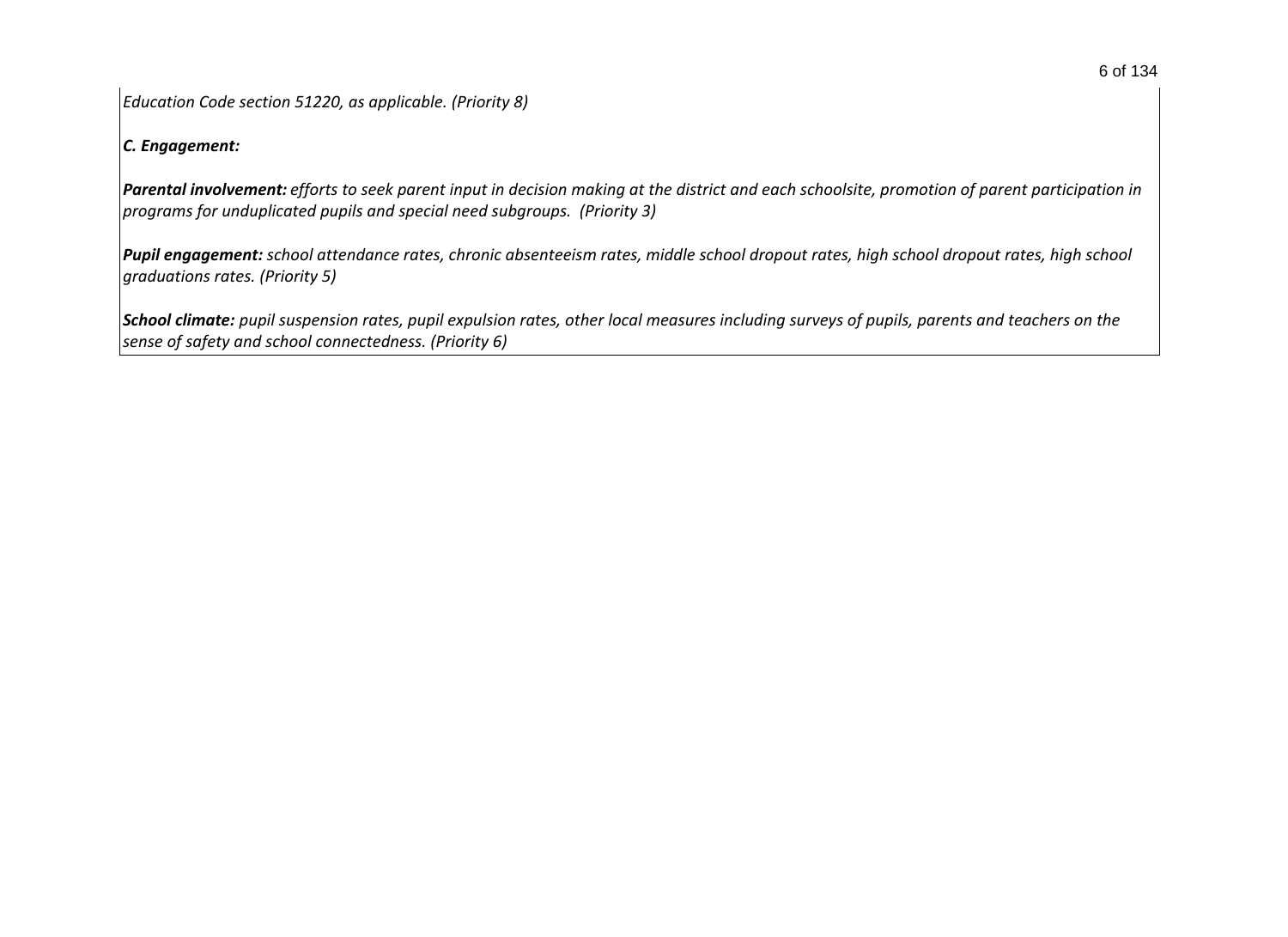#### **Section 1: Stakeholder Engagement**

*Meaningful engagement of parents, pupils, and other stakeholders, including those representing the subgroups identified in Education Code section 52052, is critical to the LCAP and budget process. Education Code sections 52060(g), 52062 and 52063 specify the minimum requirements for school districts; Education Code sections 52066(g), 52068 and 52069 specify the minimum requirements for county offices of education, and Education Code section 47606.5 specifies the minimum requirements for charter schools. In addition, Education Code section 48985 specifies the requirements for translation of documents.*

**Instructions:** Describe the process used to consult with parents, pupils, school personnel, local bargaining units as applicable, and the community and how this consultation contributed to development of the LCAP or annual update. Note that the LEA͛s goals, actions, services and expenditures related to the state priority of parental involvement are to be described separately in Section 2. In the annual update boxes, describe the stakeholder involvement process for the review, and describe its impact on, the development of the annual update to LCAP goals, actions, services, and expenditures.

### **Guiding Questions:**

- 1) How have applicable stakeholders (e.g., parents and pupils, including parents of unduplicated pupils and unduplicated pupils identified in Education Code section 42238.01; community members; local bargaining units; LEA personnel; county child welfare agencies; county office of education foster youth services programs, court-appointed special advocates, and other foster youth stakeholders; community organizations representing English learners; and others as appropriate) been engaged and involved in developing, reviewing, and supporting implementation of the LCAP?
- 2) How have stakeholders been included in the LEA's process in a timely manner to allow for engagement in the development of the LCAP?
- 3) What information (e.g., quantitative and qualitative data/metrics) was made available to stakeholders related to the state priorities and used by the LEA to inform the LCAP goal setting process? How was the information made available?
- 4) What changes, if any, were made in the LCAP prior to adoption as a result of written comments or other feedback received by the LEA through any of the LEA's engagement processes?
- 5) What specific actions were taken to meet statutory requirements for stakeholder engagement pursuant to Education Code sections 52062, 52068, and 47606.5, including engagement with representatives of parents and guardians of pupils identified in Education Code section 42238.01?
- 6) What specific actions were taken to consult with pupils to meet the requirements 5 CCR 15495(a)?
- 7) How has stakeholder involvement been continued and supported? How has the involvement of these stakeholders supported improved outcomes for pupils, including unduplicated pupils, related to the state priorities?

| ∣Invo<br>rocess<br>- 11 | <b>CAP</b><br>llm.<br>nr |
|-------------------------|--------------------------|
|                         |                          |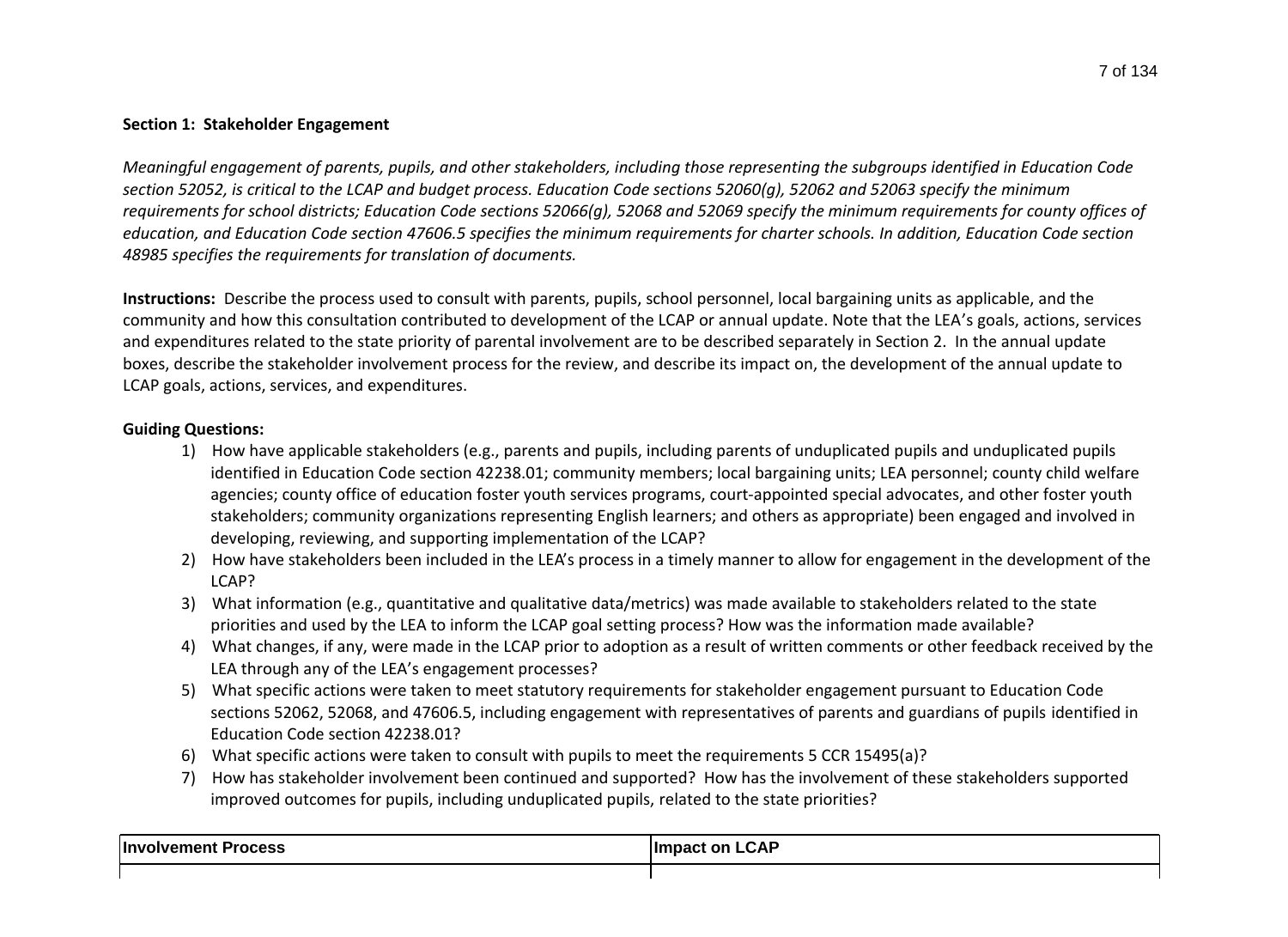| Review of 2015-18 LCAP goals and discussion of Spring 2015 Annual<br>Update input process:                                  | <b>Parents and Students</b>                                                                                                                                                                                    |
|-----------------------------------------------------------------------------------------------------------------------------|----------------------------------------------------------------------------------------------------------------------------------------------------------------------------------------------------------------|
| District English Learner Advisory Council Meeting - 12/10/15                                                                | Need to improve social and emotional supports for students an                                                                                                                                                  |
| District Parent Advisory Council Meeting - 12/10/15                                                                         | Need to improve communication between teachers, principals and<br>families                                                                                                                                     |
| LCAP Progress Reports were agendized at each School Site Council<br>(SSC) Meeting for student, parent and staff input:      | <b>Teachers</b>                                                                                                                                                                                                |
| <b>Community Schools:</b>                                                                                                   | Need to improve supports for English Learners Need to improve<br>supports for Mathematics learning                                                                                                             |
| 10/29/15                                                                                                                    |                                                                                                                                                                                                                |
| 12/14/15                                                                                                                    | Need to improve social and emotional supports for students an                                                                                                                                                  |
| 1/11/16                                                                                                                     | Need to improve communication between teachers, principals and<br>families                                                                                                                                     |
| 2/16/16                                                                                                                     |                                                                                                                                                                                                                |
| 3/7/16                                                                                                                      | <b>Community and Agency Partners</b>                                                                                                                                                                           |
| 4/11/16                                                                                                                     | Continue to integrate services with other schools programs and<br>curriculum where appropriate. For example, feedback from Words                                                                               |
| 5/2/16                                                                                                                      | Alive indicated a clear interest to collaborate to integrate their support<br>for adolescent literacy development with our high school English-                                                                |
| 6/13/16                                                                                                                     | Language Arts curriculum.                                                                                                                                                                                      |
| Student Focus Group (January 2016) SDCOE Annual Update<br>Community (Parents, Students and community members) input forums: | Themes from different stakeholder groups included:                                                                                                                                                             |
| Training for LCAP Parent Facilitators: 10/30/15                                                                             | Students: Improved access to a comprehensive range of coursework,<br>including electives, CTE, VAPA and UC-approved courses (including<br>Laboratory Science); continued improvement of school food offerings; |
| Court & Community Schools:                                                                                                  | opportunities to learn outside of school via internships and fieldtrips;<br>better connection to and support to involve parents. Students also                                                                 |
| 11/9/15                                                                                                                     | noted the importance of a continued focus on using technology as a<br>learning tool and a focus on student attendance. Student expressed                                                                       |
| 12/7/15                                                                                                                     | support for changes they have seen since we have implemented<br>LCAP, especially our focus on student voice and supporting student                                                                             |
| 12/16/15                                                                                                                    | autonomy for learning.                                                                                                                                                                                         |
| 1/11/16                                                                                                                     | Students expressed concern about access to meaningful learning<br>when incarcerated after having graduated high school.                                                                                        |
| 1/20/16                                                                                                                     | Parents: Importance of more and improved home-school                                                                                                                                                           |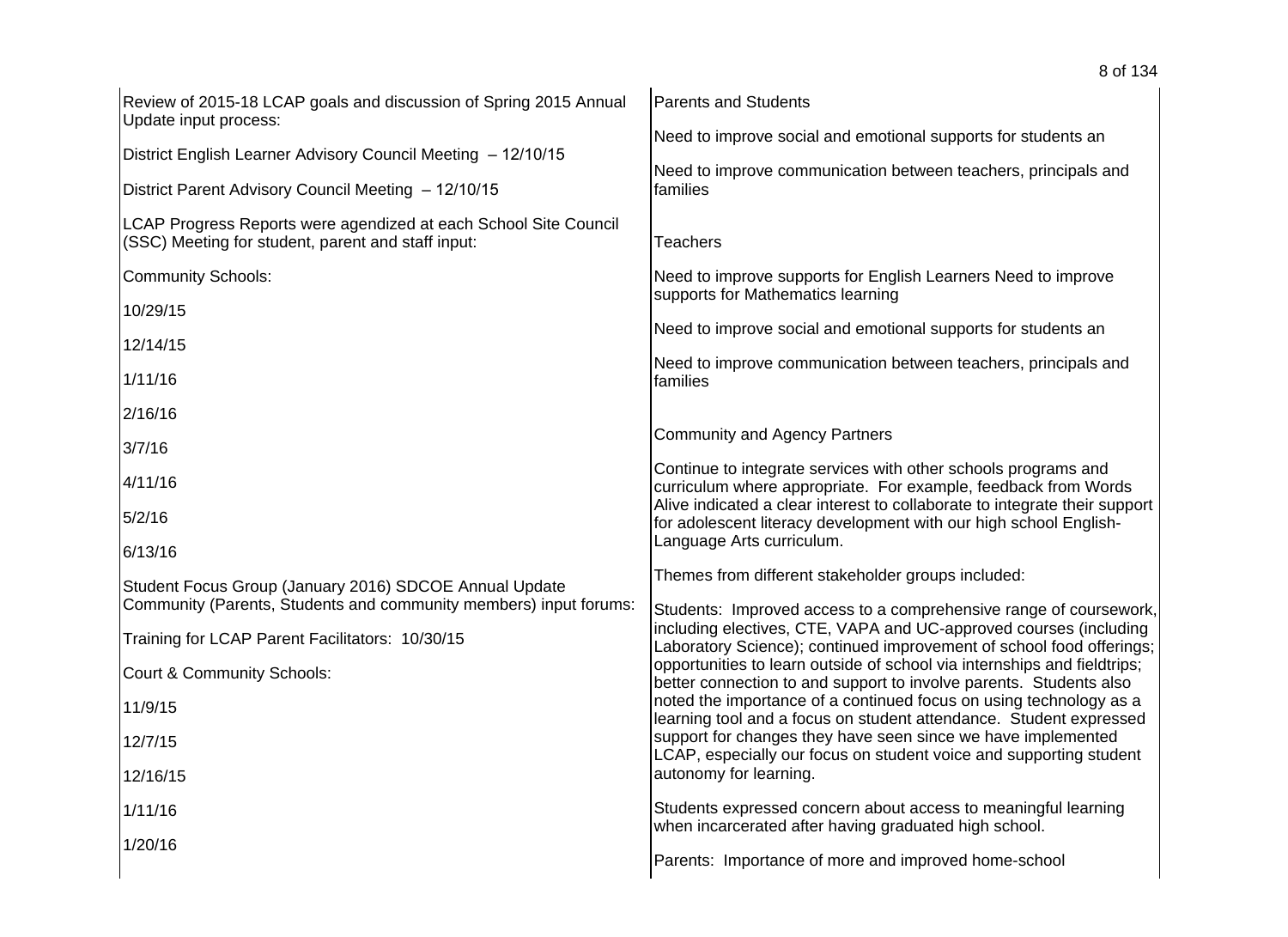| Monarch School:                                                      | communication, positive behavioral supports, school counseling,                                                                                                                                                    |
|----------------------------------------------------------------------|--------------------------------------------------------------------------------------------------------------------------------------------------------------------------------------------------------------------|
| 11/10/15                                                             | wrap-around Early Prevention, Screening, Diagnostic and Treatment<br>(EPSDT) services; willingness and desire to increase involvement at                                                                           |
| 4/4/16                                                               | school sites through participation in leadership groups and<br>volunteering. Parents also expressed interest in developing a better                                                                                |
| 5/2/16                                                               | understanding of blended learning models in community schools and<br>continue to emphasized the importance of a structured school day.                                                                             |
| Court Schools:                                                       | Parents continue to express a strong interest in family learning<br>opportunities at the school sites. Parents expressed support for the                                                                           |
| 10/28/15                                                             | continuation of the current LCAP goals, although requested that the<br>wording of the goals be revised to be clearer and more concise.                                                                             |
| Monarch School:                                                      | Teachers: Themes from teacher input were similar to those of                                                                                                                                                       |
| 11/10/15                                                             | students and included improved access to a comprehensive range of<br>coursework, including electives, CTE, VAPA and UC-approved                                                                                    |
| 12/8/15                                                              | courses; opportunities to learn outside of school via internships;<br>better connection to and support                                                                                                             |
| 1/5/16                                                               | to involve parents. Teachers also noted the importance of a continued<br>focus on professional learning, using technology as a learning tool                                                                       |
| 4/5/16                                                               | and a focus on student attendance, and support for English<br>Learners. Teachers identified specific needs for additional supports                                                                                 |
| 6/7/16                                                               | planning and delivering instruction for English Learners and in<br>mathematics. Teachers also identified needs for continued and more                                                                              |
| San Pasqual Academy:                                                 | focused support for the implementation of restorative practices and<br>support for positive behavior.                                                                                                              |
| 10/21/16                                                             | Community Partners: Themes from partner input included strong<br>interest in family literacy, support for English Learners, and                                                                                    |
| Additional SDCOE LCAP student input forums:                          | personalized learning, alignment of probation department focus on<br>trauma informed practice, reduction of criminogenic needs with the                                                                            |
| <b>Community Schools:</b>                                            | schools focus on restorative practice and positive behavioral<br>intervention and supports.                                                                                                                        |
| <b>School Site Council</b>                                           |                                                                                                                                                                                                                    |
| Focus Group Meetings (May 2016)                                      | District Parent Advisory Council and District English Learner Advisory<br>Council: Feedback from these parent leadership groups was used to<br>refine Goal 4 to more specifically address the need for social,     |
| Court Schools:                                                       | emotional and behavioral supports for students. Also, Goal 4, Action<br>E will be continued, "Establish a coherent system of school-based                                                                          |
| School Site Council and Community Input Forums (see below for dates) | support for students' social, emotional and behavioral health" and will<br>incorporate feedback concerning supports for access to and the<br>continuity of behavioral and general health services started in court |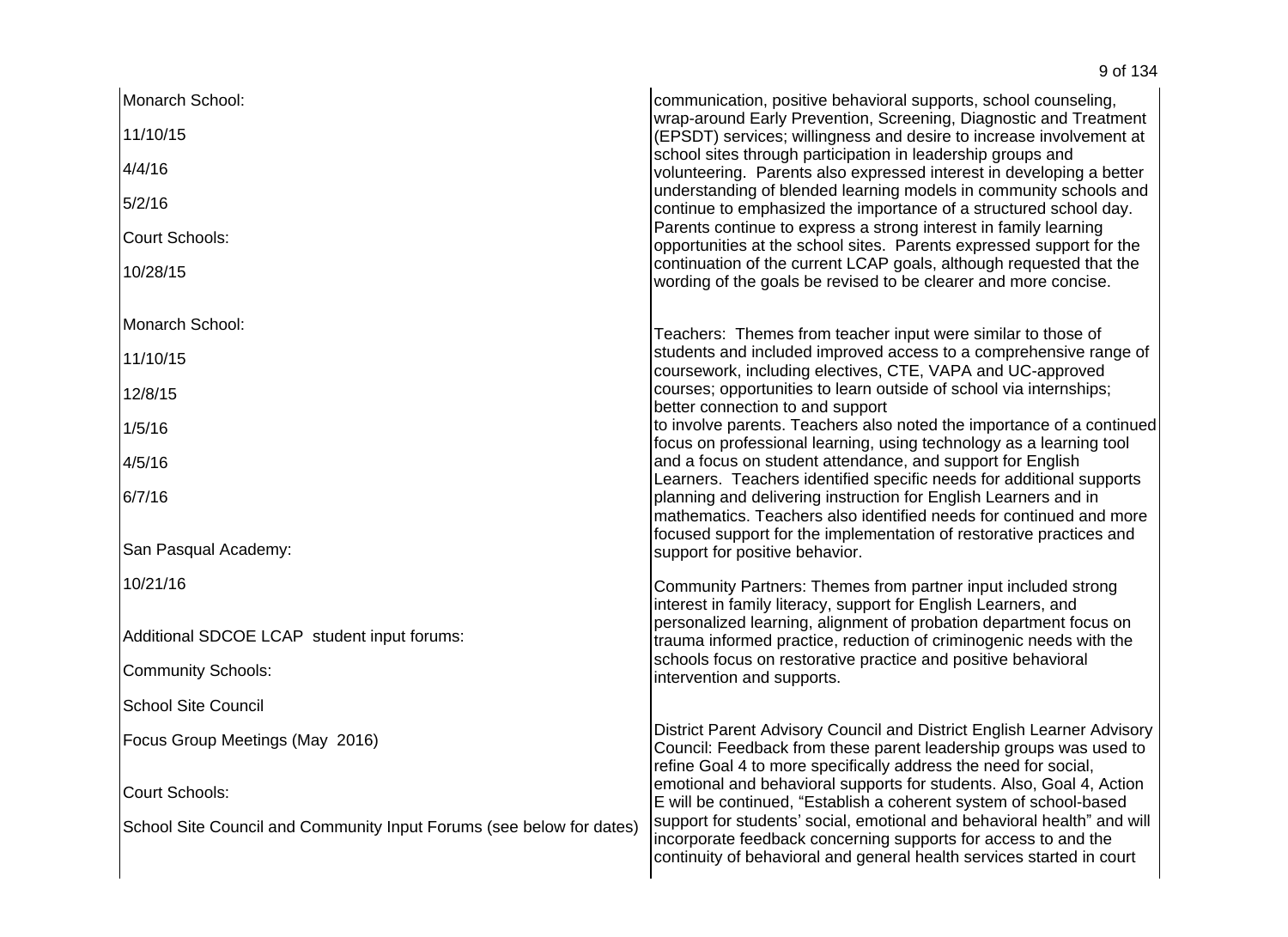10 of 134

Monarch School:

School Site Council

Weekly student breakfasts throughout school year

Student Leader Panel on Student Voice (October 2015)

San Pasqual Academy (Foster Youth):

School Site Council

San Pasqual Academy (Foster Youth House Parents):

# 11/4/16

Special Education Schools- LCAP engagement included in all IEP meetings especially as the LCAP relates to school sites goals ( i.e. improving attendance, specialized assessments MAP/ SANDI)

Davila Day School:

Special Education Schools- IEP meetings used to discuss LCAP work specific to school sites ( i.e. improving attendance, specialized assessments MAP/ SANDI)

SDCOE Annual Update teacher and staff input forums:

Community Schools:

2/6/16

2/12/16

Court Schools:

2/12/16

Monarch School:

2/12/16

schools to be able to continue into community school placements.

A much higher number of Special Education parents, 85 as of February 2016, have participated in discussions about the LCAP since implementing this new system.. Parent suggestions tended to cluster around the particular need of their student, however one item that will continue to be discussed is a request by parents to have a metric on IEP goal attainment.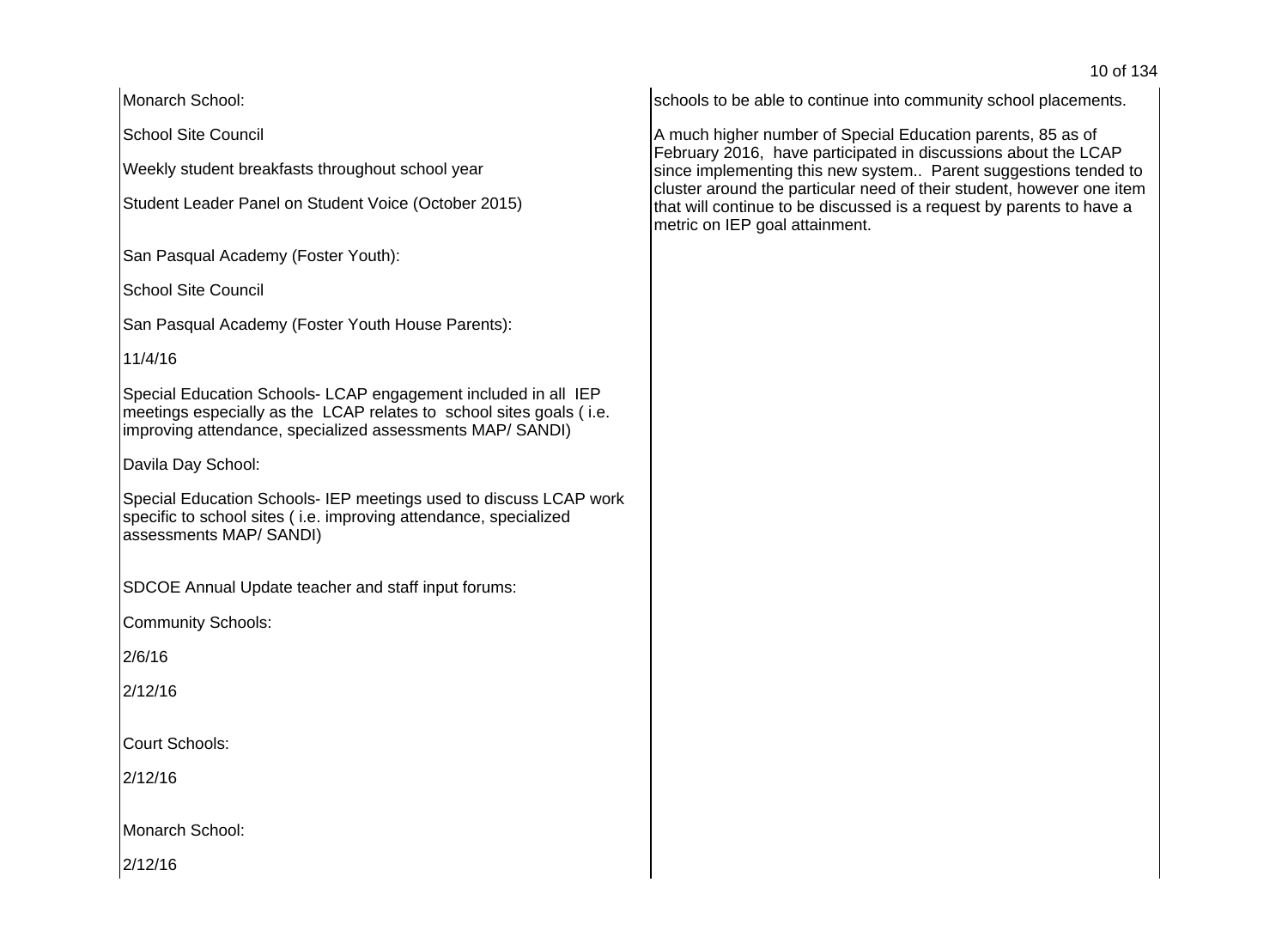San Pasqual Academy:

 $1/15/16$ 

 $2/12/16$ 

Annual Update community partners input forums:

Monarch Project Board: SDCOE LCAP Progress Discussed at Monthly Project Board Meetings

San Diego County Probation Department: SDCOE LCAP Progress Discussed at Monthly Meetings

Words Alive and UROK: April and May 2016

Presiding Judge of the Juvenile Court: April 2016

2016-19 LCAP Review and Approval:

Monthly LCAP Progress Reports to San Diego County Board of Education, including public comments:

September 2015

October 2015

November 2015

December 2015

January 2016

February 2016

March 2016

May 2016 (two reports, April report rescheduled)

June 2016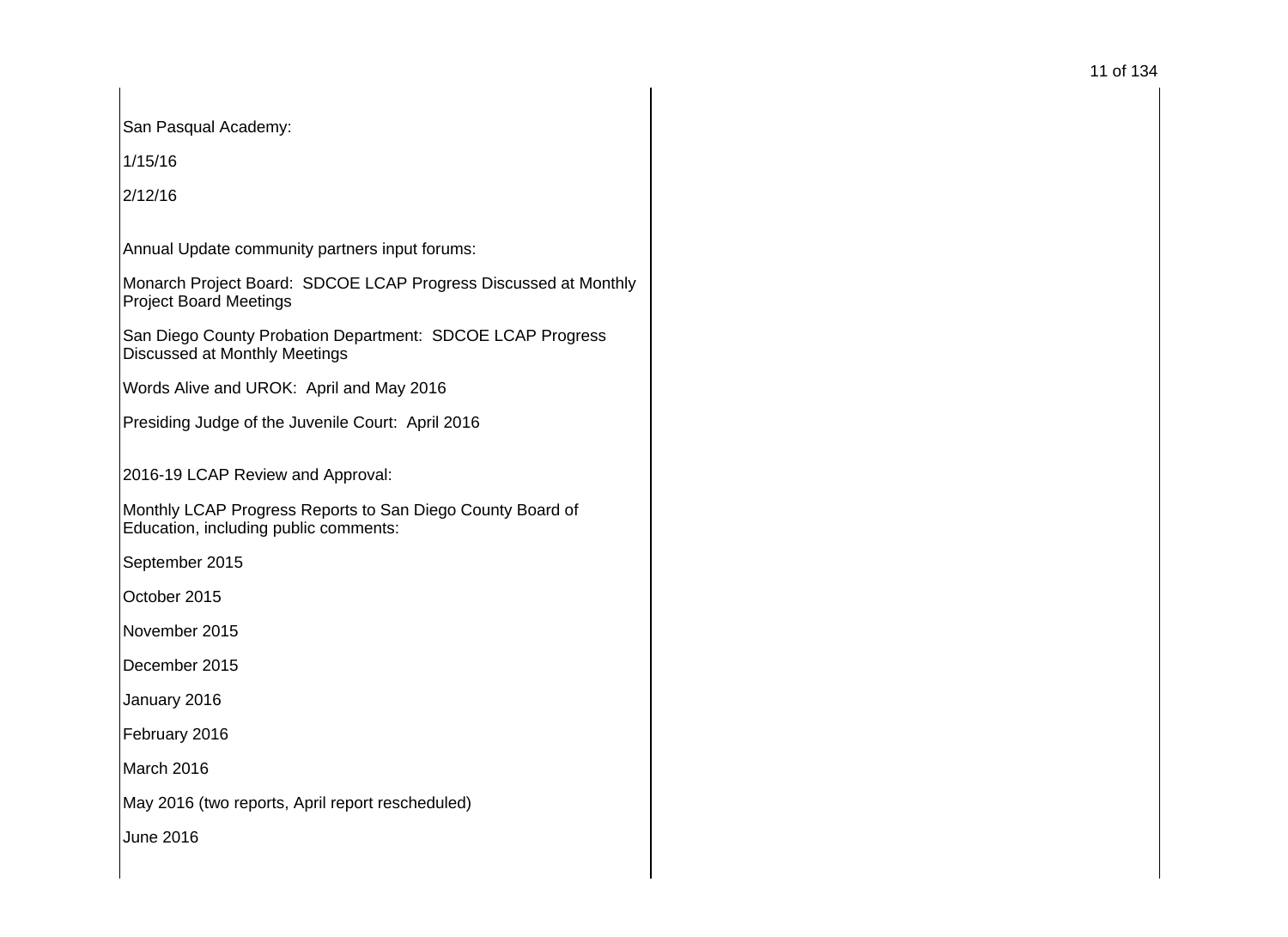| 12 of 134 |  |
|-----------|--|
|-----------|--|

| District Parent Advisory Council Reviewed draft of LCAP - April 15, 2016                                                                                                                                                                                                                                                                                                                                                                                                                                                                                                                                                                                                                                   |
|------------------------------------------------------------------------------------------------------------------------------------------------------------------------------------------------------------------------------------------------------------------------------------------------------------------------------------------------------------------------------------------------------------------------------------------------------------------------------------------------------------------------------------------------------------------------------------------------------------------------------------------------------------------------------------------------------------|
|                                                                                                                                                                                                                                                                                                                                                                                                                                                                                                                                                                                                                                                                                                            |
|                                                                                                                                                                                                                                                                                                                                                                                                                                                                                                                                                                                                                                                                                                            |
|                                                                                                                                                                                                                                                                                                                                                                                                                                                                                                                                                                                                                                                                                                            |
|                                                                                                                                                                                                                                                                                                                                                                                                                                                                                                                                                                                                                                                                                                            |
|                                                                                                                                                                                                                                                                                                                                                                                                                                                                                                                                                                                                                                                                                                            |
| <b>Annual Update:</b>                                                                                                                                                                                                                                                                                                                                                                                                                                                                                                                                                                                                                                                                                      |
| Impact on LCAP<br>We continue to refine our professional learning program to support<br>the implementation of the district instructional focus to enhance<br>teaching and learning. Additionally, stakeholder input continues to<br>inform the deployment of additional resources and services to directly<br>support student learning in the classroom as well as to support<br>planning for personalized student learning, social and behavioral<br>needs. Additional services and resources will be deployed to sites to<br>support powerful instructional practice and to continue to build<br>professional capacity to expand and deepen learning opportunities in<br>and out of the school building. |
| District Parent Advisory Council Annual Update input forum - December<br>California State Senate Education Committee LCAP Hearing - February<br>Evidence of impact data was collected for all metrics, goals and actions.                                                                                                                                                                                                                                                                                                                                                                                                                                                                                  |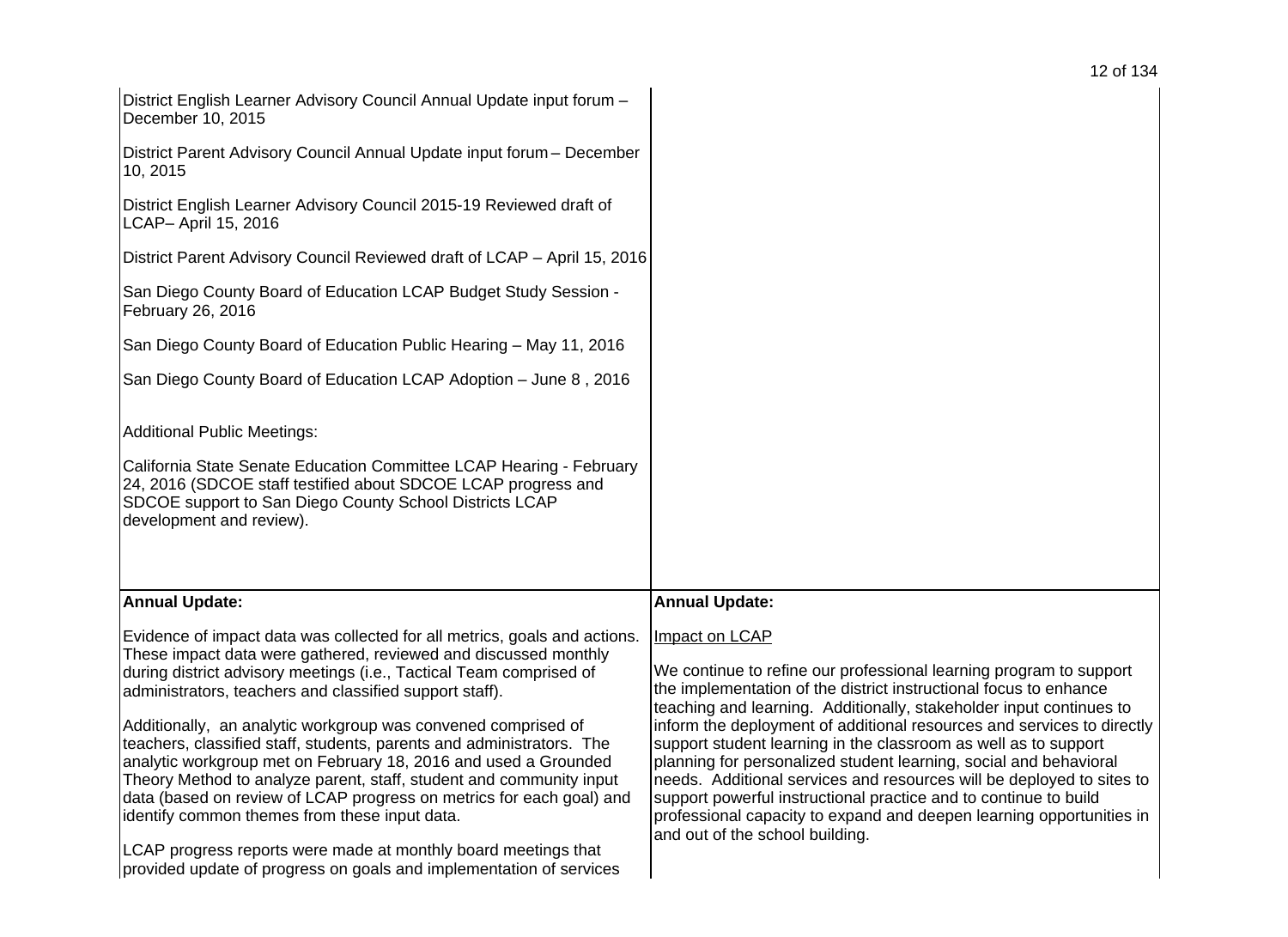and actions. Voices from the field, program monitoring data and evidence of student learning aligned to LCAP goals were included in the reports. An online survey was opened in September 2015 and has been sent twice monthly to teachers, staff and administrators. A public online survey is also linked to the SDCOE website and asked stakeholders to rate SDCOE progress on LCAP goals and included an open-ended item for additional comments. During November and December of 2015; and January and February 2016, community input and staff forums were convened and included the following: -Overview of the LCFF and LCAP -Review of SDCOE progress on LCAP goals to date -Facilitated small group discussions based on these guiding questions: What are we learning about how to improve support for students through the implementation of our goals and actions? Where do gaps remain between student needs and services, and what priority actions will close these gaps? What will our schools look like once we have achieved these goals? As of 4/26/2016, stakeholder participation in our live (in person) LCAP annual review processes has included: Parents n=155 (including parents of Low Income Pupils, English Learners and Foster Youth House Parents) Teachers n=138(from each SDCOE School Site - Court Schools, Community Schools, Monarch School, San Pasqual Academy and Special Education Programs). Classified Staff n=55 Administrators n=18 Community and Agency Partners n=32 Students n=58 (including Low Income Pupils, English Learners and Feedback from parents, students, staff and partners support the continued development and implementation of innovative learning models in our schools and also identify specific support for the current LCAP goals with greater emphasis on expanded learning opportunities for students and parents. Specifically, parents and teachers identified the need for additional support for unduplicated pupils with a focus on English learners and strategies to support parents in working with their students on the Common Core State Standards. Parents and school board members requested that LCAP goals be stated using clearer and more concise language. Parents also identified needs including: more home-school communication, continued support for student social-emotional needs and positive behavioral supports in each of our schools and classrooms. Teachers also identified the need for additional support for implementation of restorative practices, innovative mathematics instruction and support for English Learners. Additionally, teachers, administrators and support staff identified planning time and the development of additional organizing structures and team processes to deepen delivery of instruction and to streamline the effective delivery of support services. We will continue to share progress and gather input from stakeholders at regular intervals to inform our improvement process. Information will be discussed and shared at leadership and advisory meetings as well as monthly board presentations and via other public communications.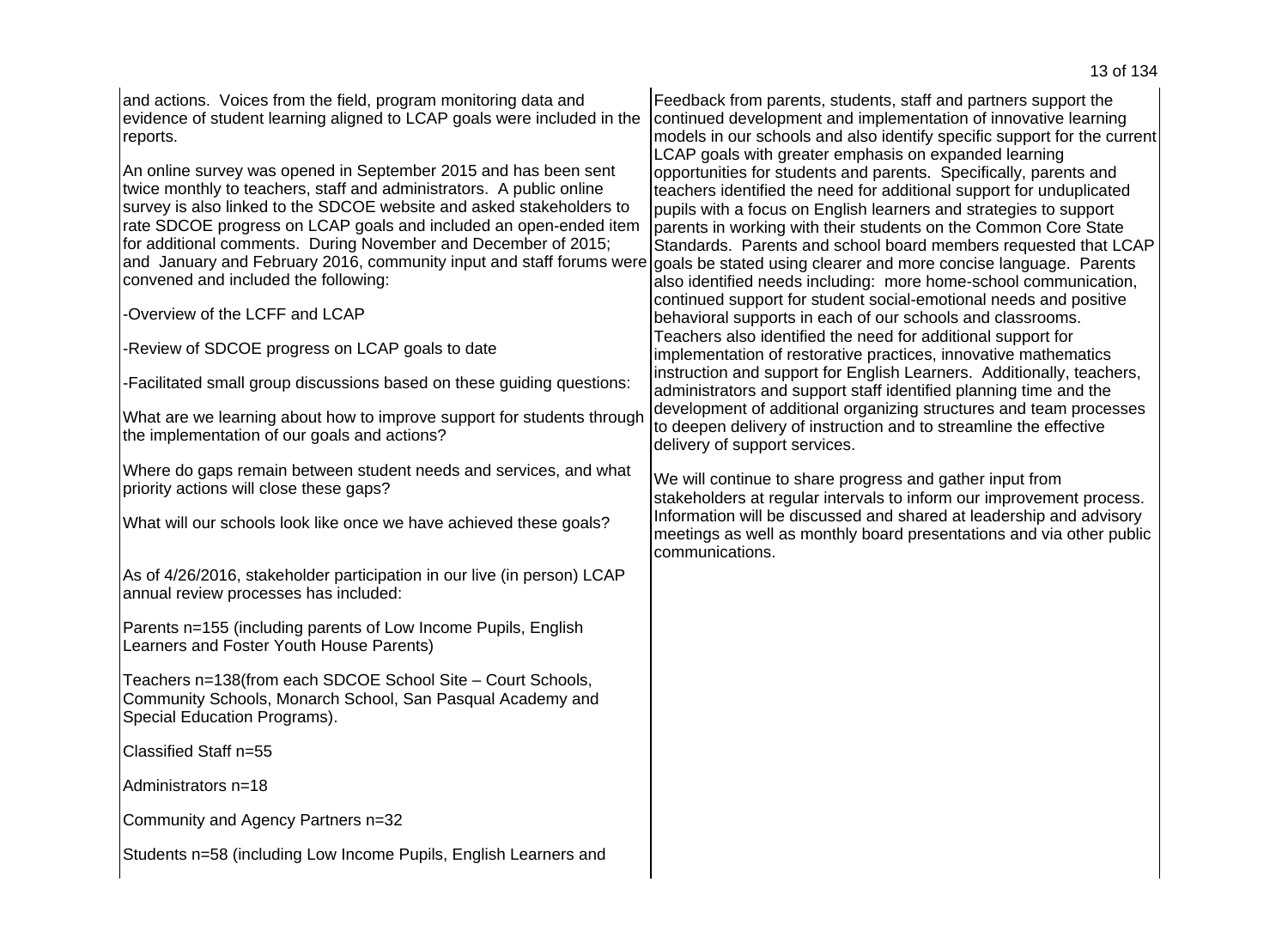|  |  | 14 of 134 |
|--|--|-----------|
|--|--|-----------|

| Foster Youth).                                                                                                                                                                                                                                                        |
|-----------------------------------------------------------------------------------------------------------------------------------------------------------------------------------------------------------------------------------------------------------------------|
| Stakeholder responses to each discussion question were compiled from<br>charting completing during each meeting. The compiled responses were<br>  reviewed and analyzed for common themes and were used to inform the<br>continuation and revision goals and actions. |

### **Section 2: Goals, Actions, Expenditures, and Progress Indicators**

#### **Instructions:**

All LEAs must complete the LCAP and Annual Update Template each year. The LCAP is a three-year plan for the upcoming school year and the two years that follow. In this way, the program and goals contained in the LCAP align with the term of a school district and county office of education budget and multiyear budget projections. The Annual Update section of the template reviews progress made for each stated goal in the school year that is coming to a close, assesses the effectiveness of actions and services provided, and describes the changes made in the LCAP for the next three years that are based on this review and assessment.

Charter schools may adjust the table below to align with the term of the charter school's budget that is submitted to the school's authorizer pursuant to Education Code section 47604.33.

For school districts, Education Code sections 52060 and 52061, for county offices of education, Education Code sections 52066 and 52067, and for charter schools, Education Code section 47606.5 require(s) the LCAP to include a description of the annual goals, for all pupils and each subgroup of pupils, to be achieved for each state priority as defined in 5 CCR 15495(i) and any local priorities; a description of the specific actions an LEA will take to meet the identified goals; a description of the expenditures required to implement the specific actions; and an annual update to include a review of progress towards the goals and describe any changes to the goals.

To facilitate alignment between the LCAP and school plans, the LCAP shall identify and incorporate school-specific goals related to the state and local priorities from the school plans submitted pursuant to Education Code section 64001. Furthermore, the LCAP should be shared with, and input requested from, schoolsite-level advisory groups, as applicable (e.g., schoolsite councils, English Learner Advisory Councils, pupil advisory groups, etc.) to facilitate alignment between school-site and district-level goals and actions. An LEA may incorporate or reference actions described in other plans that are being undertaken to meet the goal.

**Using the following instructions and guiding questions, complete a goal table (see below) for each of the LEA͛s goals. Duplicate and expand the fields as necessary.**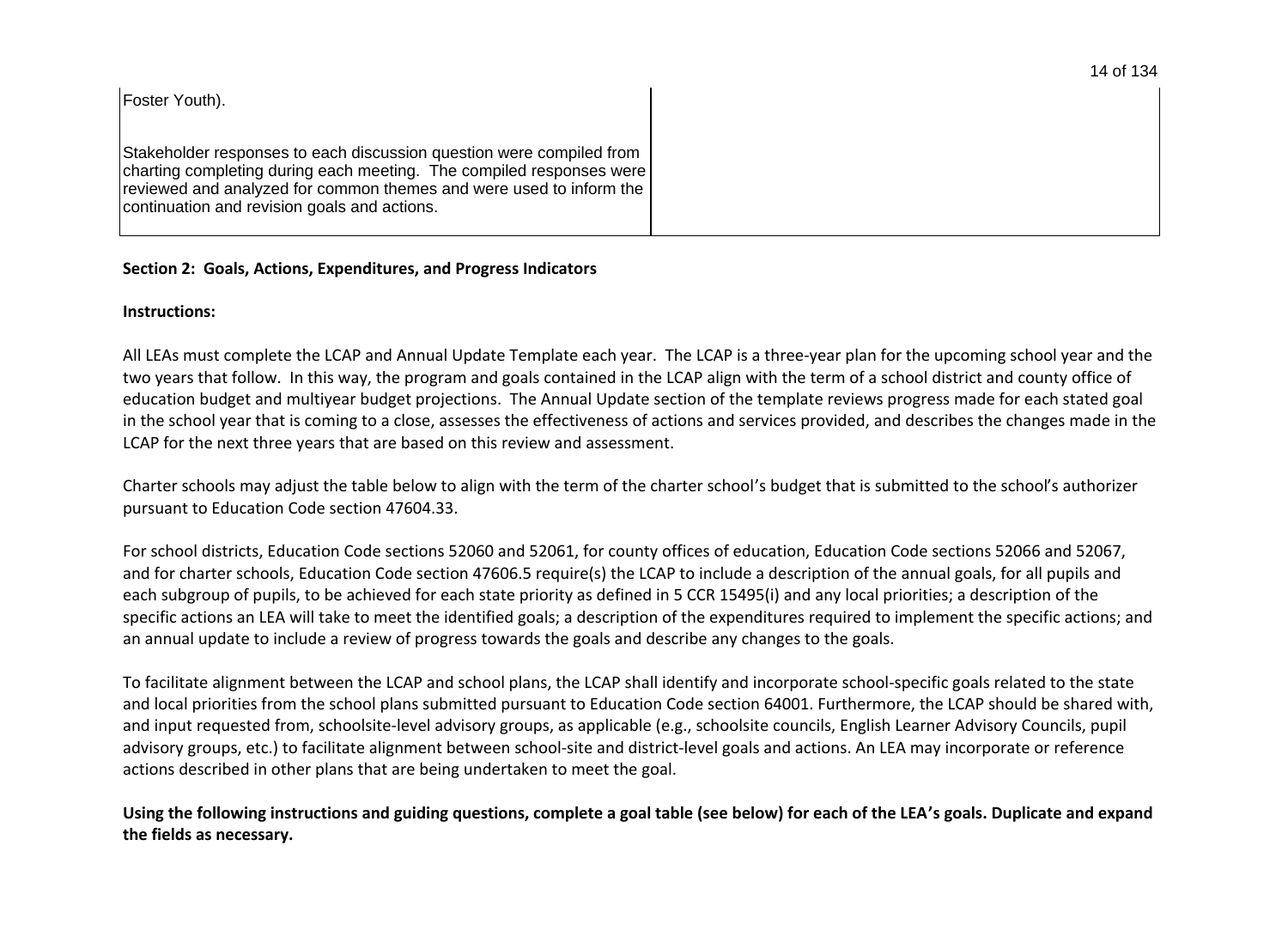**Goal:** Describe the goal:

When completing the goal tables, include goals for all pupils and specific goals for schoolsites and specific subgroups, including pupils with disabilities, both at the LEA level and, where applicable, at the schoolsite level. The LEA may identify which schoolsites and subgroups have the same goals, and group and describe those goals together. The LEA may also indicate those goals that are not applicable to a specific subgroup or schoolsite.

**Related State and/or Local Priorities:** Identify the state and/or local priorities addressed by the goal by placing a check mark next to the applicable priority or priorities. The LCAP must include goals that address each of the state priorities, as defined in 5 CCR 15495(i), and any additional local priorities; however, one goal may address multiple priorities.

**Identified Need:** Describe the need(s) identified by the LEA that this goal addresses, including a description of the supporting data used to identify the need(s).

**Schools:** Identify the schoolsites to which the goal applies. LEAs may indicate "all" for all schools, specify an individual school or a subset of schools, or specify grade spans (e.g., all high schools or grades K-5).

**Applicable Pupil Subgroups:** Identify the pupil subgroups as defined in Education Code section 52052 to which the goal applies, or indicate "all" for all pupils.

**Expected Annual Measurable Outcomes**: For each LCAP year, identify and describe specific expected measurable outcomes for all pupils using, at minimum, the applicable required metrics for the related state priorities. Where applicable, include descriptions of specific expected measurable outcomes for schoolsites and specific subgroups, including pupils with disabilities, both at the LEA level and at the schoolsite level.

The metrics used to describe the expected measurable outcomes may be quantitative or qualitative, although the goal tables must address all required metrics for every state priority in each LCAP year. The required metrics are the specified measures and objectives for each state priority as set forth in Education Code sections 52060(d) and 52066(d). For the pupil engagement priority metrics, LEAs must calculate the rates specified in Education Code sections 52060(d)(5)(B), (C), (D) and (E) as described in the Local Control Accountability Plan and Annual Update Template Appendix, sections (a) through (d).

**Actions/Services:** For each LCAP year, identify all annual actions to be performed and services provided to meet the described goal. Actions may describe a group of services that are implemented to achieve the identified goal.

Scope of Service: Describe the scope of each action/service by identifying the schoolsites covered. LEAs may indicate "all" for all schools, specify an individual school or a subset of schools, or specify grade spans (e.g., all high schools or grades K-5). If supplemental and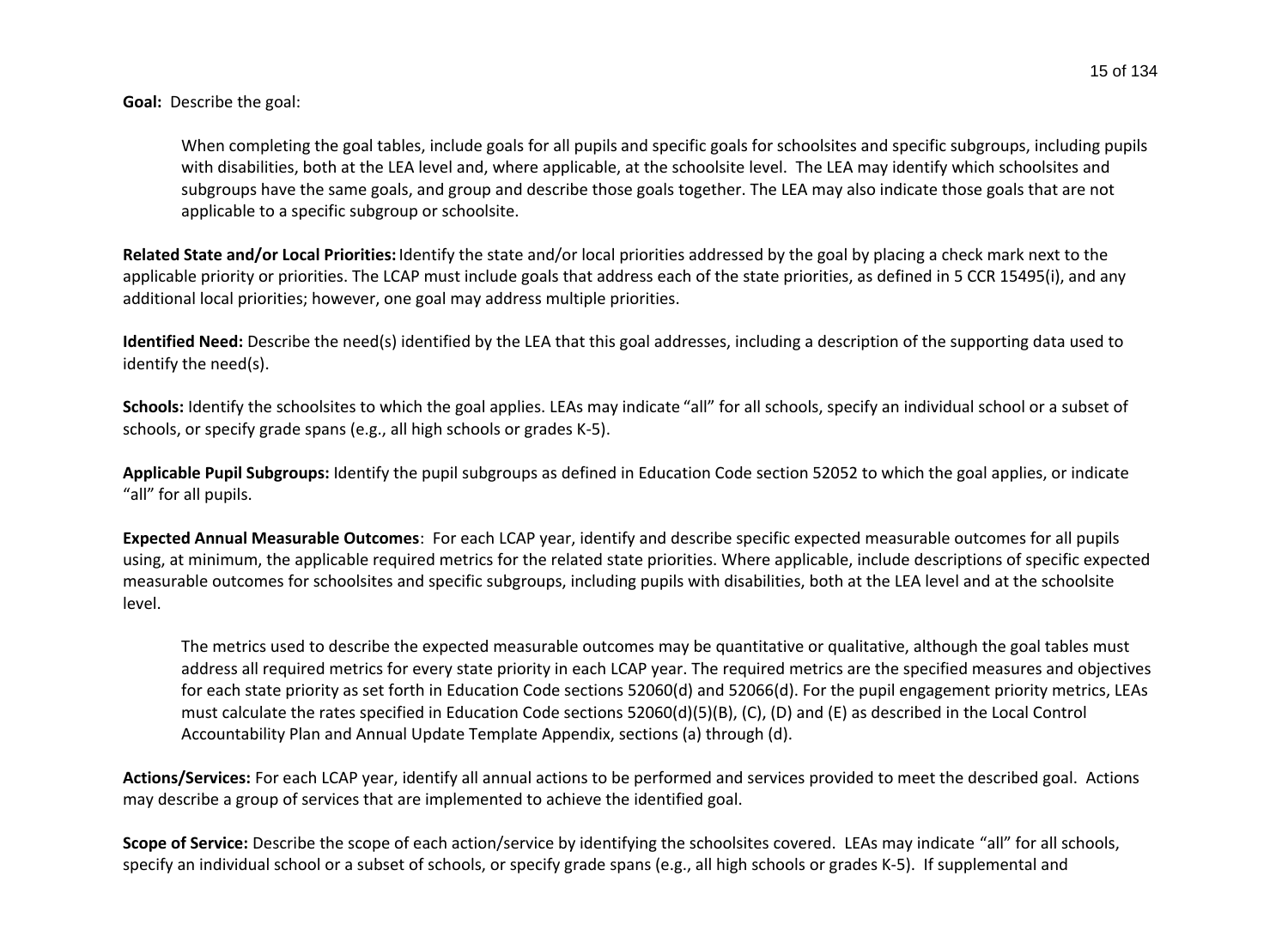concentration funds are used to support the action/service, the LEA must identify if the scope of service is districtwide, schoolwide, countywide, or charterwide.

**Pupils to be served within identified scope of service**: For each action/service, identify the pupils to be served within the identified scope of service. If the action to be performed or the service to be provided is for all pupils, place a check mark next to "ALL."

For each action and/or service to be provided above what is being provided for all pupils, place a check mark next to the applicable unduplicated pupil subgroup(s) and/or other pupil subgroup(s) that will benefit from the additional action, and/or will receive the additional service. Identify, as applicable, additional actions and services for unduplicated pupil subgroup(s) as defined in Education Code section 42238.01, pupils redesignated fluent English proficient, and/or pupils subgroup(s) as defined in Education Code section 52052.

**Budgeted Expenditures:** For each action/service, list and describe budgeted expenditures for each school year to implement these actions, including where those expenditures can be found in the LEA's budget. The LEA must reference all fund sources for each proposed expenditure. Expenditures must be classified using the California School Accounting Manual as required by Education Code sections 52061, 52067, and 47606.5.

#### **Guiding Questions:**

- 1) What are the LEA's goal(s) to address state priorities related to "Conditions of Learning"?
- 2) What are the LEA's goal(s) to address state priorities related to "Pupil Outcomes"?
- 3) What are the LEA's goal(s) to address state priorities related to parent and pupil "Engagement" (e.g., parent involvement, pupil engagement, and school climate)?
- 4) What are the LEA's goal(s) to address any locally-identified priorities?
- 5) How have the unique needs of individual schoolsites been evaluated to inform the development of meaningful district and/or individual schoolsite goals (e.g., input from site level advisory groups, staff, parents, community, pupils; review of school level plans; in-depth school level data analysis, etc.)?
- 6) What are the unique goals for unduplicated pupils as defined in Education Code sections 42238.01 and subgroups as defined in section 52052 that are different from the LEA's goals for all pupils?
- 7) What are the specific expected measurable outcomes associated with each of the goals annually and over the term of the LCAP?
- 8) What information (e.g., quantitative and qualitative data/metrics) was considered/reviewed to develop goals to address each state or local priority?
- 9) What information was considered/reviewed for individual schoolsites?
- 10) What information was considered/reviewed for subgroups identified in Education Code section 52052?
- 11) What actions/services will be provided to all pupils, to subgroups of pupils identified pursuant to Education Code section 52052, to specific schoolsites, to English learners, to low-income pupils, and/or to foster youth to achieve goals identified in the LCAP?
- 12) How do these actions/services link to identified goals and expected measurable outcomes?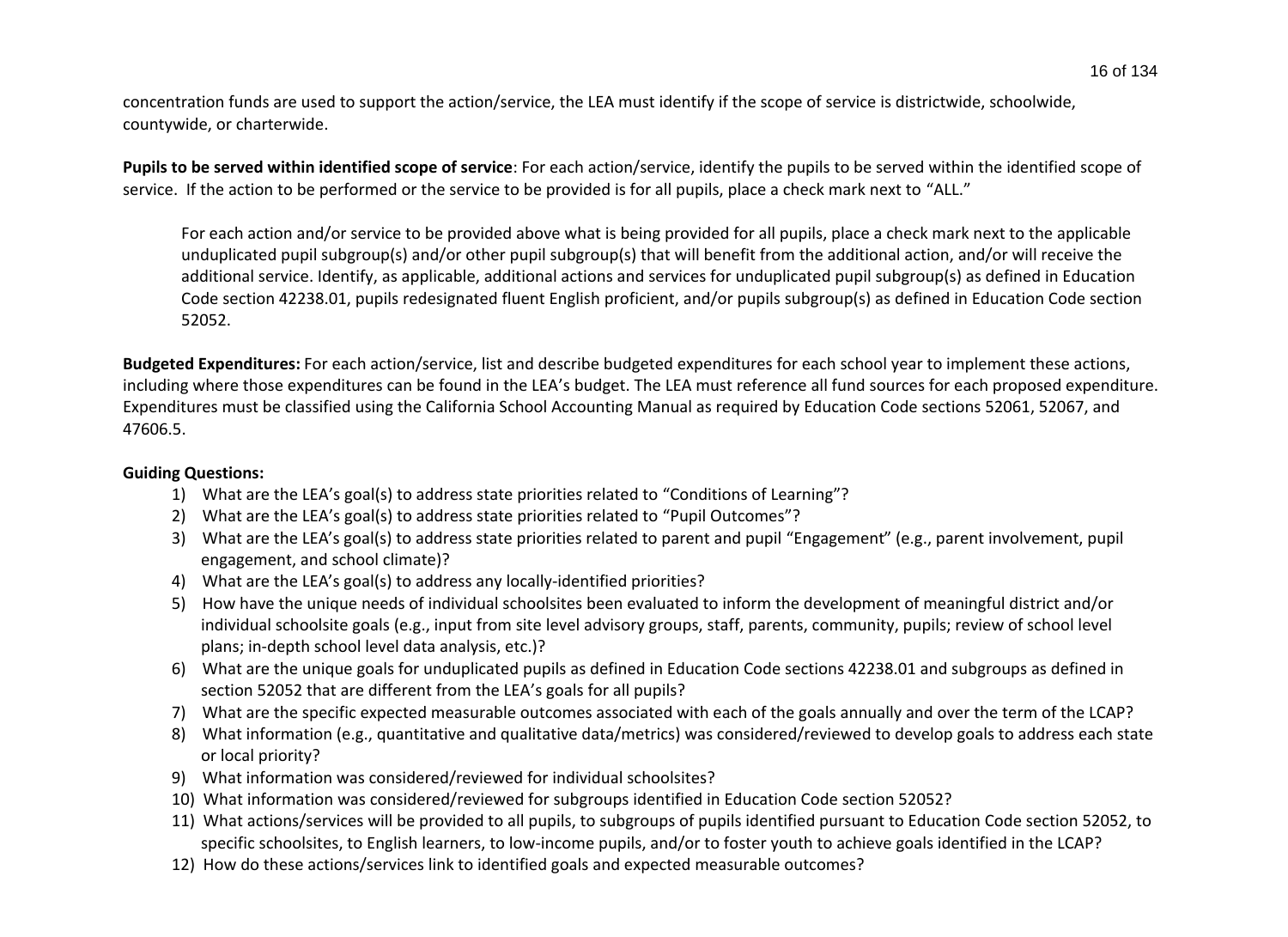13) What expenditures support changes to actions/services as a result of the goal identified? Where can these expenditures be found in the LEA's budget?

| <b>GOAL:</b><br>success.                                        | Related State and/or Local Priorities: X<br>$12 - 3 - 4 \times 5 \times 6 - 7 - 8$ COE<br>Goal 1. We will create rigorous learning environments that support positive behavior<br>$lonly: 9 - 10$ Local: N/A<br>through ensuring high quality teaching and incorporating supports to ensure student                                                                                                                                                                                                                                                                                                                                                                                                                                                                                                                                                                                                                                                                                                                                                                              |  |  |  |  |
|-----------------------------------------------------------------|----------------------------------------------------------------------------------------------------------------------------------------------------------------------------------------------------------------------------------------------------------------------------------------------------------------------------------------------------------------------------------------------------------------------------------------------------------------------------------------------------------------------------------------------------------------------------------------------------------------------------------------------------------------------------------------------------------------------------------------------------------------------------------------------------------------------------------------------------------------------------------------------------------------------------------------------------------------------------------------------------------------------------------------------------------------------------------|--|--|--|--|
| <b>Identified Need:</b>                                         | Student attendance rates in the community schools are consistently below 90% resulting in decreased academic<br>performance. Attendance rates have improved to over 90% in San Pasqual Academy and Monarch School.<br>Due to the nature of the school programs, stakeholder engagement, parent involvement in the educational progress<br>and student voice continue to be areas in need of development.<br>Negative student behaviors that impact student learning and the learning environment continue to be an area that<br>many campuses are continuing to address, local and CALPADS data examined demonstrates a decrease in student<br>offenses resulting in suspension.<br>Student academic readiness and the ability to engage in rigorous grade level instruction is impacted by student<br>mobility rates and necessitate a reconfiguration of the traditional instructional model.<br>Engaging students in the learning environment continues to be an area of need to promote student connectedness<br>and the development of an engaging and safe school climate. |  |  |  |  |
| <b>Goal Applies to:</b>                                         | Schools:<br>!A⊪<br><sup>I</sup> Grades: All<br>Foster Youth, Low Income Pupils, Redesignated fluent English proficient, Other (Expelled<br><b>Applicable Pupil Subgroups:</b><br>Students), English Learners, Students with Disabilities, Homeless<br><b>LCAP Year 1</b>                                                                                                                                                                                                                                                                                                                                                                                                                                                                                                                                                                                                                                                                                                                                                                                                         |  |  |  |  |
| <b>Expected Annual</b><br><b>Measurable</b><br><b>Outcomes:</b> | 1A. To increase student academic achievement, SDCOE desires to increase the rate of student attendance through a<br>reduction in chronic absenteeism. All community school (including SPA and Monarch) students will attend school at least<br>90% of the time. Community Schools have not yet exceeded 90% and have a YTD attendance rate of 82%. SPA and<br>Monarch have baseline attendance above 90% at the conclusion of the 2016-2017 school year.<br>1B. SDCOE will increase pupil engagement and decrease chronic absenteeism by ensuring that less than 25% of<br>community school (including SPA and Monarch) students will have 10 or more days absent during the school year.<br>1C. To address the continued engagement and support of students with disabilities, SDCOE will increase positive                                                                                                                                                                                                                                                                     |  |  |  |  |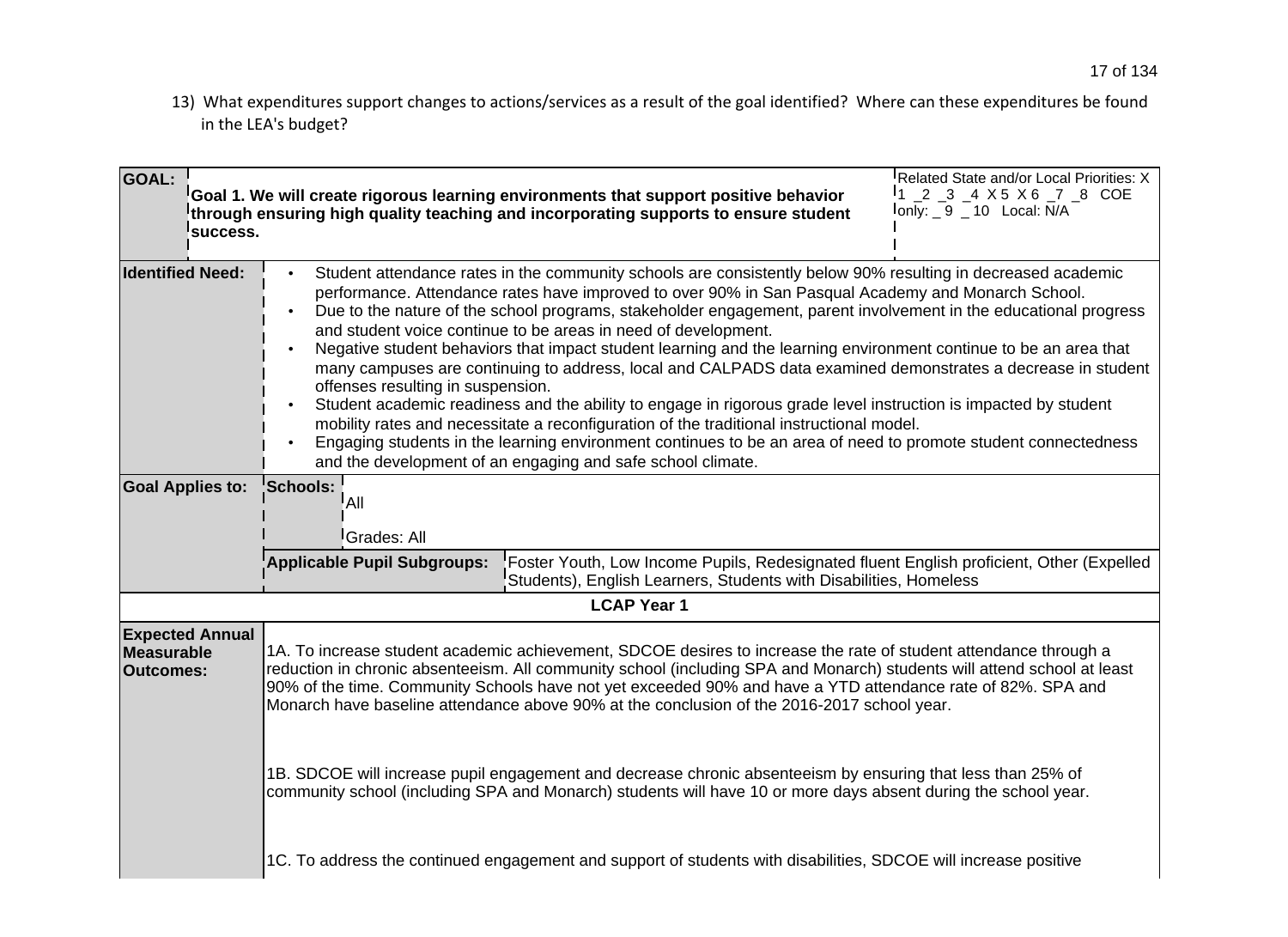attendance for students with disabilities. There will be a 1% reduction in the percentage of students with disabilities accumulating 15 days or more absent. This is in consideration of health issues as noted in the IEP.

1D. SDCOE demonstrated an increase in the number and percentage of suspension incidents from 2014-2015 from 305 incidences at a rate of 3.8% to a total of 315 suspension incidences at a rate of 4.3%. SDCOE suspension incidents will decrease by 0.5% in 2016-2017. The number of expulsion incidents will continue to be at a level of 0.0% due to the nature of the County programs.

County-Offices of Education operate schools designated to serve student expelled from local school districts. Consequently, SDCOE does not make a practice of expelling student, instead opting to refer students to other more appropriate school placement alternatives. As a result, the Expulsion Rate metric published by CDE for SDCOE has been unchanged at 0 for the past three years.

1E. Increase the number of students who stay in programs leading to high school graduation by 2% over the baseline data for 2014-2015 of 80% of all students graduating.

Graduation rates for unduplicated student groups will increase by 3% over the baseline for each group to make positive growth towards addressing disproportionality in achievement.

There are significant gaps in the graduation rate of unduplicated student groups.

SDCOE English Learner student graduation rates were 59% in 2014 and 61% in 2015.

SDCOE Socioeconomically disadvantaged student group graduation rates were 71% in 2014 and 71% in 2015.

SDCOE Students with disabilities group graduation rates were 58% in 2014 and 60% in 2015.

The California Department of Education does not publish dropout rate calculations for schools that are operated by County Offices of Education because of constraints in interpreting these calculations for schools with high student mobility. Therefore, middle school dropout rates and high school dropout rates are not included in the SDCOE LCAP as metrics.

1F. All students will have access to safe, well-maintained learning environments as evidenced by a score of "Good" or better on the FIT/Williams facilities inspection

1G. The percentage of students scoring Moderate and High on the Resilience: School Environment and the School Connectedness Indicators on the California Healthy Kids Survey will increase 2% from the 2014-15 baseline.

1H. Maintain the number of correctly assigned and credentialed teachers to 100% across all SDCOE campuses.

1I. All students will continue to have access to standards-aligned instructional materials as validated by site based records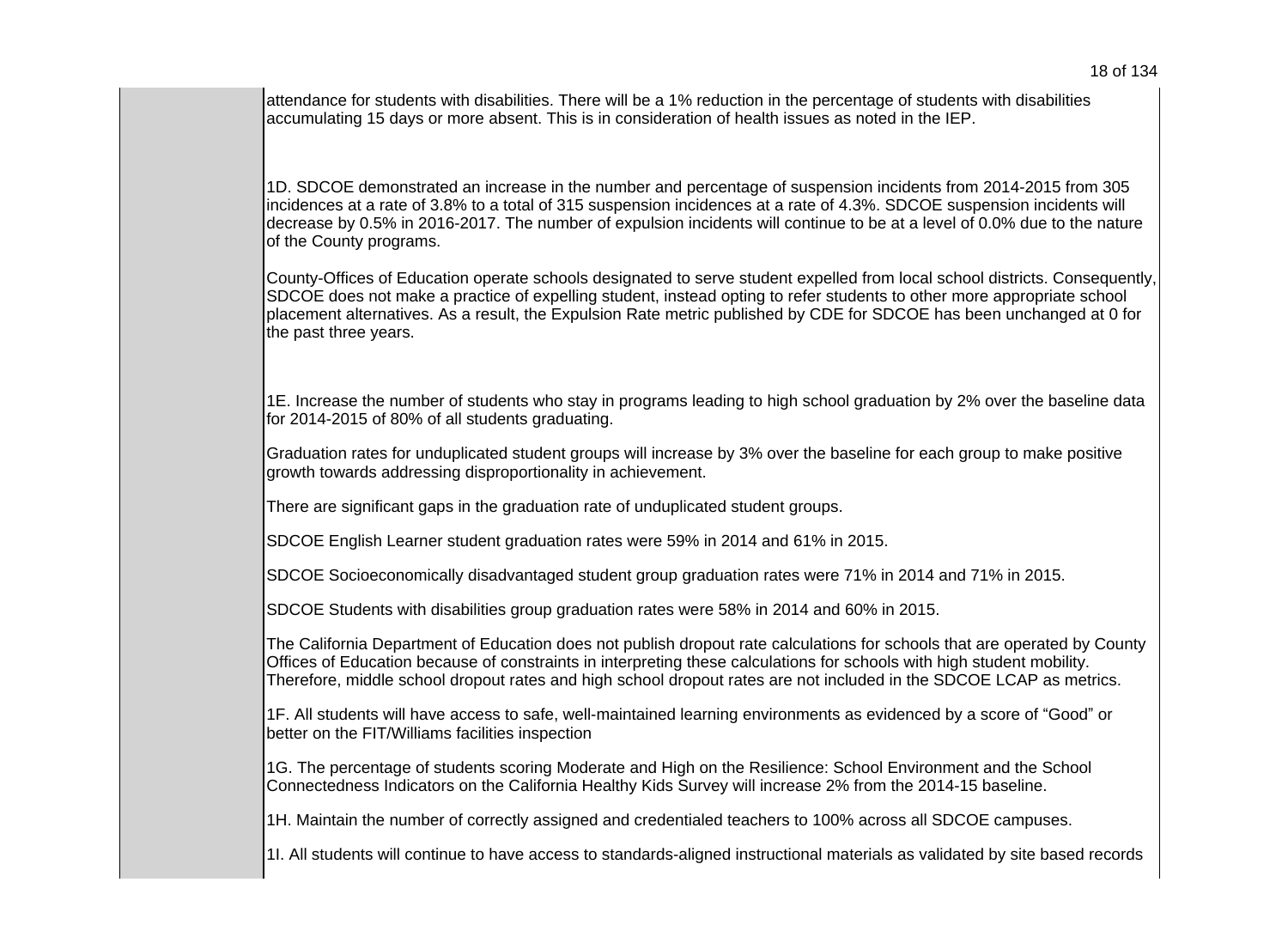| and Williams instructional materials reporting.                                                                                                                                                                                                                                                                                                                                                                                                                                                                                                                                                                                                                                                                                                                                                                                                                                                                                                                                                                                                                                        |                                                                                                               |                                                                                                                                                                                                                                                                                                                                                                         |                                                                                                                                                                                                                                                                                                             |  |
|----------------------------------------------------------------------------------------------------------------------------------------------------------------------------------------------------------------------------------------------------------------------------------------------------------------------------------------------------------------------------------------------------------------------------------------------------------------------------------------------------------------------------------------------------------------------------------------------------------------------------------------------------------------------------------------------------------------------------------------------------------------------------------------------------------------------------------------------------------------------------------------------------------------------------------------------------------------------------------------------------------------------------------------------------------------------------------------|---------------------------------------------------------------------------------------------------------------|-------------------------------------------------------------------------------------------------------------------------------------------------------------------------------------------------------------------------------------------------------------------------------------------------------------------------------------------------------------------------|-------------------------------------------------------------------------------------------------------------------------------------------------------------------------------------------------------------------------------------------------------------------------------------------------------------|--|
| 1J. SDCOE will continue to maintain a middle school dropout rate of 0.0% for all students.                                                                                                                                                                                                                                                                                                                                                                                                                                                                                                                                                                                                                                                                                                                                                                                                                                                                                                                                                                                             |                                                                                                               |                                                                                                                                                                                                                                                                                                                                                                         |                                                                                                                                                                                                                                                                                                             |  |
| <b>Actions/Services</b>                                                                                                                                                                                                                                                                                                                                                                                                                                                                                                                                                                                                                                                                                                                                                                                                                                                                                                                                                                                                                                                                | Scope of<br><b>Service</b>                                                                                    | Pupils to be served within identified scope of<br>service                                                                                                                                                                                                                                                                                                               | <b>Budgeted</b><br><b>Expenditures</b>                                                                                                                                                                                                                                                                      |  |
| Goal1.Action.A.<br>In order to provide all SDCOE students with a high quality Community<br>education, we will continue to implement staff and site<br>realignment to address the range of student needs. To<br>ensure the provision of appropriately credentialed and<br>qualified teachers, we will continue to augment site based<br>staffing and provide reassignments to ensure an<br>appropriate match of staff with the needs of students at<br>leach site.<br>Additionally, staffing and supports will be provided<br>through the allocation of funds to support:<br>Additional certificated staffing to maintain<br>appropriate classroom instructional ratios<br>Additional classified employee supports to<br>increase supervision and classroom supports for<br>all students<br>Internal and external training and support provided<br>to ensure high quality professional learning and<br>support for all staff.<br>High quality standards-aligned instructional<br>materials for every student to ensure access to a<br>rigorous standards-aligned instructional program. | <b>Districtwide</b><br>Schools<br>Court Schools<br>Monarch<br>School<br>San Pasqual<br>Academy<br>Grades: All | All<br>X Foster Youth _ American Indian or Alaska<br>Native _ Hispanic or Latino _ Two or More<br>Races X Low Income Pupils _ Redesignated fluent<br>English proficient _ Asian _ Native Hawaiian or<br>Pacific Islander _ English Learners _ Black or<br>African American _ Filipino _ White X Students<br>with Disabilities X Homeless<br>X Other (Expelled Students) | Total S/C =<br>\$4,281,670<br><b>S/C Grant</b><br>Certificated<br>Salary/Benefits<br>\$2,320,025<br>Classified<br>Salary/Benefits<br>\$1,891,145<br>Books &<br>Supplies<br>\$28,000<br>Services &<br><b>Other Operating</b><br>Expenses<br>\$42,500<br>Instructional<br>materials<br>funded out of<br>lBase |  |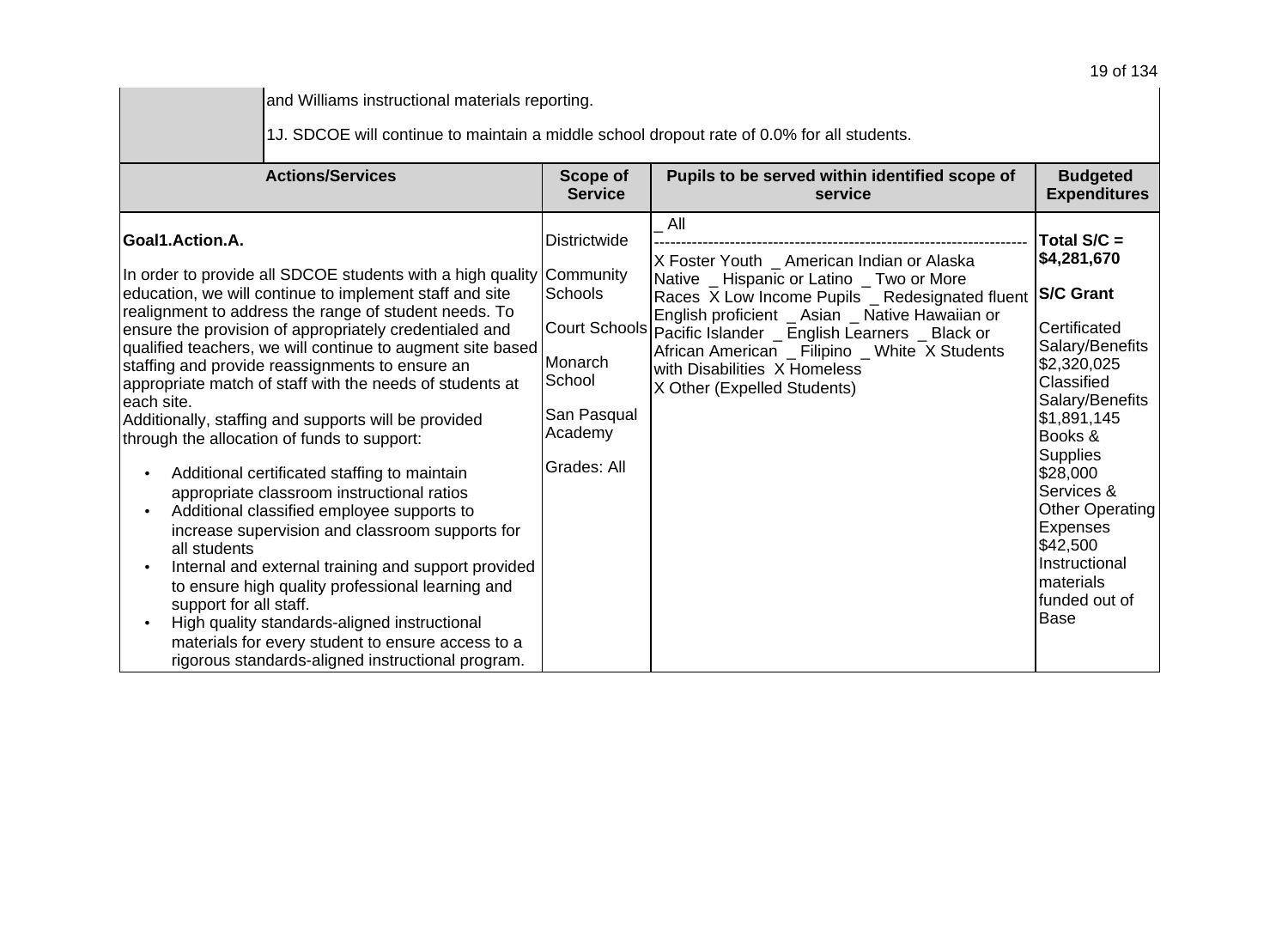| Goal1.Action.B.                                                                                                                                                                                                                                                                                                                                                                                                                                                                                                                                                                                                                                                                                                                                                                                                                                                                                                                                                 | <b>Districtwide</b> | All<br>Foster Youth _ American Indian or Alaska                                                                                                                                                                                                                                                                    | Total $S/C =$<br>\$446,150                                                                                                                                                                                                                                                         |
|-----------------------------------------------------------------------------------------------------------------------------------------------------------------------------------------------------------------------------------------------------------------------------------------------------------------------------------------------------------------------------------------------------------------------------------------------------------------------------------------------------------------------------------------------------------------------------------------------------------------------------------------------------------------------------------------------------------------------------------------------------------------------------------------------------------------------------------------------------------------------------------------------------------------------------------------------------------------|---------------------|--------------------------------------------------------------------------------------------------------------------------------------------------------------------------------------------------------------------------------------------------------------------------------------------------------------------|------------------------------------------------------------------------------------------------------------------------------------------------------------------------------------------------------------------------------------------------------------------------------------|
| To increase the quality of SDCOE educational programs,<br>the leadership team and staff from each site will engage<br>in the analysis and refinement of systems, structures,<br>processes and logic models to meet the needs of our<br>diverse student population.<br>Supports and structures will be developed to: Continue to<br>establish an instructional culture of high<br>expectations to increase the access of all students to a<br>rigorous instructional program that<br>incorporates learning walks, learning targets and success<br>criteria for students, and personalized learning plans for<br>lstaff.<br>Implement professional services from external support<br>providers to build leadership capacity, instructional<br>leadership, and the implementation of high quality first<br>instruction with a particular focus on the needs of English<br>Learners and students with disabilities to increase the<br>success of all SDCOE students | Grades: All         | Native _ Hispanic or Latino _ Two or More<br>Races X Low Income Pupils _ Redesignated fluent<br>English proficient _ Asian _ Native Hawaiian or<br>Pacific Islander _ English Learners _ Black or<br>African American _ Filipino _ White _ Students<br>with Disabilities _ Homeless<br>X Other (Expelled Students) | $\vert$ Total Title $\vert = \vert$<br>\$144,100<br>Certificated<br>Salary/Benefits<br>\$97,150 (S/C)<br>Classified<br>Salary/Benefits<br> \$99,000 (S/C)  <br>Services &<br><b>Other Operating</b><br><b>Expenses (Title</b><br>1) \$144,100<br>Capital Outlay<br>\$250,000 (S/C) |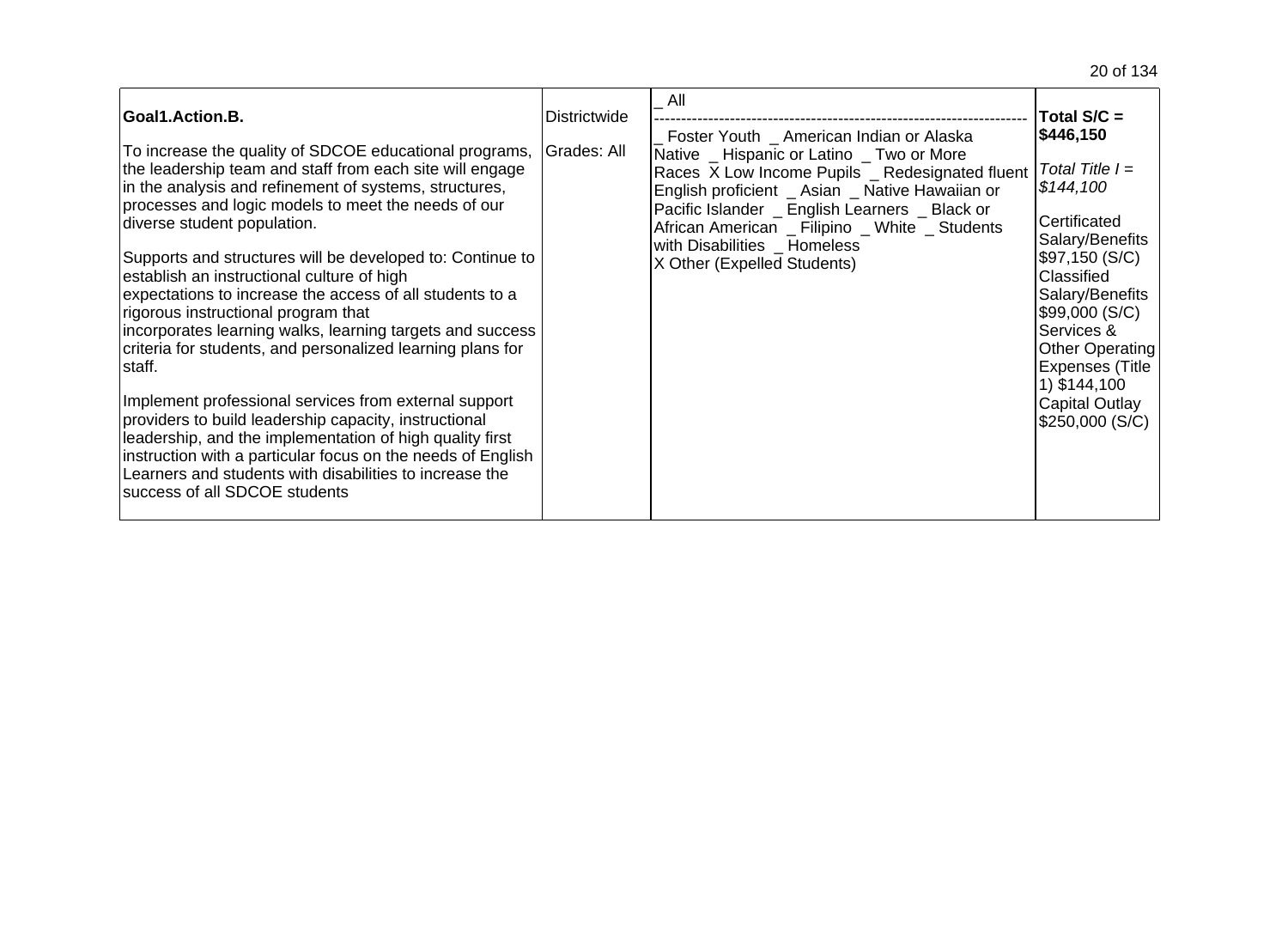| Goal1.Action.C.<br>To increase equity and access through the allocation of<br>student support staff, student data systems, technological<br>support, and enhanced transportation access for all<br>SDCOE students to achieve at high levels, we will:<br>Research, identify, and implement structures and<br>processes to support personalized learning,<br>monitor student academic achievement. Including:<br>monitoring academic, social/emotional and<br>behavioral success of foster youth, studdents with<br>disabilities, homeless students as well as English<br>Learner and RFEP students.<br>Professional learning and policies to support the<br>$\bullet$<br>instructional staff and special education staff in<br>assessing and monitoring the progress of students<br>with disabilities in making adequate progress<br>toward meeting IEP benchmarks and goals. | Districtwide<br>Grades: All       | All<br>X Foster Youth _ American Indian or Alaska<br>Native _ Hispanic or Latino _ Two or More<br>Races X Low Income Pupils X Redesignated fluent<br>English proficient _ Asian _ Native Hawaiian or<br>Pacific Islander _ English Learners _ Black or<br>African American _ Filipino _ White X Students<br>with Disabilities X Homeless<br>X Other (Expelled Students) | Total $S/C =$<br>\$1,448,700<br>Total Title I =<br>\$142,00<br>Classified<br>Salary/Benefits<br>\$1,021,600<br>(S/C), \$125,000<br>(Title I)<br>Services &<br><b>Other Operating</b><br>Expenses<br>\$427,100 (S/C),<br>\$17,000 (Title I) |
|-------------------------------------------------------------------------------------------------------------------------------------------------------------------------------------------------------------------------------------------------------------------------------------------------------------------------------------------------------------------------------------------------------------------------------------------------------------------------------------------------------------------------------------------------------------------------------------------------------------------------------------------------------------------------------------------------------------------------------------------------------------------------------------------------------------------------------------------------------------------------------|-----------------------------------|-------------------------------------------------------------------------------------------------------------------------------------------------------------------------------------------------------------------------------------------------------------------------------------------------------------------------------------------------------------------------|--------------------------------------------------------------------------------------------------------------------------------------------------------------------------------------------------------------------------------------------|
| Goal1.Action.D.<br>To improve school structures and systems for addressing<br>the social/emotional and behavioral needs of all students<br>SDCOE will implement professional learning to Increase<br>the ability of adults to support students in developing<br>agency and self monitoring behaviors.<br>Through the implementation districtwide of:<br>Positive Behavior Intervention and Supports<br>(PBIS)<br><b>Trauma Informed Care</b><br><b>Restorative Practices</b>                                                                                                                                                                                                                                                                                                                                                                                                  | <b>All Schools</b><br>Grades: All | All<br>X Foster Youth _ American Indian or Alaska<br>Native _ Hispanic or Latino _ Two or More<br>Races X Low Income Pupils _ Redesignated fluent<br>English proficient _ Asian _ Native Hawaiian or<br>Pacific Islander X English Learners _ Black or<br>African American _ Filipino _ White X Students<br>with Disabilities X Homeless<br>X Other (Expelled Students) | Total $S/C =$<br>\$87,000<br>\$<br>Classified<br>Salary/Benefits<br>\$87,000 (S/C)                                                                                                                                                         |
|                                                                                                                                                                                                                                                                                                                                                                                                                                                                                                                                                                                                                                                                                                                                                                                                                                                                               | <b>LCAP Year 2</b>                |                                                                                                                                                                                                                                                                                                                                                                         |                                                                                                                                                                                                                                            |
| <b>Expected Annual</b><br>1A. To increase student academic achievement, SDCOE desires to increase the rate of student attendance through a<br>Measurable<br>reduction in chronic absenteeism. All community school (including SPA and Monarch) students will attend school at least<br><b>Outcomes:</b>                                                                                                                                                                                                                                                                                                                                                                                                                                                                                                                                                                       |                                   |                                                                                                                                                                                                                                                                                                                                                                         |                                                                                                                                                                                                                                            |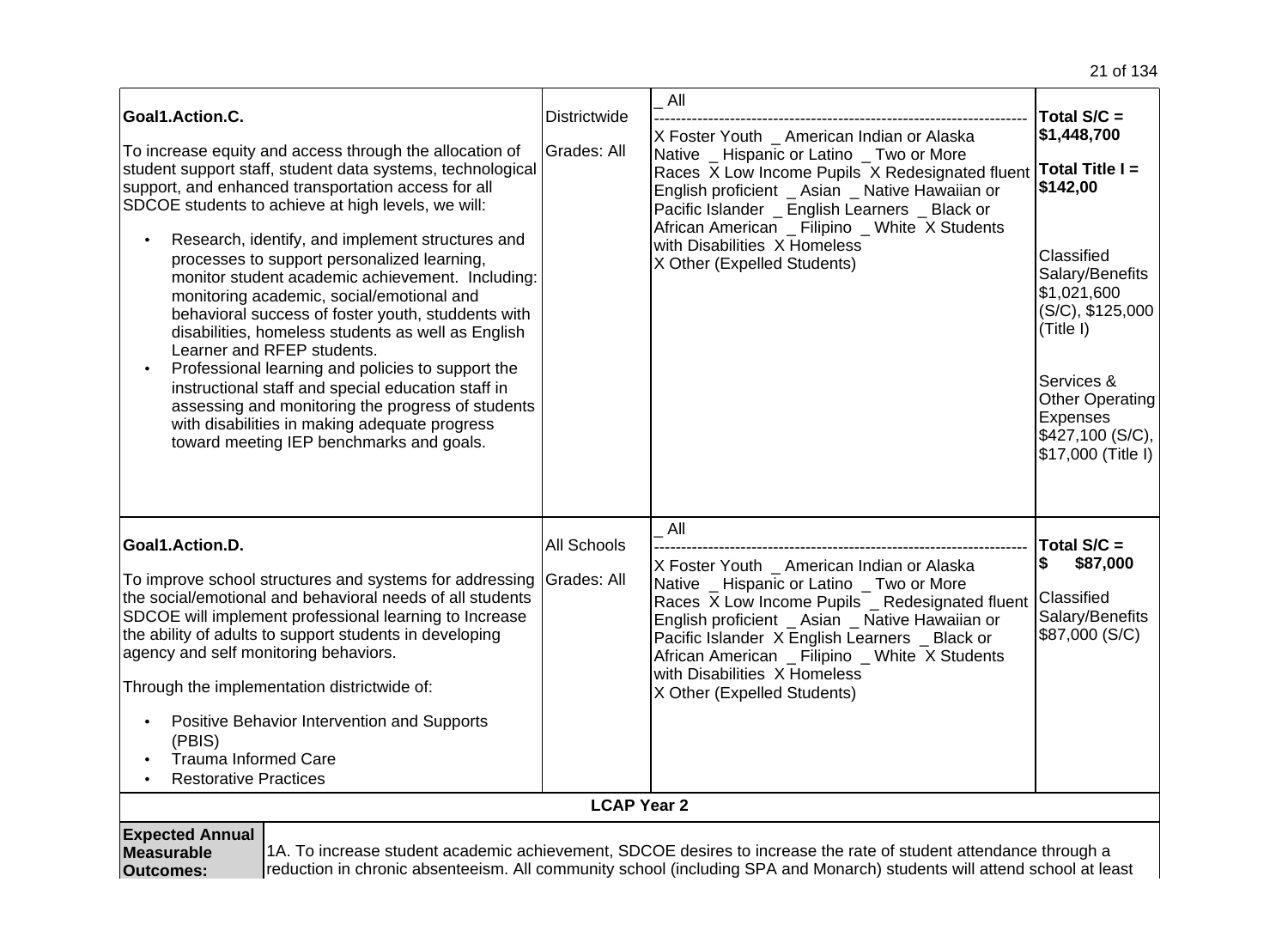91% of the time an increase of 1% over the 2016-2017 expected baseline. Community Schools have not yet exceeded 90% and have a YTD attendance rate of 82%. SPA and Monarch will have baseline attendance above 91% at the conclusion of the 2017-2018 school year.

1B. SDCOE will increase pupil engagement and decrease chronic absenteeism by ensuring that less than 24% of community school (including SPA and Monarch) students will have 10 or more days absent during the school year demonstrating a 1% decrease in the percentage of students chronically absent from school.

1C. SDCOE will increase positive attendance for students with disabilities. There will be an additional 1% reduction in the percentage of students with disabilities accumulating 15 days or more absent during the 2017-2018 school year demonstrating a minimum of 2% reduction in this metric from 2016-2018.

1D. SDCOE suspension incidents will decrease by an additional 0.5% in 2017-2018 school year for a total 1% decrease over two years resulting in a percentage of 3.3% or less. The number of expulsion incidents will continue to be at a level of 0.0% due to the nature of the County programs.

County-Offices of Education operate schools designated to serve student expelled from local school districts. Consequently, SDCOE does not make a practice of expelling student, instead opting to refer students to other more appropriate school placement alternatives. As a result, the Expulsion Rate metric published by CDE for SDCOE has been unchanged at 0 for the past three years.

1E. Increase the number of students who stay in programs leading to high school graduation by an additional 1% demonstrating an overall increase of 3% over the course of two years (2016-2018). Graduation rates for unduplicated student groups will increase by an additional 2% over the baseline from 2016-2017 for each group to make positive growth towards addressing disproportionality in achievement.

There are significant gaps in the graduation rate of unduplicated student groups.

SDCOE English Learner student graduation rate is to be at or above 65% by the end of the 2017-2018 school year.

SDCOE Socioeconomically disadvantaged student group graduation rate is to be at or above 75% by the end of the 2017- 2018 school year.

SDCOE Students with disabilities group graduation rate is to be at or above 64% by the end of the 2017-2018 school year.

The California Department of Education does not publish dropout rate calculations for schools that are operated by County Offices of Education because of constraints in interpreting these calculations for schools with high student mobility. Therefore, middle school dropout rates and high school dropout rates are not included in the SDCOE LCAP as metrics.

1F. All students will have access to safe, well-maintained learning environments as evidenced by a score of "Good" or better on the FIT/Williams facilities inspection.

1G. The percentage of students scoring Moderate and High on the Resilience: School Environment and the School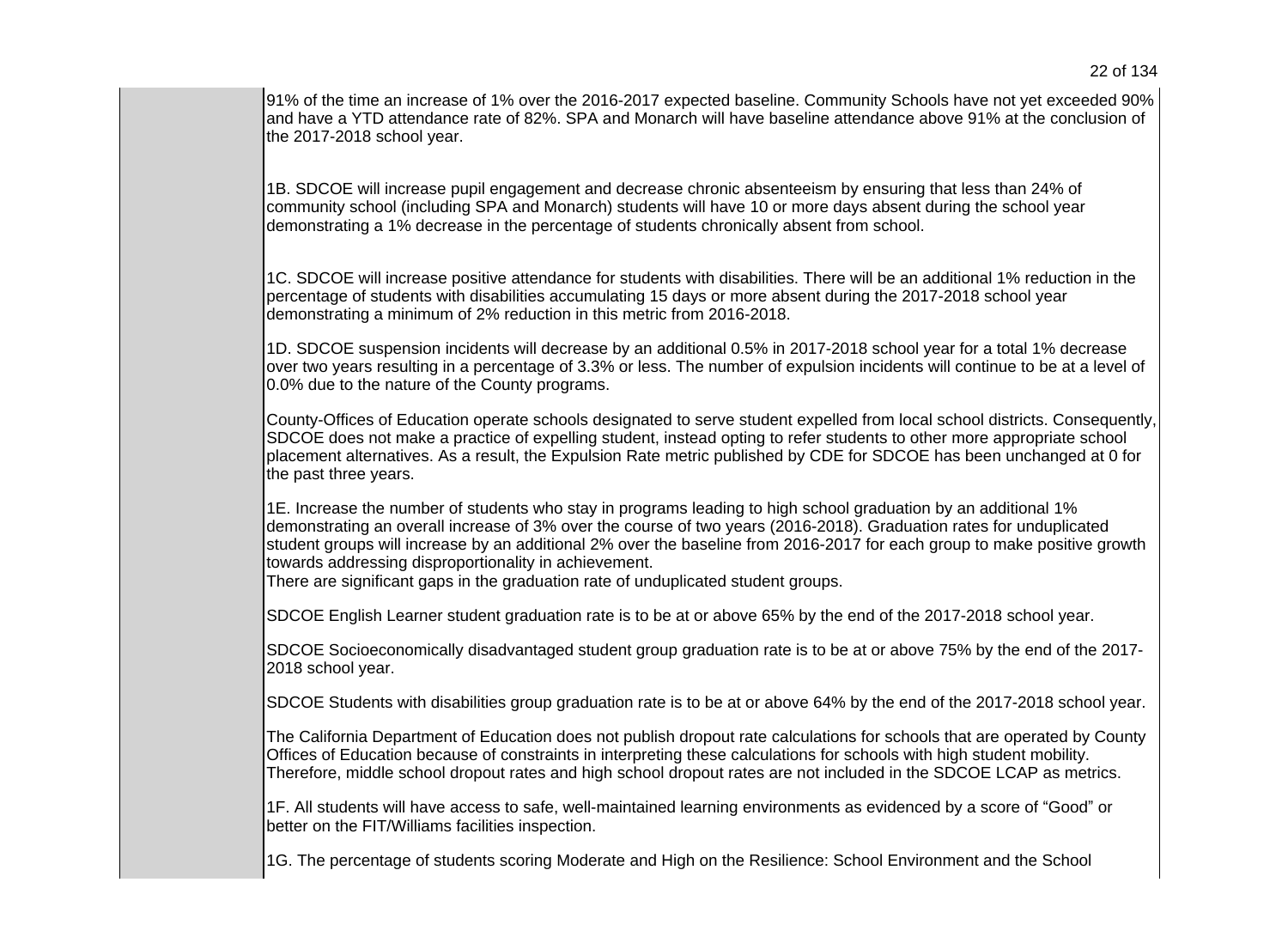Connectedness Indicators on the California Healthy Kids Survey will increase 2% from the 2014-15 baseline.

1H. Maintain the number of correctly assigned and credentialed teachers to 100% across all SDCOE campuses.

1I. All students will continue to have access to standards-aligned instructional materials as validated by in California Education Code and as validated by annual instructional materials sufficiency resolution.

1J. SDCOE will continue to maintain a middle school dropout rate of 0.0% for all students.

| <b>Actions/Services</b>                                                                                                                                                                                                                                                                                                                                                                                                                                                                                                                                                                                                                                                                                                                                                                                                                                                                                                                                                                                                                                                                                                                          | Scope of                                                                                                  | Pupils to be served within identified scope of                                                                                                                                                                                                                                                                                                                                        | <b>Budgeted</b>                                                                                                                                                                                                                                                                                         |
|--------------------------------------------------------------------------------------------------------------------------------------------------------------------------------------------------------------------------------------------------------------------------------------------------------------------------------------------------------------------------------------------------------------------------------------------------------------------------------------------------------------------------------------------------------------------------------------------------------------------------------------------------------------------------------------------------------------------------------------------------------------------------------------------------------------------------------------------------------------------------------------------------------------------------------------------------------------------------------------------------------------------------------------------------------------------------------------------------------------------------------------------------|-----------------------------------------------------------------------------------------------------------|---------------------------------------------------------------------------------------------------------------------------------------------------------------------------------------------------------------------------------------------------------------------------------------------------------------------------------------------------------------------------------------|---------------------------------------------------------------------------------------------------------------------------------------------------------------------------------------------------------------------------------------------------------------------------------------------------------|
|                                                                                                                                                                                                                                                                                                                                                                                                                                                                                                                                                                                                                                                                                                                                                                                                                                                                                                                                                                                                                                                                                                                                                  | <b>Service</b>                                                                                            | service                                                                                                                                                                                                                                                                                                                                                                               | <b>Expenditures</b>                                                                                                                                                                                                                                                                                     |
| Goal1.Action.A.<br>In order to continue providing all SDCOE students with a<br>high quality education, we will continue to review staffing<br>trends and patternea to determine if further alignment of<br>staffing is needed in the 2017-2018 school year. We will<br>continue to augment site based staffing. We will review<br>district based data regarding student needs<br>and if necessary make adjustments.<br>Additionally, staffing and supports will be maintained<br>during the 2017-2018 school year through:<br>Continue to fund classified employee support to<br>increase supervision and classroom supports for<br>all students.<br>To increase the impact of classified supports we<br>will research and implement classified professional<br>learning opportunities to support student success.<br>Internal and external training and support provided<br>to ensure high quality professional learning and<br>support for all staff.<br>High quality standards-aligned instructional<br>materials for every student will continue to be<br>funded to ensure access to a rigorous standards-<br>aligned instructional program. | <b>Districtwide</b><br>Community<br>Schools<br>Monarch<br>School<br>San Pasqual<br>Academy<br>Grades: All | All<br>X Foster Youth _ American Indian or Alaska<br>Native _ Hispanic or Latino _ Two or More<br>Races X Low Income Pupils _ Redesignated fluent<br>English proficient _ Asian _ Native Hawaiian or<br>Court Schools Pacific Islander _ English Learners _ Black or<br>African American _ Filipino _ White X Students<br>with Disabilities X Homeless<br>X Other (Expelled Students) | Total $S/C =$<br>\$4,281,670<br>Certificated<br>Salary/Benefits<br>\$2,320,025<br>Classified<br>Salary/Benefits<br>\$1,891,145<br>Books &<br><b>Supplies</b><br>\$28,000<br>Services &<br><b>Other Operating</b><br><b>Expenses</b><br>\$42,500<br>Instructional<br>materials<br>funded out of<br>lBase |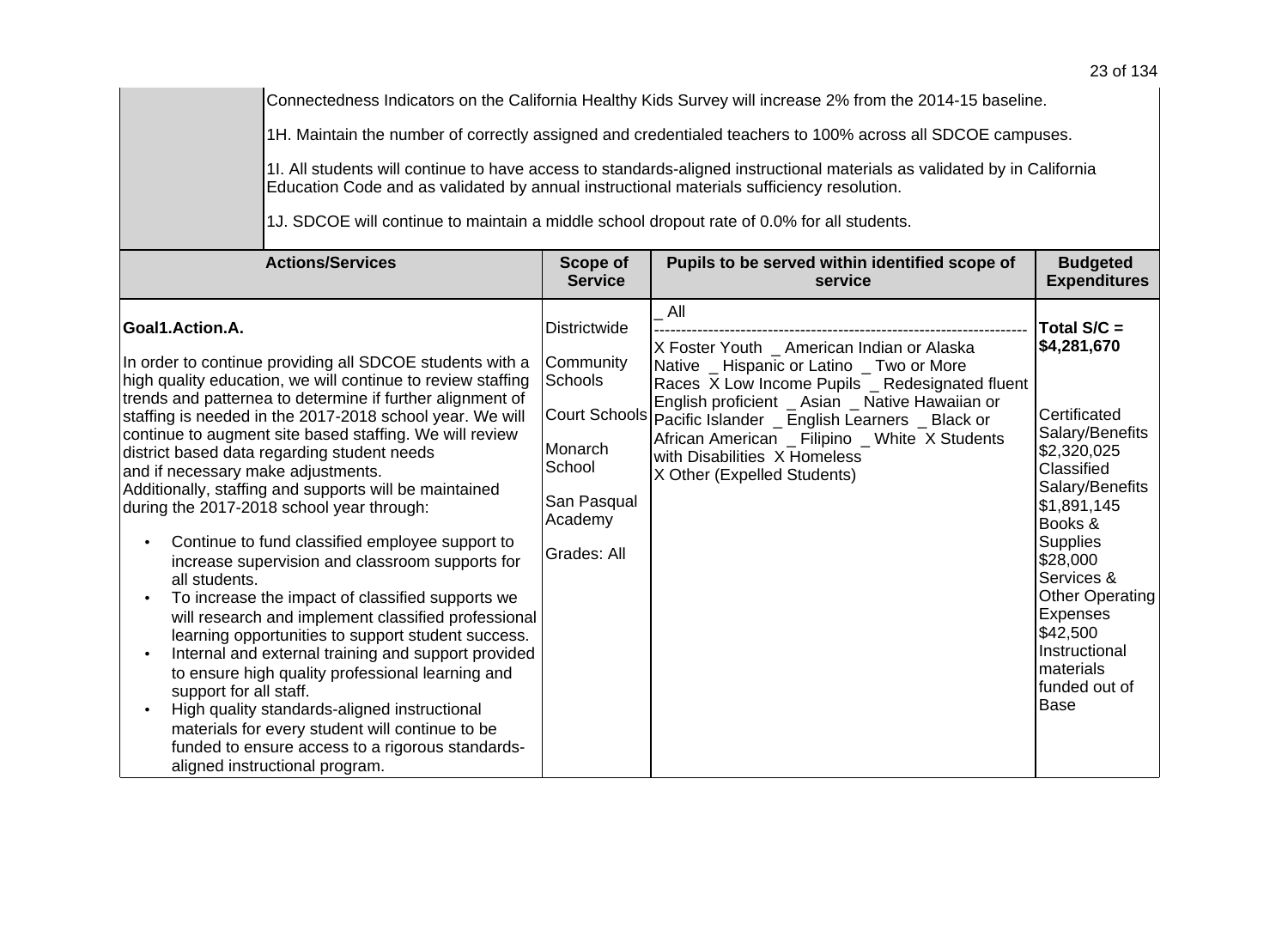|                                                                                                                                                                                                                                                                                                                                                                                                                                                                                                                                                                                                                                                                                                                                                                                                                                                                                                                                                                                                                                                                                                                                                                                                                                                                                                                                                                                                         |                                    | All                                                                                                                                                                                                                                                                                                                                                            |                                                                                                                                                                                                                                                                                           |
|---------------------------------------------------------------------------------------------------------------------------------------------------------------------------------------------------------------------------------------------------------------------------------------------------------------------------------------------------------------------------------------------------------------------------------------------------------------------------------------------------------------------------------------------------------------------------------------------------------------------------------------------------------------------------------------------------------------------------------------------------------------------------------------------------------------------------------------------------------------------------------------------------------------------------------------------------------------------------------------------------------------------------------------------------------------------------------------------------------------------------------------------------------------------------------------------------------------------------------------------------------------------------------------------------------------------------------------------------------------------------------------------------------|------------------------------------|----------------------------------------------------------------------------------------------------------------------------------------------------------------------------------------------------------------------------------------------------------------------------------------------------------------------------------------------------------------|-------------------------------------------------------------------------------------------------------------------------------------------------------------------------------------------------------------------------------------------------------------------------------------------|
| Goal1.Action.B.<br>To increase the quality of SDCOE educational programs,<br>the leadership team and staff from each site will engage<br>in the analysis and refinement of systems, structures,<br>processes and logic models to meet the needs of our<br>diverse student population.<br>Supports and structures will be developed to:<br>Continue to establish an instructional culture of<br>high expectations to increase the access of all<br>students to a rigorous instructional program that<br>incorporates learning walks, learning targets and<br>success criteria for students, and personalized<br>learning plans for staff.<br>Leadership from each site will work with SDCOE<br>leadership to engage in an inquiry cycle related to<br>the effectiveness of structures and supports,<br>identify opportunity gaps and barriers to equity,<br>and will utilize a problem solving process to<br>develop action steps to address a minimum of one<br>system wide opportunity gap during the 2017-2018<br>school year.<br>As determined based off of identified need based<br>on student achievement on CAASPP, CELDT and<br>local interim assessments, professional services<br>from external support providers will be integrated<br>into the professional learning structure aimed at<br>building leadership capacity, instructional<br>leadership, and the implementation of high quality | <b>Districtwide</b><br>Grades: All | Foster Youth _ American Indian or Alaska<br>Native _ Hispanic or Latino _ Two or More<br>Races X Low Income Pupils _ Redesignated fluent<br>English proficient _ Asian _ Native Hawaiian or<br>Pacific Islander _ English Learners _ Black or<br>African American _ Filipino _ White _ Students<br>with Disabilities _ Homeless<br>X Other (Expelled Students) | Total $S/C =$<br>\$446,150<br>Total Title $I =$<br>\$95,000<br>Certificated<br>Salary/Benefits<br>\$97,150 (S/C)<br>Classified<br>Salary/Benefits<br>\$99,000 (S/C)<br>Services &<br><b>Other Operating</b><br><b>Expenses (Title</b><br>1) \$95,000<br>Capital Outlay<br>\$250,000 (S/C) |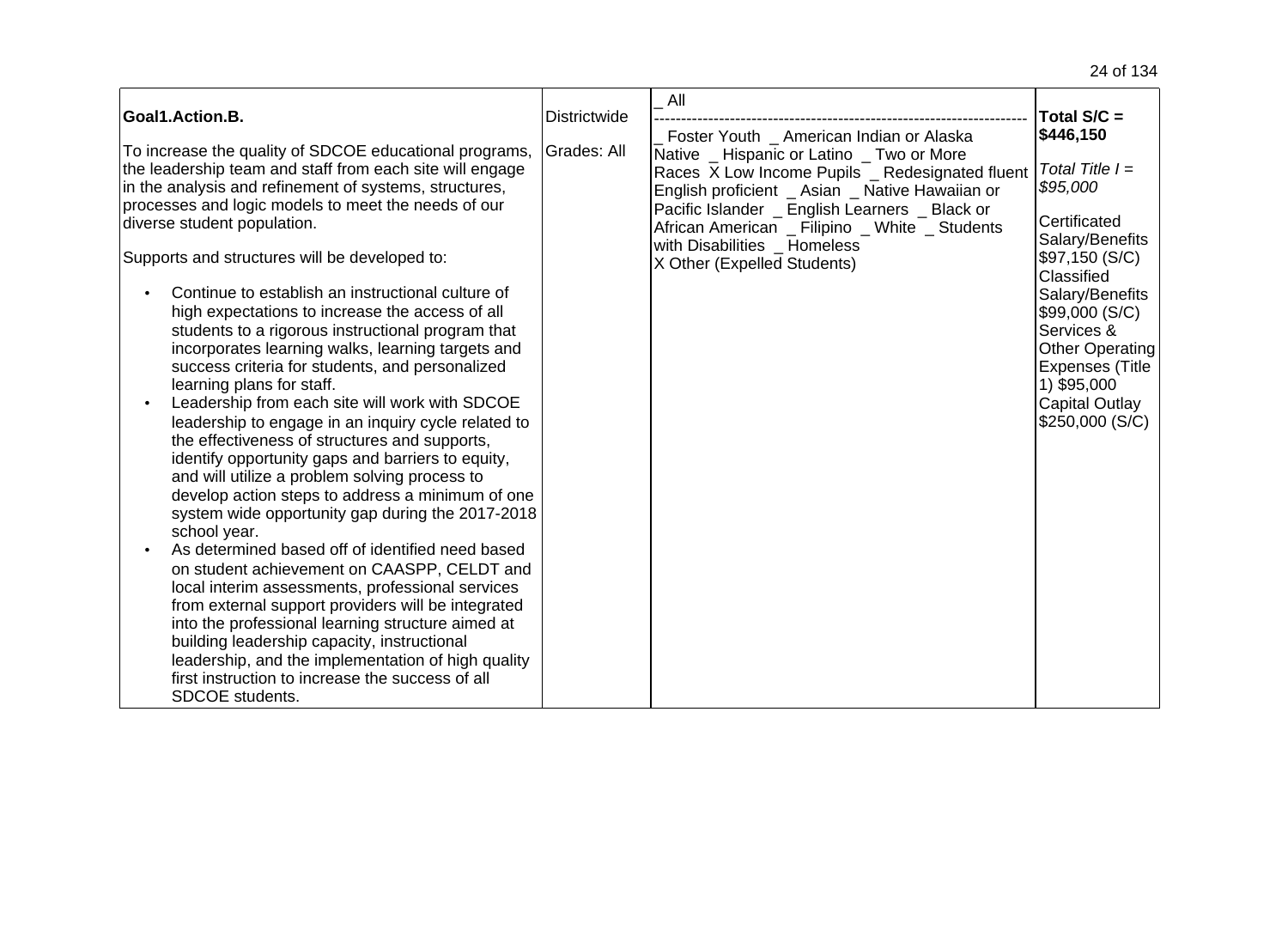| Goal1.Action.C.                                                                                                                                                                                                                                                                                      | <b>Districtwide</b> | All                                                                                                                                                                                                                                                 | Total S/C =                                                                     |
|------------------------------------------------------------------------------------------------------------------------------------------------------------------------------------------------------------------------------------------------------------------------------------------------------|---------------------|-----------------------------------------------------------------------------------------------------------------------------------------------------------------------------------------------------------------------------------------------------|---------------------------------------------------------------------------------|
|                                                                                                                                                                                                                                                                                                      |                     | X Foster Youth _ American Indian or Alaska                                                                                                                                                                                                          | \$1,448,700                                                                     |
| To continue to increase equity and access through the<br>allocation of student support staff, student data systems,<br>technological support, and enhanced transportation<br>access for all SDCOE students to achieve at high levels,<br>lwe will:                                                   | Grades: All         | Native _ Hispanic or Latino _ Two or More<br>Races X Low Income Pupils X Redesignated fluent<br>English proficient _ Asian _ Native Hawaiian or<br>Pacific Islander _ English Learners _ Black or<br>African American _ Filipino _ White X Students | Total Title $I =$<br>\$142,00                                                   |
| Continue to implement structures and processes to<br>monitor student academic achievement. Using<br>available student achievement data, we will<br>increase the frequency and effectiveness of<br>monitoring the academic, social/emotional and<br>behavioral success of foster youth, students with |                     | with Disabilities X Homeless<br>X Other (Expelled Students)                                                                                                                                                                                         | Classified<br>Salary/Benefits<br>\$1,021,600<br>$(S/C),$ \$125,000<br>(Title I) |
| disabilities, homeless students as well as English<br>Learner and RFEP students to ensure all students<br>graduate high school ready for college and career.                                                                                                                                         |                     |                                                                                                                                                                                                                                                     | Services &<br><b>Other Operating</b>                                            |
| Continue to implement professional learning and<br>classroom based supports to incorporate<br>personalized student learning aligned to grade<br>level standards.                                                                                                                                     |                     |                                                                                                                                                                                                                                                     | Expenses<br>\$427,100 (S/C),<br>\$17,000 (Title I)                              |
| Through collaboration with internal and external<br>stakeholders we will operationalize a plan to<br>address previously identified barriers to student<br>college and career readiness and eligibility to<br>increase student persistence and graduation rates.                                      |                     |                                                                                                                                                                                                                                                     |                                                                                 |
| We will continue to incorporate a range of learning<br>experiences and courses that increase student<br>opportunity to access rigorous coursework<br>affording them the opportunity to be college and<br>career ready upon graduation.                                                               |                     |                                                                                                                                                                                                                                                     |                                                                                 |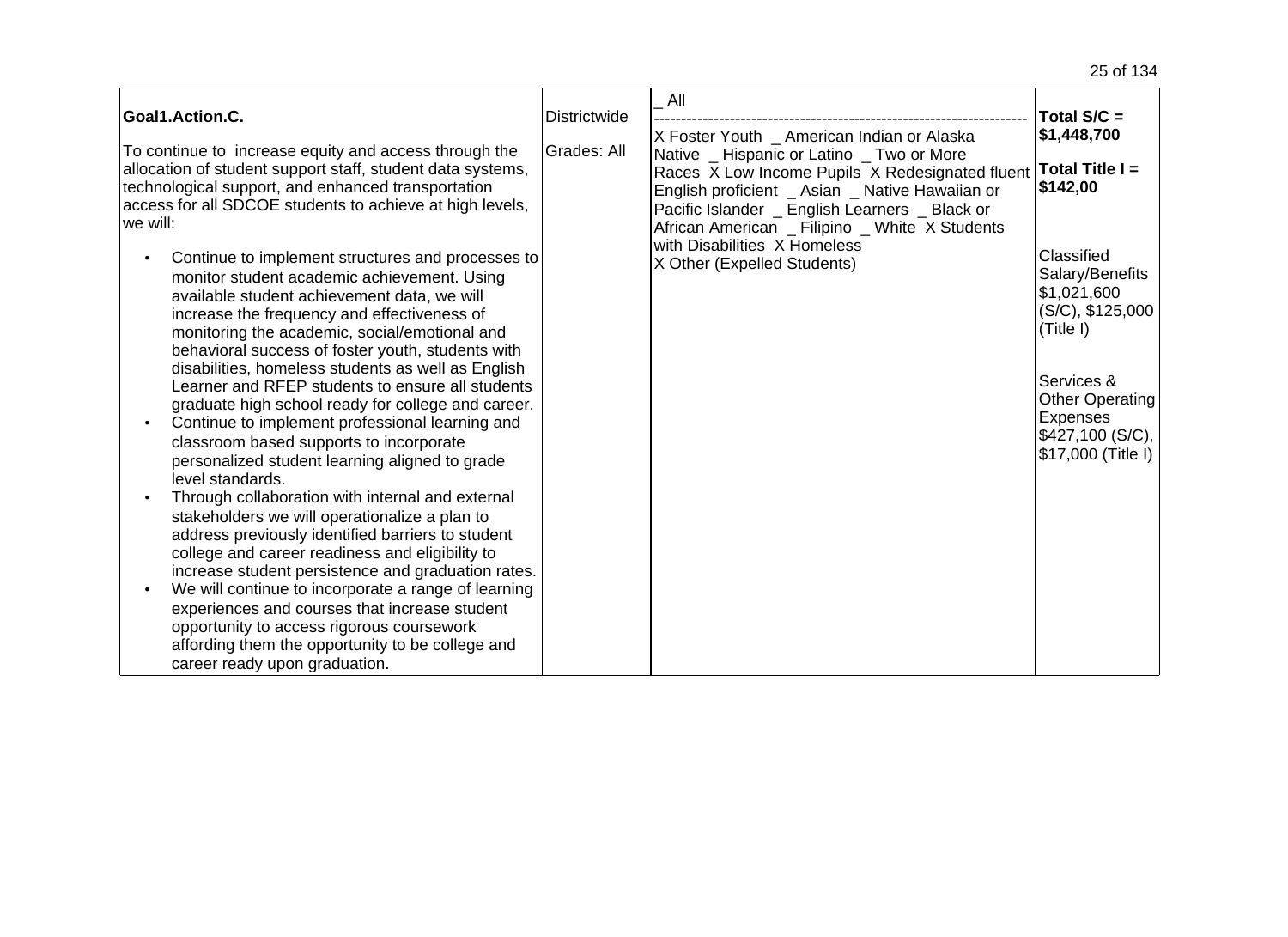| Goal1.Action.D.<br>Goal1.Action.D.<br>We will expand the implementation of PBIS, trauma<br>informed care, and Restorative practices to include all<br>staff at all school sites.<br>Through the full implementation of these structures we<br>will engage in developing leadership skills among<br>teachers at each site through beginning to identify site<br>teachers leads to support implementation.<br>Provide basic introductory implementation training<br>to all remaining staff to begin implementation.<br>Work with site leaders to bring forth teacher<br>leaders to engage in extended in-depth<br>implementation training and modeling.<br>Provide support for external and internal supports<br>for refinement of implementation to ensure<br>success of teachers and students.<br>Continue to implement and expand the use of<br>classroom walkthroughs to develop trend data<br>regarding the effectiveness of implementation of<br>these structures and strategies designed to create<br>and maintain effective learning environments.<br>Analyze data regarding student social/emotional<br>and behavioral health to determine the impact of<br>implementation and adjust services and supports<br>to ensure effectiveness of implementation.<br>Site based and districtwide data regarding the number,<br>frequency and types of behavioral incidences including<br>suspension, office referrals, as well attendance data to | <b>Districtwide</b><br>Grades: All | All<br>X Foster Youth _ American Indian or Alaska<br>Native _ Hispanic or Latino _ Two or More<br>Races X Low Income Pupils _ Redesignated fluent<br>English proficient _ Asian _ Native Hawaiian or<br>Pacific Islander _ English Learners _ Black or<br>African American _ Filipino _ White X Students<br>with Disabilities X Homeless<br>X Other (Expelled Students) | Total $S/C =$<br>\$87,000<br>\$<br>Classified<br>Salary/Benefits<br>\$87,000 (S/C) |
|--------------------------------------------------------------------------------------------------------------------------------------------------------------------------------------------------------------------------------------------------------------------------------------------------------------------------------------------------------------------------------------------------------------------------------------------------------------------------------------------------------------------------------------------------------------------------------------------------------------------------------------------------------------------------------------------------------------------------------------------------------------------------------------------------------------------------------------------------------------------------------------------------------------------------------------------------------------------------------------------------------------------------------------------------------------------------------------------------------------------------------------------------------------------------------------------------------------------------------------------------------------------------------------------------------------------------------------------------------------------------------------------------------------------------------------------------|------------------------------------|-------------------------------------------------------------------------------------------------------------------------------------------------------------------------------------------------------------------------------------------------------------------------------------------------------------------------------------------------------------------------|------------------------------------------------------------------------------------|
| ensure the creation and maintaining of effective learning<br>environments will continue to be collected, analyzed and<br>disaggregated to refine implementation.                                                                                                                                                                                                                                                                                                                                                                                                                                                                                                                                                                                                                                                                                                                                                                                                                                                                                                                                                                                                                                                                                                                                                                                                                                                                                 |                                    |                                                                                                                                                                                                                                                                                                                                                                         |                                                                                    |
|                                                                                                                                                                                                                                                                                                                                                                                                                                                                                                                                                                                                                                                                                                                                                                                                                                                                                                                                                                                                                                                                                                                                                                                                                                                                                                                                                                                                                                                  | <b>LCAP Year 3</b>                 |                                                                                                                                                                                                                                                                                                                                                                         |                                                                                    |
| <b>Expected Annual</b><br><b>Measurable</b><br><b>Outcomes:</b>                                                                                                                                                                                                                                                                                                                                                                                                                                                                                                                                                                                                                                                                                                                                                                                                                                                                                                                                                                                                                                                                                                                                                                                                                                                                                                                                                                                  |                                    | 1A. To increase student academic achievement, SDCOE desires to increase the rate of student attendance through a<br>reduction in chronic absenteeism. All community school (including SPA and Monarch) students will attend school at least<br>92% of the time an increase of 1% over the 2017-2018 expected baseline. Community Schools have not yet exceeded 90%      |                                                                                    |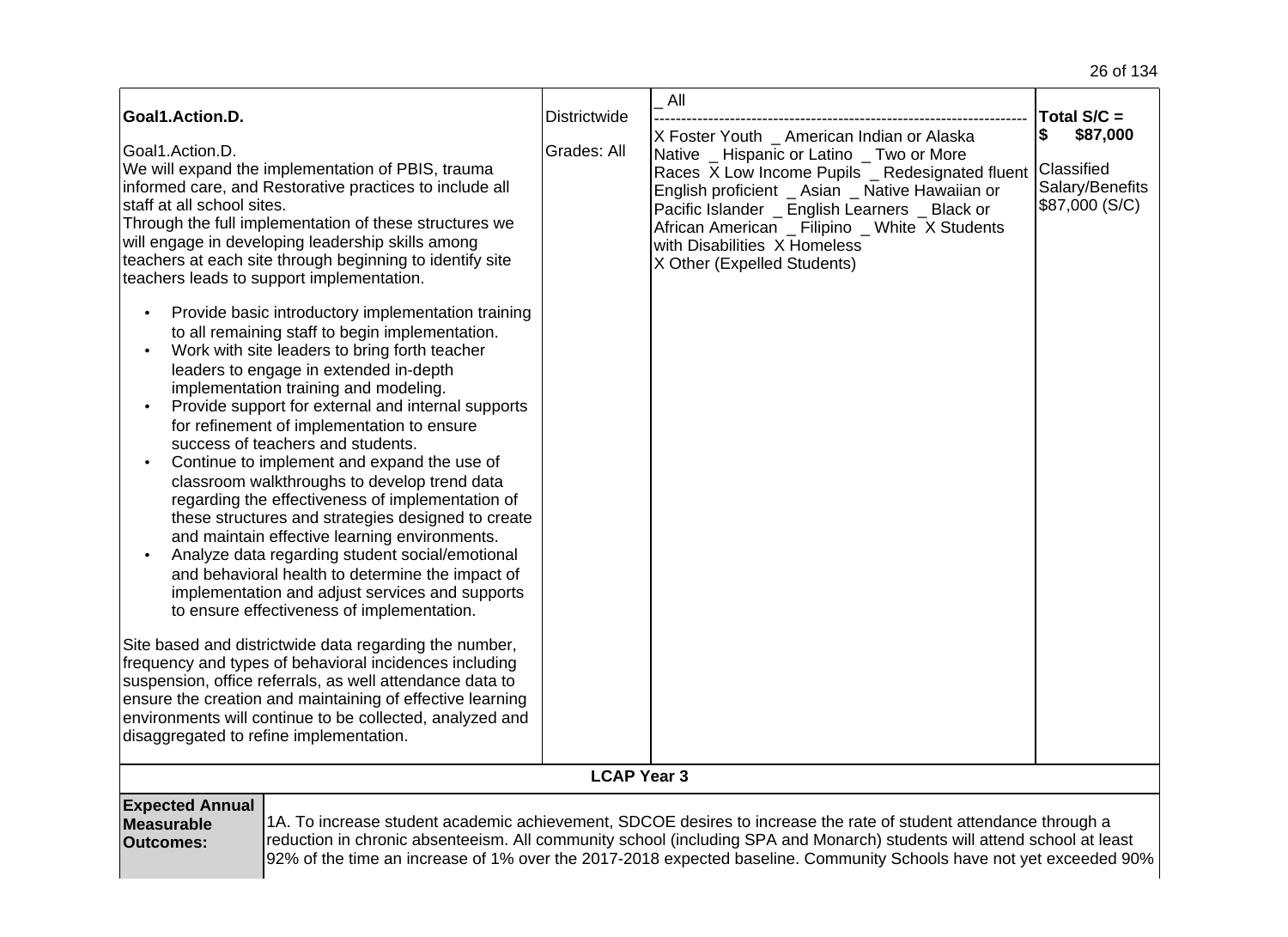and have a YTD attendance rate of 82%. SPA and Monarch will have baseline attendance above 92% at the conclusion of the 2017-2018 school year.

1B. SDCOE will increase pupil engagement and decrease chronic absenteeism by ensuring that less than 23% of community school (including SPA and Monarch) students will have 10 or more days absent during the school year demonstrating a 1% decrease in the percentage of students chronically absent from school from 2017-2018.

1C. SDCOE will increase positive attendance for students with disabilities. There will be an additional 1% reduction in the percentage of students with disabilities accumulating 15 days or more absent during the 2018-2019 school year demonstrating a minimum of 3% reduction in this metric from 2016-2019.

1D. SDCOE suspension incidents will decrease by an additional 0.30% in 2018-2019 school year for a total 1.3% decrease over three years resulting in a percentage of 3.00% or less. The number of expulsion incidents will continue to be at a level of 0.0% due to the nature of the County programs.

County-Offices of Education operate schools designated to serve student expelled from local school districts. Consequently, SDCOE does not make a practice of expelling student, instead opting to refer students to other more appropriate school placement alternatives. As a result, the Expulsion Rate metric published by CDE for SDCOE has been unchanged at 0 for the past three years.

1E. Increase the number of students who stay in programs leading to high school graduation by an additional 1% over the baseline data for 2017-2018 demonstrating an overall increase of 4% over the course of two years (2016-2019). Graduation rates for unduplicated student groups will increase by an additional 2% over the baseline from 2014-2015 for each group to make positive growth towards addressing disproportionality in achievement.

There are significant gaps in the graduation rate of unduplicated student groups.

SDCOE English Learner student graduation rate is to be at or above 67% by the end of the 2017-2018 school year. SDCOE Socioeconomically disadvantaged student group graduation rate is to be at or above 77% by the end of the 2017- 2018 school year.

SDCOE Students with disabilities group graduation rate is to be at or above 66% by the end of the 2017-2018 school year.

The California Department of Education does not publish dropout rate calculations for schools that are operated by County Offices of Education because of constraints in interpreting these calculations for schools with high student mobility. Therefore, middle school dropout rates and high school dropout rates are not included in the SDCOE LCAP as metrics.

1F. All students will have access to safe, well-maintained learning environments as evidenced by a score of "Good" or better on the FIT/Williams facilities inspection.

1G. The percentage of students scoring Moderate and High on the Resilience: School Environment and the School Connectedness Indicators on the California Healthy Kids Survey will increase 2% from the 2014-15 baseline.

1H. Maintain the number of correctly assigned and credentialed teachers to 100% across all SDCOE campuses.

1I. All students will continue to have access to standards-aligned instructional materials as validated by site based records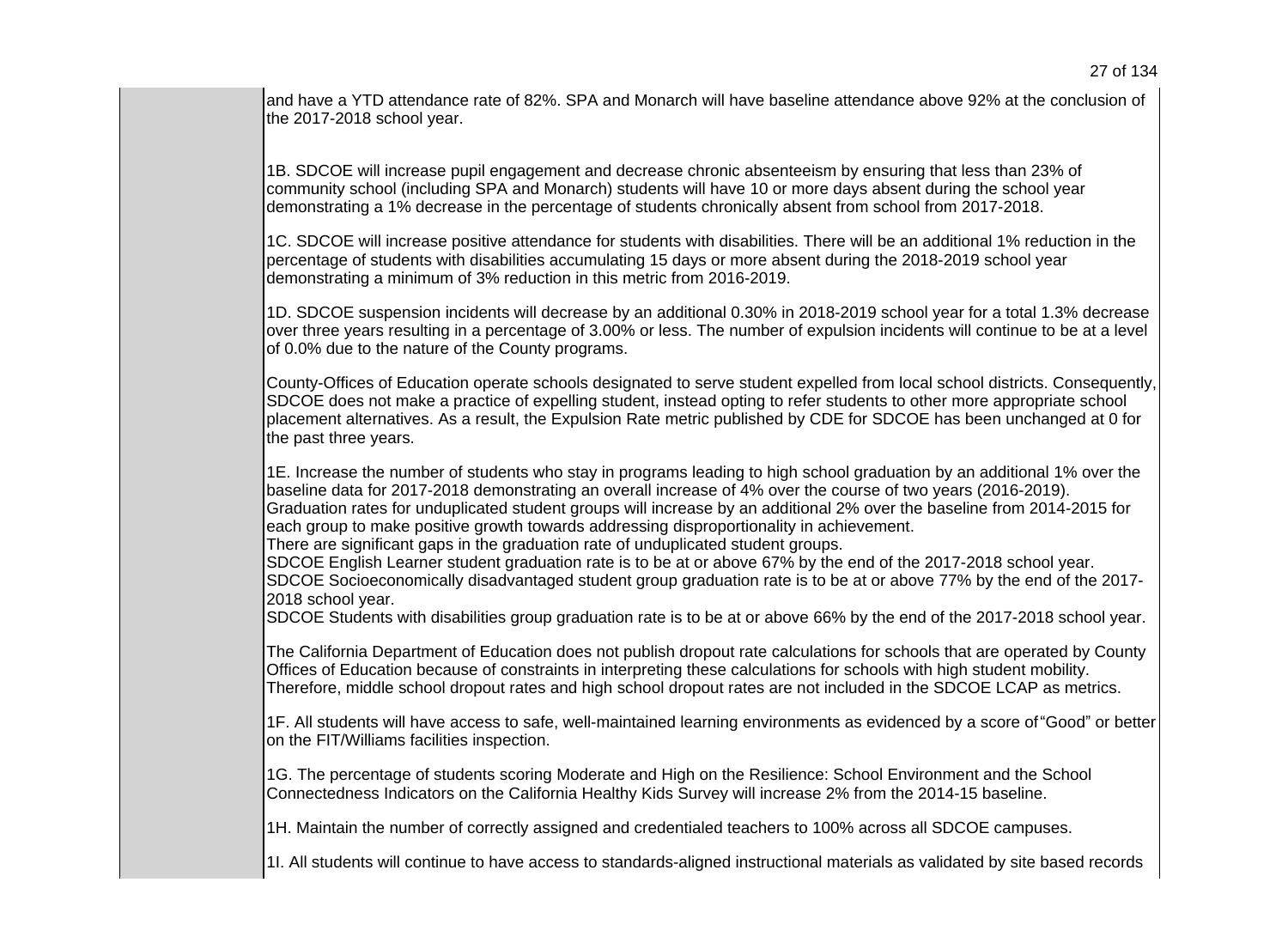| and Williams instructional materials reporting.<br>1J. SDCOE will continue to maintain a middle school dropout rate of 0.0% for all students.                                                                                                                                                                                                                                                                                                                                                                                                                                                                                                                                                                                                                                                                                                                                                                                                                                                                                                                                                                                                                                                                                                                                                                                                                                                  |                                                                                                    |                                                                                                                                                                                                                                                                                                                                                                                       |                                                                                                                                                                                                                                                                                               |  |  |  |  |
|------------------------------------------------------------------------------------------------------------------------------------------------------------------------------------------------------------------------------------------------------------------------------------------------------------------------------------------------------------------------------------------------------------------------------------------------------------------------------------------------------------------------------------------------------------------------------------------------------------------------------------------------------------------------------------------------------------------------------------------------------------------------------------------------------------------------------------------------------------------------------------------------------------------------------------------------------------------------------------------------------------------------------------------------------------------------------------------------------------------------------------------------------------------------------------------------------------------------------------------------------------------------------------------------------------------------------------------------------------------------------------------------|----------------------------------------------------------------------------------------------------|---------------------------------------------------------------------------------------------------------------------------------------------------------------------------------------------------------------------------------------------------------------------------------------------------------------------------------------------------------------------------------------|-----------------------------------------------------------------------------------------------------------------------------------------------------------------------------------------------------------------------------------------------------------------------------------------------|--|--|--|--|
| <b>Actions/Services</b>                                                                                                                                                                                                                                                                                                                                                                                                                                                                                                                                                                                                                                                                                                                                                                                                                                                                                                                                                                                                                                                                                                                                                                                                                                                                                                                                                                        | Scope of<br><b>Service</b>                                                                         | Pupils to be served within identified scope of<br>service                                                                                                                                                                                                                                                                                                                             | <b>Budgeted</b><br><b>Expenditures</b>                                                                                                                                                                                                                                                        |  |  |  |  |
| Goal1.Action.A.<br>We will continue to implement staffing at a level that<br>monitors class sizes and increases student opportunities<br>for learning in an innovative manner and continue to<br>augment site based staffing.<br>We will analyze three-year student achievement trends<br>and analyze data from the 2017-2018 school year<br>regarding the adjustments in staffing to meet student<br>needs, and as the need is demonstrated, we will adjust<br>instructional staff to provide greater opportunities for<br>academic acceleration and remediation within the<br>instructional day to increase the success of students.<br>We will continue to fund the following during the 2018-19<br>school year:<br>Certificated staffing to maintain appropriate<br>$\bullet$<br>classroom instructional ratios as established in<br>2016-2017.<br>As funding allows we will adjust instructional staff<br>$\bullet$<br>to provide embedded opportunities for remediation<br>and acceleration to provide all students access to<br>a rigorous curriculum.<br>Analyze student achievement and campus climate<br>$\bullet$<br>data to determine the effectiveness of the<br>implementation of additional classified supports to<br>increase supervision and classroom supports for<br>all students. Maintain or adjust staffing based off of<br>the analysis of data to ensure effectiveness | Districtwide<br>Community<br>Schools<br>Monarch<br>School<br>San Pasqual<br>Academy<br>Grades: All | All<br>X Foster Youth _ American Indian or Alaska<br>Native _ Hispanic or Latino _ Two or More<br>Races X Low Income Pupils _ Redesignated fluent<br>English proficient _ Asian _ Native Hawaiian or<br>Court Schools Pacific Islander _ English Learners _ Black or<br>African American _ Filipino _ White X Students<br>with Disabilities X Homeless<br>X Other (Expelled Students) | Total S/C =<br>\$4,281,670<br>Certificated<br>Salary/Benefits<br>\$2,320,025<br>Classified<br>Salary/Benefits<br>\$1,891,145<br>Books &<br><b>Supplies</b><br>\$28,000<br>Services &<br><b>Other Operating</b><br>Expenses<br>\$42,500<br>Instructional<br>materials<br>funded out of<br>Base |  |  |  |  |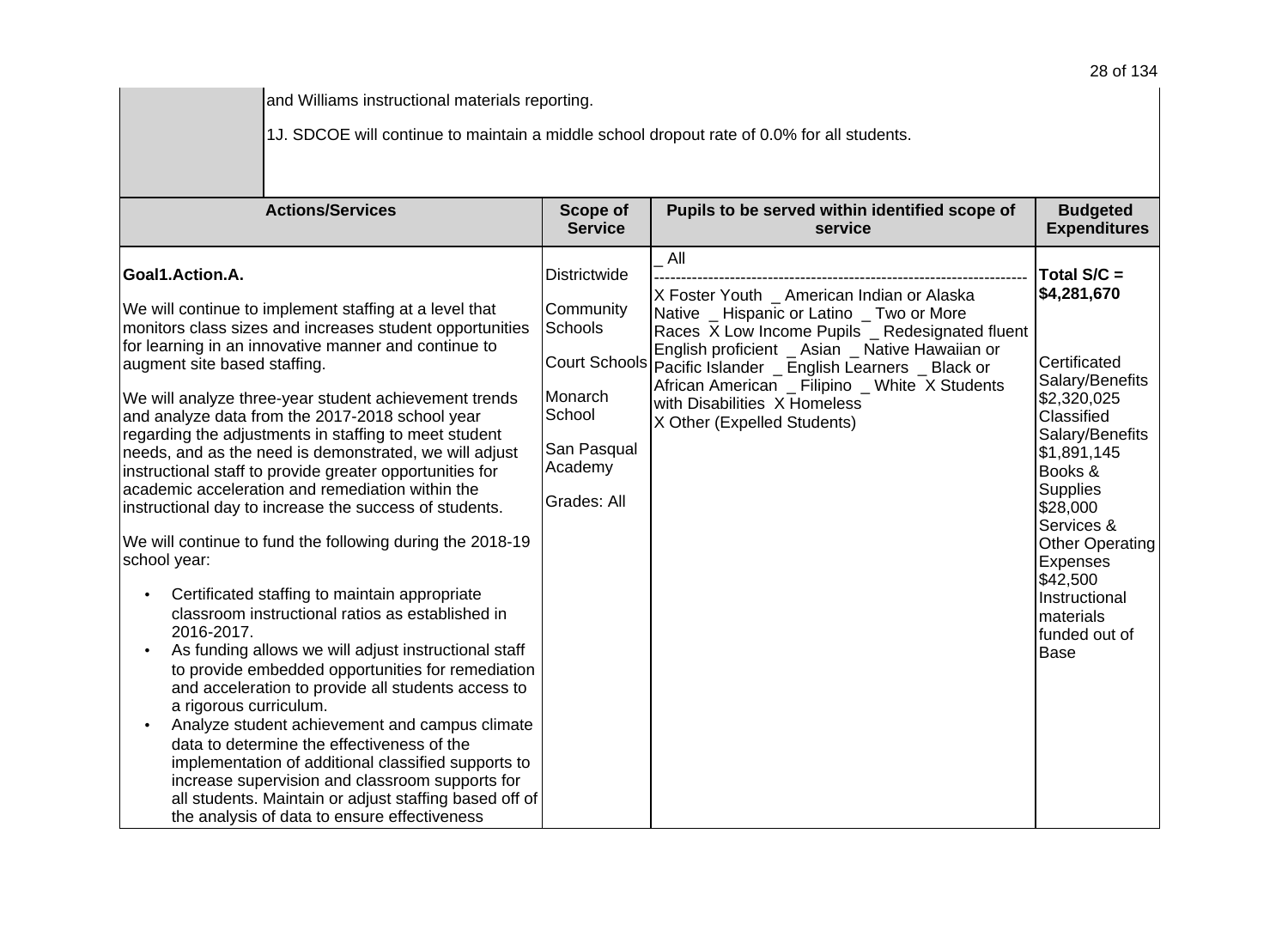|                                                                                                           |                     | All                                                                                              |                                                  |
|-----------------------------------------------------------------------------------------------------------|---------------------|--------------------------------------------------------------------------------------------------|--------------------------------------------------|
| Goal1.Action.B.                                                                                           | <b>Districtwide</b> | Foster Youth American Indian or Alaska                                                           | Total $S/C =$<br>\$446,150                       |
| The leadership team and staff from each site will engage                                                  | Grades: All         | Native _ Hispanic or Latino _ Two or More                                                        |                                                  |
| in the analysis of progress toward addressing identified                                                  |                     | Races X Low Income Pupils _ Redesignated fluent                                                  | Total Title $I =$                                |
| system wide opportunity gaps, adjust and refine plans in<br>response to progress toward closing this gap. |                     | English proficient _ Asian _ Native Hawaiian or                                                  | \$95,000                                         |
|                                                                                                           |                     | Pacific Islander _ English Learners _ Black or<br>African American _ Filipino _ White _ Students | Certificated                                     |
| Supports and structures will becontinue to be                                                             |                     | with Disabilities _ Homeless                                                                     | Salary/Benefits                                  |
| implemented in order to:                                                                                  |                     | X Other (Expelled Students)                                                                      | \$97,150 (S/C)<br>Classified                     |
| Refine work around establishing an instructional                                                          |                     |                                                                                                  | Salary/Benefits                                  |
| culture of high expectations to increase the access                                                       |                     |                                                                                                  | \$99,000 (S/C)                                   |
| of all students to a rigorous instructional program                                                       |                     |                                                                                                  | Services &                                       |
| that incorporates learning walks, learning targets<br>and success criteria for students, and personalized |                     |                                                                                                  | <b>Other Operating</b><br><b>Expenses (Title</b> |
| learning plans for staff.                                                                                 |                     |                                                                                                  | 1) \$95,000                                      |
| Continue to engage in a formalized inquiry cycle                                                          |                     |                                                                                                  | Capital Outlay                                   |
| related to the effectiveness of structures and                                                            |                     |                                                                                                  | \$250,000 (S/C)                                  |
| supports, identify opportunity gaps and barriers to<br>equity, based off of the system progress toward    |                     |                                                                                                  |                                                  |
| the need identified in 2017-2018, the team will                                                           |                     |                                                                                                  |                                                  |
| refine implementation, or identify an additional                                                          |                     |                                                                                                  |                                                  |
| opportunity gap to address                                                                                |                     |                                                                                                  |                                                  |
| As determined based off of identified need based                                                          |                     |                                                                                                  |                                                  |
| on student achievement on CAASPP, CELDT and<br>local interim assessments, professional services           |                     |                                                                                                  |                                                  |
| from external support providers will be integrated                                                        |                     |                                                                                                  |                                                  |
| into the professional learning structure aimed at                                                         |                     |                                                                                                  |                                                  |
| building leadership capacity, instructional                                                               |                     |                                                                                                  |                                                  |
| leadership, and the implementation of high quality<br>first instruction to increase the success of all    |                     |                                                                                                  |                                                  |
| SDCOE students. Data will be collected and                                                                |                     |                                                                                                  |                                                  |
| analyzed to measure the effectiveness of these                                                            |                     |                                                                                                  |                                                  |
| professional services in improving student                                                                |                     |                                                                                                  |                                                  |
| achievement                                                                                               |                     |                                                                                                  |                                                  |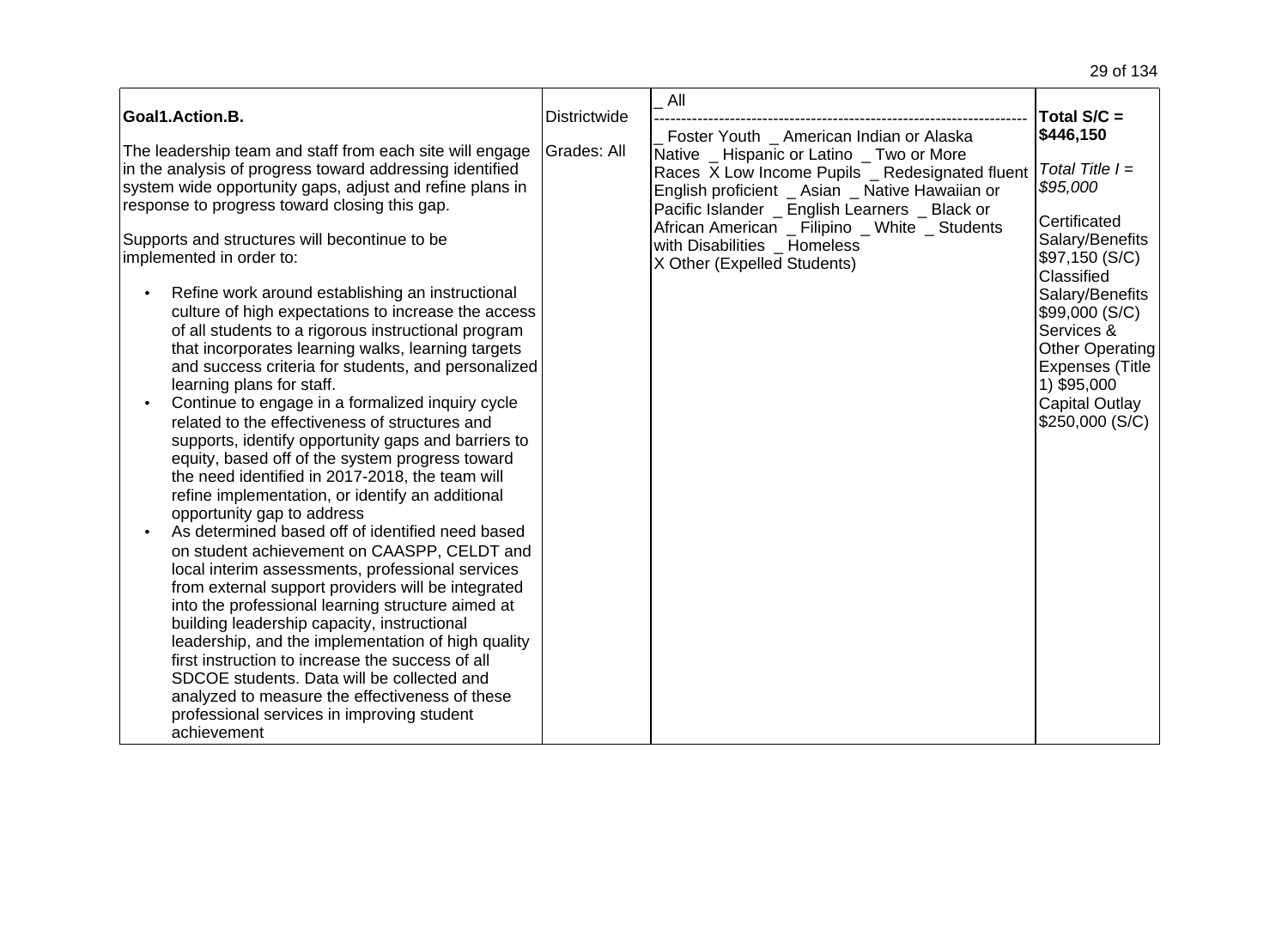| Goal1.Action.C.<br>To increase equity and access through the allocation of                                                                                                                                                                                                                                                                                                                                                                                                                                                                                                                                                                                                                                                                                       | <b>Districtwide</b><br>Grades: All | All<br>X Foster Youth _ American Indian or Alaska<br>Native Hispanic or Latino Two or More                                                                                                                                                                            | Total $S/C =$<br>\$1,448,700                                                                                                                                                 |
|------------------------------------------------------------------------------------------------------------------------------------------------------------------------------------------------------------------------------------------------------------------------------------------------------------------------------------------------------------------------------------------------------------------------------------------------------------------------------------------------------------------------------------------------------------------------------------------------------------------------------------------------------------------------------------------------------------------------------------------------------------------|------------------------------------|-----------------------------------------------------------------------------------------------------------------------------------------------------------------------------------------------------------------------------------------------------------------------|------------------------------------------------------------------------------------------------------------------------------------------------------------------------------|
| student support staff, student data systems, technological<br>support, and enhanced transportation access for all<br>SDCOE students to achieve at high levels, we will:<br>Research, identify and implement structures and<br>processes to monitor student academic<br>achievement and personalized learning.<br>Additionally we will put monitoring in place to<br>monitor the academic, social/emotional and<br>behavioral success of foster youth, students with<br>disabilities, homeless students as well as English<br>Learner and RFEP students.<br>Continue to refine and implement professional<br>learning and policies to support the instructional<br>staff and special education staff in assessing and<br>monitoring the progress of students with |                                    | Races X Low Income Pupils X Redesignated fluent<br>English proficient _ Asian _ Native Hawaiian or<br>Pacific Islander _ English Learners _ Black or<br>African American _ Filipino _ White X Students<br>with Disabilities X Homeless<br>X Other (Expelled Students) | Total Title I =<br>\$142,00<br>Classified<br>Salary/Benefits<br>\$1,021,600<br>(S/C), \$125,000<br>(Title I)<br>Services &<br>Other Operating<br>Expenses<br>\$427,100(S/C), |
| disabilities in making adequate progress toward<br>meeting IEP benchmarks and goals.                                                                                                                                                                                                                                                                                                                                                                                                                                                                                                                                                                                                                                                                             |                                    |                                                                                                                                                                                                                                                                       | \$17,000 (Title I)                                                                                                                                                           |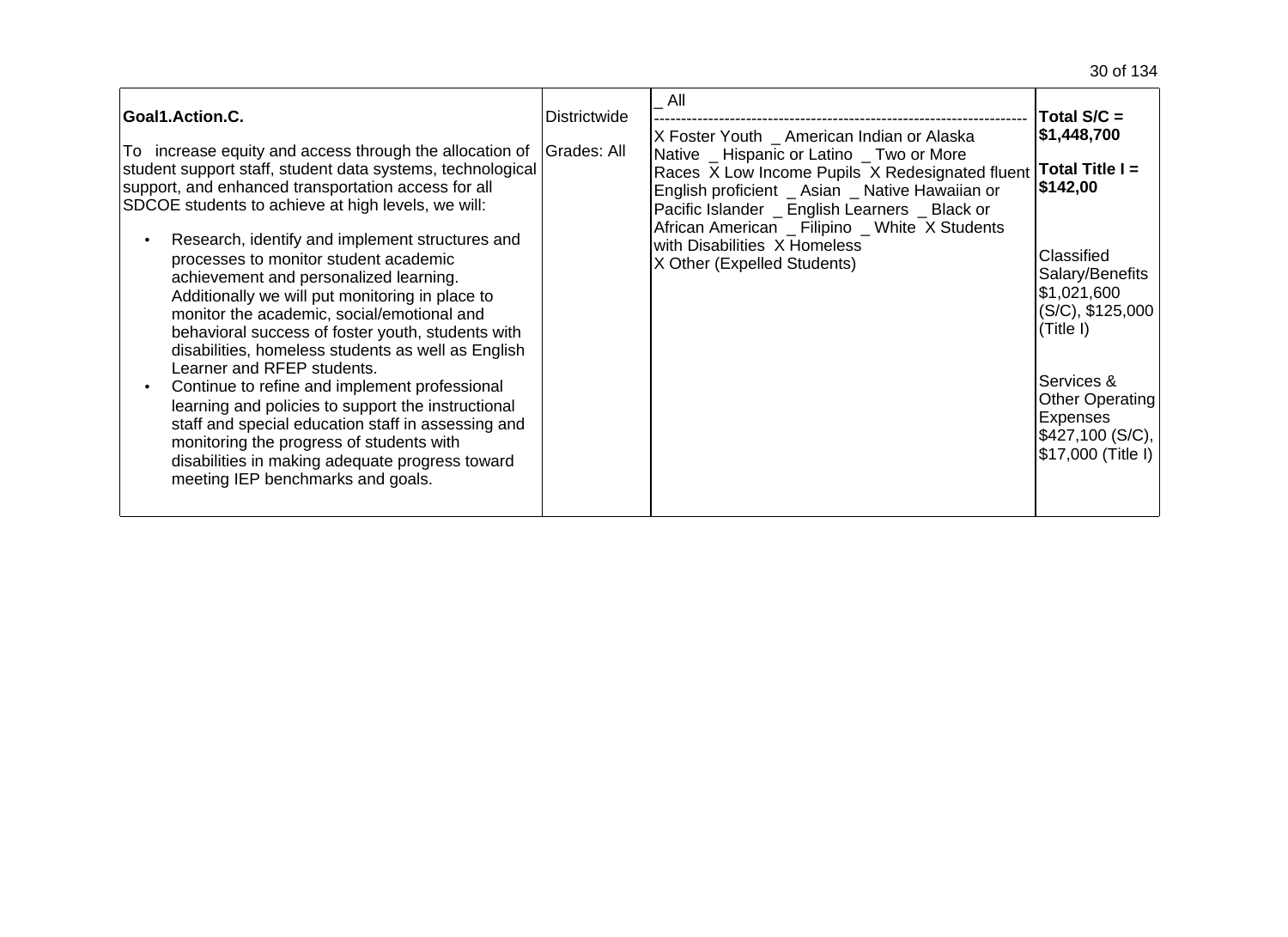| Goal1.Action.D.                                                                                                                                                                                                                                                                                                                                                                                                                                                                                                                                                                                                                                                                                                                                                                              | Districtwide | All                                                                                                                                                                                                                                                                                                                                                              | Total $S/C =$                                               |
|----------------------------------------------------------------------------------------------------------------------------------------------------------------------------------------------------------------------------------------------------------------------------------------------------------------------------------------------------------------------------------------------------------------------------------------------------------------------------------------------------------------------------------------------------------------------------------------------------------------------------------------------------------------------------------------------------------------------------------------------------------------------------------------------|--------------|------------------------------------------------------------------------------------------------------------------------------------------------------------------------------------------------------------------------------------------------------------------------------------------------------------------------------------------------------------------|-------------------------------------------------------------|
| Goal1.Action.D.<br>We will expand the implementation of PBIS, trauma<br>informed care, and Restorative practices to identify<br>exemplars of implementation at each school site to utilize<br>as opportunities to increase support for similar schools<br>throughout the state in establishing high quality<br>social/emotional and behavioral health.                                                                                                                                                                                                                                                                                                                                                                                                                                       | Grades: All  | X Foster Youth _ American Indian or Alaska<br>Native _ Hispanic or Latino _ Two or More<br>Races X Low Income Pupils _ Redesignated fluent<br>English proficient _ Asian _ Native Hawaiian or<br>Pacific Islander _ English Learners _ Black or<br>African American _ Filipino _ White X Students<br>with Disabilities X Homeless<br>X Other (Expelled Students) | \$87,000<br>Classified<br>Salary/Benefits<br>\$87,000 (S/C) |
| Through the identification of exemplar classrooms, we will<br>build capacity in teacher leaders to:                                                                                                                                                                                                                                                                                                                                                                                                                                                                                                                                                                                                                                                                                          |              |                                                                                                                                                                                                                                                                                                                                                                  |                                                             |
| Assist in side by side training of new staff to orient<br>them to structures and strategies within the school.<br>Provide on site targeted re-teaching for staff in<br>continuing the effective implementation of these<br>structures.<br>Continue to implement and expand the use of<br>classroom walkthroughs to develop trend data<br>regarding the effectiveness of implementation of<br>these structures and strategies designed to create<br>and maintain effective learning environments.<br>Analyze disaggregated data regarding student<br>social/emotional and behavioral health to assist in<br>the development of case studies related to the<br>effectiveness of these structures in decreasing<br>negative student behaviors and contributing to a<br>positive school climate. |              |                                                                                                                                                                                                                                                                                                                                                                  |                                                             |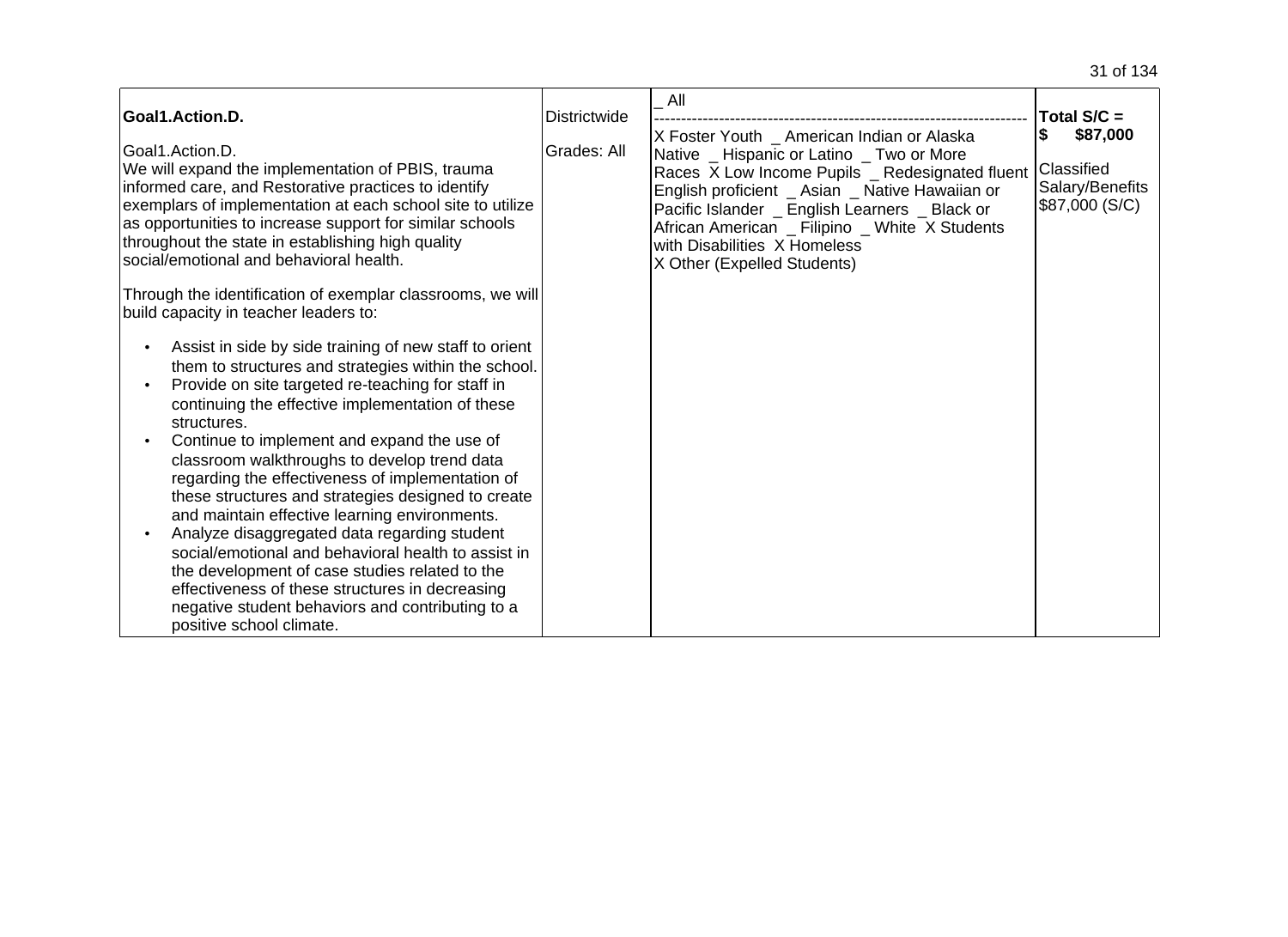| <b>GOAL:</b>                                                                                                                                                                                                                                                                                                                                                                                                                                                                                                                                                                                                                                                                                                                                                                                                                                                                                                                                                                                                                                                                                                                                                                                                                                                                          |                                                                                                                                                                                              |                 | support the progress of English Learners. | Goal 2. We will improve the language and mathematics achievement of all students and | Related State and/or Local Priorities:<br>'_1 X 2 _3 X 4 _5 _6 X 7 _8 COE<br>$I_{\text{only}: -9 - 10}$ Local: N/A |  |  |  |
|---------------------------------------------------------------------------------------------------------------------------------------------------------------------------------------------------------------------------------------------------------------------------------------------------------------------------------------------------------------------------------------------------------------------------------------------------------------------------------------------------------------------------------------------------------------------------------------------------------------------------------------------------------------------------------------------------------------------------------------------------------------------------------------------------------------------------------------------------------------------------------------------------------------------------------------------------------------------------------------------------------------------------------------------------------------------------------------------------------------------------------------------------------------------------------------------------------------------------------------------------------------------------------------|----------------------------------------------------------------------------------------------------------------------------------------------------------------------------------------------|-----------------|-------------------------------------------|--------------------------------------------------------------------------------------|--------------------------------------------------------------------------------------------------------------------|--|--|--|
| <b>Identified Need:</b><br>Stakeholder input identified a need to increase the implementation and effectiveness of instructional programs to<br>$\bullet$<br>meet the needs of all students with specific feedback being generated related to the additional needs of supporting<br>English Learner students in making adequate progress and students with disabilities in making academic progress.<br>Review of student IEPs demonstrated a trend in the area of increasing the academic success of students with<br>$\bullet$<br>disabilities in meeting IEP goals and benchmarks. It is challenging for staff to track the progress of student IEP goals<br>as there is not currently a comprehensive system for monitoring.<br>Student achievement data demonstrates a need to increase the academic performance of ALL students in meeting or<br>$\bullet$<br>exceeding grade level standards in English Language Arts and Math as measured by MAP assessments, and the<br>CAASPP.<br>Informal and formal classroom observations demonstrate a need to increase professional learning and support for<br>$\bullet$<br>instructional staff in utilizing the results of interim and formative assessment data to adjust instructional plans to meet<br>the needs of all students. |                                                                                                                                                                                              |                 |                                           |                                                                                      |                                                                                                                    |  |  |  |
| <b>Goal Applies to:</b>                                                                                                                                                                                                                                                                                                                                                                                                                                                                                                                                                                                                                                                                                                                                                                                                                                                                                                                                                                                                                                                                                                                                                                                                                                                               |                                                                                                                                                                                              | <b>Schools:</b> | All<br>Grades: All                        |                                                                                      |                                                                                                                    |  |  |  |
|                                                                                                                                                                                                                                                                                                                                                                                                                                                                                                                                                                                                                                                                                                                                                                                                                                                                                                                                                                                                                                                                                                                                                                                                                                                                                       | Applicable Pupil Subgroups:<br>Foster Youth, Low Income Pupils, Redesignated fluent English proficient, Other (Expelled<br>Students), English Learners, Students with Disabilities, Homeless |                 |                                           |                                                                                      |                                                                                                                    |  |  |  |
|                                                                                                                                                                                                                                                                                                                                                                                                                                                                                                                                                                                                                                                                                                                                                                                                                                                                                                                                                                                                                                                                                                                                                                                                                                                                                       | <b>LCAP Year 1</b>                                                                                                                                                                           |                 |                                           |                                                                                      |                                                                                                                    |  |  |  |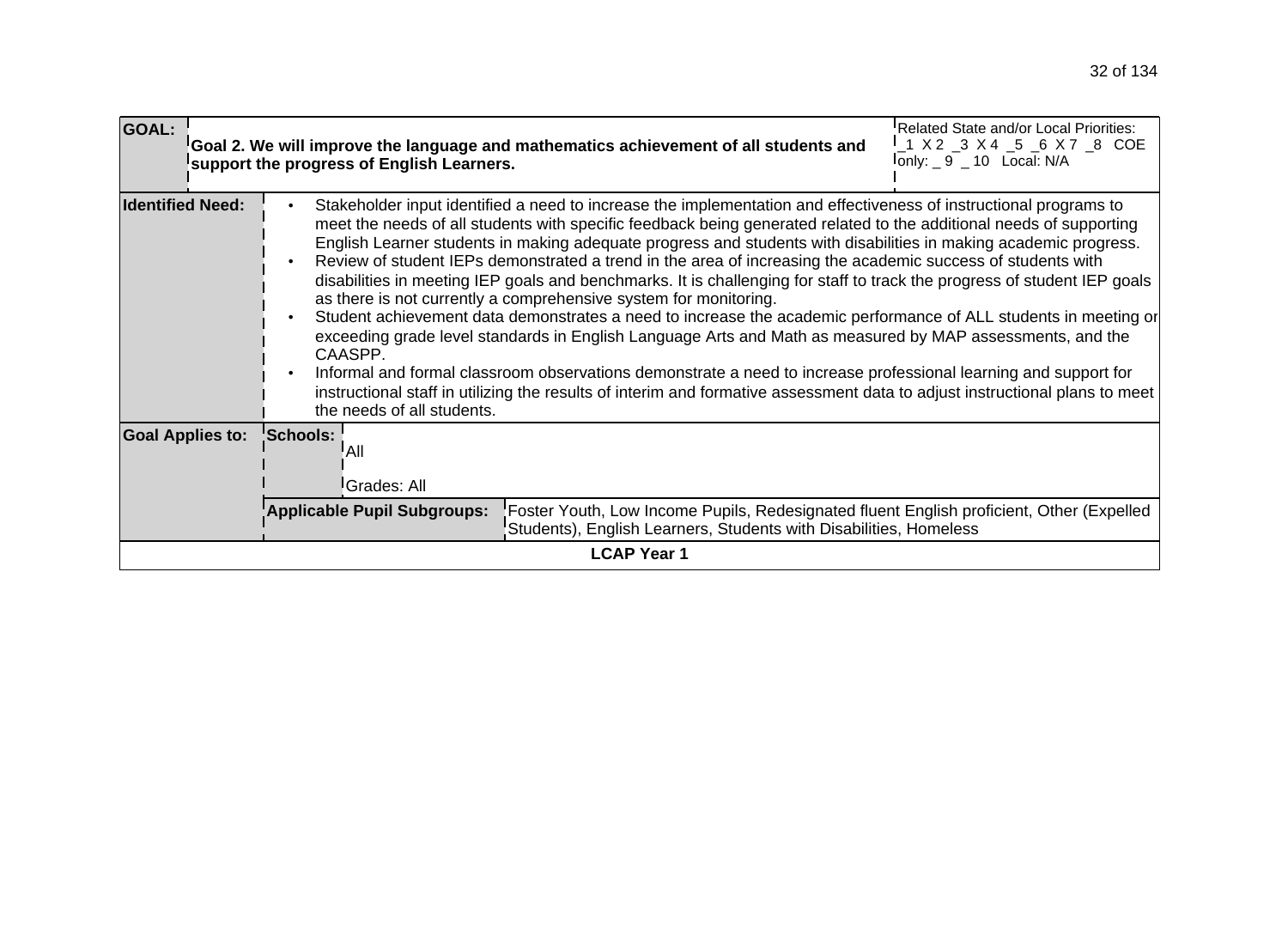| <b>Expected Annual</b><br><b>Measurable</b><br><b>Outcomes:</b> | students.<br>school year.<br>2014-15 student scores as demonstrated by site based reports.<br>2D. The Academic Performance Index is not applicable for 2016-2017. |                            | 2A. 50% of elementary and middle school students will score proficient in reading and mathematics on the Measures of<br>Academic Progress (MAP) during at least one administration of the assessment during the 2016-2017 school year. We will<br>establish baseline performance indicators for SDCOE schools for MAP that align to CAASPP proficiency for high school<br>2B. Special Education schools that adopted MAP will increase student RIT scores by 1 Standard Error of Measurement in<br>math and reading over baseline. Additionally, 50% of special education student assessed during the first administration of<br>the MAP will demonstrate a minimum of one year of academic growth in reading and in math by the end of the 2016-2017<br>2C. For students at Friendship School, the FAST (Functional Assessment Screening Tool) measures will grow 5% over<br>2E. 60% of English Learners will make annual progress toward English proficiency as measured by the CELDT.<br>2F. The percentage of English Learner students being Redesignated as Fluent English proficient will increase by 3% from<br>the 2014-2015 school year for a total redesignation rate of 5% by the end of the 2016-2017 school year. |                                        |
|-----------------------------------------------------------------|-------------------------------------------------------------------------------------------------------------------------------------------------------------------|----------------------------|--------------------------------------------------------------------------------------------------------------------------------------------------------------------------------------------------------------------------------------------------------------------------------------------------------------------------------------------------------------------------------------------------------------------------------------------------------------------------------------------------------------------------------------------------------------------------------------------------------------------------------------------------------------------------------------------------------------------------------------------------------------------------------------------------------------------------------------------------------------------------------------------------------------------------------------------------------------------------------------------------------------------------------------------------------------------------------------------------------------------------------------------------------------------------------------------------------------------------------|----------------------------------------|
|                                                                 | "Standard Exceeded" according to scores on the Math CAASPP.<br>scores                                                                                             |                            | 2G: Districtwide there will be a 5% increase in the percentage of students achieving at the level of "Standard Met" or<br>'Standard Exceeded" according to scores on the ELA CAASPP based on the 2014-2015 baseline results.<br>Each of the unduplicated student groups, and students with disabilities will demonstrate a 10% growth in students achieving<br>at the level of "Standard Nearly Met" or "Standard Met" as measured by ELA CAASPP according to 2016-2017 scores.<br>2H. Districtwide there will be a 5% increase in the percentage of students achieving at the level of "Standard Met" or<br>Each of the unduplicated student groups, and students with disabilities will demonstrate a 10% growth in students achieving<br>at the level of "Standard Nearly Met" or "Standard Met" as measured by Math CAASPP scores according to 2016-2017                                                                                                                                                                                                                                                                                                                                                                   |                                        |
|                                                                 | <b>Actions/Services</b>                                                                                                                                           | Scope of<br><b>Service</b> | Pupils to be served within identified scope of<br>service                                                                                                                                                                                                                                                                                                                                                                                                                                                                                                                                                                                                                                                                                                                                                                                                                                                                                                                                                                                                                                                                                                                                                                      | <b>Budgeted</b><br><b>Expenditures</b> |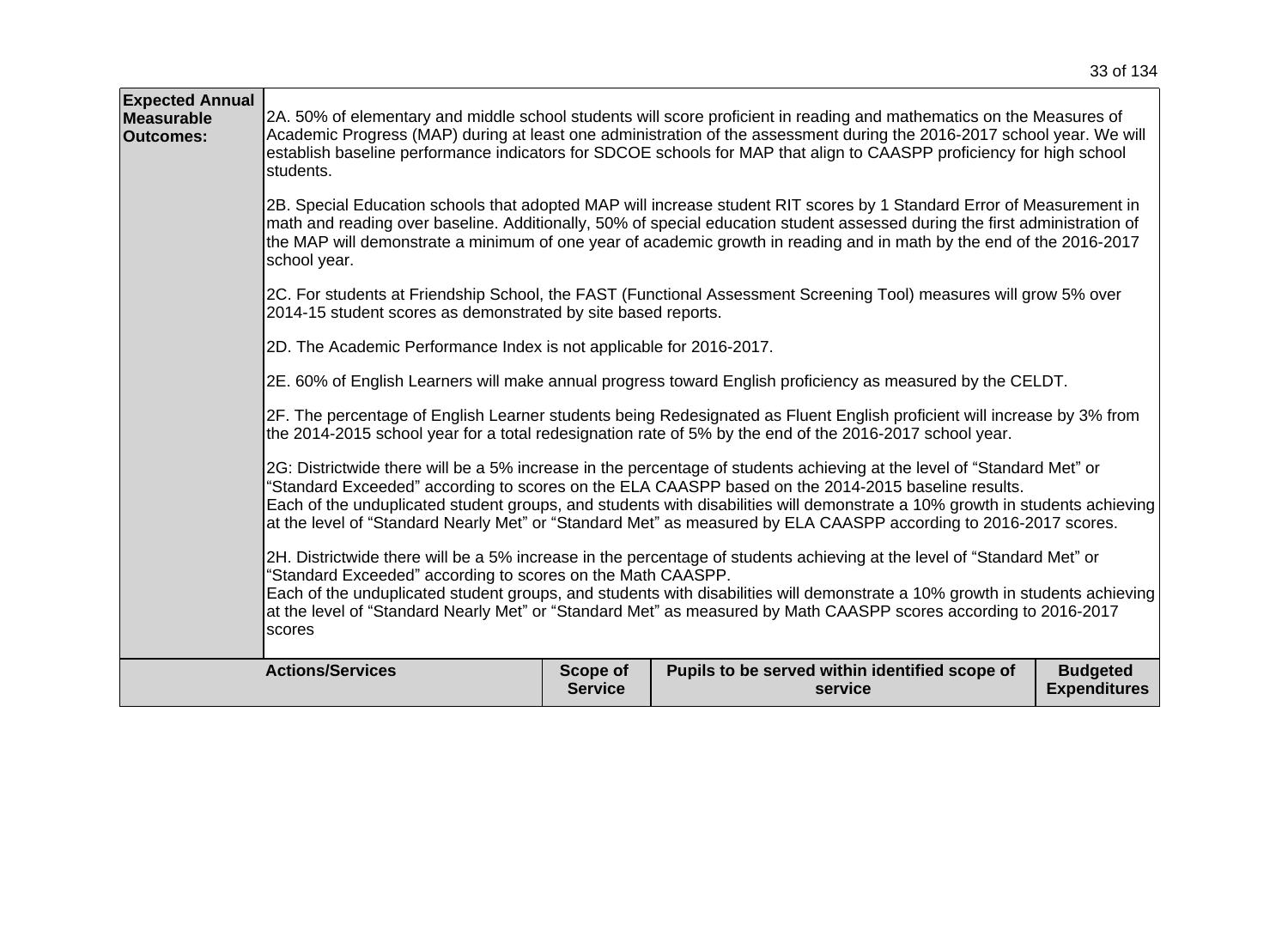|                                                                                                                                                                                                                                                                                                                                                                                                                                                                                                                                                                                                                                                                                                                                                                                                                                                                                                                                                                                                                                                                                                                                                                                                                                                                                                                                                                                                                                                                                             |                                                                                                                                   | All                                                                                                                                                                                                                                                                                                                                                        |                                                                                                                                                                                                                                      |
|---------------------------------------------------------------------------------------------------------------------------------------------------------------------------------------------------------------------------------------------------------------------------------------------------------------------------------------------------------------------------------------------------------------------------------------------------------------------------------------------------------------------------------------------------------------------------------------------------------------------------------------------------------------------------------------------------------------------------------------------------------------------------------------------------------------------------------------------------------------------------------------------------------------------------------------------------------------------------------------------------------------------------------------------------------------------------------------------------------------------------------------------------------------------------------------------------------------------------------------------------------------------------------------------------------------------------------------------------------------------------------------------------------------------------------------------------------------------------------------------|-----------------------------------------------------------------------------------------------------------------------------------|------------------------------------------------------------------------------------------------------------------------------------------------------------------------------------------------------------------------------------------------------------------------------------------------------------------------------------------------------------|--------------------------------------------------------------------------------------------------------------------------------------------------------------------------------------------------------------------------------------|
|                                                                                                                                                                                                                                                                                                                                                                                                                                                                                                                                                                                                                                                                                                                                                                                                                                                                                                                                                                                                                                                                                                                                                                                                                                                                                                                                                                                                                                                                                             |                                                                                                                                   |                                                                                                                                                                                                                                                                                                                                                            |                                                                                                                                                                                                                                      |
| Goal2.Action.A.<br>Goal2.Action.A.<br>I. Development of a comprehensive long range<br>professional learning plan that incorporates an intentional<br>focus on the following areas identified by the analysis of<br>student achievement data:<br>Implementation of a high quality English language<br>$\bullet$<br>arts instructional program with an increased focus<br>on the production of clear and purposeful grade<br>level writing.<br>Implementation of a high quality Mathematics and<br>English Language Arts instructional program with<br>an increased focus professional learning related to<br>implementing the literacy and mathematical<br>instructional shifts within the Common Core State<br>Standards.<br>Training and support for the continued effective<br>$\bullet$<br>use of instructional coaches and Impact Teachers<br>within the SDCOE instructional system.<br>Implementation of Tutoria, Problem-based learning<br>and Trauma Informed Practices as instructional<br>practices to deepen adult learning and support an<br>increase in student agency for their own learning<br>II. Continue to utilize instructional coaches within the<br>professional learning structure to provide rigorous<br>classroom instruction and differentiated supports for<br>struggling learners.<br>Job embedded coaching, side-by-side learning and<br>$\bullet$<br>unit/lesson development, and studio residencies to<br>increase student access to a rigorous instructional | Districtwide<br>Community<br><b>Schools</b><br><b>Court Schools</b><br>Monarch<br>School<br>San Pasqual<br>Academy<br>Grades: All | Foster Youth _ American Indian or Alaska<br>Native Hispanic or Latino Two or More<br>Races _ Low Income Pupils X Redesignated fluent<br>English proficient _ Asian _ Native Hawaiian or<br>Pacific Islander X English Learners _ Black or<br>African American _ Filipino _ White X Students<br>with Disabilities _ Homeless<br>X Other (Expelled Students) | Total $S/C =$<br>\$481,200<br>Total Title I =<br>\$650,000<br>Certificated<br>Salary/Benefits<br>\$266,200 (S/C),<br>\$500,000 (Title<br>Services &<br><b>Other Operating</b><br>Expenses<br> \$215,000 (S/C), ∣<br>\$150,000 (Title |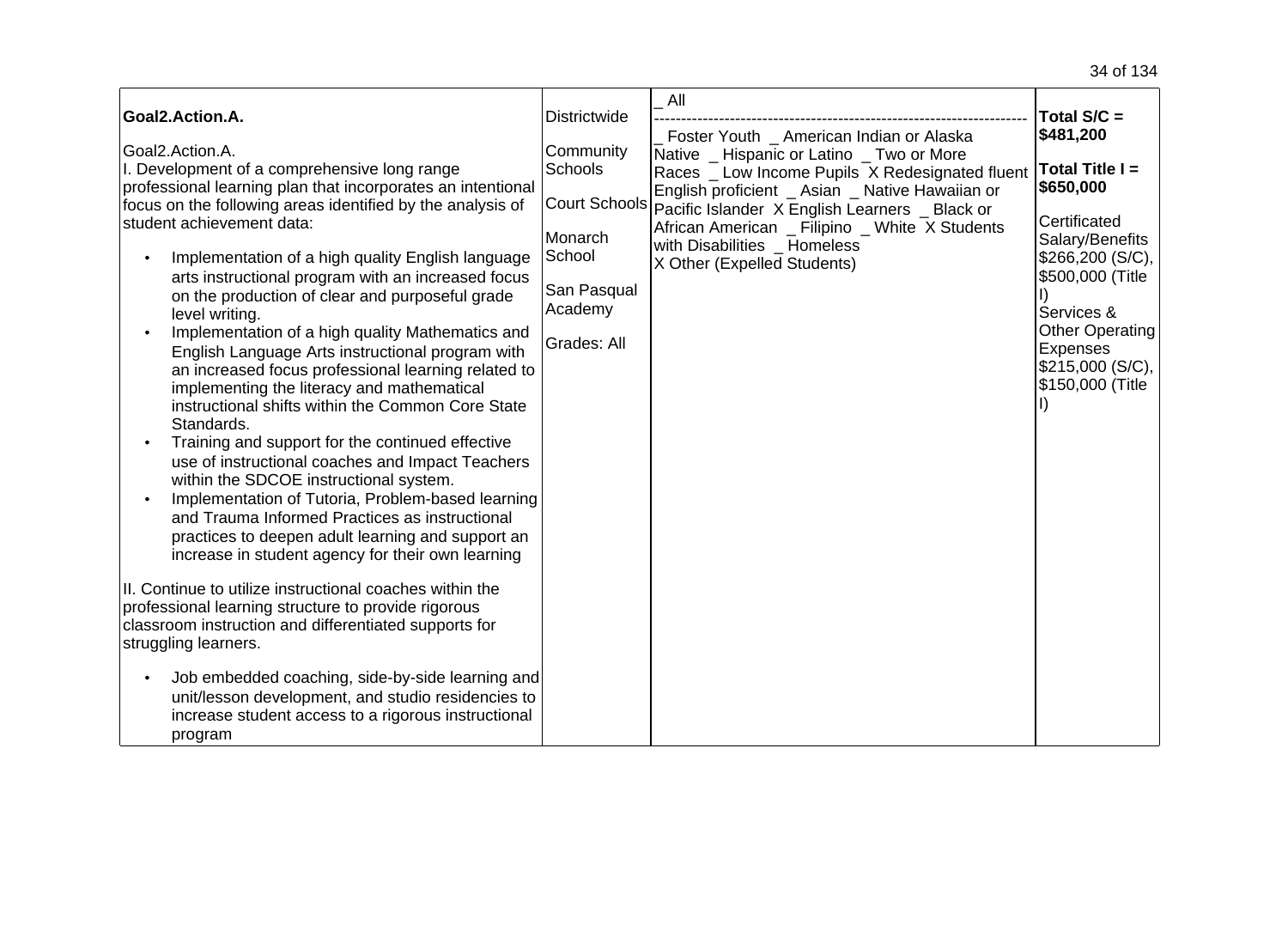| Goal2.Action.B.                                                                                                                                                                                                                                                                                                                                                                                                                                                                                                                                                                                                                                                                                                                                                                                                                                                                                                                                                             | <b>Districtwide</b> | All                                                                                                                                                                                                                                                                                                                                      | Total $S/C =$                                                 |
|-----------------------------------------------------------------------------------------------------------------------------------------------------------------------------------------------------------------------------------------------------------------------------------------------------------------------------------------------------------------------------------------------------------------------------------------------------------------------------------------------------------------------------------------------------------------------------------------------------------------------------------------------------------------------------------------------------------------------------------------------------------------------------------------------------------------------------------------------------------------------------------------------------------------------------------------------------------------------------|---------------------|------------------------------------------------------------------------------------------------------------------------------------------------------------------------------------------------------------------------------------------------------------------------------------------------------------------------------------------|---------------------------------------------------------------|
| Continue to implement professional learning that provides Grades: All<br>support for leaders, instructional and classified staff in<br>utilizing data to inform school based decisions. Specific<br>training to be provided in the following areas:<br>Ongoing training for all staff in the use of MAP<br>assessment and CAASPP data to drive<br>instructional decisions.<br>Continue to implement training focused on the<br>development of data based rigorous and<br>developmentally appropriate IEP goals and<br>benchmarks.<br>Internal and external professional learning support<br>to assist with program evaluation and refinement<br>of practices to increase success of instructional<br>programs.<br>Support for leaders in the disaggregation and<br>analysis of achievement data for unduplicated<br>student groups to identify accelerators and barriers<br>to achievement with a specific focus on foster<br>youth, homeless youth and low income students |                     | Foster Youth _ American Indian or Alaska<br>Native _ Hispanic or Latino _ Two or More<br>Races _ Low Income Pupils X Redesignated fluent<br>English proficient _ Asian _ Native Hawaiian or<br>Pacific Islander X English Learners _ Black or<br>African American _ Filipino _ White X Students<br>with Disabilities _ Homeless<br>Other | \$84,422<br>Certificated<br>Salary/Benefits<br>\$84,400 (S/C) |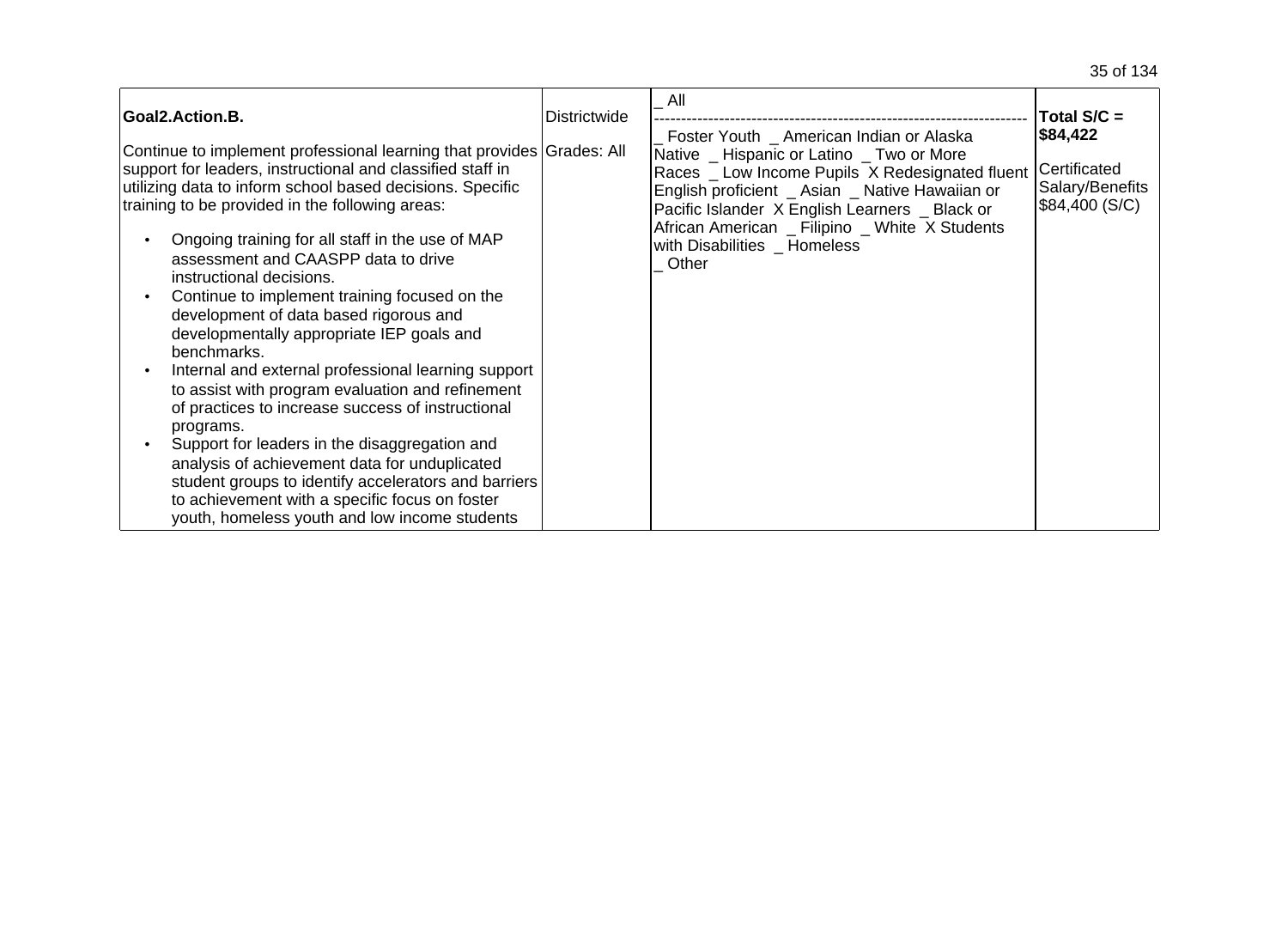| Goal2.Action.C.<br>Identify, select and purchase supplemental instructional<br>materials that align to CCSS and rigorous instruction,<br>including ELD supplemental and intervention materials. | <b>Districtwide</b><br><b>Grades: All</b> | All<br>Foster Youth _ American Indian or Alaska<br>Native _ Hispanic or Latino _ Two or More<br>Races X Low Income Pupils X Redesignated fluent   Lottery =<br>English proficient _ Asian _ Native Hawaiian or<br>Pacific Islander X English Learners _ Black or<br>African American _ Filipino _ White X Students<br>with Disabilities _ Homeless<br>Other | Total S/C =<br>\$683,200<br>100,000.00<br>Title $1 =$<br>3,000.00<br>Title $III =$<br>75,000<br>Certificated<br>Salary/Benefits<br>\$45,200 (S/C)<br>Books &<br><b>Supplies</b><br>\$575,000 (S/C),<br>\$80,000<br>(Lottery),<br>\$75,000 (Title<br>$\vert$ III)<br>Services &<br><b>Other Operating</b><br>Expenses<br>\$63,000 (S/C),<br>\$20,000<br>(Lottery),<br>\$3,000 (Title I) |
|-------------------------------------------------------------------------------------------------------------------------------------------------------------------------------------------------|-------------------------------------------|-------------------------------------------------------------------------------------------------------------------------------------------------------------------------------------------------------------------------------------------------------------------------------------------------------------------------------------------------------------|----------------------------------------------------------------------------------------------------------------------------------------------------------------------------------------------------------------------------------------------------------------------------------------------------------------------------------------------------------------------------------------|
|-------------------------------------------------------------------------------------------------------------------------------------------------------------------------------------------------|-------------------------------------------|-------------------------------------------------------------------------------------------------------------------------------------------------------------------------------------------------------------------------------------------------------------------------------------------------------------------------------------------------------------|----------------------------------------------------------------------------------------------------------------------------------------------------------------------------------------------------------------------------------------------------------------------------------------------------------------------------------------------------------------------------------------|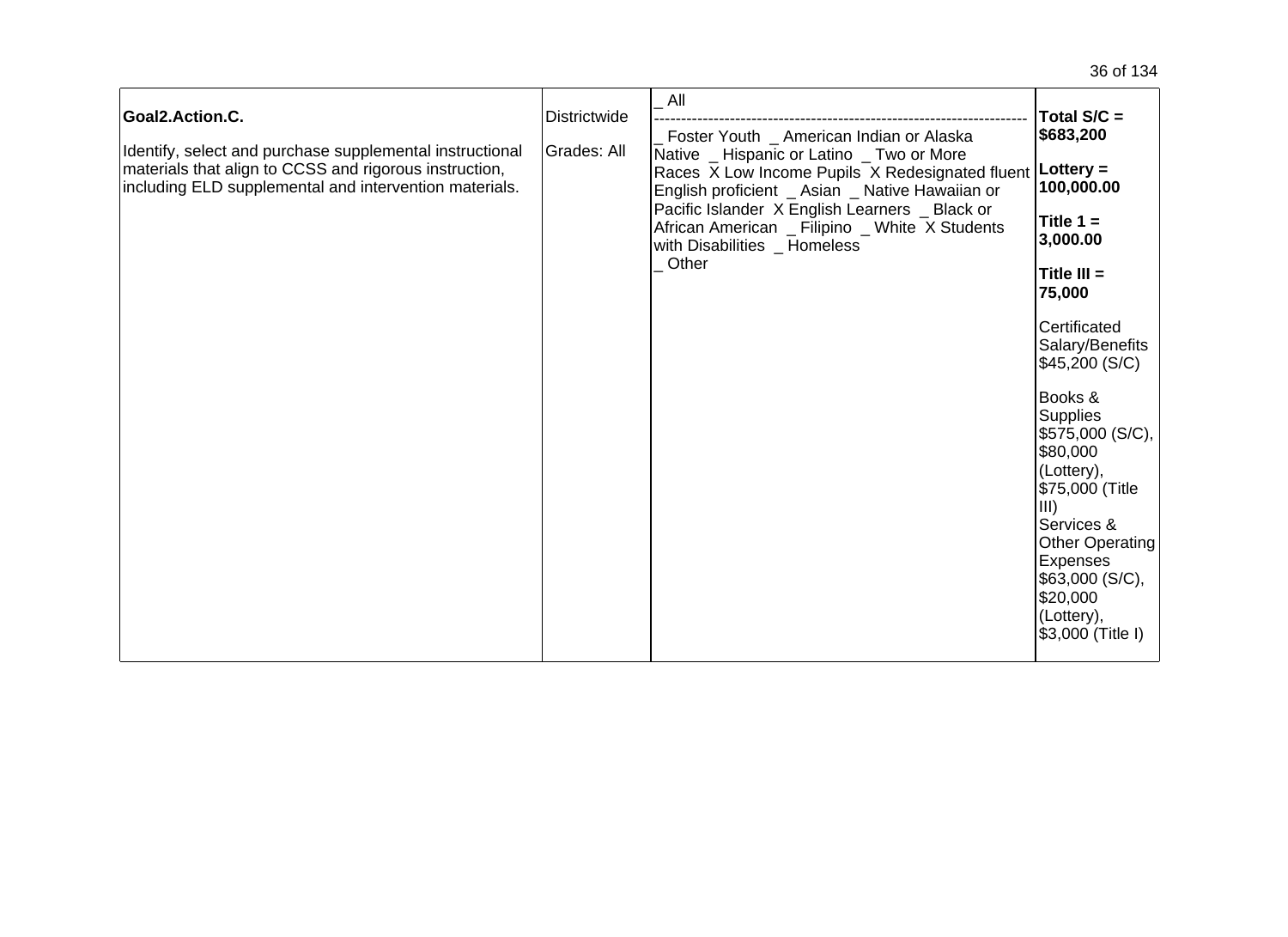| Goal2.Action.D.<br>In alignment with the district developed long range<br>professional learning plan, work alongside teacher<br>leaders and site leaders to develop an aligned approach<br>to effectively implementing Professional Learning<br>Communities to include:<br>Dedicated time to engage in professional<br>collaboration related to student learning,<br>developing curriculum, common processes for<br>calibrating around student work and the<br>development of common formative and summative<br>assessments.<br>Support for site administrators in supporting the<br>development of high quality PLCs<br>Allocation of coaching supports during teacher<br>release time and PLCs to maximize impact.<br>Support and training for teacher leaders in<br>developing PLC outcomes and supports | Districtwide<br>Grades: All                                                           | All<br>X Foster Youth _ American Indian or Alaska<br>Native _ Hispanic or Latino _ Two or More<br>Races X Low Income Pupils X Redesignated fluent<br>English proficient _ Asian _ Native Hawaiian or<br>Pacific Islander X English Learners _ Black or<br>African American _ Filipino _ White X Students<br>with Disabilities X Homeless<br>X Other (Expelled Students) | Total Title $1 =$<br>\$50,000<br>Certificated<br>Salary/Benefits<br>\$50,000 (S/C) |
|-------------------------------------------------------------------------------------------------------------------------------------------------------------------------------------------------------------------------------------------------------------------------------------------------------------------------------------------------------------------------------------------------------------------------------------------------------------------------------------------------------------------------------------------------------------------------------------------------------------------------------------------------------------------------------------------------------------------------------------------------------------------------------------------------------------|---------------------------------------------------------------------------------------|-------------------------------------------------------------------------------------------------------------------------------------------------------------------------------------------------------------------------------------------------------------------------------------------------------------------------------------------------------------------------|------------------------------------------------------------------------------------|
| Goal2.Action.E.<br>Increase opportunities for re-teaching and acceleration of Community<br>foster youth, students redesignated as fluent English<br>proficient, English Learners and students with disabilities<br>through the allocation of classified paraeducators within<br>the classroom environment.<br>Successful implementation will be monitored through the<br>following methods:<br>The number and percentage of students meeting<br>IEP goals.<br>Monitoring of positive and negative behavior<br>incidents within classrooms where paraeducators<br>are assigned.                                                                                                                                                                                                                              | Districtwide<br>Schools<br>Monarch<br>School<br>San Pasqual<br>Academy<br>Grades: All | All<br>Foster Youth _ American Indian or Alaska<br>Native _ Hispanic or Latino _ Two or More<br>Races X Low Income Pupils X Redesignated fluent<br>English proficient _ Asian _ Native Hawaiian or<br>Court Schools Pacific Islander X English Learners _ Black or<br>African American _ Filipino _ White X Students<br>with Disabilities _ Homeless<br>Other           | Total Title 1 =<br>\$800,000<br>Classified<br>Salary/Benefits<br>\$800,000 (Title  |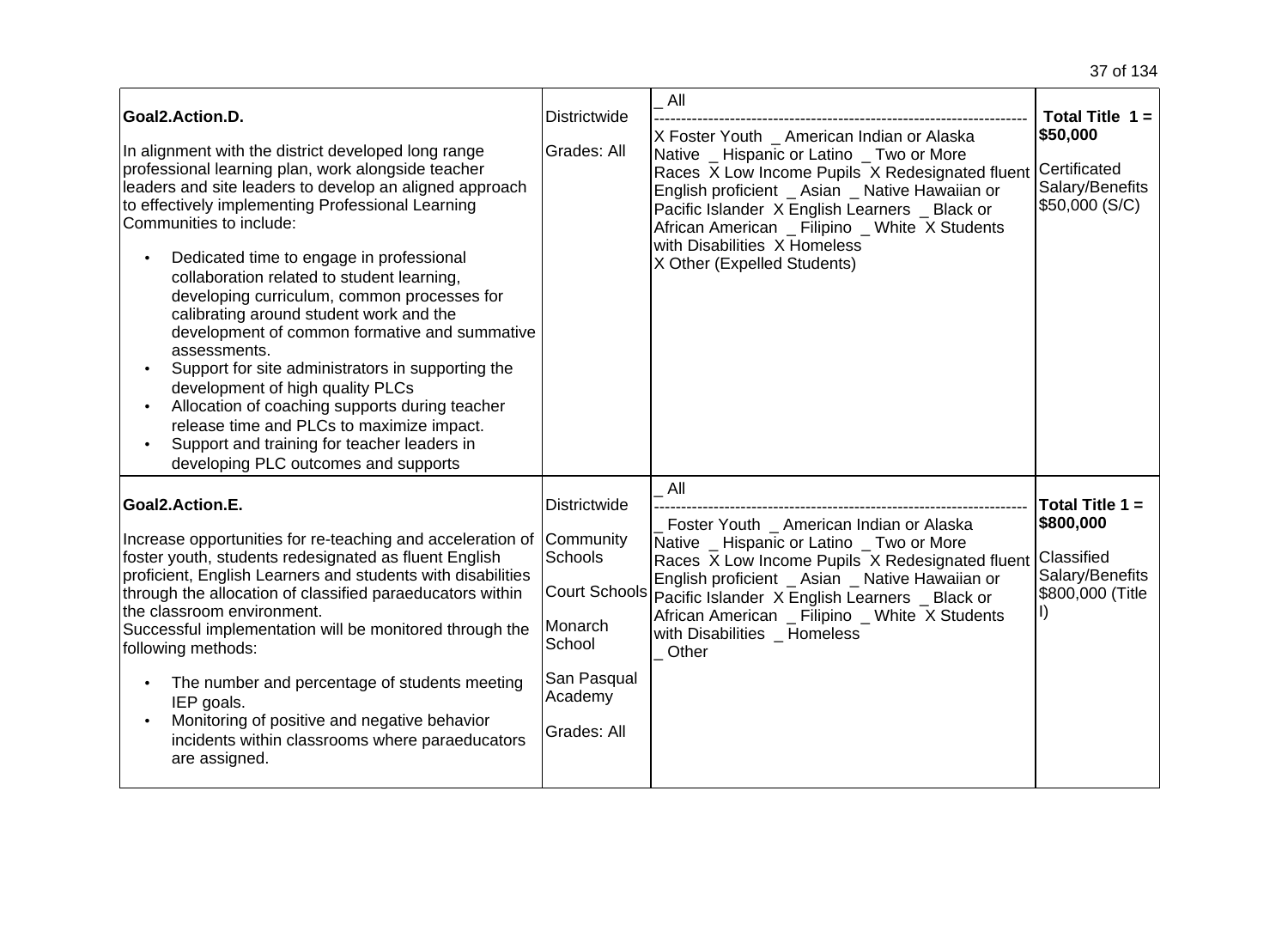| Goal2.Action.F.<br>Incorporate the site professional learning plan to refine<br>the learning walk and classroom observation cycle.<br>Provide ongoing support and training for site<br>leaders to engage in the effective implementation<br>of learning walks and engage in effective teacher<br>feedback.<br>Build capacity in teachers to engage in learning<br>walks and cycles of inquiry related to improved<br>teaching practice.<br>Support for site leaders in increasing clarity around<br>engaging in high quality classroom observations<br>and reflective conversations that build capacity<br>among the instructional staff.<br>Continued training and support for site leaders in<br>building understanding of the high quality<br>implementation of the state standards to increase<br>effectiveness at providing feedback and support<br>for teachers. | Districtwide<br>Community<br><b>Schools</b><br>Monarch<br>School<br>San Pasqual<br>Academy<br><b>Grades: All</b> | All<br>X Foster Youth _ American Indian or Alaska<br>Native _ Hispanic or Latino _ Two or More<br>Races X Low Income Pupils X Redesignated fluent<br>English proficient _ Asian _ Native Hawaiian or<br>Court Schools Pacific Islander X English Learners _ Black or<br>African American _ Filipino _ White X Students<br>with Disabilities X Homeless<br>Other | Substitute costs<br>from Goal 2<br>Action D         |
|------------------------------------------------------------------------------------------------------------------------------------------------------------------------------------------------------------------------------------------------------------------------------------------------------------------------------------------------------------------------------------------------------------------------------------------------------------------------------------------------------------------------------------------------------------------------------------------------------------------------------------------------------------------------------------------------------------------------------------------------------------------------------------------------------------------------------------------------------------------------|------------------------------------------------------------------------------------------------------------------|-----------------------------------------------------------------------------------------------------------------------------------------------------------------------------------------------------------------------------------------------------------------------------------------------------------------------------------------------------------------|-----------------------------------------------------|
| Goal2.EL.Action.A.<br>Continue to research and share best practices to inform<br>professional learning to support accelerated language<br>acquisition and academic achievement for English<br>Learners, including long term English Learners.                                                                                                                                                                                                                                                                                                                                                                                                                                                                                                                                                                                                                          | Districtwide<br>Grades: All                                                                                      | All<br>Foster Youth _ American Indian or Alaska<br>Native _ Hispanic or Latino _ Two or More<br>Races _ Low Income Pupils X Redesignated fluent   A<br>English proficient _ Asian _ Native Hawaiian or<br>Pacific Islander X English Learners _ Black or<br>African American _ Filipino _ White _ Students<br>with Disabilities Homeless<br>Other               | Job embedded<br>in staff-funded<br>in Goal 1 Action |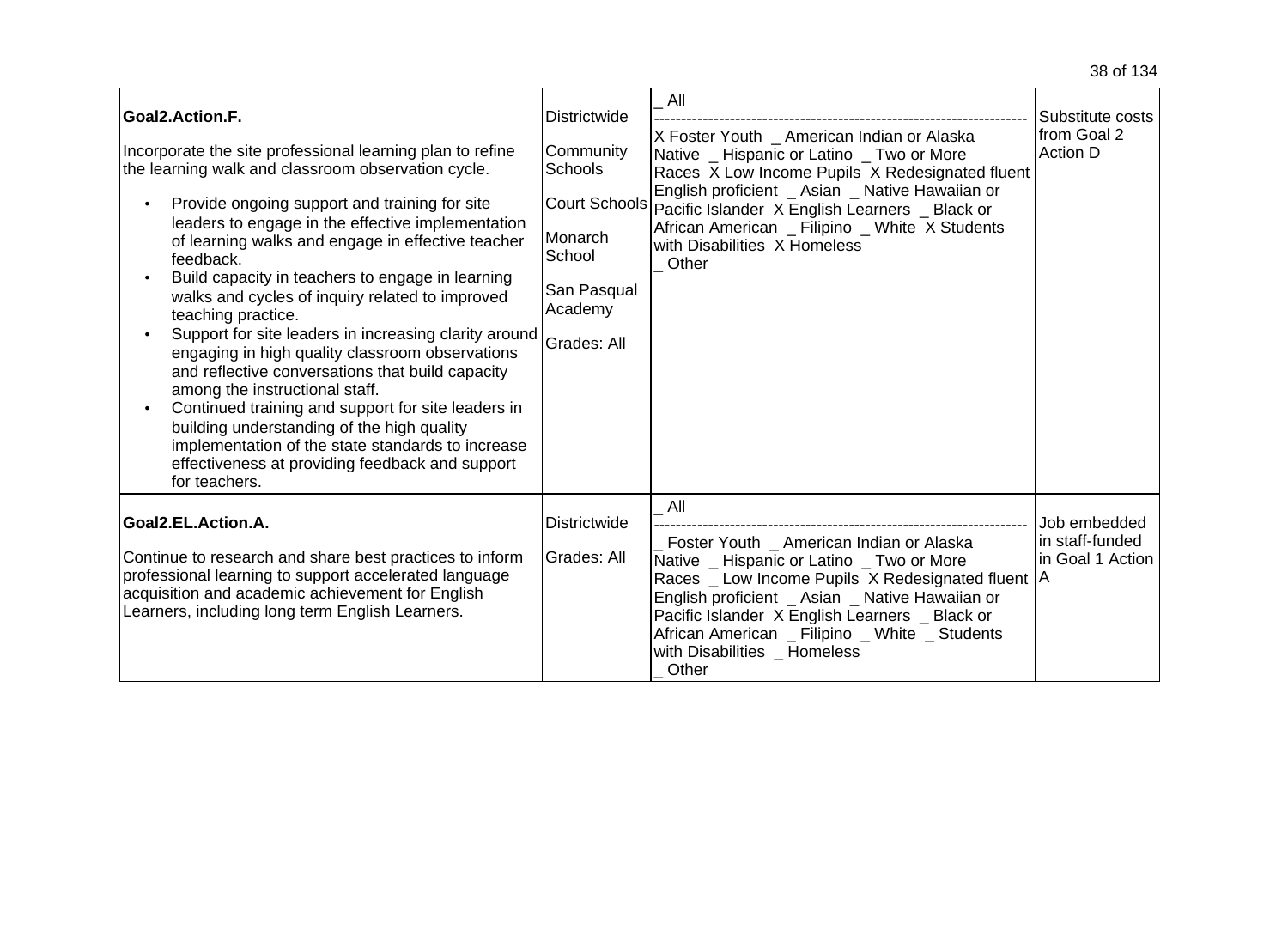| identifying and implementing high quality integrated and<br>designated ELD in alignment with the site professional<br>learning plan and the ELA/ELD Framework. This action<br>aligns with work outlined in the following actions above:<br>Goal1.Action.C.<br>Goal2.Action.A.<br>Goal2.Action.E.<br>Goal2.Action.F.                                                                                                           |                                                   | English proficient _ Asian _ Native Hawaiian or<br>Pacific Islander X English Learners _ Black or<br>African American _ Filipino _ White _ Students<br>with Disabilities Homeless<br>Other                                                                                                                                                      | Races _ Low Income Pupils X Redesignated fluent actions                         |
|-------------------------------------------------------------------------------------------------------------------------------------------------------------------------------------------------------------------------------------------------------------------------------------------------------------------------------------------------------------------------------------------------------------------------------|---------------------------------------------------|-------------------------------------------------------------------------------------------------------------------------------------------------------------------------------------------------------------------------------------------------------------------------------------------------------------------------------------------------|---------------------------------------------------------------------------------|
| Goal2.EL.Action.C.<br>Continue to identify students that need extended learning<br>time and enroll them in appropriate support<br>classes/programs.<br>Specific focus on the development of skills in the areas of<br>producing writing and the the application of skills and<br>concepts in mathematics with enhanced monitoring and<br>supports for English Learner and Redesignated Fluent<br>English Proficient students. | <b>Districtwide</b><br>Grades: All                | All<br>Foster Youth _ American Indian or Alaska<br>Native _ Hispanic or Latino _ Two or More<br>Races _ Low Income Pupils X Redesignated fluent<br>English proficient _ Asian _ Native Hawaiian or<br>Pacific Islander X English Learners _ Black or<br>African American _ Filipino _ White _ Students<br>with Disabilities Homeless<br>Other   | Personnel costs<br>included in Goal<br>1 Action A and<br><b>Goal 2 Action A</b> |
| Goal2.RFEP.Action.A.<br>Monitor the progress of Redesignated Fluent English<br>Proficient students, and English Learner students at all<br>grade levels to ensure continued academic growth and<br>development.                                                                                                                                                                                                               | Districtwide<br>Grades: All<br><b>LCAP Year 2</b> | All<br>Foster Youth _ American Indian or Alaska<br>Native _ Hispanic or Latino _ Two or More<br>Races _ Low Income Pupils X Redesignated fluent<br>English proficient _ Asian _ Native Hawaiian or<br>Pacific Islander X English Learners _ Black or<br>African American _ Filipino _ White _ Students<br>with Disabilities _ Homeless<br>Other | Personnel costs<br>included in Goal<br>1 Action C and<br>Goal 2 Action A        |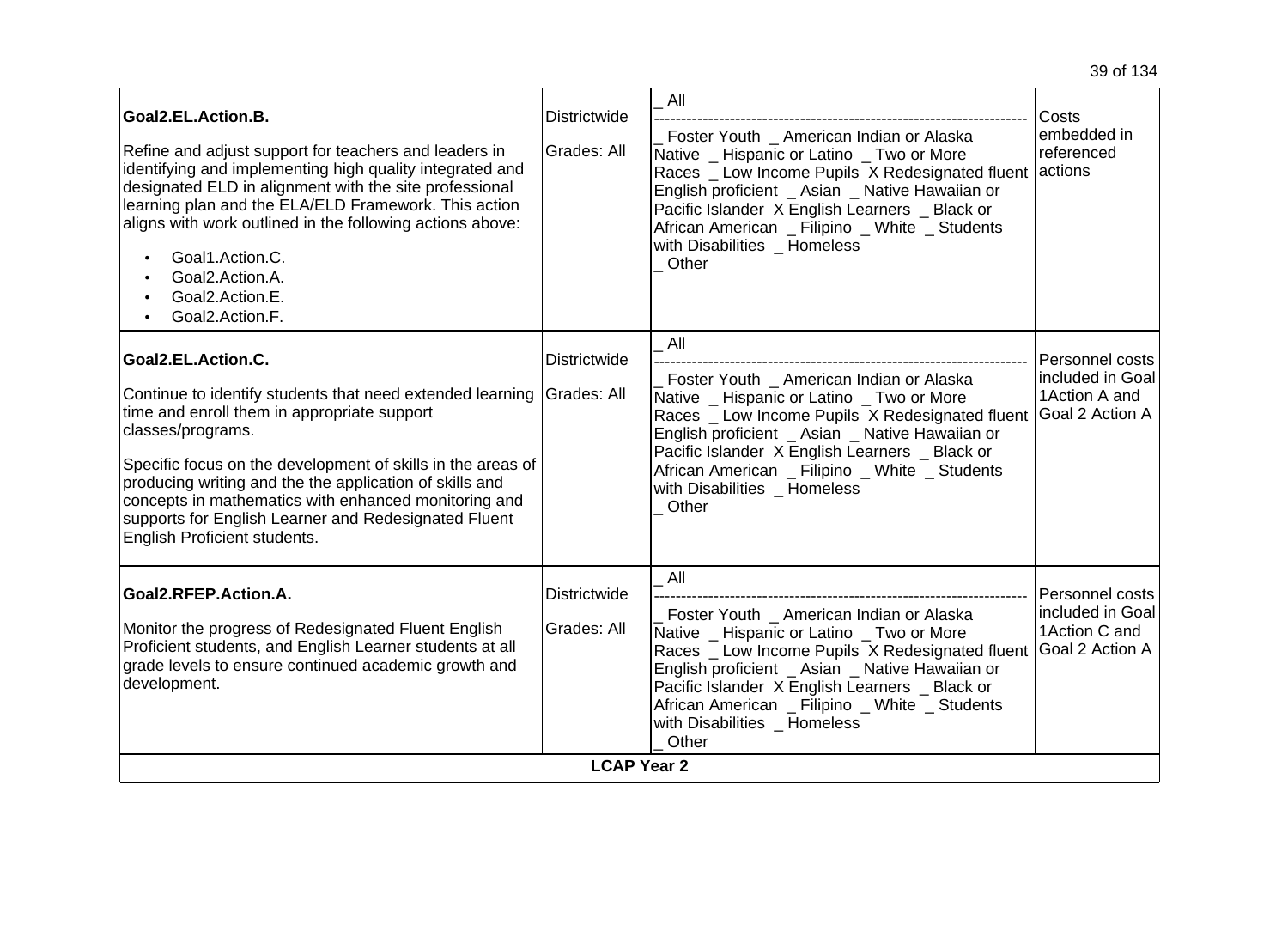| <b>Expected Annual</b><br>Measurable<br><b>Outcomes:</b> | school year.                                                                          |                            | 2A. 55% of of elementary and middle school students will score proficient in reading and mathematics on the Measures of<br>Academic Progress (MAP) during at least one administration of the assessment during the 2016-2017 school year.<br>High school students will demonstrate 5% growth over the baseline performance levels established during the 2016-2017                                                                                                                                          |                                        |
|----------------------------------------------------------|---------------------------------------------------------------------------------------|----------------------------|-------------------------------------------------------------------------------------------------------------------------------------------------------------------------------------------------------------------------------------------------------------------------------------------------------------------------------------------------------------------------------------------------------------------------------------------------------------------------------------------------------------|----------------------------------------|
|                                                          | the end of the 2017-2018 school year.                                                 |                            | 2B. Special Education schools that adopted MAP will increase student RIT scores by 1 Standard Error of Measurement in<br>math and reading over 2016-2017 end of year performance. Additionally, 55% of special education student assessed during<br>the first administration of the MAP will demonstrate a minimum of one year of academic growth in reading and in math by                                                                                                                                 |                                        |
|                                                          | 2014-15 student scores as demonstrated by site based reports.                         |                            | 2C. For students at Friendship School, the FAST (Functional Assessment Screening Tool) measures will grow 7% over                                                                                                                                                                                                                                                                                                                                                                                           |                                        |
|                                                          | 2D. The Academic Performance Index is not applicable for 2017-2018.                   |                            |                                                                                                                                                                                                                                                                                                                                                                                                                                                                                                             |                                        |
|                                                          |                                                                                       |                            | 2E. To increase the overall achievement and adequate progress of English Learner students, SDCOE will demonstrate an<br>additional 2% growth in the percentage of English Learner students achieving the level of Advanced as measured by the<br>CELDT during the 2017-2018 school year. This will demonstrate a two-year growth trajectory of 4%.                                                                                                                                                          |                                        |
|                                                          |                                                                                       |                            | 2F. The percentage of English Learner students being Redesignated as Fluent English proficient will increase by 5% from<br>the 2014-2015 school year for a total redesignation rate of 7% by the end of the 2017-2018 school year.                                                                                                                                                                                                                                                                          |                                        |
|                                                          | Met" or "Standard Exceeded" according to scores on the ELA CAASPP.<br>student groups. |                            | 2G: Districtwide there will be an additional increase of 5% in the percentage of students achieving at the level of "Standard<br>Each of the unduplicated student groups of English Learner students and students with disabilities will demonstrate an<br>additional 5% growth in students achieving at the level of "Standard Nearly Met" or "Standard Met" as measured by ELA<br>CAASP according to 2017-2018 scores for a total two-year growth trajectory of 15% of students within these unduplicated |                                        |
|                                                          | Met" or "Standard Exceeded" according to scores on the Math CAASPP.                   |                            | 2H. Districtwide there will be an additional increase of 5% in the percentage of students achieving at the level of "Standard                                                                                                                                                                                                                                                                                                                                                                               |                                        |
|                                                          | student groups.                                                                       |                            | 2I. Each of the unduplicated student groups of English Learner students and students with disabilities will demonstrate an<br>additional 5% growth in students achieving at the level of "Standard Nearly Met" or "Standard Met" as measured by Math<br>CAASPP according to 2017-2018 scores for a total two-year growth trajectory of 15% of students within these unduplicated                                                                                                                            |                                        |
|                                                          | <b>Actions/Services</b>                                                               | Scope of<br><b>Service</b> | Pupils to be served within identified scope of<br>service                                                                                                                                                                                                                                                                                                                                                                                                                                                   | <b>Budgeted</b><br><b>Expenditures</b> |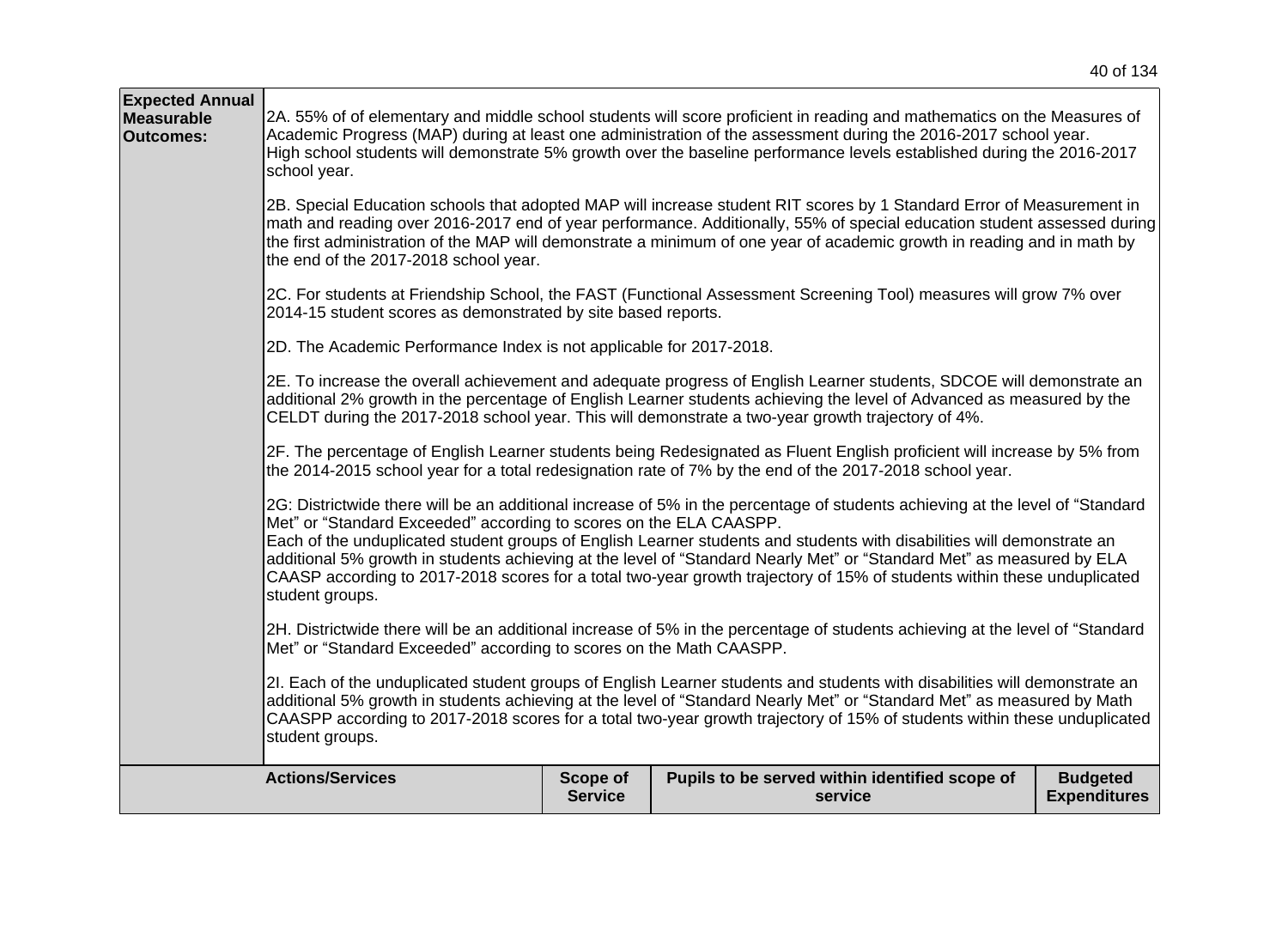| Goal2.Action.A.                                                                                                                                                                                                                                                                                                                                                                                                                                                                                                                                                                                                                                                                                                                                                                                                                                                                                                                                                                                                                                                                                                                                                                                                                          | <b>Districtwide</b>                                                                | All<br>Foster Youth _ American Indian or Alaska                                                                                                                                                                    | Total $S/C =$<br>\$481,200                                                                                                                                                |
|------------------------------------------------------------------------------------------------------------------------------------------------------------------------------------------------------------------------------------------------------------------------------------------------------------------------------------------------------------------------------------------------------------------------------------------------------------------------------------------------------------------------------------------------------------------------------------------------------------------------------------------------------------------------------------------------------------------------------------------------------------------------------------------------------------------------------------------------------------------------------------------------------------------------------------------------------------------------------------------------------------------------------------------------------------------------------------------------------------------------------------------------------------------------------------------------------------------------------------------|------------------------------------------------------------------------------------|--------------------------------------------------------------------------------------------------------------------------------------------------------------------------------------------------------------------|---------------------------------------------------------------------------------------------------------------------------------------------------------------------------|
| Monitor and refine implementation of professional<br>learning and embedded coaching.                                                                                                                                                                                                                                                                                                                                                                                                                                                                                                                                                                                                                                                                                                                                                                                                                                                                                                                                                                                                                                                                                                                                                     | Community<br><b>Schools</b>                                                        | Native _ Hispanic or Latino _ Two or More<br>Races _ Low Income Pupils X Redesignated fluent                                                                                                                       | Total Title $I =$                                                                                                                                                         |
| Goal2.Action.A.<br>I. Continued implementation of the district professional<br>learning plan that incorporates an intentional focus on the<br>following areas identified by the analysis of student<br>achievement data:<br>Implementation of a high quality English language<br>arts instructional program with an increased focus<br>on the production of clear and purposeful grade<br>level writing.<br>Implementation of a high quality Mathematics and<br>$\bullet$<br>English Language Arts instructional program with<br>an increased focus professional learning related to<br>implementing the literacy and mathematical<br>instructional shifts within the Common Core State<br>Standards.<br>Continue training and support for the continued<br>$\bullet$<br>effective use of instructional coaches and Impact<br>Teachers within the SDCOE instructional system.<br>Refine implementation of Tutoria, Problem-based<br>$\bullet$<br>learning and Trauma Informed Practices as<br>instructional practices to deepen adult learning and<br>support an increase in student agency for their<br>own learning<br>II. Continue to utilize instructional coaches within the<br>professional learning structure to provide rigorous | <b>Court Schools</b><br>Monarch<br>School<br>San Pasqual<br>Academy<br>Grades: All | English proficient _ Asian _ Native Hawaiian or<br>Pacific Islander X English Learners _ Black or<br>African American _ Filipino _ White X Students<br>with Disabilities _ Homeless<br>X Other (Expelled Students) | \$650,000<br>Certificated<br>Salary/Benefits<br>\$266,200 (S/C),<br>\$500,000 (Title<br>Services &<br>Other Operating<br>Expenses<br>\$215,000 (S/C),<br>\$150,000 (Title |
| classroom instruction and differentiated supports for<br>struggling learners.<br>Job embedded coaching, side-by-side learning and<br>unit/lesson development, and studio residencies to<br>increase student access to a rigorous instructional<br>program                                                                                                                                                                                                                                                                                                                                                                                                                                                                                                                                                                                                                                                                                                                                                                                                                                                                                                                                                                                |                                                                                    |                                                                                                                                                                                                                    |                                                                                                                                                                           |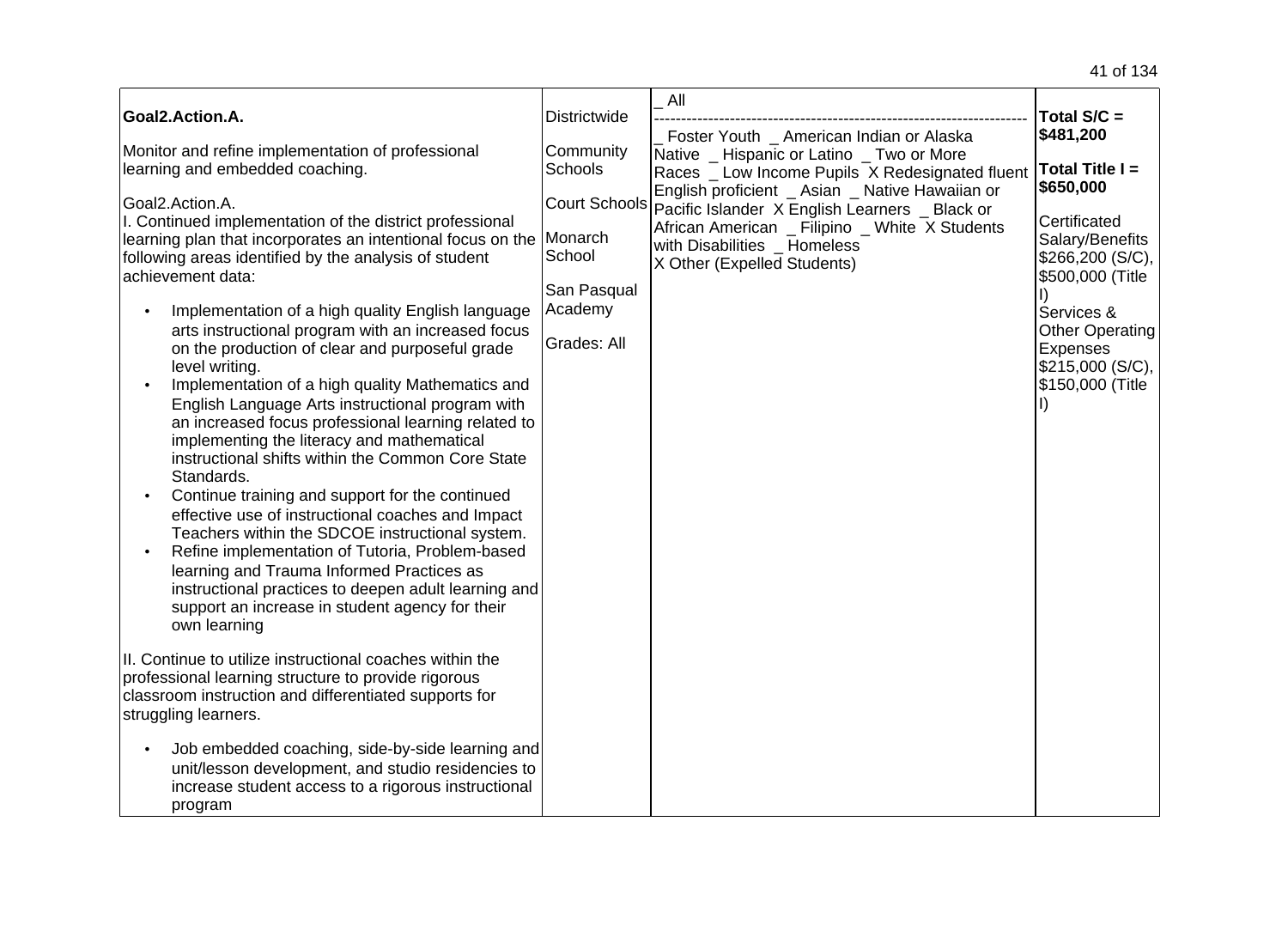|                                                                                                                                                                                                                                                                                                                                                                                                                                                                                                                                                                                                                                                                                                                                                                                                                                                                                                                                                                                                                                                                                                                                                                                                                               |                     | All                                                                                                                                                                                                                                                                                                                                      |                                                               |
|-------------------------------------------------------------------------------------------------------------------------------------------------------------------------------------------------------------------------------------------------------------------------------------------------------------------------------------------------------------------------------------------------------------------------------------------------------------------------------------------------------------------------------------------------------------------------------------------------------------------------------------------------------------------------------------------------------------------------------------------------------------------------------------------------------------------------------------------------------------------------------------------------------------------------------------------------------------------------------------------------------------------------------------------------------------------------------------------------------------------------------------------------------------------------------------------------------------------------------|---------------------|------------------------------------------------------------------------------------------------------------------------------------------------------------------------------------------------------------------------------------------------------------------------------------------------------------------------------------------|---------------------------------------------------------------|
| Goal2.Action.B.                                                                                                                                                                                                                                                                                                                                                                                                                                                                                                                                                                                                                                                                                                                                                                                                                                                                                                                                                                                                                                                                                                                                                                                                               | <b>Districtwide</b> |                                                                                                                                                                                                                                                                                                                                          | Total $S/C =$                                                 |
| Refine and adjust the implementation of a professional<br>learning that provides support for leaders, instructional<br>and classified staff in utilizing data to inform school based<br>decisions. Specific training to be provided in the following<br>areas:<br>Specific focus during the 2017-2018 school year<br>on utilizing student achievement data to set<br>individual, subject specific and site based goals<br>mapped to larger system wide targets on MAP<br>assessments.<br>Utilize analysis processes to analyze the progress<br>of students toward meeting IEP goals and<br>benchmarks.<br>Internal and external professional learning support<br>to assist with program evaluation and refinement<br>of practices to increase success of instructional<br>programs.<br>Incorporation of leadership processes to engage in<br>ongoing cycles of review to evaluate progress<br>toward districtwide interim and annual progress<br>goals.<br>Ongoing support for leaders in the disaggregation<br>and analysis of achievement data for unduplicated<br>student groups to identify accelerators and barriers<br>to achievement with a specific focus on foster<br>youth, homeless youth and low income students. | Grades: All         | Foster Youth _ American Indian or Alaska<br>Native _ Hispanic or Latino _ Two or More<br>Races _ Low Income Pupils X Redesignated fluent<br>English proficient _ Asian _ Native Hawaiian or<br>Pacific Islander X English Learners _ Black or<br>African American _ Filipino _ White X Students<br>with Disabilities _ Homeless<br>Other | \$84,422<br>Certificated<br>Salary/Benefits<br>\$84,400 (S/C) |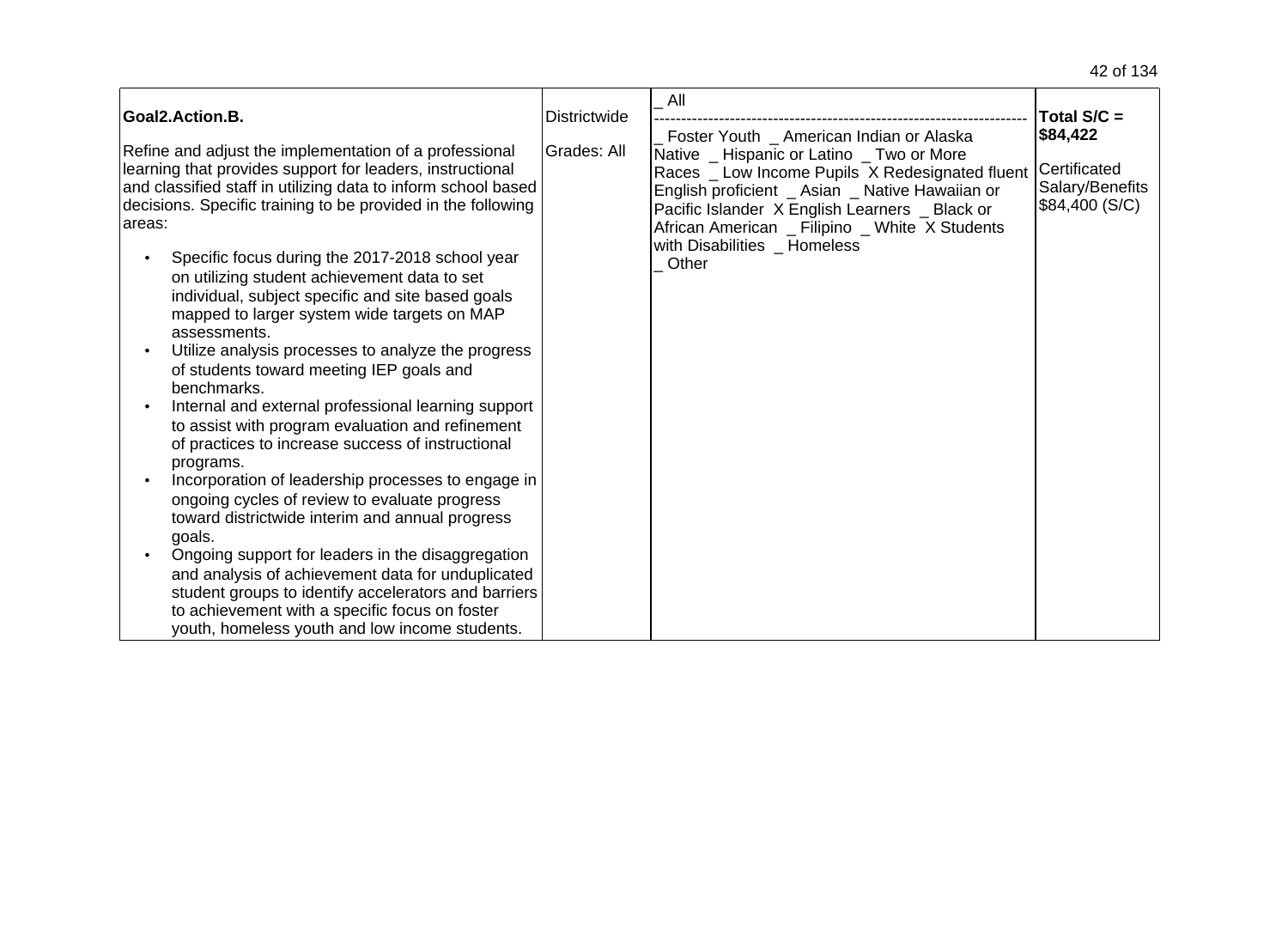| Goal2.Action.C.<br>Continue to identify, select and purchase supplemental<br>instructional materials that align to CCSS and rigorous<br>instruction, including ELD supplemental and intervention<br>materials. | <b>Districtwide</b><br>Grades: All | All<br>Foster Youth _ American Indian or Alaska<br>Native _ Hispanic or Latino _ Two or More<br>Races X Low Income Pupils X Redesignated fluent   Lottery =<br>English proficient _ Asian _ Native Hawaiian or<br>Pacific Islander X English Learners _ Black or<br>African American _ Filipino _ White X Students<br>with Disabilities _ Homeless<br>Other | Total S/C =<br>\$683,200<br>100,000.00<br>Title $1 =$<br>3,000.00<br>Title $III =$<br>75,000<br>Certificated<br>Salary/Benefits<br>\$45,200 (S/C)<br>Books &<br><b>Supplies</b><br>\$575,000 (S/C),<br>\$80,000<br>(Lottery),<br>\$75,000 (Title<br>$\vert$ III)<br>Services &<br>Other Operating<br>Expenses<br>\$63,000 (S/C),<br>\$20,000<br>(Lottery),<br>\$3,000 (Title I) |
|----------------------------------------------------------------------------------------------------------------------------------------------------------------------------------------------------------------|------------------------------------|-------------------------------------------------------------------------------------------------------------------------------------------------------------------------------------------------------------------------------------------------------------------------------------------------------------------------------------------------------------|---------------------------------------------------------------------------------------------------------------------------------------------------------------------------------------------------------------------------------------------------------------------------------------------------------------------------------------------------------------------------------|
|----------------------------------------------------------------------------------------------------------------------------------------------------------------------------------------------------------------|------------------------------------|-------------------------------------------------------------------------------------------------------------------------------------------------------------------------------------------------------------------------------------------------------------------------------------------------------------------------------------------------------------|---------------------------------------------------------------------------------------------------------------------------------------------------------------------------------------------------------------------------------------------------------------------------------------------------------------------------------------------------------------------------------|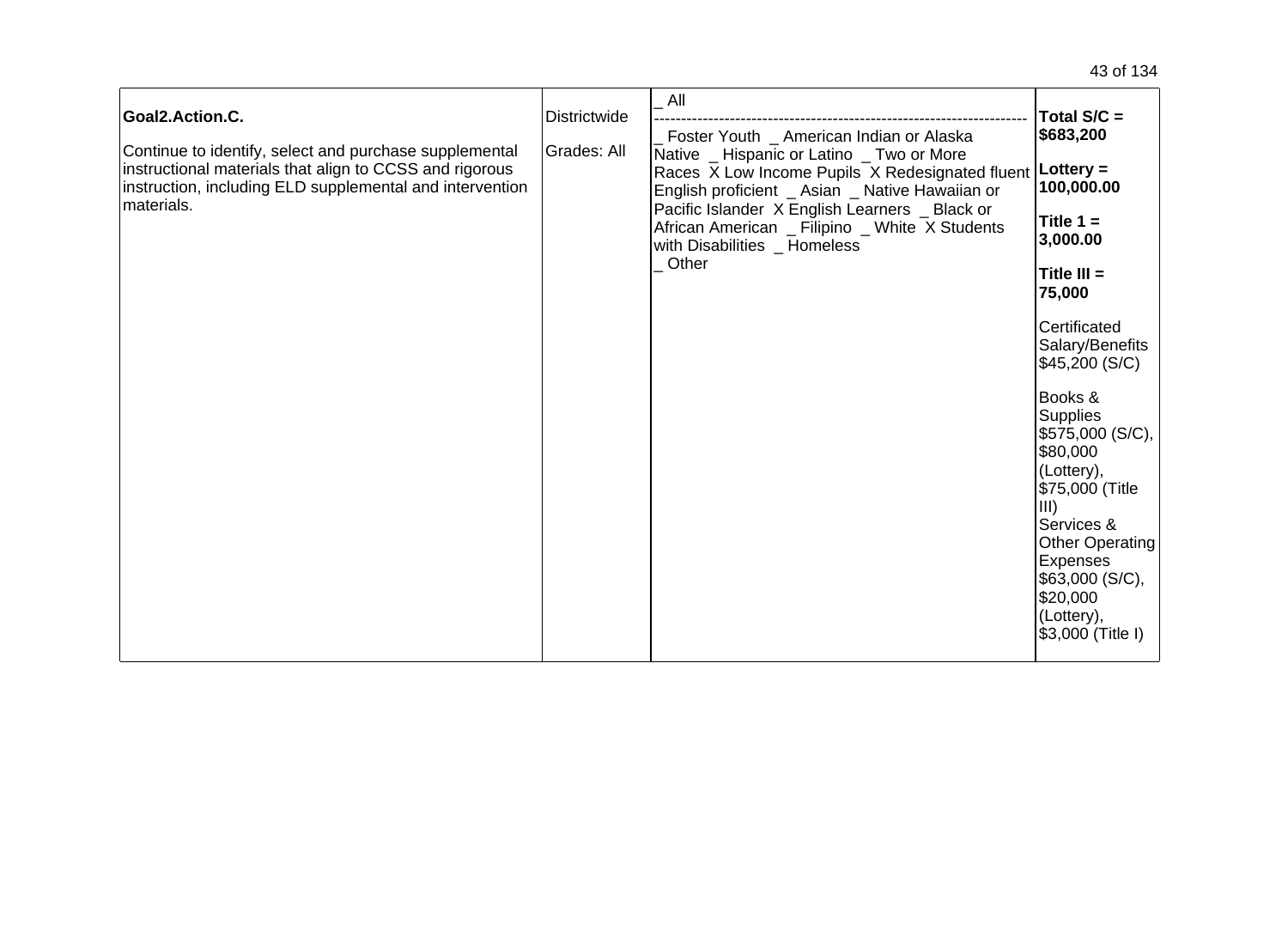| Goal2.Action.D.<br>Work alongside teacher leaders and site leaders to<br>develop an aligned approach to effectively implementing<br>Professional Learning Communities to include:<br>Dedicated time to engage in professional<br>collaboration related to student learning,<br>developing curriculum, common processes for<br>calibrating around student work and utilizing the<br>results of common formative and summative<br>assessments to make adjustments within<br>instructional plans.<br>Review implementation of PLC structures, analyze<br>the effectiveness of PLCs, identify exemplary<br>practices and work to ensure replicability.<br>Allocation of coaching supports during teacher<br>release time and PLCs to maximize impact | Districtwide<br>Community<br><b>Schools</b><br><b>Court Schools</b><br>Monarch<br>School<br>San Pasqual<br>Academy<br>Grades: All | All<br>Foster Youth American Indian or Alaska<br>Native _ Hispanic or Latino _ Two or More<br>Races X Low Income Pupils _ Redesignated fluent<br>English proficient _ Asian _ Native Hawaiian or<br>Pacific Islander English Learners Black or<br>African American _ Filipino _ White _ Students<br>with Disabilities _ Homeless<br>Other       | Total Title $1 =$<br>\$50,000<br><b>Certificated</b><br>Salary/Benefits<br>\$50,000 (S/C) |
|--------------------------------------------------------------------------------------------------------------------------------------------------------------------------------------------------------------------------------------------------------------------------------------------------------------------------------------------------------------------------------------------------------------------------------------------------------------------------------------------------------------------------------------------------------------------------------------------------------------------------------------------------------------------------------------------------------------------------------------------------|-----------------------------------------------------------------------------------------------------------------------------------|-------------------------------------------------------------------------------------------------------------------------------------------------------------------------------------------------------------------------------------------------------------------------------------------------------------------------------------------------|-------------------------------------------------------------------------------------------|
| Goal2.Action.E.<br>Continue to increase opportunities for re-teaching and<br>acceleration of foster youth, students redesignated as<br>fluent English proficient, English Learners and students<br>with disabilities through the allocation of classified<br>paraeducators within the classroom environment.<br>Successful implementation will be monitored through the<br>following methods:<br>The number and percentage of students meeting<br>IEP goals.<br>Monitoring of positive and negative behavior<br>incidents within classrooms where paraeducators<br>are assigned.                                                                                                                                                                 | <b>Districtwide</b><br>Community<br>Schools<br><b>Court Schools</b><br>Monarch<br>School<br>San Pasqual<br>Academy<br>Grades: All | All<br>X Foster Youth _ American Indian or Alaska<br>Native _ Hispanic or Latino _ Two or More<br>Races X Low Income Pupils X Redesignated fluent<br>English proficient _ Asian _ Native Hawaiian or<br>Pacific Islander X English Learners _ Black or<br>African American _ Filipino _ White X Students<br>with Disabilities Homeless<br>Other | Total Title $1 =$<br>\$800,000<br>Classified<br>Salary/Benefits<br>\$800,000 (Title       |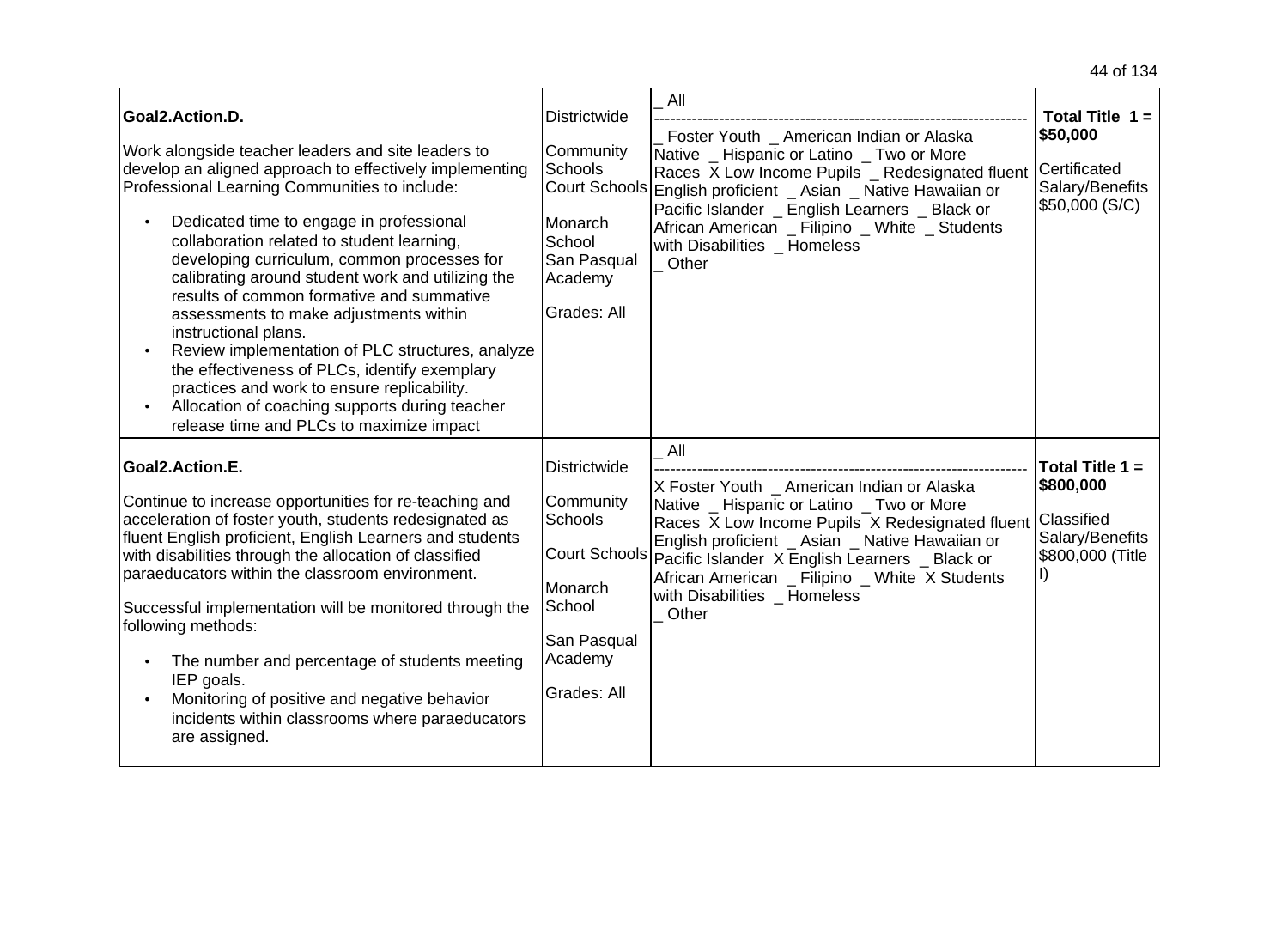| Goal2.Action.F.<br>Continue to incorporate formal and informal processes to<br>assess and make adjustments within the instructional<br>environment through the continued implementation of<br>learning walks and the classroom observation cycle.<br>Continue to provide ongoing support and training<br>for site leaders to engage in the effective<br>implementation of learning walks and engage in<br>effective teacher feedback.<br>Continue to build capacity in teachers to engage in<br>learning walks and cycles of inquiry related to<br>improved teaching practice through<br>internal/external support and training.<br>Continued training and support for site leaders in<br>identifying high quality implementation of a<br>standards based instructional model as well as<br>crafting and providing meaningful feedback. | <b>Districtwide</b><br>Community<br>Schools<br>Monarch<br>School<br>San Pasqual<br>Academy<br>Grades: All | All<br>X Foster Youth _ American Indian or Alaska<br>Native _ Hispanic or Latino _ Two or More<br>Races X Low Income Pupils X Redesignated fluent<br>English proficient _ Asian _ Native Hawaiian or<br>Court Schools Pacific Islander X English Learners _ Black or<br>African American _ Filipino _ White X Students<br>with Disabilities X Homeless<br>Other | Substitute costs<br>from Goal 2<br><b>Action D</b>  |
|-----------------------------------------------------------------------------------------------------------------------------------------------------------------------------------------------------------------------------------------------------------------------------------------------------------------------------------------------------------------------------------------------------------------------------------------------------------------------------------------------------------------------------------------------------------------------------------------------------------------------------------------------------------------------------------------------------------------------------------------------------------------------------------------------------------------------------------------|-----------------------------------------------------------------------------------------------------------|-----------------------------------------------------------------------------------------------------------------------------------------------------------------------------------------------------------------------------------------------------------------------------------------------------------------------------------------------------------------|-----------------------------------------------------|
| Goal2.EL.Action.A.<br>Continue to research and share best practices to inform<br>professional learning to support accelerated language<br>acquisition and academic achievement for English<br>Learners, including long term English Learners.                                                                                                                                                                                                                                                                                                                                                                                                                                                                                                                                                                                           | Districtwide<br>Grades: All                                                                               | All<br>Foster Youth _ American Indian or Alaska<br>Native _ Hispanic or Latino _ Two or More<br>Races _ Low Income Pupils X Redesignated fluent   A<br>English proficient _ Asian _ Native Hawaiian or<br>Pacific Islander X English Learners _ Black or<br>African American _ Filipino _ White _ Students<br>with Disabilities Homeless<br>Other               | Job embedded<br>in staff-funded<br>in Goal 1 Action |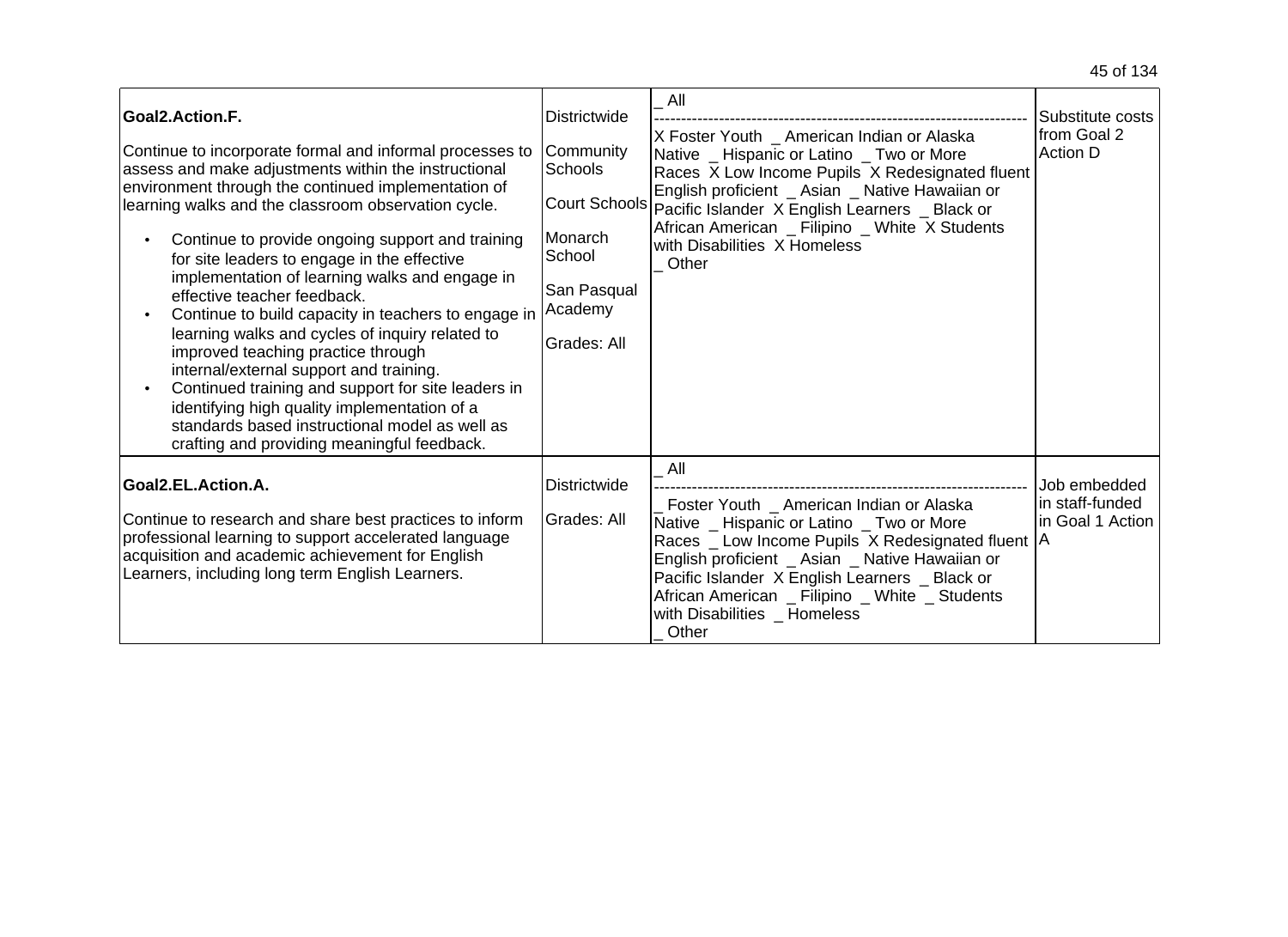| Goal2.EL.Action.B.<br>Continue to refine and adjust support for teachers and<br>leaders in identifying and implementing high quality<br>integrated and designated ELD in alignment with the site<br>professional learning plan and the ELA/ELD Framework.<br>This action aligns with work outlined in the following<br>actions above:<br>Goal1.Action.C.<br>Goal2.Action.A.<br>Goal2.Action.E.<br>Goal2.Action.F.<br>Continue to engage in learning walks, and partner with<br>internal and external partners to evaluate the effective<br>implementation of ELD instruction                                                     | <b>Districtwide</b><br>Grades: All | All<br>Foster Youth American Indian or Alaska<br>Native _ Hispanic or Latino _ Two or More<br>Races _ Low Income Pupils X Redesignated fluent<br>English proficient _ Asian _ Native Hawaiian or<br>Pacific Islander X English Learners _ Black or<br>African American _ Filipino _ White _ Students<br>with Disabilities Homeless<br>Other | Costs<br>embedded in<br>referenced<br>lactions                                  |
|----------------------------------------------------------------------------------------------------------------------------------------------------------------------------------------------------------------------------------------------------------------------------------------------------------------------------------------------------------------------------------------------------------------------------------------------------------------------------------------------------------------------------------------------------------------------------------------------------------------------------------|------------------------------------|---------------------------------------------------------------------------------------------------------------------------------------------------------------------------------------------------------------------------------------------------------------------------------------------------------------------------------------------|---------------------------------------------------------------------------------|
| Goal2.EL.Action.C.<br>Continue to identify students that need extended learning<br>time and enroll them in appropriate support<br>classes/programs.<br>Specific focus on the development of skills in the areas of<br>producing writing and the the application of skills and<br>concepts in mathematics with enhanced monitoring and<br>supports for English Learner and Redesignated Fluent<br>English Proficient students.<br>Utilize data analysis, site and district reports to analyze<br>the effectiveness of programs occurring during extended<br>learning time to inform decisions regarding future<br>implementation. | Districtwide<br>Grades: All        | All<br>Foster Youth _ American Indian or Alaska<br>Native _ Hispanic or Latino _ Two or More<br>Races _ Low Income Pupils X Redesignated fluent<br>English proficient _ Asian _ Native Hawaiian or<br>Pacific Islander X English Learners Black or<br>African American _ Filipino _ White _ Students<br>with Disabilities Homeless<br>Other | Personnel costs<br>included in Goal<br>1 Action A and<br><b>Goal 2 Action A</b> |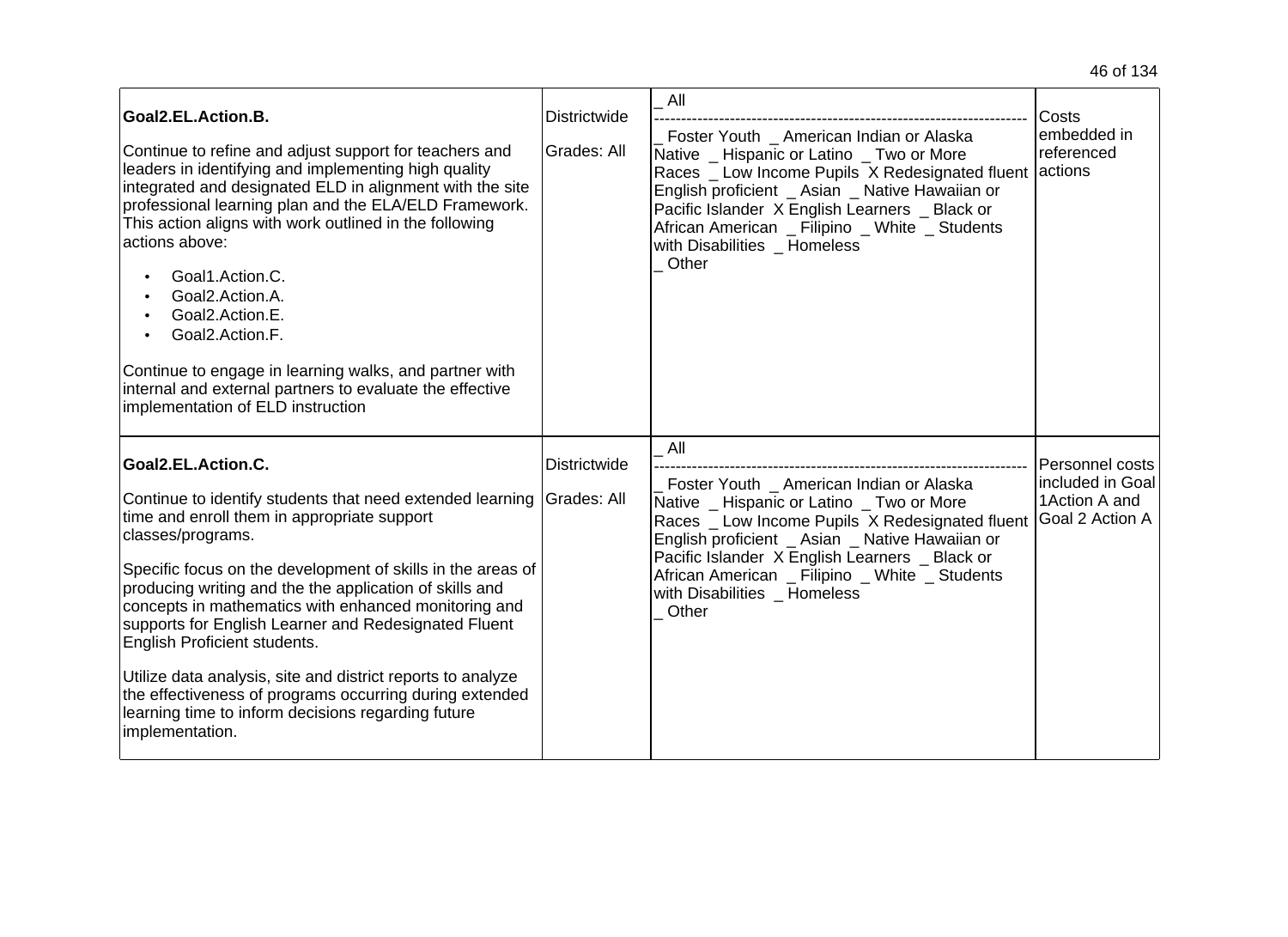| Goal2.RFEP.Action.A.<br>Continue to monitor the progress of Redesignated Fluent Grades: All<br>English Proficient students, and English Learner students<br>at all grade levels to ensure continued academic growth<br>land development. | <b>Districtwide</b> | All<br>Foster Youth American Indian or Alaska<br>Native _ Hispanic or Latino _ Two or More<br>Races _ Low Income Pupils X Redesignated fluent Goal 2 Action A<br>English proficient _ Asian _ Native Hawaiian or<br>Pacific Islander X English Learners _ Black or<br>African American Filipino White Students<br>with Disabilities Homeless<br>Other | IPersonnel costs l<br>lincluded in Goal<br>1Action C and |
|------------------------------------------------------------------------------------------------------------------------------------------------------------------------------------------------------------------------------------------|---------------------|-------------------------------------------------------------------------------------------------------------------------------------------------------------------------------------------------------------------------------------------------------------------------------------------------------------------------------------------------------|----------------------------------------------------------|
|                                                                                                                                                                                                                                          | <b>LCAP Year 3</b>  |                                                                                                                                                                                                                                                                                                                                                       |                                                          |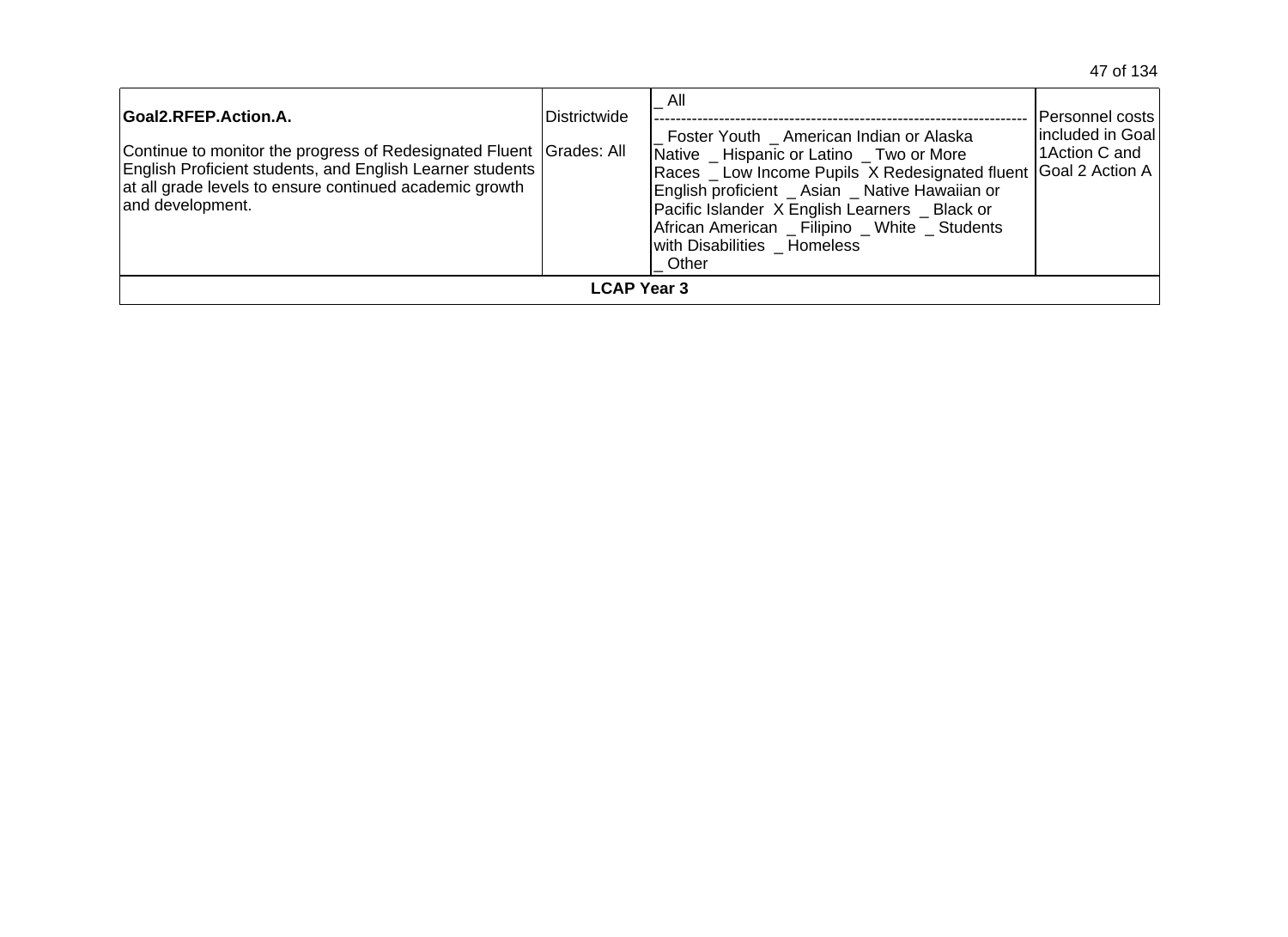|                                                                                                                                                                                                                                                                                                                                                                                                                      | 48 of 134 |
|----------------------------------------------------------------------------------------------------------------------------------------------------------------------------------------------------------------------------------------------------------------------------------------------------------------------------------------------------------------------------------------------------------------------|-----------|
| [2A. 60% of of elementary and middle school students will score proficient in reading and mathematics on the Measures of<br>Academic Progress (MAP) during at least one administration of the assessment during the 2016-2017 school year.<br>High school students will demonstrate 10% growth over the baseline performance levels established during the 2016-2017<br>school year.                                 |           |
| 2B. Special Education schools that adopted MAP will increase student RIT scores by 1 Standard Error of Measurement in<br>math and reading over 2016-2017 end of year performance. Additionally, 58% of special education student assessed during<br>the first administration of the MAP will demonstrate a minimum of one year of academic growth in reading and in math for a<br>total of 8% growth from 2015-2016. |           |
| <u>IQC</u> Ear students of Friendebin Sebool, the EAST (Functional Assessment Sersening Teal) measures will grow a total of 100/                                                                                                                                                                                                                                                                                     |           |

2C. For students at Friendship School, the FAST (Functional Assessment Screening Tool) measures will grow a total of 10% over 2014-15 student scores as demonstrated by site based reports.

2D. The Academic Performance Index is not applicable for 2017-2018.

**Expected Annual Measurable Outcomes:**

2E. To increase the overall achievement and adequate progress of English Learner students, SDCOE will demonstrate an additional 2% growth in the percentage of English Learner students achieving the level of Advanced as measured by the CELDT during the 2017-2018 school year. This will demonstrate a two-year growth trajectory of 6%.

2F. The percentage of English Learner students being Redesignated as Fluent English proficient will increase by an additional 3% from the 2014-2015 school year for a total redesignation rate of 10% by the end of the 2018-2019 school year.

[2G: Districtwide there will be an additional increase of 5% in the percentage of students achieving at the level of "Standard" Met" or "Standard Exceeded" according to scores on the ELA CAASP.

Each of the unduplicated student groups of English Learner students and students with disabilities will demonstrate an additional 5% growth in students achieving at the level of "Standard Nearly Met" or "Standard Met" as measured by ELA CAASPP according to 2018-2019 scores for a total two-year growth trajectory of 20% of students within these unduplicated student groups.

2H. Districtwide there will be an additional increase of 5% in the percentage of students achieving at the level of "Standard" Met" or "Standard Exceeded" according to scores on the Math CAASPP.

Each of the unduplicated student groups of English Learner students and students with disabilities will demonstrate an additional 5% growth in students achieving at the level of "Standard Nearly Met" or "Standard Met" as measured by Math CAASPP according to 2018-2019 scores for a total two-year growth trajectory of 20% of students within these unduplicated student groups.

| <b>Actions/Services</b> | Scope of       | Pupils to be served within identified scope of | <b>Budgeted</b>     |
|-------------------------|----------------|------------------------------------------------|---------------------|
|                         | <b>Service</b> | service                                        | <b>Expenditures</b> |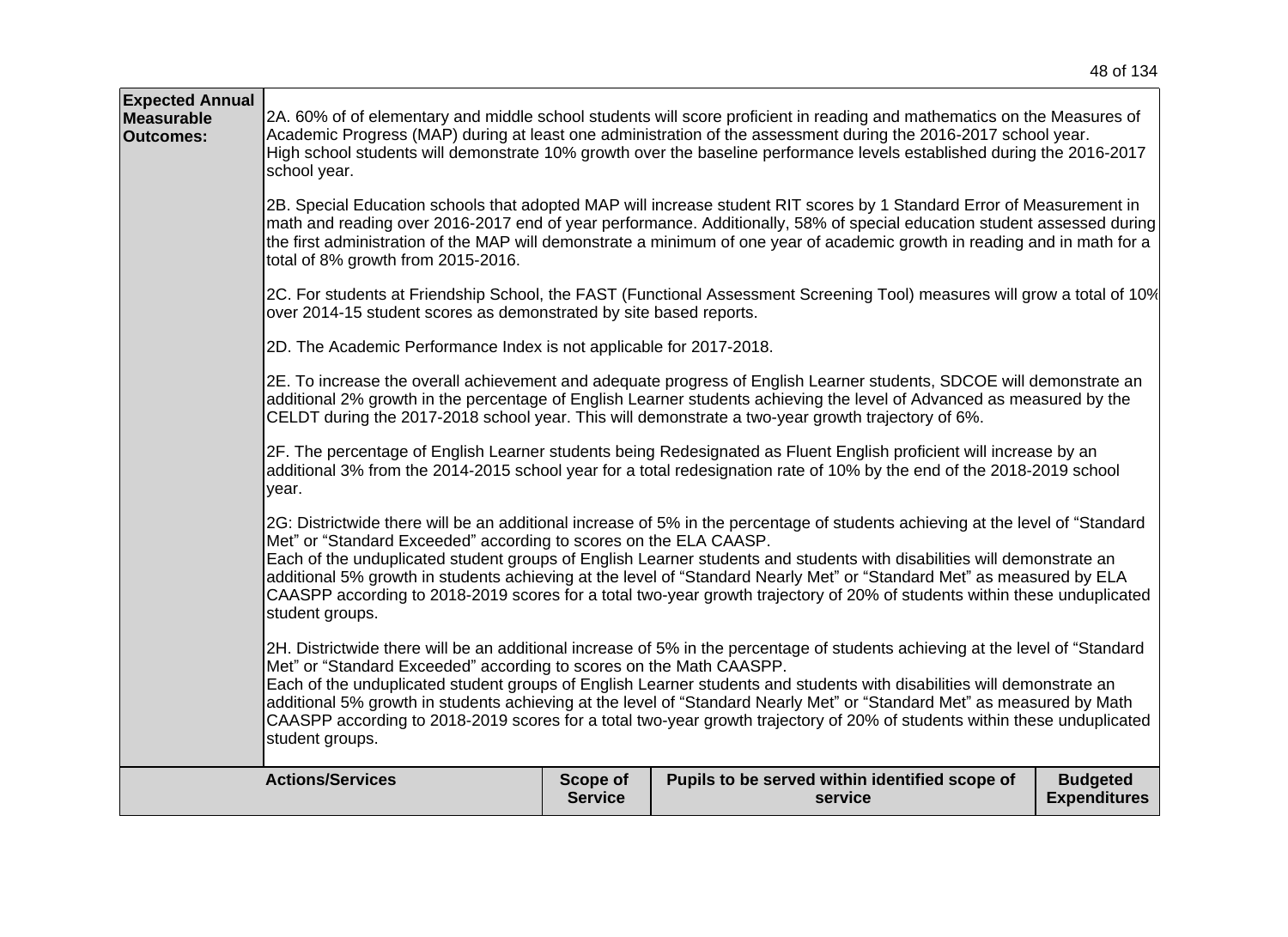| Goal2.Action.A.                                                                                                                                                                                                                                                                                                                                                                                                                                                                                                                                                                                                                                                                                                                                                                                                                                                                                                                                                                                                                                                                                                                                                                                                 | <b>Districtwide</b>                                                                                 | All                                                                                                                                                                                                                                                                                                                                                          | Total $S/C =$                                                                                                                                                                                             |
|-----------------------------------------------------------------------------------------------------------------------------------------------------------------------------------------------------------------------------------------------------------------------------------------------------------------------------------------------------------------------------------------------------------------------------------------------------------------------------------------------------------------------------------------------------------------------------------------------------------------------------------------------------------------------------------------------------------------------------------------------------------------------------------------------------------------------------------------------------------------------------------------------------------------------------------------------------------------------------------------------------------------------------------------------------------------------------------------------------------------------------------------------------------------------------------------------------------------|-----------------------------------------------------------------------------------------------------|--------------------------------------------------------------------------------------------------------------------------------------------------------------------------------------------------------------------------------------------------------------------------------------------------------------------------------------------------------------|-----------------------------------------------------------------------------------------------------------------------------------------------------------------------------------------------------------|
| I. Continued implementation of the comprehensive long<br>range professional learning plan that was developed in<br>2016-2017. To continue to improve student outcomes, it<br>will be necessary to refine and add additional layers to<br>the plan that incorporate the following:<br>Refine implementation of a high quality English<br>language arts and mathematics instructional<br>program. Continued emphasis on the incorporation<br>of literacy across the curriculum.<br>Provide additional professional learning, supports<br>$\bullet$<br>and coaching on the implementation of the Next<br>Generation Science Standards, and standards for<br>History Social/Science.<br>Continue the use of coaches and expand the use<br>$\bullet$<br>of site based teacher leaders to engage in side-by-<br>side learning and unit/lesson development support<br>to ensure the development of rigorous units of<br>study and the development and implementation of<br>high quality interim and summative performance<br>tasks and assessments.<br>Continued implementation of instructional coaches<br>to support the continued development and<br>refinement of rigorous classroom instructional<br>experiences. | Community<br>Schools<br>Court Schools<br>Monarch<br>School<br>San Pasqual<br>Academy<br>Grades: All | Foster Youth _ American Indian or Alaska<br>Native _ Hispanic or Latino _ Two or More<br>Races _ Low Income Pupils X Redesignated fluent<br>English proficient _ Asian _ Native Hawaiian or<br>Pacific Islander X English Learners _ Black or<br>African American _ Filipino _ White X Students<br>with Disabilities Homeless<br>X Other (Expelled Students) | \$481,200<br>Total Title I =<br>\$650,000<br>Certificated<br>Salary/Benefits<br>\$266,200 (S/C),<br>\$500,000 (Title<br>Services &<br>Other Operating<br>Expenses<br> \$215,000(S/C),<br>\$150,000 (Title |
| II. Expand the use of instructional coaches within the<br>professional learning structure to provide rigorous<br>classroom instruction and differentiated supports for<br>struggling learners.<br>Review and refine job embedded coaching, side-<br>$\bullet$<br>by-side learning and unit/lesson development, and                                                                                                                                                                                                                                                                                                                                                                                                                                                                                                                                                                                                                                                                                                                                                                                                                                                                                              |                                                                                                     |                                                                                                                                                                                                                                                                                                                                                              |                                                                                                                                                                                                           |
| studio residencies to increase student access to a<br>rigorous instructional program.                                                                                                                                                                                                                                                                                                                                                                                                                                                                                                                                                                                                                                                                                                                                                                                                                                                                                                                                                                                                                                                                                                                           |                                                                                                     |                                                                                                                                                                                                                                                                                                                                                              |                                                                                                                                                                                                           |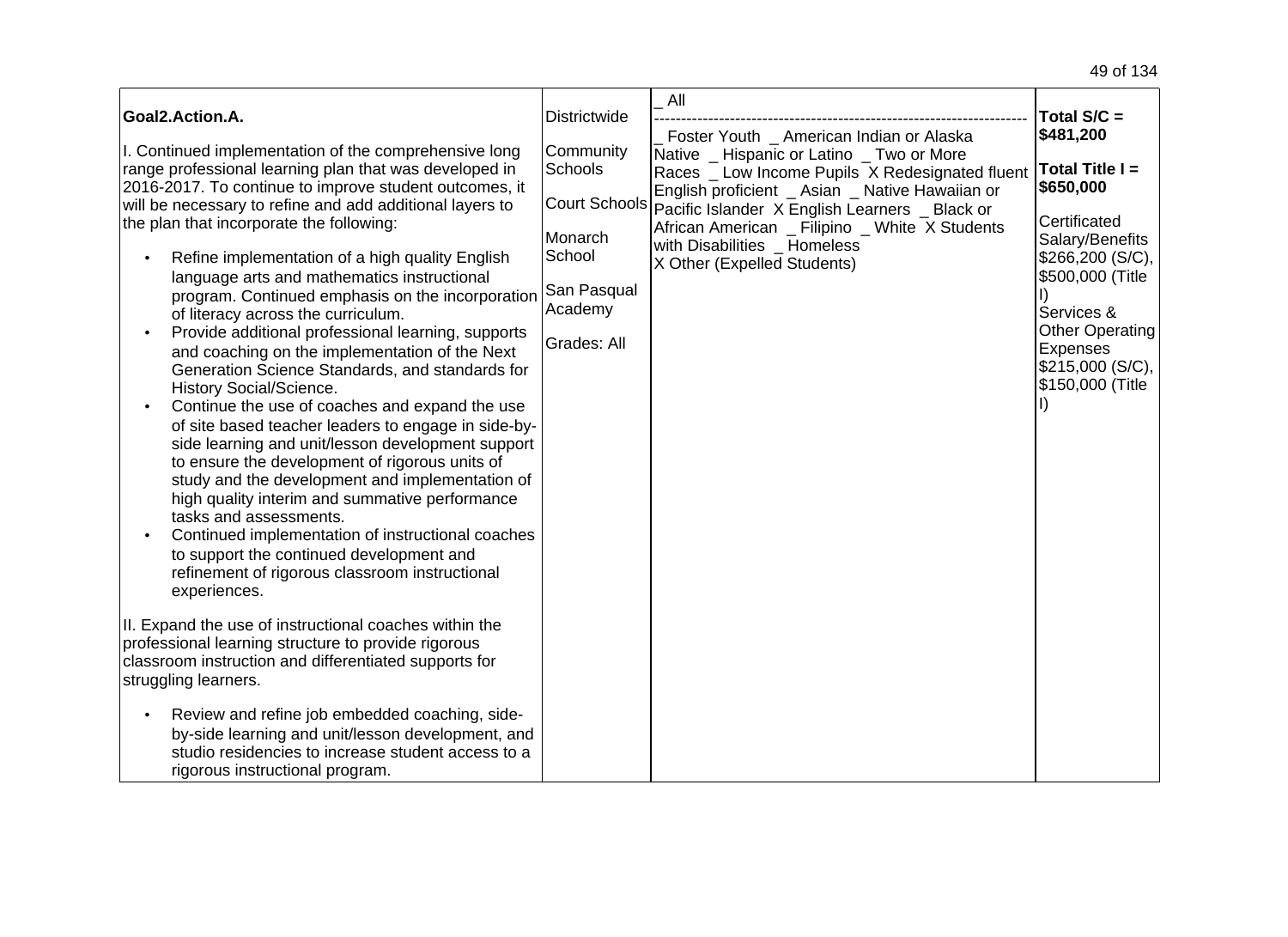| Goal2.Action.B.                                                                                                                                                                                                                                                                                                                                                                                                                                                                                                                                                                                                                                                                                                                         | <b>Districtwide</b> | All                                                                                                                                                                                               | Total $S/C =$                                     |
|-----------------------------------------------------------------------------------------------------------------------------------------------------------------------------------------------------------------------------------------------------------------------------------------------------------------------------------------------------------------------------------------------------------------------------------------------------------------------------------------------------------------------------------------------------------------------------------------------------------------------------------------------------------------------------------------------------------------------------------------|---------------------|---------------------------------------------------------------------------------------------------------------------------------------------------------------------------------------------------|---------------------------------------------------|
|                                                                                                                                                                                                                                                                                                                                                                                                                                                                                                                                                                                                                                                                                                                                         |                     | Foster Youth _ American Indian or Alaska                                                                                                                                                          | \$84,422                                          |
| Refine the implementation of the districtwide professional<br>learning and evaluate the effectiveness of learning that<br>has been implemented. Ongoing training and support to<br>be provided in the following areas:                                                                                                                                                                                                                                                                                                                                                                                                                                                                                                                  | <b>Grades: All</b>  | Native _ Hispanic or Latino _ Two or More<br>Races _ Low Income Pupils X Redesignated fluent<br>English proficient _ Asian _ Native Hawaiian or<br>Pacific Islander X English Learners _ Black or | Certificated<br>Salary/Benefits<br>\$84,400 (S/C) |
| Specific focus during the 2018-2019 school year<br>on engaging students in utilizing personal<br>performance data to set individual goals. Support<br>for teachers in facilitating student academic goal<br>setting mapped to larger system wide targets on<br>MAP assessments.<br>Utilize analysis processes to analyze the progress<br>of students toward meeting IEP goals and<br>benchmarks.<br>Internal and external professional learning support<br>to assist with program evaluation and refinement<br>of practices to increase success of instructional<br>programs.<br>Incorporation of leadership processes to engage in<br>ongoing cycles of review to evaluate progress<br>toward districtwide interim and annual progress |                     | African American _ Filipino _ White X Students<br>with Disabilities _ Homeless<br>Other                                                                                                           |                                                   |
| goals.<br>Ongoing support for leaders in the disaggregation                                                                                                                                                                                                                                                                                                                                                                                                                                                                                                                                                                                                                                                                             |                     |                                                                                                                                                                                                   |                                                   |
| and analysis of achievement data for unduplicated<br>student groups to identify accelerators and barriers                                                                                                                                                                                                                                                                                                                                                                                                                                                                                                                                                                                                                               |                     |                                                                                                                                                                                                   |                                                   |
| to achievement with a specific focus on foster                                                                                                                                                                                                                                                                                                                                                                                                                                                                                                                                                                                                                                                                                          |                     |                                                                                                                                                                                                   |                                                   |
| youth, homeless youth and low income students.                                                                                                                                                                                                                                                                                                                                                                                                                                                                                                                                                                                                                                                                                          |                     |                                                                                                                                                                                                   |                                                   |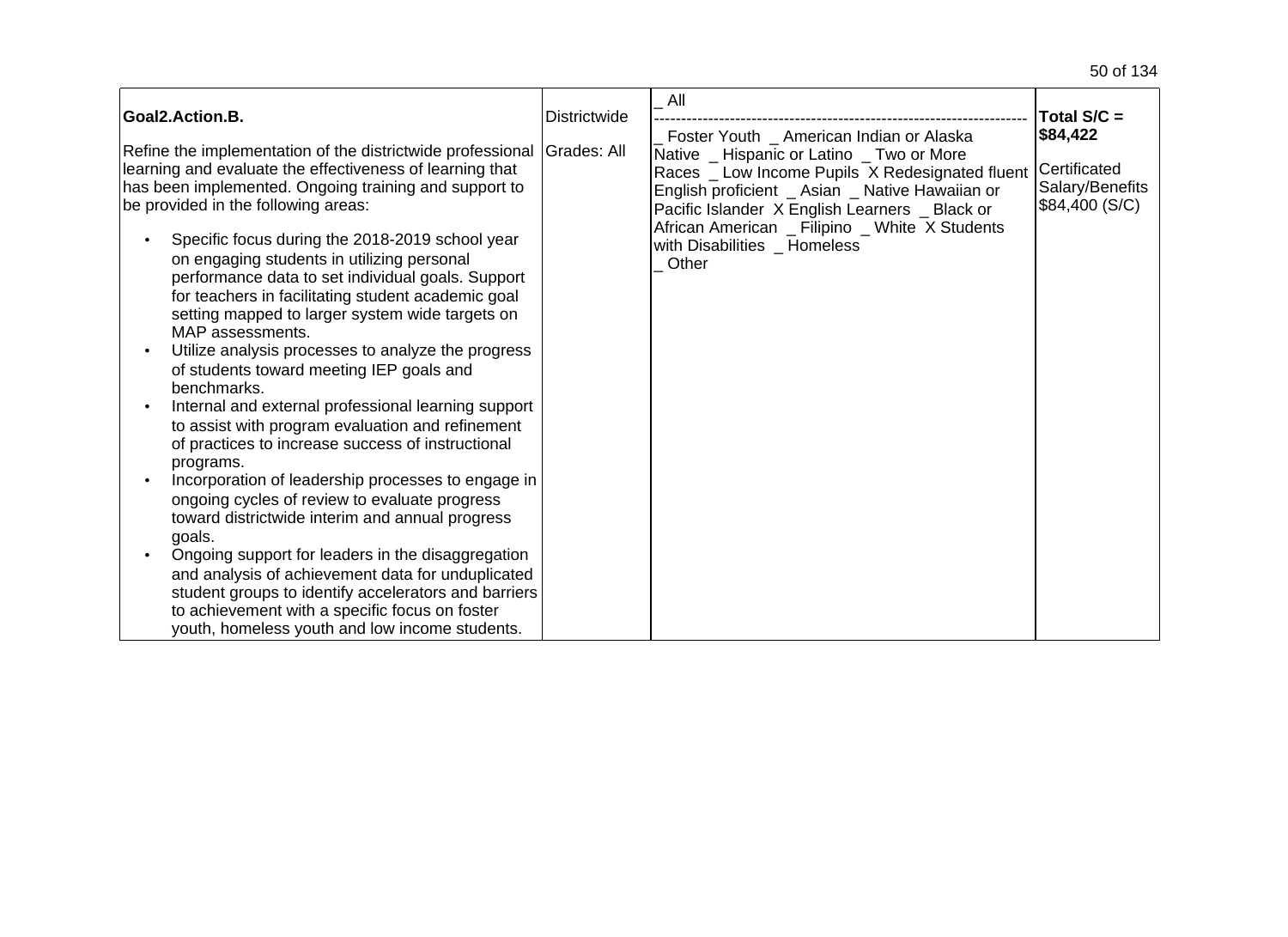| Goal2.Action.C.<br>Continue to identify, select and purchase supplemental<br>instructional materials that align to CCSS and rigorous<br>instruction, including ELD supplemental and intervention<br>materials. | Districtwide<br>Grades: All | All<br>Foster Youth _ American Indian or Alaska<br>Native _ Hispanic or Latino _ Two or More<br>Races X Low Income Pupils X Redesignated fluent   Lottery =<br>English proficient _ Asian _ Native Hawaiian or<br>Pacific Islander X English Learners _ Black or<br>African American _ Filipino _ White X Students<br>with Disabilities _ Homeless<br>Other | Total S/C =<br>\$683,200<br>100,000.00<br>Title $1 =$<br>3,000.00<br>Title $III =$<br>75,000<br>Certificated<br>Salary/Benefits<br>\$45,200 (S/C)<br>Books &<br><b>Supplies</b><br>\$575,000 (S/C),<br>\$80,000<br>(Lottery),<br>\$75,000 (Title<br>III)<br>Services &<br>Other Operating<br>Expenses<br>\$63,000 (S/C),<br>\$20,000<br>(Lottery),<br>\$3,000 (Title I) |
|----------------------------------------------------------------------------------------------------------------------------------------------------------------------------------------------------------------|-----------------------------|-------------------------------------------------------------------------------------------------------------------------------------------------------------------------------------------------------------------------------------------------------------------------------------------------------------------------------------------------------------|-------------------------------------------------------------------------------------------------------------------------------------------------------------------------------------------------------------------------------------------------------------------------------------------------------------------------------------------------------------------------|
|----------------------------------------------------------------------------------------------------------------------------------------------------------------------------------------------------------------|-----------------------------|-------------------------------------------------------------------------------------------------------------------------------------------------------------------------------------------------------------------------------------------------------------------------------------------------------------------------------------------------------------|-------------------------------------------------------------------------------------------------------------------------------------------------------------------------------------------------------------------------------------------------------------------------------------------------------------------------------------------------------------------------|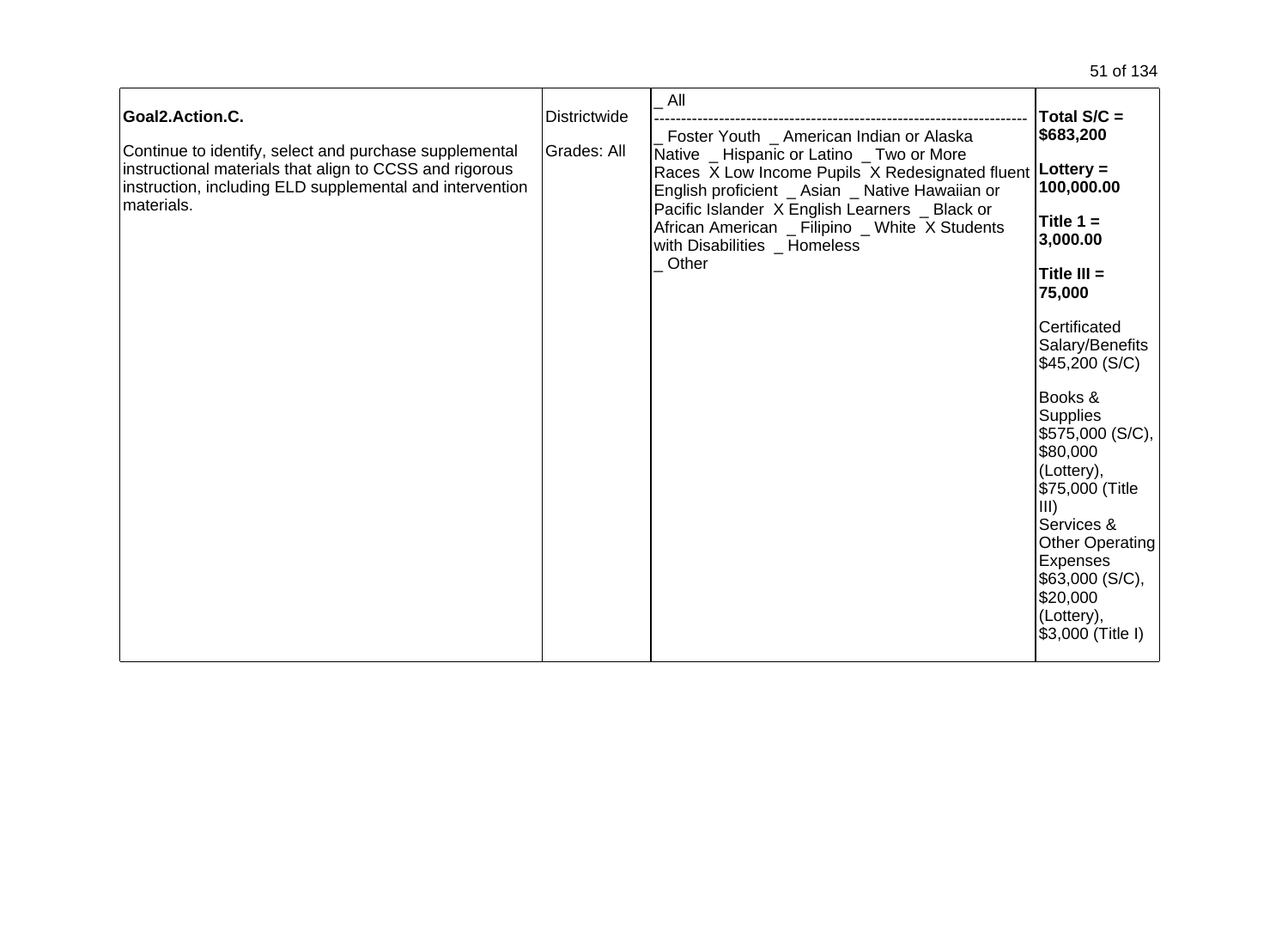| Goal2.Action.D.<br>In alignment with the district developed long range<br>professional learning plan, work alongside teacher<br>leaders and site leaders to develop an aligned approach<br>to effectively implementing Professional Learning<br>Communities to include:<br>Dedicated time to engage in professional<br>collaboration related to student learning, common<br>processes for calibrating around student work and<br>the development of common formative and                                                     | <b>Districtwide</b><br>Community<br><b>Schools</b><br>Monarch<br>School<br>San Pasqual<br>Academy<br>Grades: All | All<br>Foster Youth _ American Indian or Alaska<br>Native Hispanic or Latino Two or More<br>Races X Low Income Pupils _ Redesignated fluent<br>Court Schools English proficient _ Asian _ Native Hawaiian or<br>Pacific Islander _ English Learners _ Black or<br>African American _ Filipino _ White _ Students<br>with Disabilities _ Homeless<br>Other | Total Title $1 =$<br> \$50,000<br>Certificated<br>Salary/Benefits<br>\$50,000 (S/C) |
|------------------------------------------------------------------------------------------------------------------------------------------------------------------------------------------------------------------------------------------------------------------------------------------------------------------------------------------------------------------------------------------------------------------------------------------------------------------------------------------------------------------------------|------------------------------------------------------------------------------------------------------------------|-----------------------------------------------------------------------------------------------------------------------------------------------------------------------------------------------------------------------------------------------------------------------------------------------------------------------------------------------------------|-------------------------------------------------------------------------------------|
| summative assessments.<br>Development of common anchor points related to<br>PLC structures and outcomes.<br>Support for site administrators in supporting the<br>development of high quality PLCs<br>Allocation of teacher release time within the<br>instructional day focused on the creation of high<br>quality units and lessons.<br>Allocation of coaching supports during teacher<br>release time and PLCs to maximize impact.<br>Support and training for teacher leaders in<br>developing PLC outcomes and supports. |                                                                                                                  |                                                                                                                                                                                                                                                                                                                                                           |                                                                                     |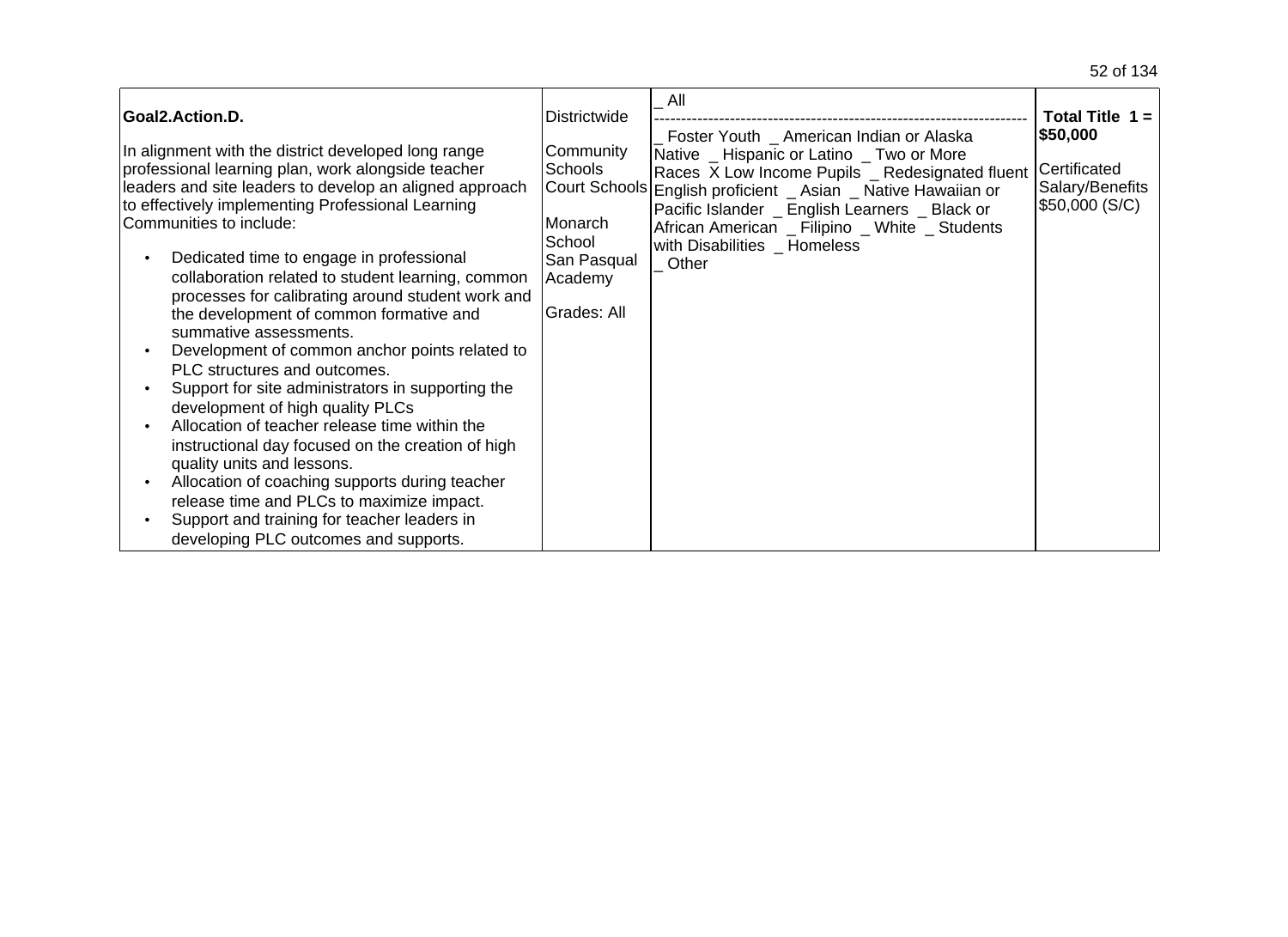| Goal2.Action.E.<br>Continue to increase opportunities for re-teaching and<br>acceleration of foster youth, students redesignated as<br>fluent English proficient, English Learners and students<br>with disabilities through the allocation of classified<br>paraeducators within the classroom environment.<br>Successful implementation will be monitored through the<br>following methods:<br>The number and percentage of students meeting<br>IEP goals.<br>Monitoring of positive and negative behavior<br>incidents within classrooms where paraeducators<br>are assigned.<br>Classroom assignments and student performance<br>where paraeducators are assigned.                                                                                                                                                                  | <b>Districtwide</b><br>Community<br><b>Schools</b><br>Monarch<br>School<br>San Pasqual<br>Academy<br>Grades: All                  | All<br>X Foster Youth _ American Indian or Alaska<br>Native _ Hispanic or Latino _ Two or More<br>Races X Low Income Pupils X Redesignated fluent<br>English proficient _ Asian _ Native Hawaiian or<br>Court Schools Pacific Islander X English Learners _ Black or<br>African American _ Filipino _ White X Students<br>with Disabilities _ Homeless<br>Other<br>All | Total Title 1 =<br>\$800,000<br>Classified<br>Salary/Benefits<br>\$800,000 (Title |
|-----------------------------------------------------------------------------------------------------------------------------------------------------------------------------------------------------------------------------------------------------------------------------------------------------------------------------------------------------------------------------------------------------------------------------------------------------------------------------------------------------------------------------------------------------------------------------------------------------------------------------------------------------------------------------------------------------------------------------------------------------------------------------------------------------------------------------------------|-----------------------------------------------------------------------------------------------------------------------------------|------------------------------------------------------------------------------------------------------------------------------------------------------------------------------------------------------------------------------------------------------------------------------------------------------------------------------------------------------------------------|-----------------------------------------------------------------------------------|
| Goal2.Action.F.<br>Continue to incorporate formal and informal processes to<br>assess and make adjustments within the instructional<br>environment through the continued implementation of<br>learning walks and the classroom observation cycle.<br>Continue to provide ongoing support and training<br>for site leaders to engage in the effective<br>implementation of learning walks and engage in<br>effective teacher feedback.<br>Continue to build capacity in teachers to engage in<br>learning walks and cycles of inquiry related to<br>improved teaching practice through<br>internal/external support and training.<br>Continued training and support for site leaders in<br>identifying high quality implementation of a<br>standards based instructional model as well as<br>crafting and providing meaningful feedback. | Districtwide<br>Community<br><b>Schools</b><br><b>Court Schools</b><br>Monarch<br>School<br>San Pasqual<br>Academy<br>Grades: All | X Foster Youth _ American Indian or Alaska<br>Native _ Hispanic or Latino _ Two or More<br>Races X Low Income Pupils X Redesignated fluent<br>English proficient _ Asian _ Native Hawaiian or<br>Pacific Islander X English Learners _ Black or<br>African American _ Filipino _ White X Students<br>with Disabilities X Homeless<br>Other                             | Substitute costs<br>from Goal 2<br><b>Action D</b>                                |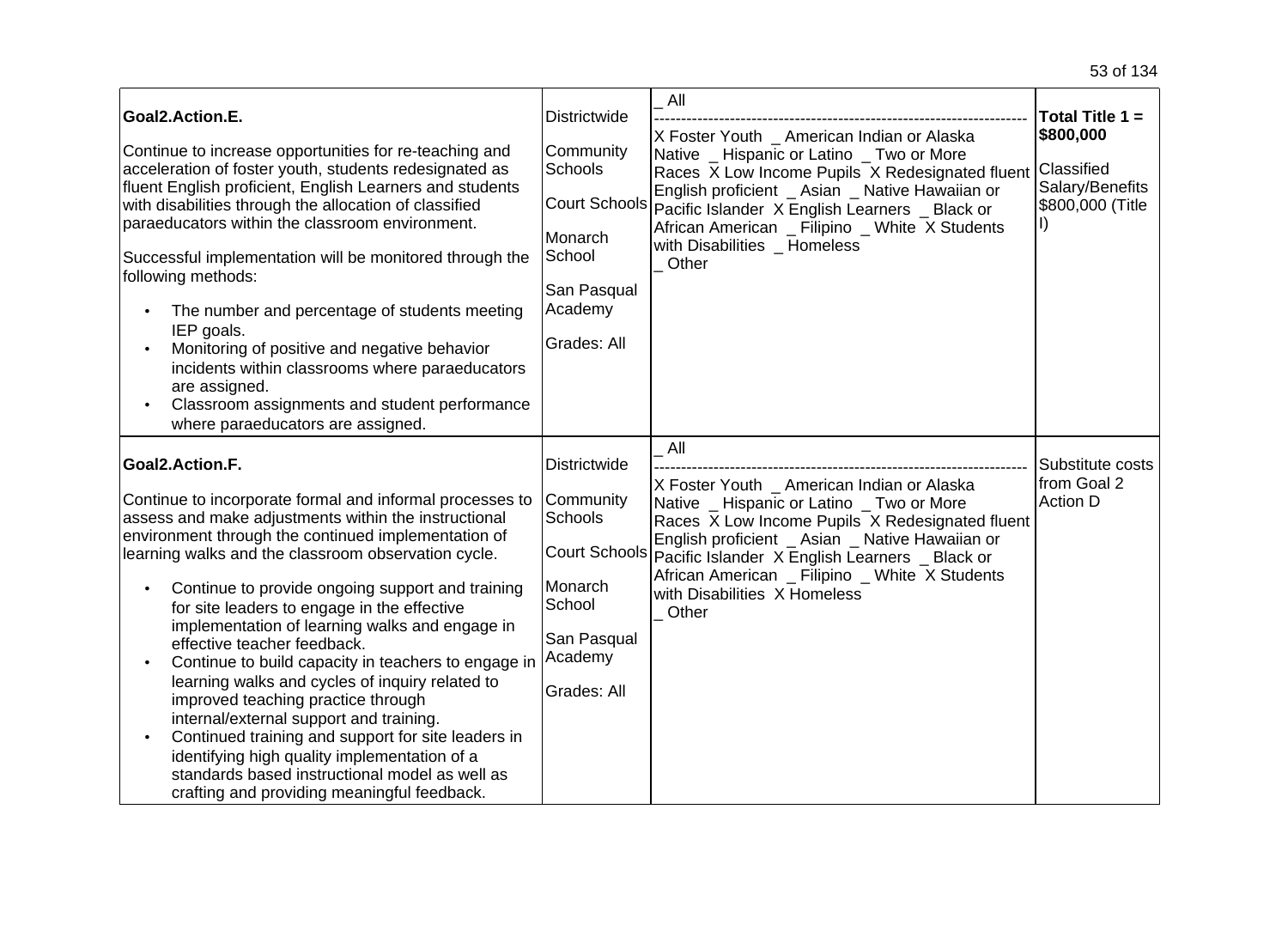| Goal2.EL.Action.A.<br>Continue to research and share best practices to inform<br>professional learning to support accelerated language<br>acquisition and academic achievement for English<br>Learners, including long term English Learners.                                                                                                                                                                                                                                                                                                                                                                      | Districtwide<br>Grades: All | All<br>Foster Youth _ American Indian or Alaska<br>Native _ Hispanic or Latino _ Two or More<br>Races _ Low Income Pupils X Redesignated fluent   A<br>English proficient _ Asian _ Native Hawaiian or<br>Pacific Islander X English Learners _ Black or<br>African American _ Filipino _ White _ Students<br>with Disabilities Homeless<br>Other | Job embedded<br>in staff-funded<br>in Goal 1 Action |
|--------------------------------------------------------------------------------------------------------------------------------------------------------------------------------------------------------------------------------------------------------------------------------------------------------------------------------------------------------------------------------------------------------------------------------------------------------------------------------------------------------------------------------------------------------------------------------------------------------------------|-----------------------------|---------------------------------------------------------------------------------------------------------------------------------------------------------------------------------------------------------------------------------------------------------------------------------------------------------------------------------------------------|-----------------------------------------------------|
| Goal2.EL.Action.B.<br>Continue to refine and adjust support for teachers and<br>leaders in identifying and implementing high quality<br>integrated and designated ELD in alignment with the site<br>professional learning plan and the ELA/ELD Framework.<br>This action aligns with work outlined in the following<br>actions above:<br>Goal1.Action.C.<br>Goal2.Action.A.<br>Goal <sub>2</sub> .Action.E.<br>Goal <sub>2</sub> .Action <sub>.F.</sub><br>Continue to engage in learning walks, and partner with<br>internal and external partners to evaluate the effective<br>implementation of ELD instruction | Districtwide<br>Grades: All | All<br>Foster Youth _ American Indian or Alaska<br>Native _ Hispanic or Latino _ Two or More<br>Races _ Low Income Pupils X Redesignated fluent<br>English proficient _ Asian _ Native Hawaiian or<br>Pacific Islander X English Learners _ Black or<br>African American _ Filipino _ White _ Students<br>with Disabilities Homeless<br>Other     | Costs<br>lembedded in<br>referenced<br>lactions     |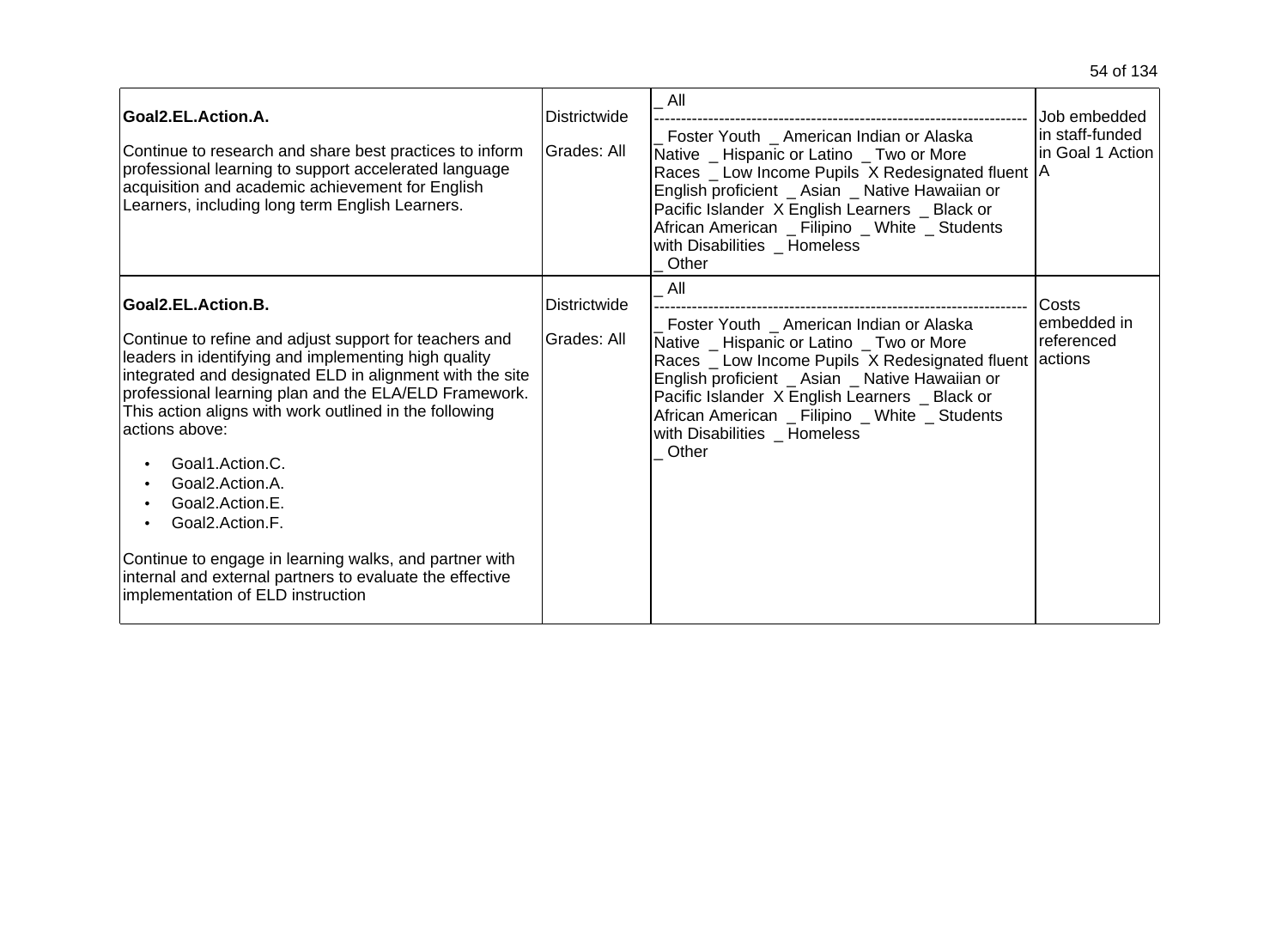| Goal2.EL.Action.C.                                                                                                                                                                                                                                                                                                                                                                                                  | <b>Districtwide</b> | All                                                                                                                                                                                                                                                                                                                          | IPersonnel costs                                               |
|---------------------------------------------------------------------------------------------------------------------------------------------------------------------------------------------------------------------------------------------------------------------------------------------------------------------------------------------------------------------------------------------------------------------|---------------------|------------------------------------------------------------------------------------------------------------------------------------------------------------------------------------------------------------------------------------------------------------------------------------------------------------------------------|----------------------------------------------------------------|
| Continue to identify students that need extended learning Grades: All<br>time and enroll them in appropriate support<br>classes/programs.<br>Specific focus on the development of skills in the areas of<br>producing writing and the the application of skills and<br>concepts in mathematics with enhanced monitoring and<br>supports for English Learner and Redesignated Fluent<br>English Proficient students. |                     | Foster Youth American Indian or Alaska<br>Native Hispanic or Latino Two or More<br>Races Low Income Pupils X Redesignated fluent<br>English proficient _ Asian _ Native Hawaiian or<br>Pacific Islander X English Learners Black or<br>African American _ Filipino _ White _ Students<br>with Disabilities Homeless<br>Other | Iincluded in Goal<br>1 Action A and<br><b>IGoal 2 Action A</b> |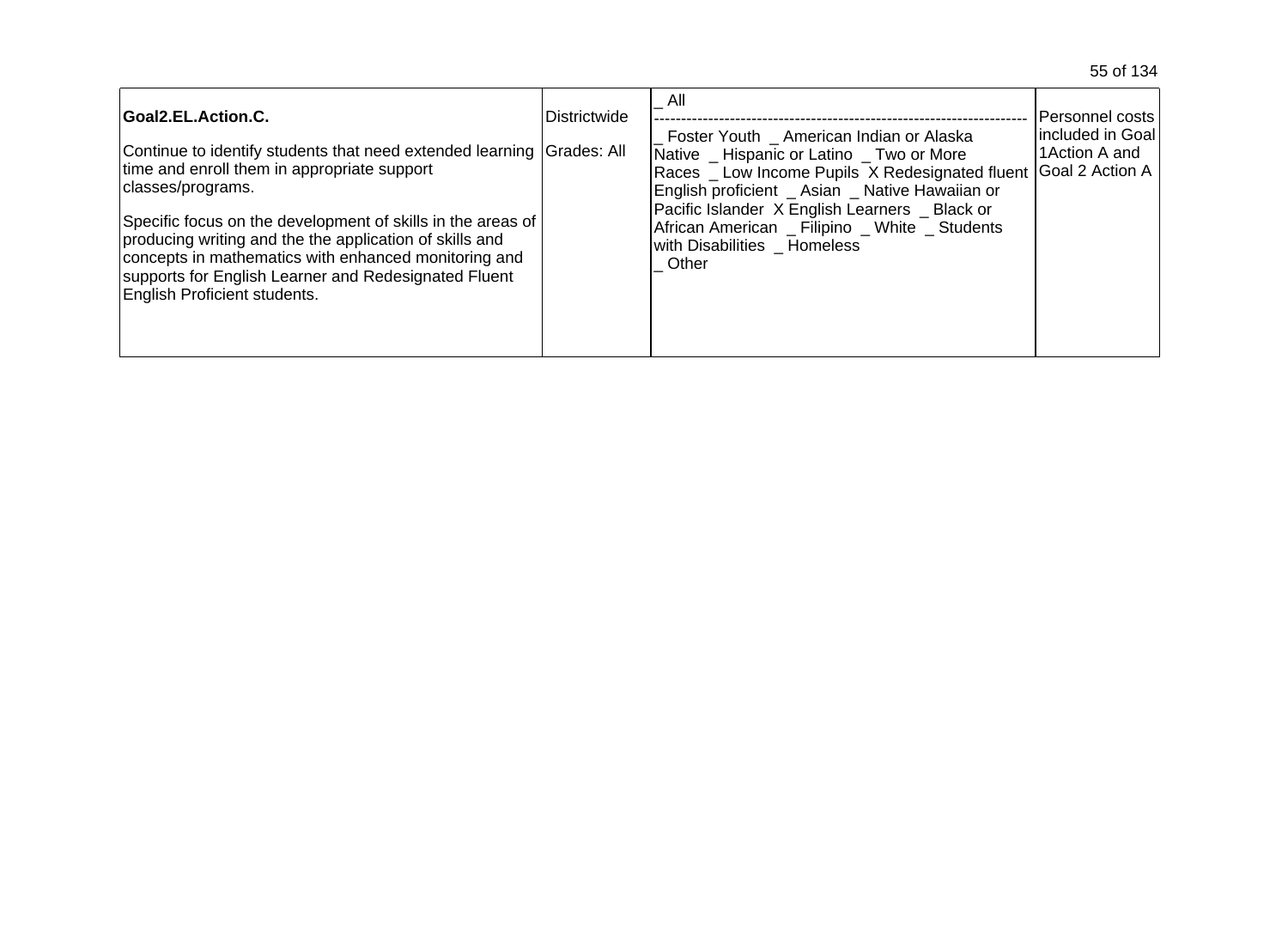| <b>GOAL:</b>                                                                                                                                                                                                                                                                                                                                                                | Goal 3. We will ensure that students have access to college, career-technical education<br>and other post-secondary options.                                                                                                                                                                                                                                              |                            |                                                                                                                                                               | Related State and/or Local Priorities: X<br>$11 \times 2$ $-3 \times 4$ $-5$ $-6 \times 7 \times 8$ COE<br>$I$ only: $\_9$ $\_10$ Local: N/A |                                        |
|-----------------------------------------------------------------------------------------------------------------------------------------------------------------------------------------------------------------------------------------------------------------------------------------------------------------------------------------------------------------------------|---------------------------------------------------------------------------------------------------------------------------------------------------------------------------------------------------------------------------------------------------------------------------------------------------------------------------------------------------------------------------|----------------------------|---------------------------------------------------------------------------------------------------------------------------------------------------------------|----------------------------------------------------------------------------------------------------------------------------------------------|----------------------------------------|
| <b>Identified Need:</b>                                                                                                                                                                                                                                                                                                                                                     | Stakeholder input identifying needs for student learning outcomes for college and career readiness, analysis of master<br>schedules, transcripts, and ITP goal attainment indicated a need for students to access UC-approved coursework, career<br>pathways aligned to priority sectors of the local economy and articulated pathways leading to post-secondary success. |                            |                                                                                                                                                               |                                                                                                                                              |                                        |
| <b>Goal Applies to:</b>                                                                                                                                                                                                                                                                                                                                                     | <b>Schools:</b><br>!A⊪<br>Grades: All                                                                                                                                                                                                                                                                                                                                     |                            |                                                                                                                                                               |                                                                                                                                              |                                        |
|                                                                                                                                                                                                                                                                                                                                                                             | <b>Applicable Pupil Subgroups:</b>                                                                                                                                                                                                                                                                                                                                        |                            | Foster Youth, Low Income Pupils, Redesignated fluent English proficient, Other (Expelled<br>Students), English Learners, Students with Disabilities, Homeless |                                                                                                                                              |                                        |
|                                                                                                                                                                                                                                                                                                                                                                             |                                                                                                                                                                                                                                                                                                                                                                           | <b>LCAP Year 1</b>         |                                                                                                                                                               |                                                                                                                                              |                                        |
| <b>Expected Annual</b><br><b>Measurable</b><br><b>Outcomes:</b>                                                                                                                                                                                                                                                                                                             | 3A. 100% of all laboratory science courses (A-G requirement C) will reflect state standards and are approved and<br>accessible to students per local agency regulations.                                                                                                                                                                                                  |                            |                                                                                                                                                               |                                                                                                                                              |                                        |
|                                                                                                                                                                                                                                                                                                                                                                             | 3B. The average number of successful completion of UC approved A-G course enrollments per student will increase from<br>the baseline of 4 courses per student to 4.25 at the completion 2016-2017 school year.                                                                                                                                                            |                            |                                                                                                                                                               |                                                                                                                                              |                                        |
|                                                                                                                                                                                                                                                                                                                                                                             | 3C. Add 2 more CTE courses (aligned to the industry sectors in the area) over 2014-15 base of 6 CTE courses.                                                                                                                                                                                                                                                              |                            |                                                                                                                                                               |                                                                                                                                              |                                        |
|                                                                                                                                                                                                                                                                                                                                                                             | 3D. Students who are enrolled in North Coastal Academy, who are 14 or older will achieve 75% of their ITP goals.                                                                                                                                                                                                                                                          |                            |                                                                                                                                                               |                                                                                                                                              |                                        |
|                                                                                                                                                                                                                                                                                                                                                                             | 3E. 90% of students in community and court schools have access to 1:1 technology.                                                                                                                                                                                                                                                                                         |                            |                                                                                                                                                               |                                                                                                                                              |                                        |
| 3F. Increase number and percent of students meeting the Early Assessment Program "college-ready" or "conditionally<br>college ready" status on Grade 11 Smarter Balanced assessment by 5% over 2014-2015 baseline of 13% for ELA and 1%<br>for mathematics. (Using 2014-15 as the constant base Year 1 will show 5% increase; Year 2 10% increase; Year 3 15%<br>increase). |                                                                                                                                                                                                                                                                                                                                                                           |                            |                                                                                                                                                               |                                                                                                                                              |                                        |
|                                                                                                                                                                                                                                                                                                                                                                             | 3G. 10% of eligible students will take and pass one or more AP exams with a 3 or higher                                                                                                                                                                                                                                                                                   |                            |                                                                                                                                                               |                                                                                                                                              |                                        |
|                                                                                                                                                                                                                                                                                                                                                                             | <b>Actions/Services</b>                                                                                                                                                                                                                                                                                                                                                   | Scope of<br><b>Service</b> | Pupils to be served within identified scope of<br>service                                                                                                     |                                                                                                                                              | <b>Budgeted</b><br><b>Expenditures</b> |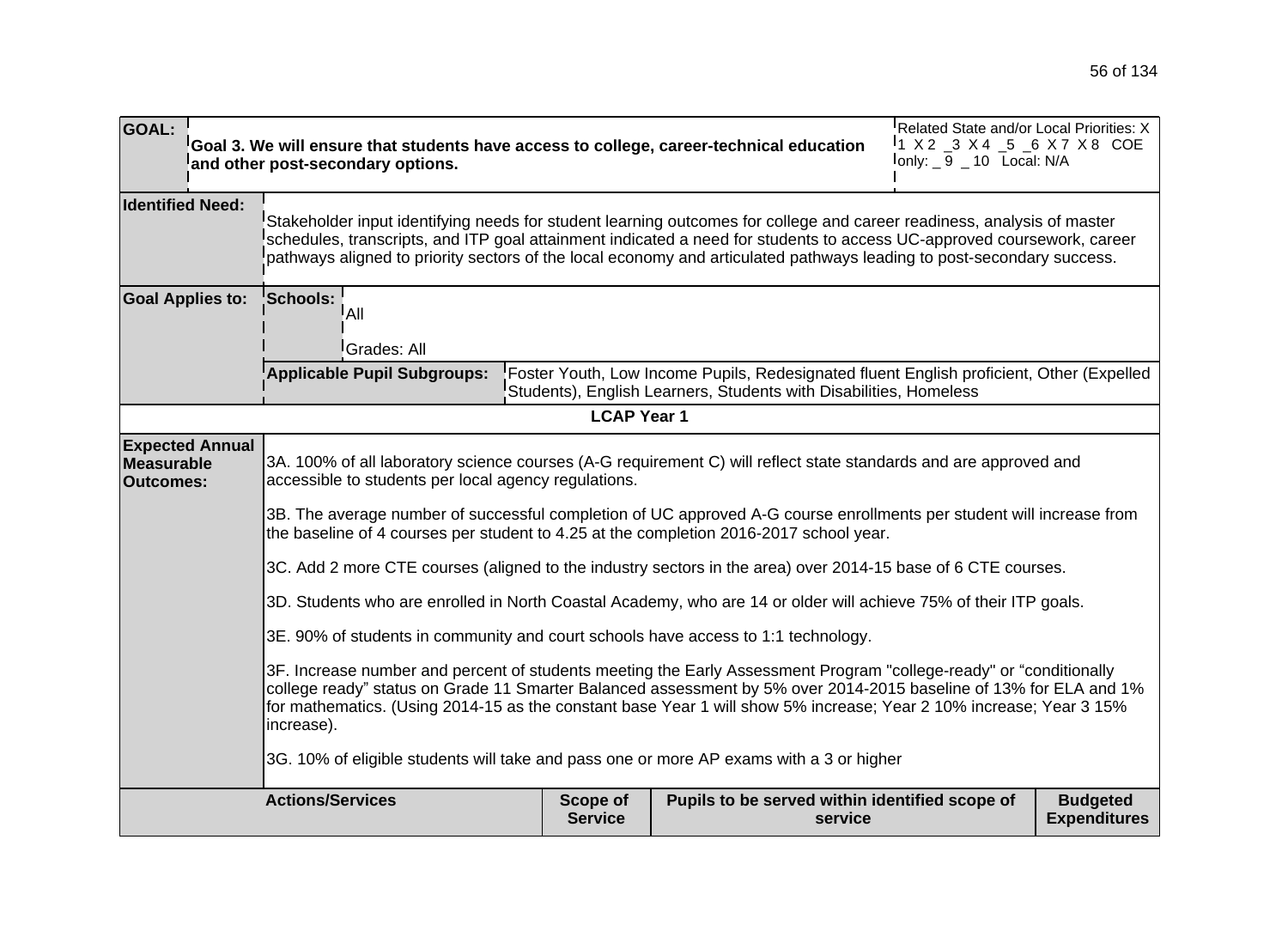| Goal3.Action.A.<br>Continue teacher workgroups to develop a-g aligned<br>course descriptions, tasks, competencies, and embedded<br>assessments for science and VAPA courses. | <b>District wide</b><br>Grades: All | All<br>X Foster Youth American Indian or Alaska<br>Native Hispanic or Latino Two or More<br>Races X Low Income Pupils X Redesignated fluent Certificated<br>English proficient _ Asian _ Native Hawaiian or<br>Pacific Islander X English Learners _ Black or<br>African American _ Filipino _ White X Students<br>with Disabilities X Homeless<br>X Other (Expelled Students) | Total S/C<br>Funding $=$<br>\$39,800<br>Salary/Benefits<br>\$39,800 (S/C)       |
|------------------------------------------------------------------------------------------------------------------------------------------------------------------------------|-------------------------------------|--------------------------------------------------------------------------------------------------------------------------------------------------------------------------------------------------------------------------------------------------------------------------------------------------------------------------------------------------------------------------------|---------------------------------------------------------------------------------|
| Goal3.Action.B.<br>Develop and pilot models of competency-based<br>assessment and the awarding of course credits.                                                            | Districtwide<br>Grades: All         | All<br>Foster Youth _ American Indian or Alaska<br>Native Hispanic or Latino Two or More<br>Races Low Income Pupils X Redesignated fluent<br>English proficient _ Asian _ Native Hawaiian or<br>Pacific Islander X English Learners _ Black or<br>African American _ Filipino _ White X Students<br>with Disabilities _ Homeless<br>Other                                      | Total $S/C =$<br> \$39,224<br>Certificated<br>Salary/Benefits<br>\$39,200 (S/C) |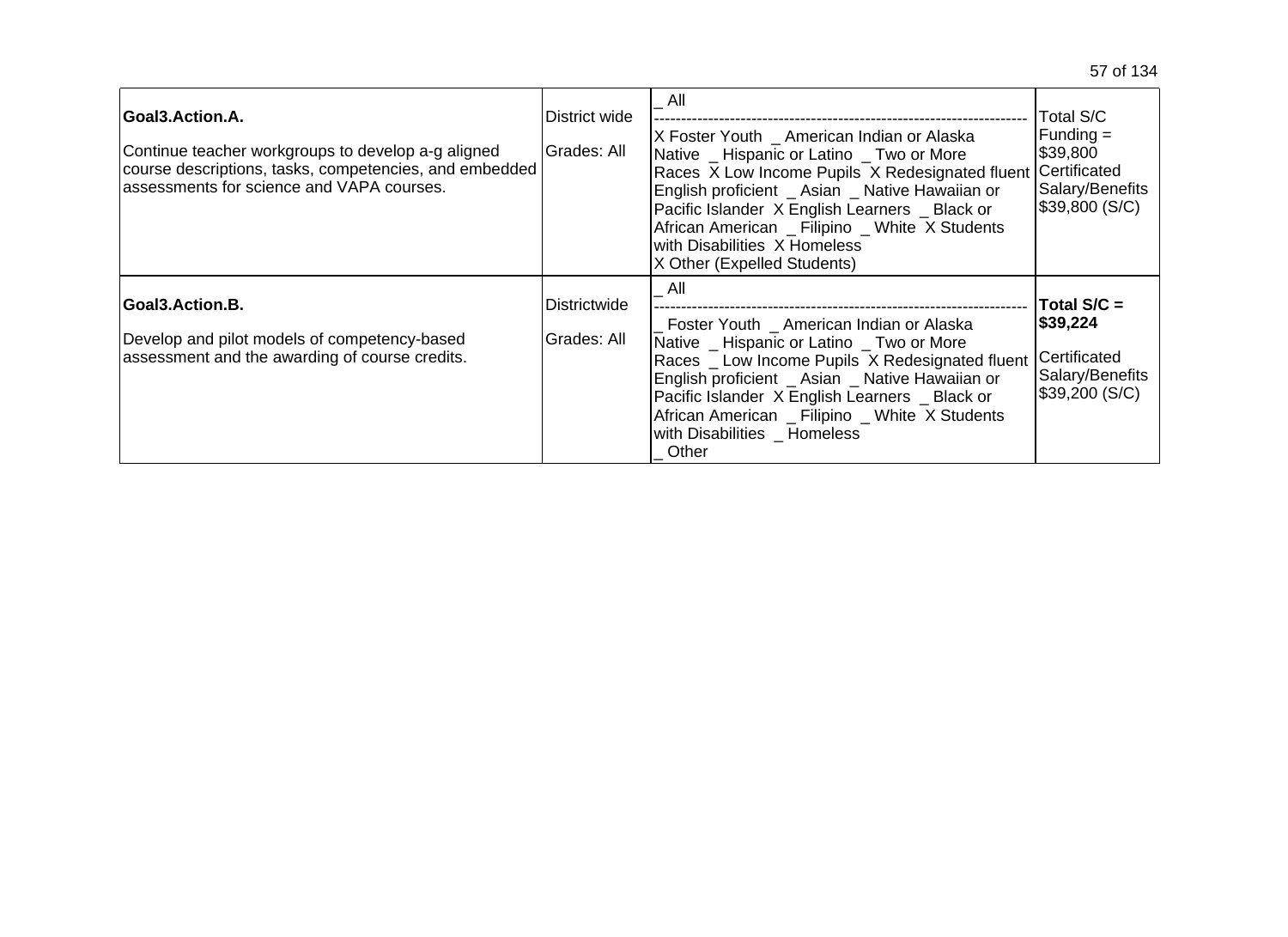| Goal3.Action.C.<br>Identify and purchase resources and create personalized<br>learning plans for digital literacy and high quality VAPA,<br>STEM, and CTE courses.                                                                                                                                                                                       | <b>Districtwide</b><br>Community<br>Schools<br>Monarch<br>School<br>San Pasqual<br>Academy<br>Grades: All                         | All<br>X Foster Youth _ American Indian or Alaska<br>Native _ Hispanic or Latino _ Two or More<br>Races X Low Income Pupils X Redesignated fluent Total Title I =<br>English proficient _ Asian _ Native Hawaiian or<br>Court Schools Pacific Islander X English Learners _ Black or<br>African American _ Filipino _ White X Students<br>with Disabilities X Homeless<br>X Other (Expelled Students) | Total S/C<br>$Funding =$<br>\$562,500<br>\$130,000<br>Certificated<br>Salary/Benefits<br>\$361,000 (S/C)<br>Classified<br>Salary/Benefits<br>\$110,000 (Title<br>Books &<br><b>Supplies</b><br>\$140,500 (S/C)<br>Services &<br><b>Other Operating</b><br>Expenses<br>\$51,000 (S/C),<br>\$20,000 (Title I)<br><b>Capital Outlay</b><br>\$10,000(S/C) |
|----------------------------------------------------------------------------------------------------------------------------------------------------------------------------------------------------------------------------------------------------------------------------------------------------------------------------------------------------------|-----------------------------------------------------------------------------------------------------------------------------------|-------------------------------------------------------------------------------------------------------------------------------------------------------------------------------------------------------------------------------------------------------------------------------------------------------------------------------------------------------------------------------------------------------|-------------------------------------------------------------------------------------------------------------------------------------------------------------------------------------------------------------------------------------------------------------------------------------------------------------------------------------------------------|
| Goal3.Action.D.<br>Provide intersessions for all identified students to ensure<br>continuity of instruction. All intersessions will include:<br>Clear learning intentions and success criteria<br>Clear instructional monitoring foci for teachers<br>Established communication system to report<br>learning results to the regular classroom teacher(s) | <b>Districtwide</b><br>Community<br><b>Schools</b><br>Court Schools<br>Monarch<br>School<br>San Pasqual<br>Academy<br>Grades: All | All<br>X Foster Youth _ American Indian or Alaska<br>Native _ Hispanic or Latino _ Two or More<br>Races X Low Income Pupils X Redesignated fluent<br>English proficient _ Asian _ Native Hawaiian or<br>Pacific Islander X English Learners _ Black or<br>African American _ Filipino _ White X Students<br>with Disabilities X Homeless<br>X Other (Expelled Students)                               | Total S/C<br>$Funding =$<br>\$1,146,400<br>Certificated<br>Salary/Benefits<br>\$1,146,400<br>(S/C)                                                                                                                                                                                                                                                    |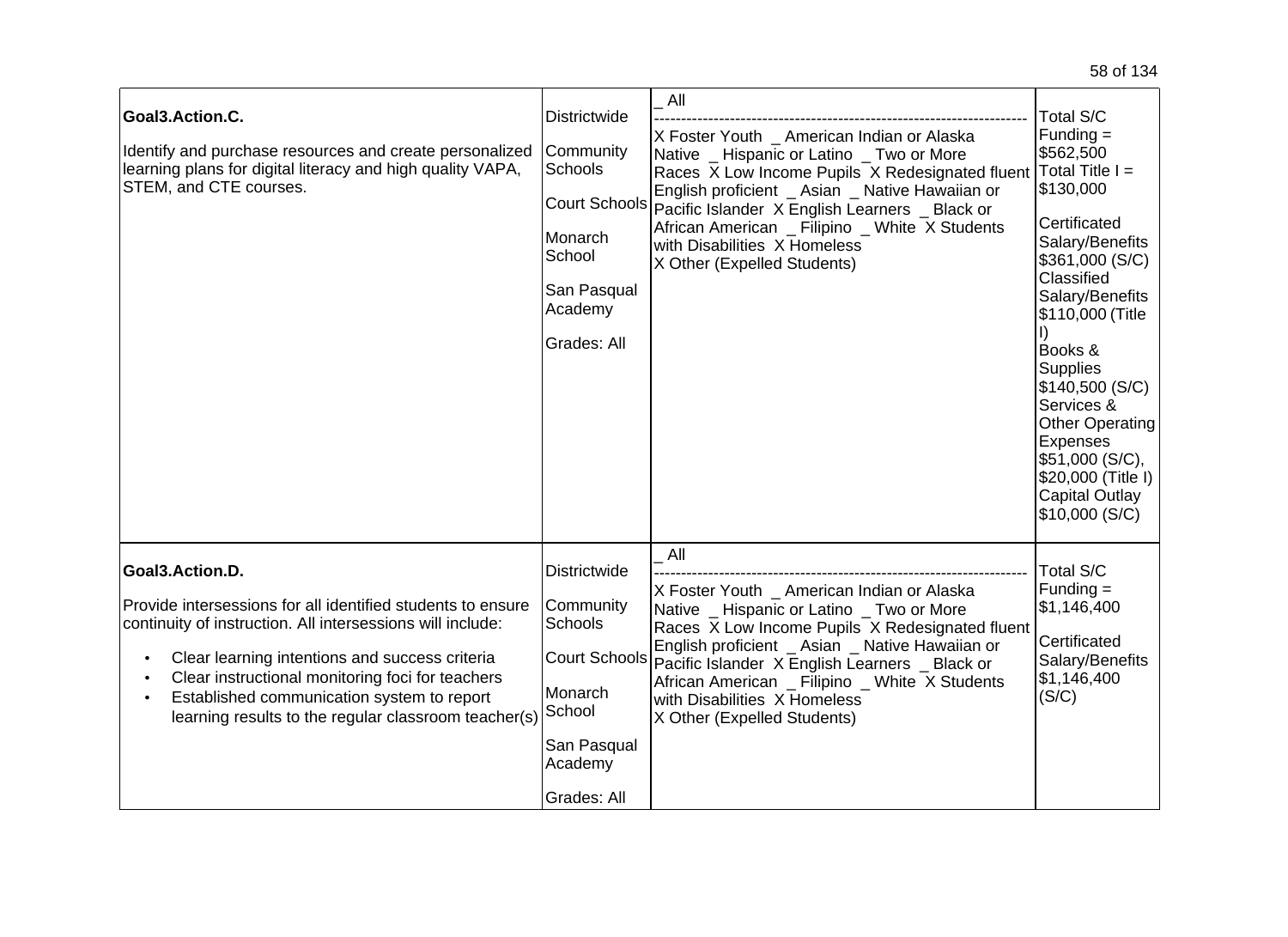| Goal3.Action.E.<br>Technology sectors this year.          | Develop CTE pathways that represent our local industry<br>sectors and adding 1 additional course in Hospitality and<br>Tourism, HVAC, Welding, Graphic Arts, and Green                                                                                                                                                                                                                                                                                                                                                                                                                                                                                                                                                                                                                                                                                                                                                                                                                                                                                                                                                                                                                         | Districtwide<br>Grades: All | All<br>X Foster Youth _ American Indian or Alaska<br>Native _ Hispanic or Latino _ Two or More<br>Races X Low Income Pupils _ Redesignated fluent<br>English proficient _ Asian _ Native Hawaiian or<br>Pacific Islander _ English Learners _ Black or<br>African American _ Filipino _ White X Students<br>with Disabilities _ Homeless<br>X Other (Expelled Students) | Total S/C<br>$Funding =$<br>\$73,750<br>Classified<br>Salary/Benefits<br>\$73,750 (S/C) |  |  |
|-----------------------------------------------------------|------------------------------------------------------------------------------------------------------------------------------------------------------------------------------------------------------------------------------------------------------------------------------------------------------------------------------------------------------------------------------------------------------------------------------------------------------------------------------------------------------------------------------------------------------------------------------------------------------------------------------------------------------------------------------------------------------------------------------------------------------------------------------------------------------------------------------------------------------------------------------------------------------------------------------------------------------------------------------------------------------------------------------------------------------------------------------------------------------------------------------------------------------------------------------------------------|-----------------------------|-------------------------------------------------------------------------------------------------------------------------------------------------------------------------------------------------------------------------------------------------------------------------------------------------------------------------------------------------------------------------|-----------------------------------------------------------------------------------------|--|--|
| Goal3.Action.F.<br>courses, concurrent enrollment, etc.). | Conduct a review of current and incoming students who<br>may need or be eligible for Advanced Placement<br>coursework, and identify course options (such as online                                                                                                                                                                                                                                                                                                                                                                                                                                                                                                                                                                                                                                                                                                                                                                                                                                                                                                                                                                                                                             | All Schools<br>Grades: All  | All<br>Foster Youth _ American Indian or Alaska<br>Native _ Hispanic or Latino _ Two or More<br>Races X Low Income Pupils _ Redesignated fluent<br>English proficient Asian Native Hawaiian or<br>Pacific Islander _ English Learners _ Black or<br>African American _ Filipino _ White _ Students<br>with Disabilities _ Homeless<br>Other                             | Counselors<br>Funding see<br>Goal 3 Action B                                            |  |  |
|                                                           |                                                                                                                                                                                                                                                                                                                                                                                                                                                                                                                                                                                                                                                                                                                                                                                                                                                                                                                                                                                                                                                                                                                                                                                                | <b>LCAP Year 2</b>          |                                                                                                                                                                                                                                                                                                                                                                         |                                                                                         |  |  |
| <b>Expected Annual</b><br>Measurable<br><b>Outcomes:</b>  | 3A. 100% of all laboratory science courses (A-G requirement C) will reflect state standards and are approved and<br>accessible to students per local agency regulations.<br>3B. The average number of successful completion of UC approved A-G course enrollments per student will increase from<br>the baseline of 4 courses per student to 4.5 at the completion 2017-2018 school year.<br>3C. Add 4 more CTE courses (aligned to the industry sectors in the area) over 2014-15 base of 6 CTE courses.<br>3D. Students who are enrolled in North Coastal Academy, who are 14 or older will achieve 80% of their ITP goals.<br>3E. 95% of students in community and court schools have access to 1:1 technology.<br>3F. Increase number and percent of students meeting the Early Assessment Program "college-ready" or "conditionally<br>college ready" status on Grade 11 Smarter Balanced assessment by 10% over 2014-2015 baseline of 13% for ELA and 1%<br>for mathematics. (Using 2014-15 as the constant base Year 1 will show 5% increase; Year 2 10% increase; Year 3 15%<br>increase).<br>3G. 15% of eligible students will take and pass one or more AP exams with a 3 or higher. |                             |                                                                                                                                                                                                                                                                                                                                                                         |                                                                                         |  |  |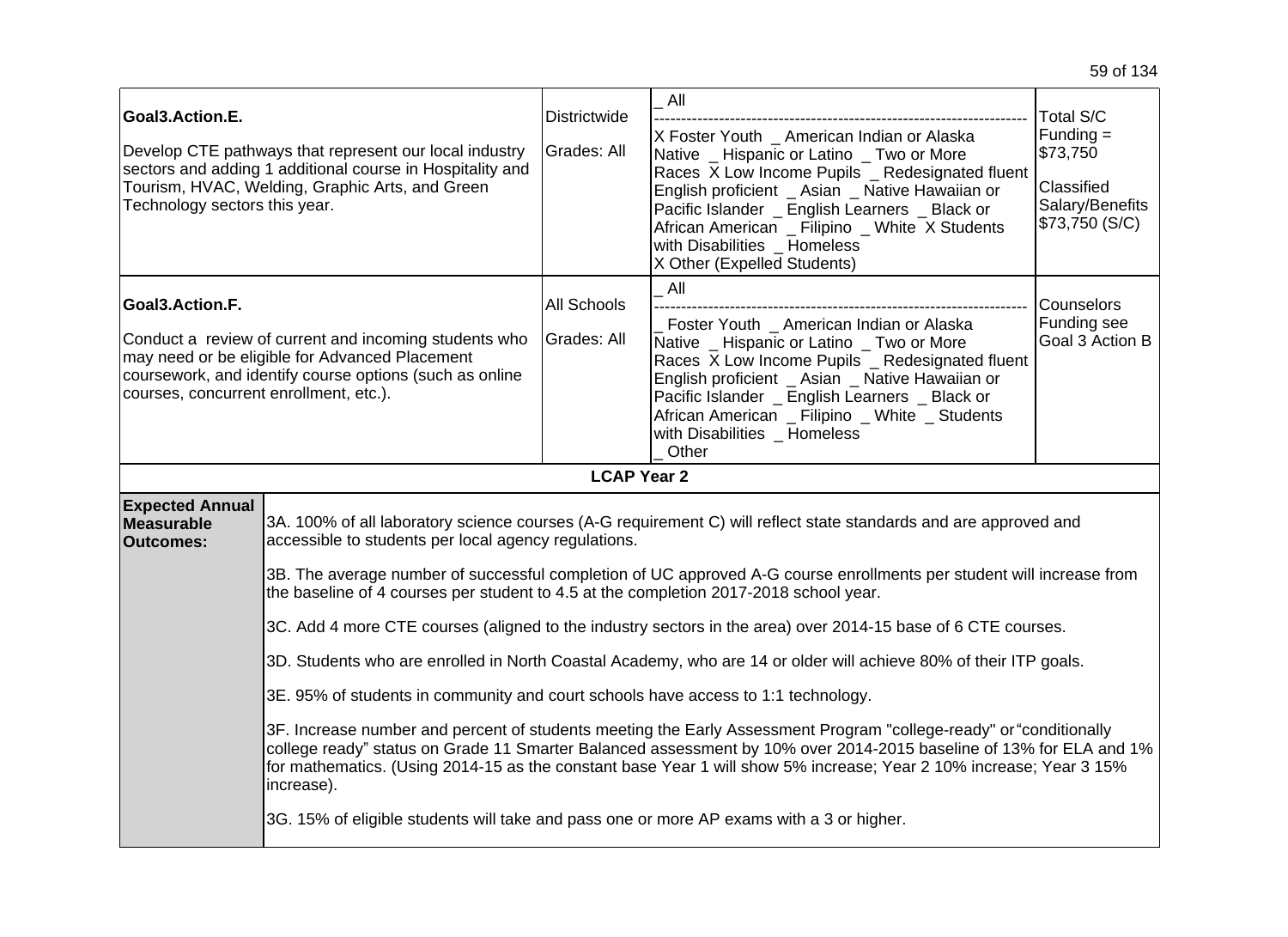| <b>Actions/Services</b>                                                                                                                                                                                                          | Scope of<br><b>Service</b>   | Pupils to be served within identified scope of<br>service                                                                                                                                                                                                                                                                                                               | <b>Budgeted</b><br><b>Expenditures</b>                                                           |
|----------------------------------------------------------------------------------------------------------------------------------------------------------------------------------------------------------------------------------|------------------------------|-------------------------------------------------------------------------------------------------------------------------------------------------------------------------------------------------------------------------------------------------------------------------------------------------------------------------------------------------------------------------|--------------------------------------------------------------------------------------------------|
| Goal3.Action.A.<br>Continue teacher workgroups to develop a-g aligned<br>course descriptions, tasks, competencies, and embedded<br>assessments for languges other than English.                                                  | District wide<br>Grades: All | All<br>X Foster Youth _ American Indian or Alaska<br>Native _ Hispanic or Latino _ Two or More<br>Races X Low Income Pupils X Redesignated fluent<br>English proficient _ Asian _ Native Hawaiian or<br>Pacific Islander X English Learners _ Black or<br>African American _ Filipino _ White X Students<br>with Disabilities X Homeless<br>X Other (Expelled Students) | Total S/C<br>$Funding =$<br>\$39,800<br><b>Certificated</b><br>Salary/Benefits<br>\$39,800 (S/C) |
| Goal3.Action.B.<br>Refine standards based report cards and competency-<br>based assessment measures based on feedback on the<br>initial pilot models, and expand use to a more extended<br>group of teachers for final piloting. | Districtwide<br>Grades: All  | All<br>Foster Youth _ American Indian or Alaska<br>Native _ Hispanic or Latino _ Two or More<br>Races Low Income Pupils X Redesignated fluent<br>English proficient _ Asian _ Native Hawaiian or<br>Pacific Islander X English Learners _ Black or<br>African American _ Filipino _ White X Students<br>with Disabilities _ Homeless<br>Other                           | Total $S/C =$<br>\$39,224<br>Certificated<br>Salary/Benefits<br>\$39,200 (S/C)                   |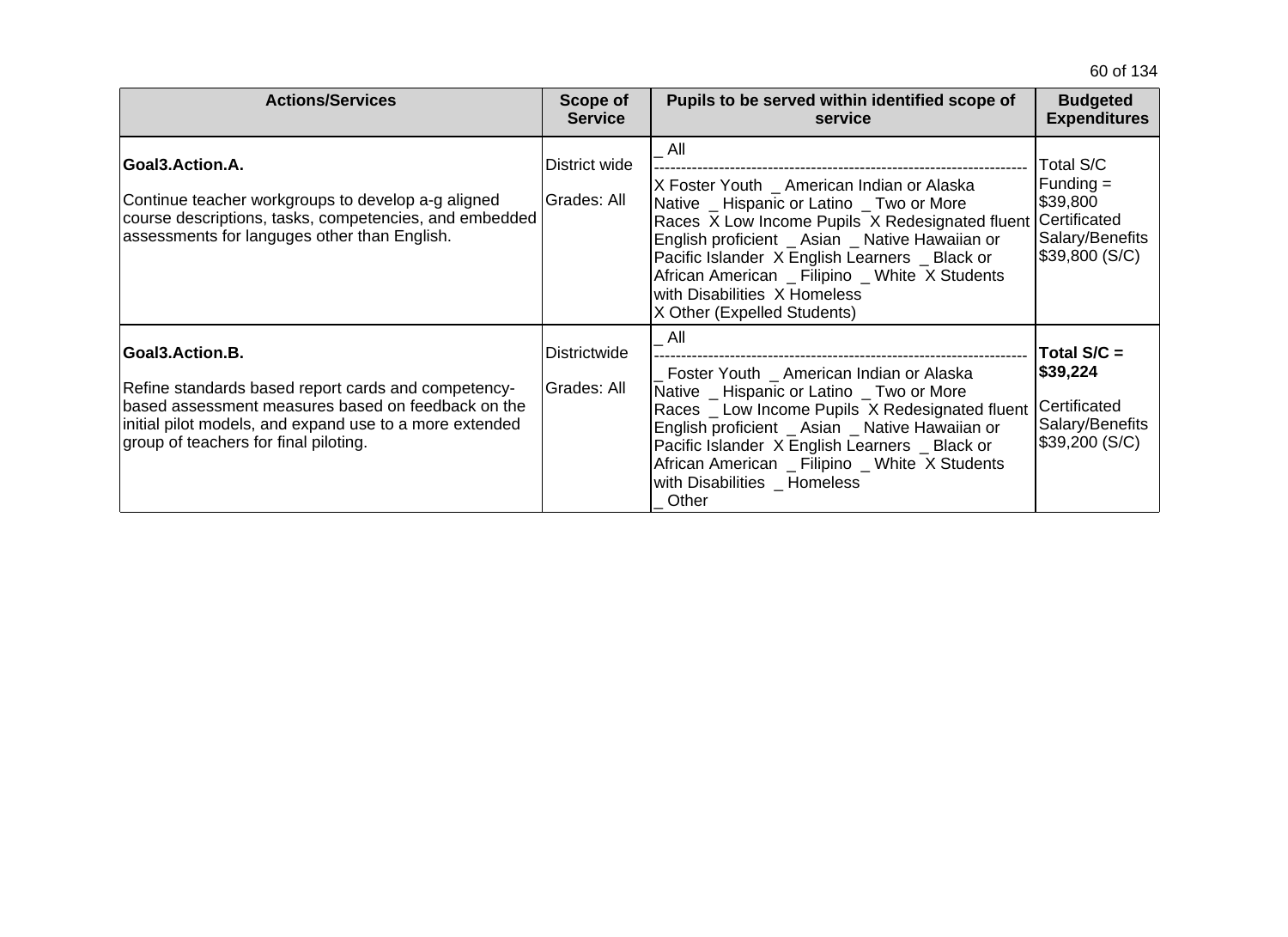| Goal3.Action.C.<br>Provide professional learning for Phase 1 teachers on:<br>New instructional resources<br>How to create personalized learning plans<br>Essential components of digital literacy digital<br>literacy to support high quality teaching and<br>learning<br>Phase 1 teachers would include all teachers responsible<br>for STEM courses                                                      | <b>Districtwide</b><br>Community<br>Schools<br>Monarch<br>School<br>San Pasqual<br>Academy<br>Grades: All                  | All<br>X Foster Youth _ American Indian or Alaska<br>Native _ Hispanic or Latino _ Two or More<br>Races X Low Income Pupils X Redesignated fluent<br>English proficient _ Asian _ Native Hawaiian or<br>Court Schools Pacific Islander X English Learners _ Black or<br>African American _ Filipino _ White X Students<br>with Disabilities X Homeless<br>X Other (Expelled Students) | Total S/C<br>$Funding =$<br>\$562,500<br>$Total Title I =$<br>\$130,000<br>Certificated<br>Salary/Benefits<br>\$361,000 (S/C)<br>Classified<br>Salary/Benefits<br>\$110,000 (Title<br>Books &<br><b>Supplies</b><br>\$140,500 (S/C)<br>Services &<br><b>Other Operating</b><br>Expenses<br>\$51,000 (S/C),<br>\$20,000 (Title I)<br><b>Capital Outlay</b><br>\$10,000 (S/C) |
|------------------------------------------------------------------------------------------------------------------------------------------------------------------------------------------------------------------------------------------------------------------------------------------------------------------------------------------------------------------------------------------------------------|----------------------------------------------------------------------------------------------------------------------------|---------------------------------------------------------------------------------------------------------------------------------------------------------------------------------------------------------------------------------------------------------------------------------------------------------------------------------------------------------------------------------------|-----------------------------------------------------------------------------------------------------------------------------------------------------------------------------------------------------------------------------------------------------------------------------------------------------------------------------------------------------------------------------|
| Goal3.Action.D.<br>Review intersession results from 2016-17 to determine<br>impact. Refine 2017-18 intersessions as needed<br>including:<br>Refining learning intentions and success criteria as<br>needed<br>Refining instructional monitoring foci for teachers<br>as needed<br>Refine communication system as needed for<br>reporting/sharing learning results with the regular<br>classroom teacher(s) | <b>Districtwide</b><br>Community<br>Schools<br>Court Schools<br>Monarch<br>School<br>San Pasqual<br>Academy<br>Grades: All | All<br>X Foster Youth _ American Indian or Alaska<br>Native _ Hispanic or Latino _ Two or More<br>Races X Low Income Pupils X Redesignated fluent<br>English proficient _ Asian _ Native Hawaiian or<br>Pacific Islander X English Learners _ Black or<br>African American _ Filipino _ White X Students<br>with Disabilities X Homeless<br>X Other (Expelled Students)               | <b>Total S/C</b><br>$Funding =$<br>\$1,146,400<br>Certificated<br>Salary/Benefits<br>\$1,146,400<br>(S/C)                                                                                                                                                                                                                                                                   |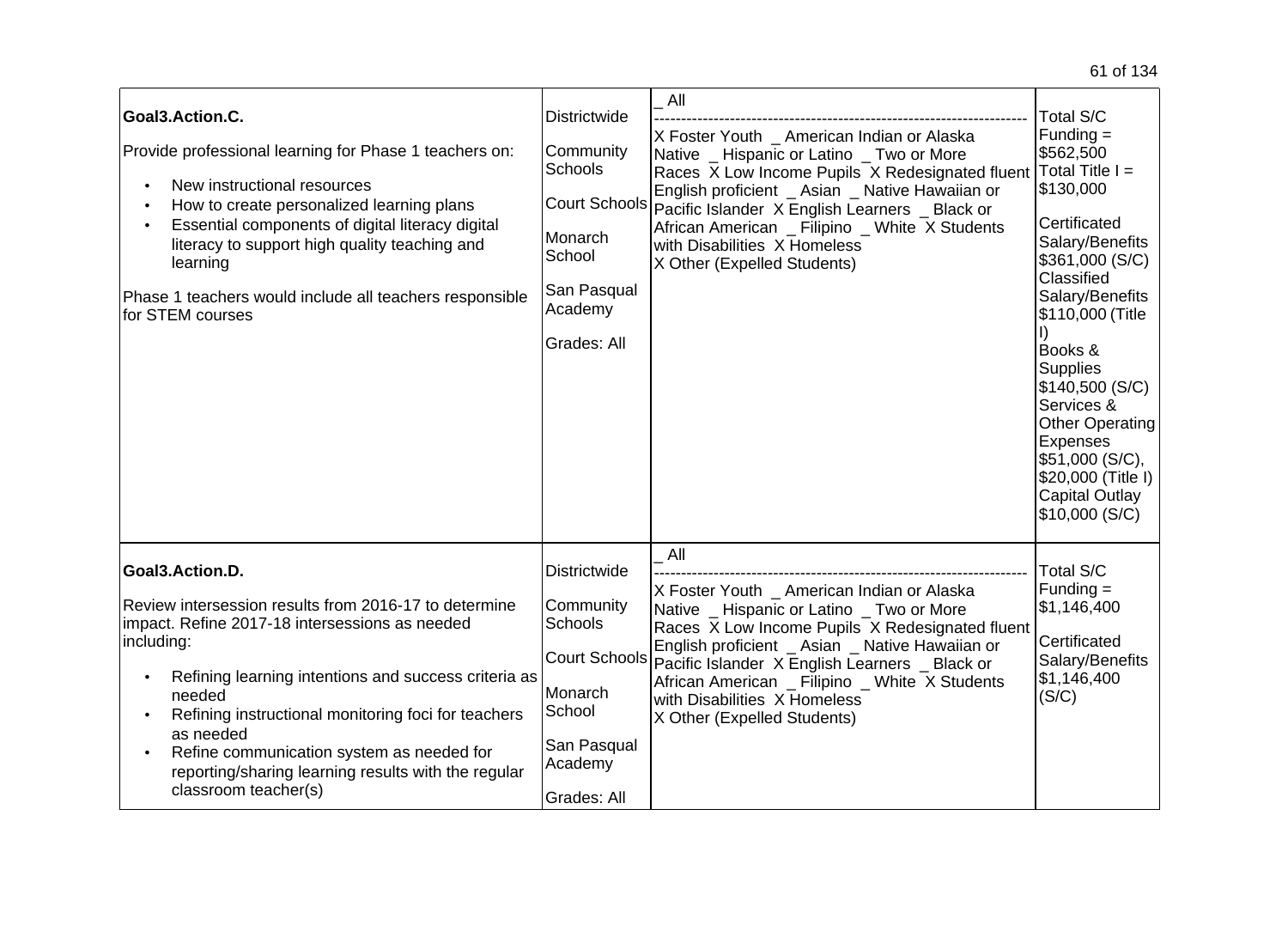| Goal3.Action.E.<br>Develop CTE pathways that represent our local industry<br>sectors and adding 1 additional course in Hospitality and<br>Tourism, HVAC, Welding, Graphic Arts, and Green<br>Technology sectors this year.                                                                                                                                              | Districtwide<br>Grades: All | All<br>X Foster Youth _ American Indian or Alaska<br>Native _ Hispanic or Latino _ Two or More<br>Races X Low Income Pupils _ Redesignated fluent<br>English proficient _ Asian _ Native Hawaiian or<br>Pacific Islander _ English Learners _ Black or<br>African American _ Filipino _ White X Students<br>with Disabilities _ Homeless<br>X Other (Expelled Students) | Total S/C<br>Funding $=$<br>\$73,750<br>Classified<br>Salary/Benefits<br>\$73,750 (S/C) |  |
|-------------------------------------------------------------------------------------------------------------------------------------------------------------------------------------------------------------------------------------------------------------------------------------------------------------------------------------------------------------------------|-----------------------------|-------------------------------------------------------------------------------------------------------------------------------------------------------------------------------------------------------------------------------------------------------------------------------------------------------------------------------------------------------------------------|-----------------------------------------------------------------------------------------|--|
| <b>Goal3.Action.F.</b><br>F(a): Identify and place students who are eligible for<br>Advanced Placement course work.<br>F(b): Establish a support protocol for students in AP<br>coursework that includes:<br>Best enrollment option online, concurrent<br>enrollment<br>Quarterly Grade check<br>Support teacher/session for students struggling<br>with the AP content | All Schools<br>Grades: All  | All<br>Foster Youth _ American Indian or Alaska<br>Native _ Hispanic or Latino _ Two or More<br>Races X Low Income Pupils _ Redesignated fluent<br>English proficient _ Asian _ Native Hawaiian or<br>Pacific Islander _ English Learners _ Black or<br>African American _ Filipino _ White _ Students<br>with Disabilities _ Homeless<br>Other                         | <b>Counselors</b><br>Funding see<br>Goal 3 Action B                                     |  |
| <b>LCAP Year 3</b>                                                                                                                                                                                                                                                                                                                                                      |                             |                                                                                                                                                                                                                                                                                                                                                                         |                                                                                         |  |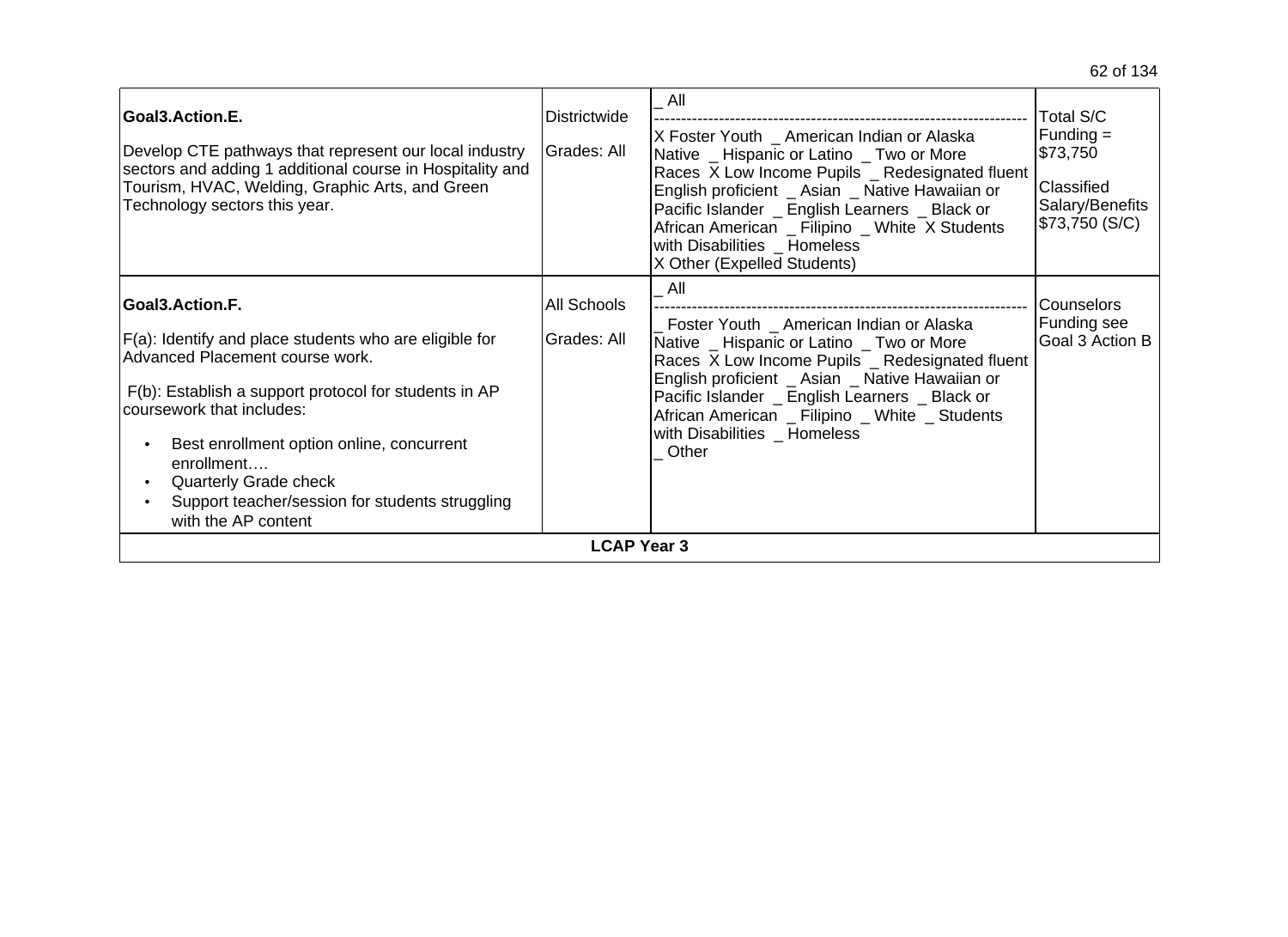| <b>Expected Annual</b><br><b>Measurable</b><br><b>Outcomes:</b> | 3A. 100% of all laboratory science courses (A-G requirement C) will reflect state standards and are approved and<br>accessible to students per local agency regulations.                                                                                                                                                                                                                                                                                                |                              |                                                                                                                                                                                                                                                                                                                                                                         |                                                                                                 |  |  |
|-----------------------------------------------------------------|-------------------------------------------------------------------------------------------------------------------------------------------------------------------------------------------------------------------------------------------------------------------------------------------------------------------------------------------------------------------------------------------------------------------------------------------------------------------------|------------------------------|-------------------------------------------------------------------------------------------------------------------------------------------------------------------------------------------------------------------------------------------------------------------------------------------------------------------------------------------------------------------------|-------------------------------------------------------------------------------------------------|--|--|
|                                                                 | 3B. The average number of successful completion of UC approved A-G course enrollments per student will increase from<br>the baseline of 4 courses per student to 4.75 at the completion 2018-2019 school year.                                                                                                                                                                                                                                                          |                              |                                                                                                                                                                                                                                                                                                                                                                         |                                                                                                 |  |  |
|                                                                 |                                                                                                                                                                                                                                                                                                                                                                                                                                                                         |                              | 3C. Add 6 more CTE courses (aligned to the industry sectors in the area) over 2014-15 base of 6 CTE courses.                                                                                                                                                                                                                                                            |                                                                                                 |  |  |
|                                                                 |                                                                                                                                                                                                                                                                                                                                                                                                                                                                         |                              | 3D. Students who are enrolled in North Coastal Academy, who are 14 or older will achieve 83% of their ITP goals.                                                                                                                                                                                                                                                        |                                                                                                 |  |  |
|                                                                 | 3E. 100% of students in community and court schools have access to 1:1 technology.                                                                                                                                                                                                                                                                                                                                                                                      |                              |                                                                                                                                                                                                                                                                                                                                                                         |                                                                                                 |  |  |
|                                                                 | 3F. Increase number and percent of students meeting the Early Assessment Program "college-ready" or "conditionally<br>college ready" status on Grade 11 Smarter Balanced assessment by 15% over 2014-2015 baseline of 13% for ELA and 1%<br>for mathematics. (Using 2014-15 as the constant base Year 1 will show 5% increase; Year 2 10% increase; Year 3 15%<br>increase).<br>3G. 20% of eligible students will take and pass one or more AP exams with a 3 or higher |                              |                                                                                                                                                                                                                                                                                                                                                                         |                                                                                                 |  |  |
|                                                                 |                                                                                                                                                                                                                                                                                                                                                                                                                                                                         |                              |                                                                                                                                                                                                                                                                                                                                                                         |                                                                                                 |  |  |
|                                                                 | <b>Actions/Services</b>                                                                                                                                                                                                                                                                                                                                                                                                                                                 | Scope of<br><b>Service</b>   | Pupils to be served within identified scope of<br>service                                                                                                                                                                                                                                                                                                               | <b>Budgeted</b><br><b>Expenditures</b>                                                          |  |  |
| Goal3.Action.A.                                                 | Continue teacher workgroups to develop a-g aligned<br>course descriptions, tasks, competencies, and embedded<br>assessments for College Preparatory Electives.                                                                                                                                                                                                                                                                                                          | District wide<br>Grades: All | All<br>X Foster Youth _ American Indian or Alaska<br>Native _ Hispanic or Latino _ Two or More<br>Races X Low Income Pupils X Redesignated fluent<br>English proficient _ Asian _ Native Hawaiian or<br>Pacific Islander X English Learners _ Black or<br>African American _ Filipino _ White X Students<br>with Disabilities X Homeless<br>X Other (Expelled Students) | Total S/C<br>$Funding =$<br>\$39,800<br><b>Certificated</b><br>Salary/Benefits<br>\$39,800(S/C) |  |  |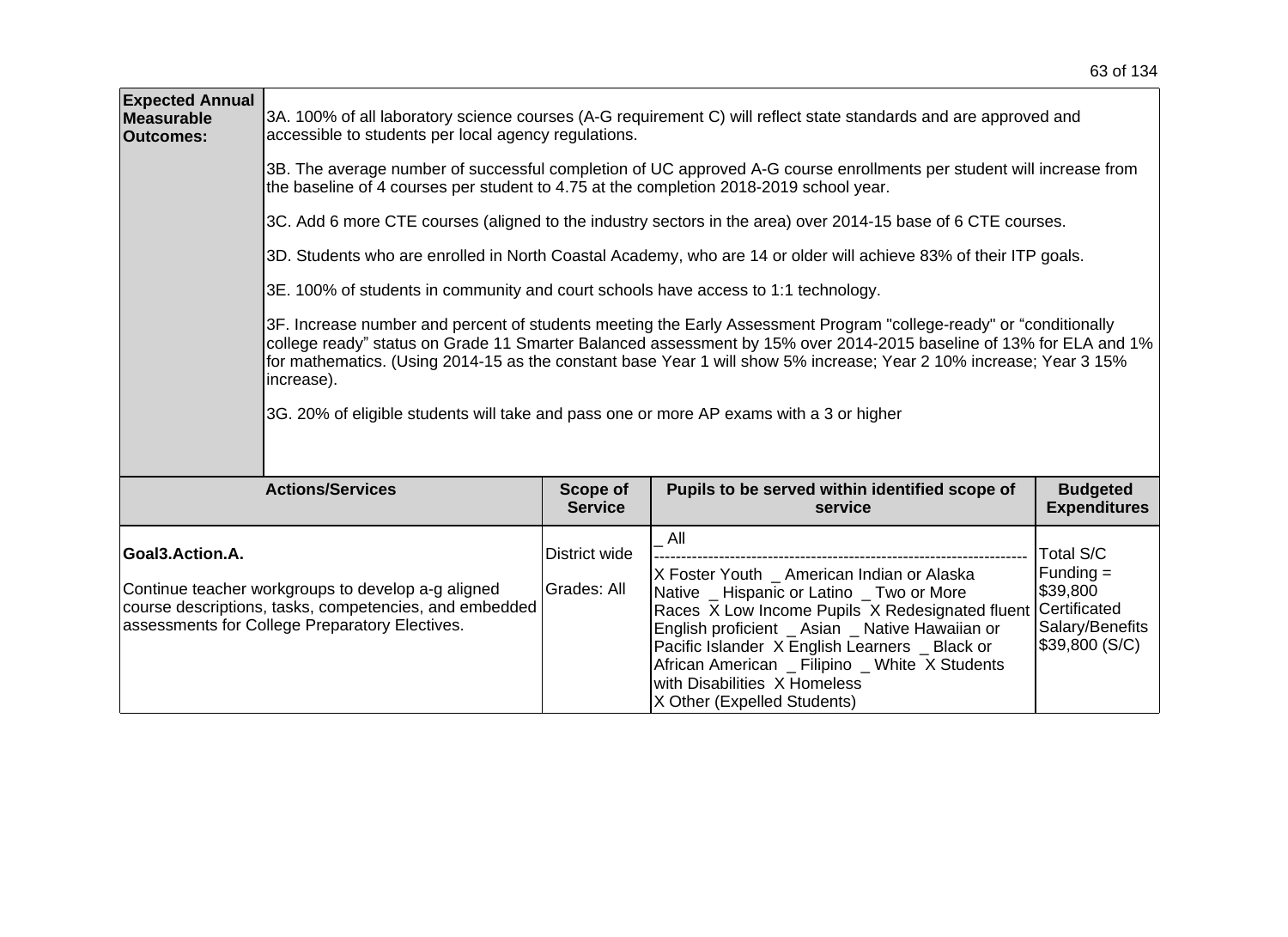| Goal3.Action.B.<br>Refine standards based report cards and competency-<br>based assessment measures based on feedback on the<br>final pilot, and and provide Professional Learning to all<br>teachers on new standards based report card a<br>competency-based assessment measures.                                                                           | <b>Districtwide</b><br>Grades: All                                                                               | All<br>Foster Youth American Indian or Alaska<br>Native Hispanic or Latino Two or More<br>Races _ Low Income Pupils X Redesignated fluent<br>English proficient _ Asian _ Native Hawaiian or<br>Pacific Islander X English Learners _ Black or<br>African American _ Filipino _ White X Students<br>with Disabilities Homeless<br>Other                                                             | Total $S/C =$<br>\$39,224<br>Certificated<br>Salary/Benefits<br>\$39,200 (S/C)                                                                                                                                                                                                                                                           |
|---------------------------------------------------------------------------------------------------------------------------------------------------------------------------------------------------------------------------------------------------------------------------------------------------------------------------------------------------------------|------------------------------------------------------------------------------------------------------------------|-----------------------------------------------------------------------------------------------------------------------------------------------------------------------------------------------------------------------------------------------------------------------------------------------------------------------------------------------------------------------------------------------------|------------------------------------------------------------------------------------------------------------------------------------------------------------------------------------------------------------------------------------------------------------------------------------------------------------------------------------------|
| Goal3.Action.C.<br>Provide professional learning for Phase 2 teachers on:<br>New instructional resources<br>How to create personalized learning plans<br>Essential components of digital literacy digital<br>literacy to support high quality teaching and<br>learning<br>Phase 2 teachers would include all teachers responsible<br>for VAPA and CTE courses | <b>Districtwide</b><br>Community<br><b>Schools</b><br>Monarch<br>School<br>San Pasqual<br>Academy<br>Grades: All | All<br>X Foster Youth American Indian or Alaska<br>Native _ Hispanic or Latino _ Two or More<br>Races X Low Income Pupils X Redesignated fluent Total Title I =<br>English proficient _ Asian _ Native Hawaiian or<br>Court Schools Pacific Islander X English Learners _ Black or<br>African American _ Filipino _ White X Students<br>with Disabilities X Homeless<br>X Other (Expelled Students) | Total S/C<br>$Funding =$<br>\$562,500<br>\$130,000<br>Certificated<br>Salary/Benefits<br>\$361,000 (S/C)<br>Classified<br>Salary/Benefits<br>\$110,000 (Title<br>Books &<br><b>Supplies</b><br>\$140,500 (S/C)<br>Services &<br>Other Operating<br>Expenses<br>\$51,000 (S/C),<br>\$20,000 (Title I)<br>Capital Outlay<br>\$10,000 (S/C) |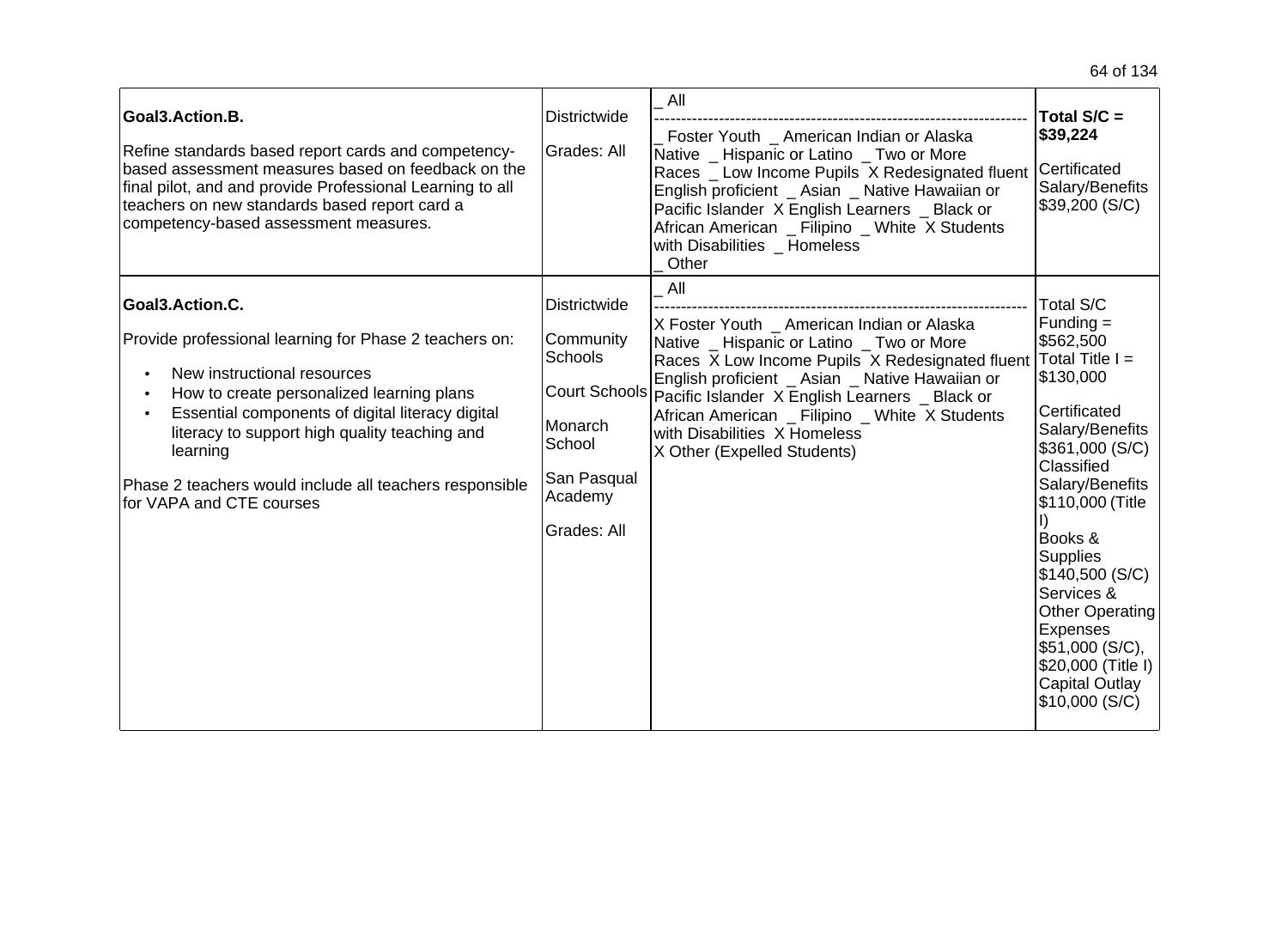| Goal3.Action.D.<br>Review intersession results from 2017-18 to determine<br>impact. Refine 2018-19 intersessions as needed<br>including:<br>Refining learning intentions and success criteria as<br>needed<br>Refining instructional monitoring foci for teachers<br>as needed<br>Refine communication system as needed for<br>reporting/sharing learning results with the regular<br>classroom teacher(s) | Districtwide<br>Community<br>Schools<br>Monarch<br>School<br>San Pasqual<br>Academy<br>Grades: All | All<br>X Foster Youth _ American Indian or Alaska<br>Native _ Hispanic or Latino _ Two or More<br>Races X Low Income Pupils X Redesignated fluent<br>English proficient _ Asian _ Native Hawaiian or<br>Court Schools Pacific Islander X English Learners _ Black or<br>African American Filipino White X Students<br>with Disabilities X Homeless<br>X Other (Expelled Students) | Total S/C<br>$Funding =$<br>\$1,146,400<br>Certificated<br>Salary/Benefits<br>\$1,146,400<br>(S/C) |
|------------------------------------------------------------------------------------------------------------------------------------------------------------------------------------------------------------------------------------------------------------------------------------------------------------------------------------------------------------------------------------------------------------|----------------------------------------------------------------------------------------------------|-----------------------------------------------------------------------------------------------------------------------------------------------------------------------------------------------------------------------------------------------------------------------------------------------------------------------------------------------------------------------------------|----------------------------------------------------------------------------------------------------|
| Goal3.Action.E.<br>Develop CTE pathways that represent our local industry<br>sectors and adding 1 additional course in Hospitality and<br>Tourism, HVAC, Welding, Graphic Arts, and Green<br>Technology sectors this year.                                                                                                                                                                                 | Districtwide<br>Grades: All                                                                        | All<br>X Foster Youth _ American Indian or Alaska<br>Native _ Hispanic or Latino _ Two or More<br>Races X Low Income Pupils _ Redesignated fluent<br>English proficient _ Asian _ Native Hawaiian or<br>Pacific Islander _ English Learners _ Black or<br>African American _ Filipino _ White X Students<br>with Disabilities Homeless<br>X Other (Expelled Students)             | Total S/C<br>$Funding =$<br>\$73,750<br>Classified<br>Salary/Benefits<br>\$73,750 (S/C)            |
| Goal3.Action.F.<br>F(a): Identify and place students who are eligible for<br>Advanced Placement course work.<br>F(b): Establish a support protocol for students in AP<br>coursework that includes:<br>Best enrollment option online, concurrent<br>$\bullet$<br>enrollment<br>Quarterly Grade check<br>Support teacher/session for students struggling<br>with the AP content                              | <b>All Schools</b><br>Grades: All                                                                  | All<br>Foster Youth _ American Indian or Alaska<br>Native _ Hispanic or Latino _ Two or More<br>Races X Low Income Pupils _ Redesignated fluent<br>English proficient _ Asian _ Native Hawaiian or<br>Pacific Islander _ English Learners _ Black or<br>African American _ Filipino _ White _ Students<br>with Disabilities Homeless<br>Other                                     | Counselors<br>Funding see<br>Goal 3 Action B                                                       |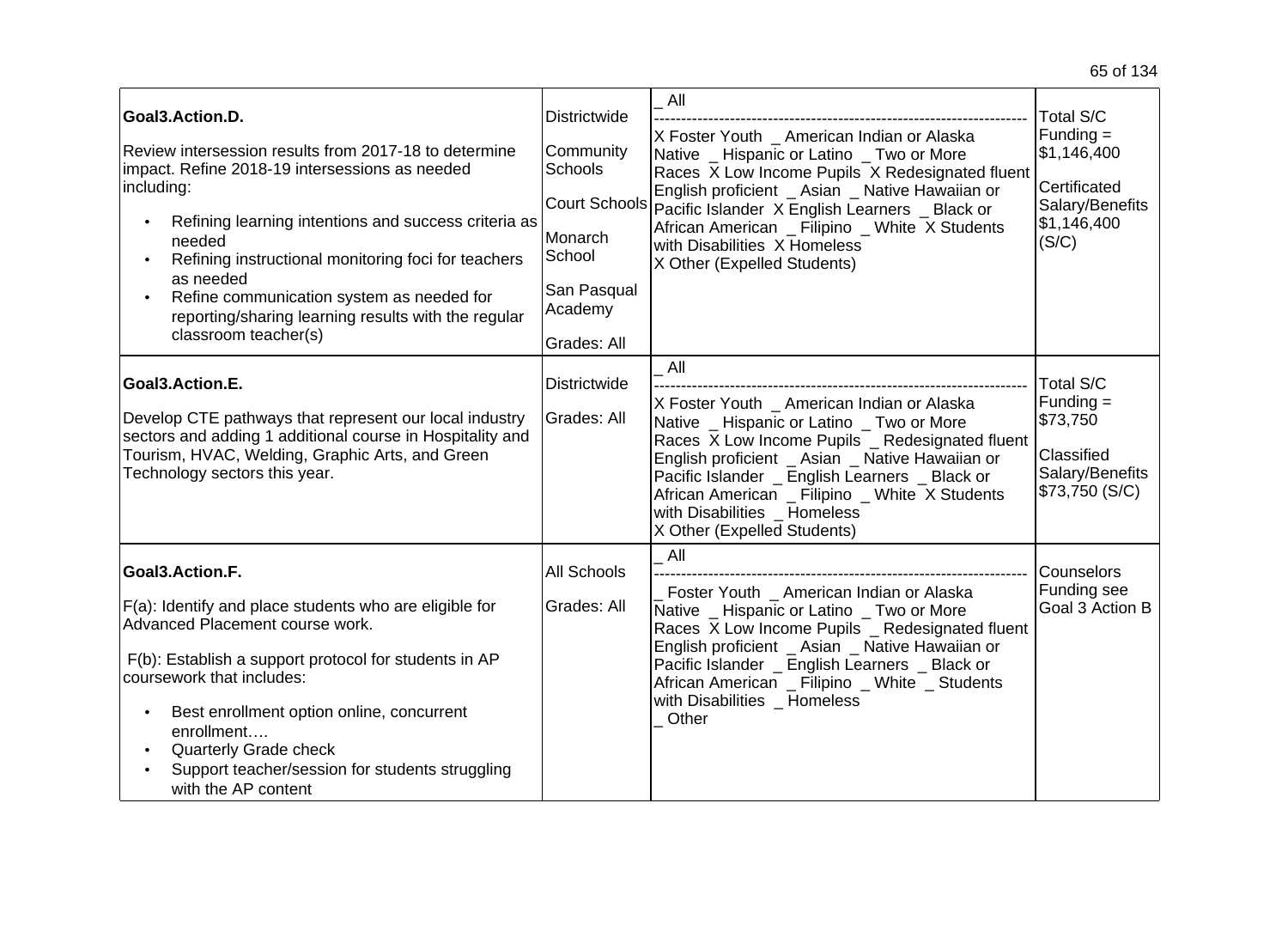| <b>GOAL:</b>                                                    | Goal 4. We will work effectively with parents, families and community partners to support<br>student learning and achievement.                                                                                                                                                                                                                                                                                                                                                                                                                                                                                                                                                                                                                                                                                                             |                            |                                                           | Related State and/or Local Priorities:<br><sup>I</sup> _1 _2 X 3 _4 X 5 X 6 _7 _8 COE<br>$I_{\text{only}:}$ _ 9 _ 10 Local: N/A |                                        |  |  |
|-----------------------------------------------------------------|--------------------------------------------------------------------------------------------------------------------------------------------------------------------------------------------------------------------------------------------------------------------------------------------------------------------------------------------------------------------------------------------------------------------------------------------------------------------------------------------------------------------------------------------------------------------------------------------------------------------------------------------------------------------------------------------------------------------------------------------------------------------------------------------------------------------------------------------|----------------------------|-----------------------------------------------------------|---------------------------------------------------------------------------------------------------------------------------------|----------------------------------------|--|--|
| <b>Identified Need:</b>                                         | We know that based on relevant research that when students have a positive, deep and meaningful connection and are<br>known well by adults they are more engaged and successful in school. Analysis revealed low parent participation in school<br>events, low school attendance rates. Parent and student input identified need for mentorship relationships in the<br>community, and parent input requesting resources and learning to improve communication and their relationship with their<br>children.                                                                                                                                                                                                                                                                                                                              |                            |                                                           |                                                                                                                                 |                                        |  |  |
| <b>Goal Applies to:</b>                                         | Schools:<br>'All<br>Grades: All<br>Applicable Pupil Subgroups:<br>!All                                                                                                                                                                                                                                                                                                                                                                                                                                                                                                                                                                                                                                                                                                                                                                     |                            |                                                           |                                                                                                                                 |                                        |  |  |
|                                                                 |                                                                                                                                                                                                                                                                                                                                                                                                                                                                                                                                                                                                                                                                                                                                                                                                                                            | <b>LCAP Year 1</b>         |                                                           |                                                                                                                                 |                                        |  |  |
| <b>Expected Annual</b><br><b>Measurable</b><br><b>Outcomes:</b> | 4A: At least 90% of parents, guardians will support student learning/achievement through one or more of the following<br>events this school year:<br>-Attend student led conference<br>-Phone conference/electronic conference with the teacher/counselor<br>-Review and sign progress reports<br>-Attendance at transition conference<br>-Attendance at a performance exhibition<br>4C. Increase by 5% from the previous year the number of parents/guardians, business partners, probation, and outside<br>agencies attending stakeholder involvement events and decision making forums.<br>4D. Where appropriate, at least 90% of transitional aged students, ages 14 years and older, will participate in their<br>annual/tri-annual IEP meetings.<br>4E. In special education programs, annually offer 5 parent engagement activities |                            |                                                           |                                                                                                                                 |                                        |  |  |
|                                                                 | <b>Actions/Services</b>                                                                                                                                                                                                                                                                                                                                                                                                                                                                                                                                                                                                                                                                                                                                                                                                                    | Scope of<br><b>Service</b> | Pupils to be served within identified scope of<br>service |                                                                                                                                 | <b>Budgeted</b><br><b>Expenditures</b> |  |  |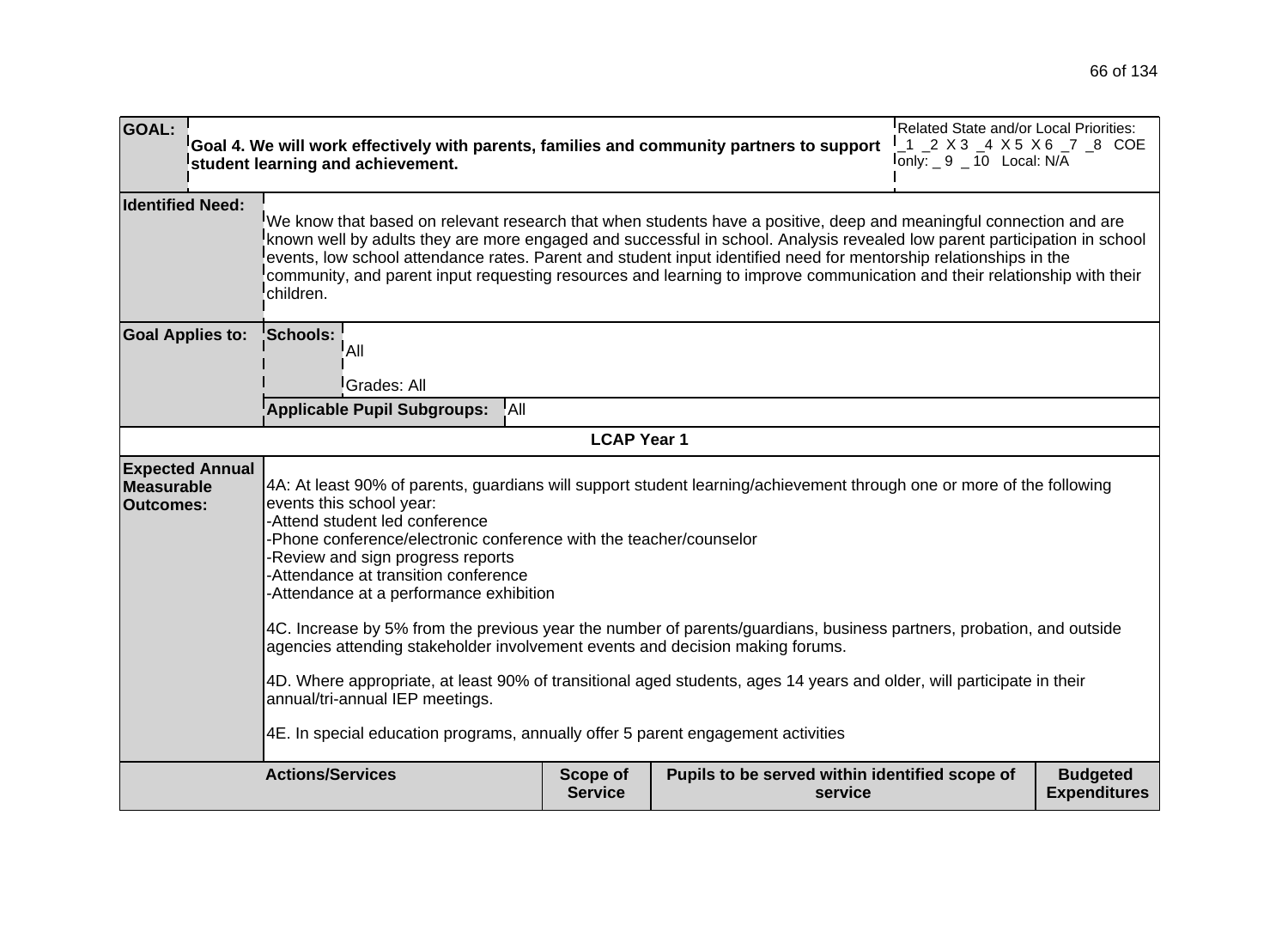| Goal4.Action.A.<br>Offer professional learning to parents to enhance<br>home/school partnership as well as parental interests<br>(English & Spanish):<br>Restorative Practices; Trauma informed care; learning<br>and behavior; US school system, and other topics<br>selected by parents and families. | <b>Districtwide</b><br>Grades: All                         | X All<br>Foster Youth _ American Indian or Alaska<br>Native _ Hispanic or Latino _ Two or More<br>Races _ Low Income Pupils _ Redesignated fluent<br>English proficient _ Asian _ Native Hawaiian or<br>Pacific Islander _ English Learners _ Black or<br>African American _ Filipino _ White _ Students<br>with Disabilities _ Homeless<br>Other | Total Title $I =$<br>\$140,000<br>Classified<br>Salary/Benefits<br>\$140,000 (Title                                                                       |
|---------------------------------------------------------------------------------------------------------------------------------------------------------------------------------------------------------------------------------------------------------------------------------------------------------|------------------------------------------------------------|---------------------------------------------------------------------------------------------------------------------------------------------------------------------------------------------------------------------------------------------------------------------------------------------------------------------------------------------------|-----------------------------------------------------------------------------------------------------------------------------------------------------------|
| Goal4.Action.B.<br>Parent/guardians and staff are provided authentic<br>opportunities to give input on school programs through<br>multi-communication systems including LCAP<br>stakeholder feedback and SSC which will be monitored<br>and refined as needed.                                          | <b>Districtwide</b><br>Grades: All                         | All<br>Foster Youth American Indian or Alaska<br>Native _ Hispanic or Latino _ Two or More<br>Races X Low Income Pupils _ Redesignated fluent<br>English proficient _ Asian _ Native Hawaiian or<br>Pacific Islander _ English Learners _ Black or<br>African American _ Filipino _ White _ Students<br>with Disabilities Homeless<br>Other       | <b>TTotal S/C</b><br>Funding =<br>\$172,100<br>$Total Title I =$<br>\$190,000<br>Classified<br>Salary/Benefits<br>\$172,100(S/C),<br>\$190,000 (Title     |
| Goal4.Action.C.<br>Conduct and refine workshops based on feedback<br>regarding facilitation, materials, and content received<br>from parent/guardians and teachers on a quarterly basis.                                                                                                                | <b>Districtwide</b><br>Community<br>Schools<br>Grades: All | All<br>Foster Youth _ American Indian or Alaska<br>Native _ Hispanic or Latino _ Two or More<br>Races X Low Income Pupils _ Redesignated fluent<br>English proficient _ Asian _ Native Hawaiian or<br>Pacific Islander _ English Learners _ Black or<br>African American _ Filipino _ White _ Students<br>with Disabilities Homeless<br>Other     | Total S/C<br>$Funding =$<br>\$5,000<br>$Total Title I =$<br>\$20,000<br>Services &<br>Other Operating<br>Expenses<br>\$5,000 (S/C),<br>\$20,000 (Title I) |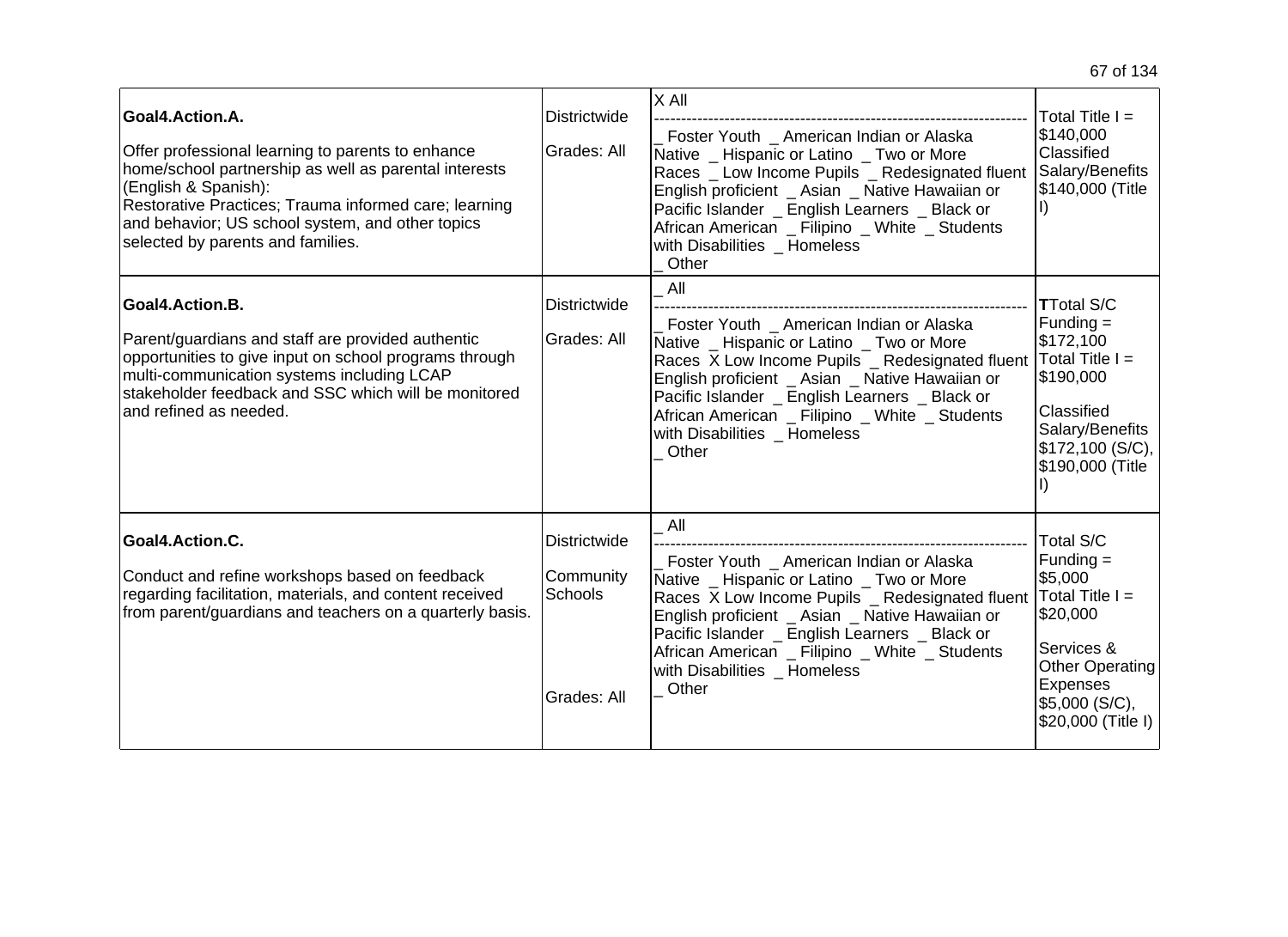| Goal4.Action.D.<br>Align and monitor supports (such as curriculum and<br>materials, and participation opportunities) from business<br>and community partners for student learning needs<br>through our annual update and ongoing partner meetings.           | All Schools<br>Grades: All   | All<br>X Foster Youth American Indian or Alaska<br>Native _ Hispanic or Latino _ Two or More<br>Races X Low Income Pupils X Redesignated fluent<br>English proficient _ Asian _ Native Hawaiian or<br>Pacific Islander X English Learners _ Black or<br>African American _ Filipino _ White X Students<br>with Disabilities X Homeless<br>X Other (Expelled Students) | No associated<br><b>costs</b>                                                                                                                              |  |
|--------------------------------------------------------------------------------------------------------------------------------------------------------------------------------------------------------------------------------------------------------------|------------------------------|-----------------------------------------------------------------------------------------------------------------------------------------------------------------------------------------------------------------------------------------------------------------------------------------------------------------------------------------------------------------------|------------------------------------------------------------------------------------------------------------------------------------------------------------|--|
| Goal4.Action.E.<br>Continue to monitor, refine and adjust a coherent system<br>of school-based support for students' social, emotional<br>and behavioral health.<br>Target specific and different social, emotional, and<br>behavioral indicators each year. | All Schools<br>Grades: All   | $X$ All<br>Foster Youth _ American Indian or Alaska<br>Native _ Hispanic or Latino _ Two or More<br>Races _ Low Income Pupils _ Redesignated fluent<br>English proficient _ Asian _ Native Hawaiian or<br>Pacific Islander _ English Learners _ Black or<br>African American _ Filipino _ White _ Students<br>with Disabilities Homeless<br>Other                     | Total S/C =<br>\$349,709<br>Certificated<br>Salary/Benefits<br>\$146,200<br>Classified<br>Salary/Benefits<br>\$195,400<br><b>Books/Supplies</b><br>\$8,000 |  |
| Goal4.Action.4<br>Provide an ASL class for all parents                                                                                                                                                                                                       | Davila School<br>Grades: All | All<br>Foster Youth _ American Indian or Alaska<br>Native _ Hispanic or Latino _ Two or More<br>Races _ Low Income Pupils _ Redesignated fluent<br>English proficient _ Asian _ Native Hawaiian or<br>Pacific Islander _ English Learners _ Black or<br>African American _ Filipino _ White X Students<br>with Disabilities Homeless<br>Other                         | Costs funded<br>through Special<br><b>Education</b>                                                                                                        |  |
| <b>LCAP Year 2</b>                                                                                                                                                                                                                                           |                              |                                                                                                                                                                                                                                                                                                                                                                       |                                                                                                                                                            |  |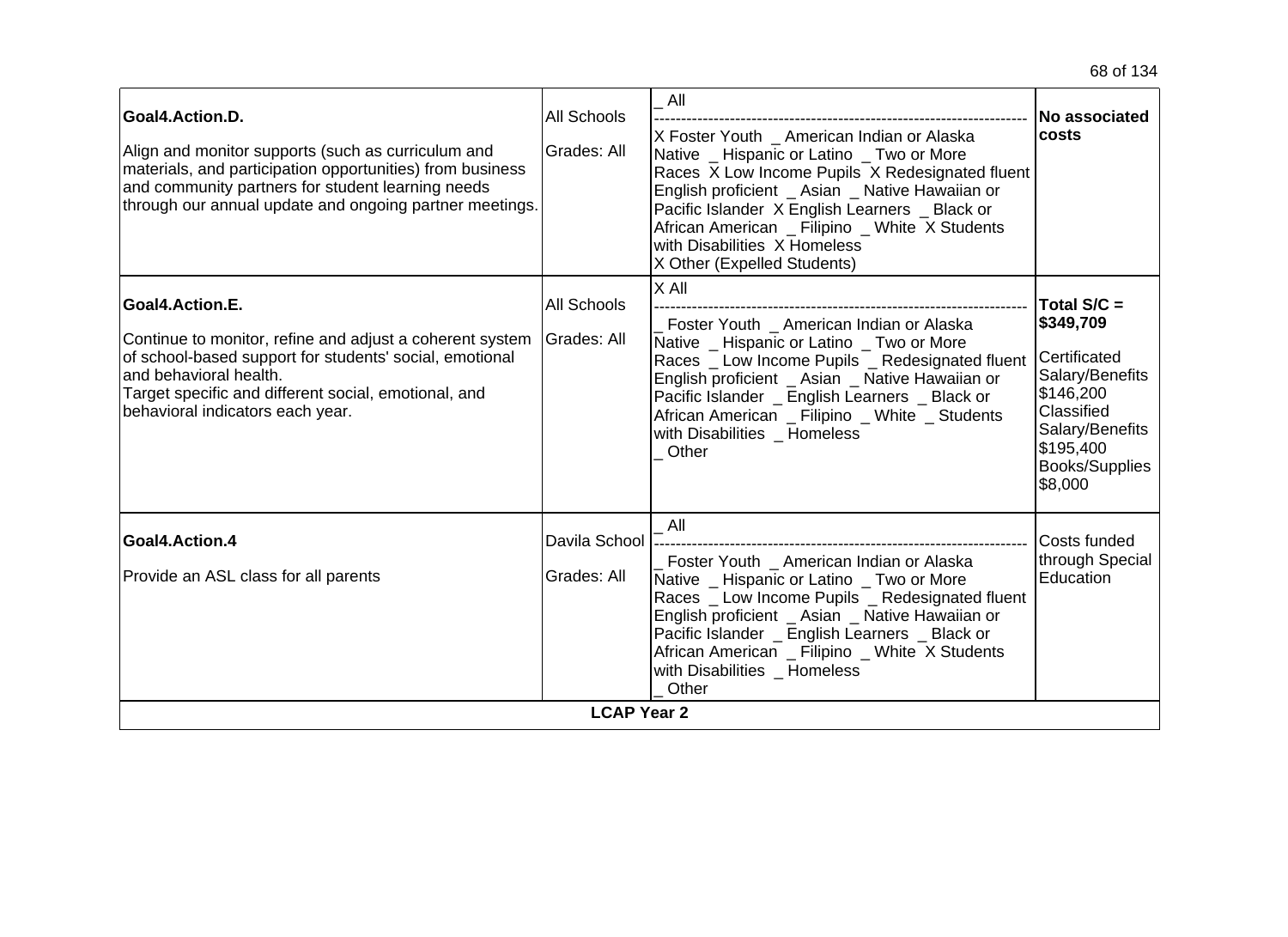| <b>Expected Annual</b><br>Measurable<br><b>Outcomes:</b> | 4A: At least 92% of parents, guardians will support student learning/achievement through one or more of the following<br>events this school year:<br>-Attend student led conference<br>-Phone conference/electronic conference with the teacher/counselor<br>Review and sign progress reports<br>-Attendance at transition conference<br>Attendance at a performance exhibition<br>4C. Increase by 5% from the previous year the number of parents/guardians, business partners, probation, and outside<br>agencies attending stakeholder involvement events and decision making forums.<br>4D. Where appropriate, at least 92% of transitional aged students, ages 14 years and older, will participate in their<br>annual/tri-annual IEP meetings.<br>4E. Maintain formal agreements and/or MOU with community and business partners.<br>4F. In special education programs, annually offer 5 parent engagement activities.<br>4G. Increase parent participation in decision-making forums by 5% over the previous year. |                                   |                                                                                                                                                                                                                                                                                                                                               |                                              |  |  |
|----------------------------------------------------------|---------------------------------------------------------------------------------------------------------------------------------------------------------------------------------------------------------------------------------------------------------------------------------------------------------------------------------------------------------------------------------------------------------------------------------------------------------------------------------------------------------------------------------------------------------------------------------------------------------------------------------------------------------------------------------------------------------------------------------------------------------------------------------------------------------------------------------------------------------------------------------------------------------------------------------------------------------------------------------------------------------------------------|-----------------------------------|-----------------------------------------------------------------------------------------------------------------------------------------------------------------------------------------------------------------------------------------------------------------------------------------------------------------------------------------------|----------------------------------------------|--|--|
|                                                          | <b>Actions/Services</b>                                                                                                                                                                                                                                                                                                                                                                                                                                                                                                                                                                                                                                                                                                                                                                                                                                                                                                                                                                                                   | <b>Scope of</b><br><b>Service</b> | Pupils to be served within identified scope of<br>service                                                                                                                                                                                                                                                                                     | <b>Budgeted</b><br><b>Expenditures</b>       |  |  |
| Goal4.Action.F                                           | Continue to provide an ASL class for all parents                                                                                                                                                                                                                                                                                                                                                                                                                                                                                                                                                                                                                                                                                                                                                                                                                                                                                                                                                                          | Davila School<br>Grades: All      | All<br>Foster Youth American Indian or Alaska<br>Native _ Hispanic or Latino _ Two or More<br>Races _ Low Income Pupils _ Redesignated fluent<br>English proficient _ Asian _ Native Hawaiian or<br>Pacific Islander _ English Learners _ Black or<br>African American _ Filipino _ White X Students<br>with Disabilities Homeless<br>_ Other | Costs funded<br>through Special<br>Education |  |  |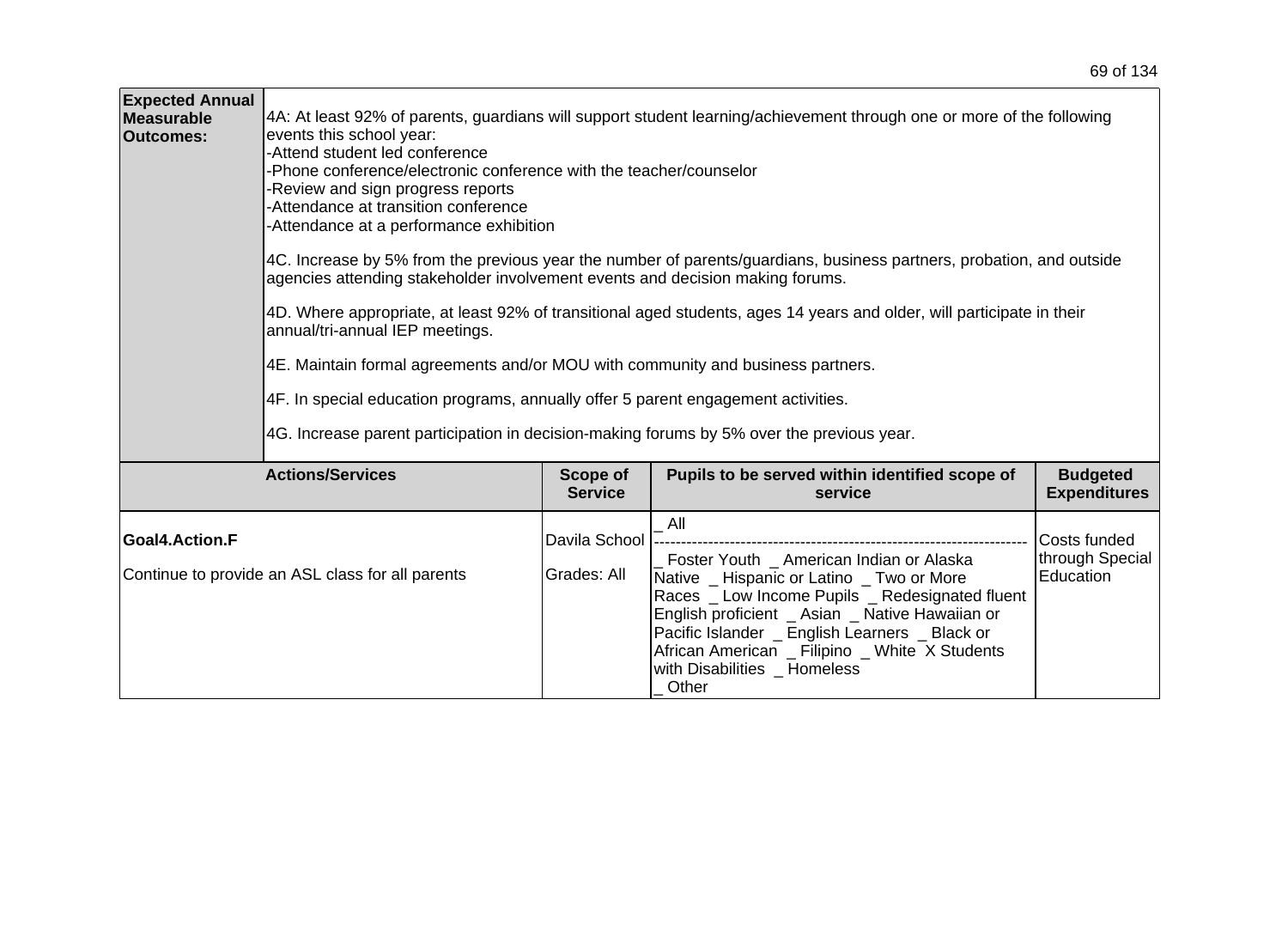| Goal4.Action.A.<br>Refine professional learning based on parent/guardian<br>feedback. Enhance outreach to parents of unduplicated<br>students and other groups with low turn out by:<br>Including student voice/partnership in the PL<br>Offering on-line or differentiated PL schedule<br>(daytime vs. night time; language cohorts; grade<br>span cohorts) | <b>Districtwide</b><br>Grades: All | _ All<br>X Foster Youth _ American Indian or Alaska<br>Native _ Hispanic or Latino _ Two or More<br>Races X Low Income Pupils X Redesignated fluent<br>English proficient _ Asian _ Native Hawaiian or<br>Pacific Islander X English Learners _ Black or<br>African American _ Filipino _ White _ Students<br>with Disabilities X Homeless<br>Other | Total Title $I =$<br>\$140,000<br>Classified<br>Salary/Benefits<br><b>\$140,000 (Title</b>                                                              |
|--------------------------------------------------------------------------------------------------------------------------------------------------------------------------------------------------------------------------------------------------------------------------------------------------------------------------------------------------------------|------------------------------------|-----------------------------------------------------------------------------------------------------------------------------------------------------------------------------------------------------------------------------------------------------------------------------------------------------------------------------------------------------|---------------------------------------------------------------------------------------------------------------------------------------------------------|
| Goal4.Action.B.<br>Review the data from the multi-communication systems<br>and differentiate and expand out-reach based on the<br>needs of parents/guardians based on language,<br>technology knowledge/availability and advancements.                                                                                                                       | Districtwide<br>Grades: All        | All<br>Foster Youth _ American Indian or Alaska<br>Native _ Hispanic or Latino _ Two or More<br>Races X Low Income Pupils _ Redesignated fluent<br>English proficient _ Asian _ Native Hawaiian or<br>Pacific Islander _ English Learners _ Black or<br>African American _ Filipino _ White _ Students<br>with Disabilities _ Homeless<br>Other     | <b>TTotal S/C</b><br>$Funding =$<br> \$172,100<br>$Total Title =$<br>\$190,000<br>Classified<br>Salary/Benefits<br>\$172,100 (S/C),<br>\$190,000 (Title |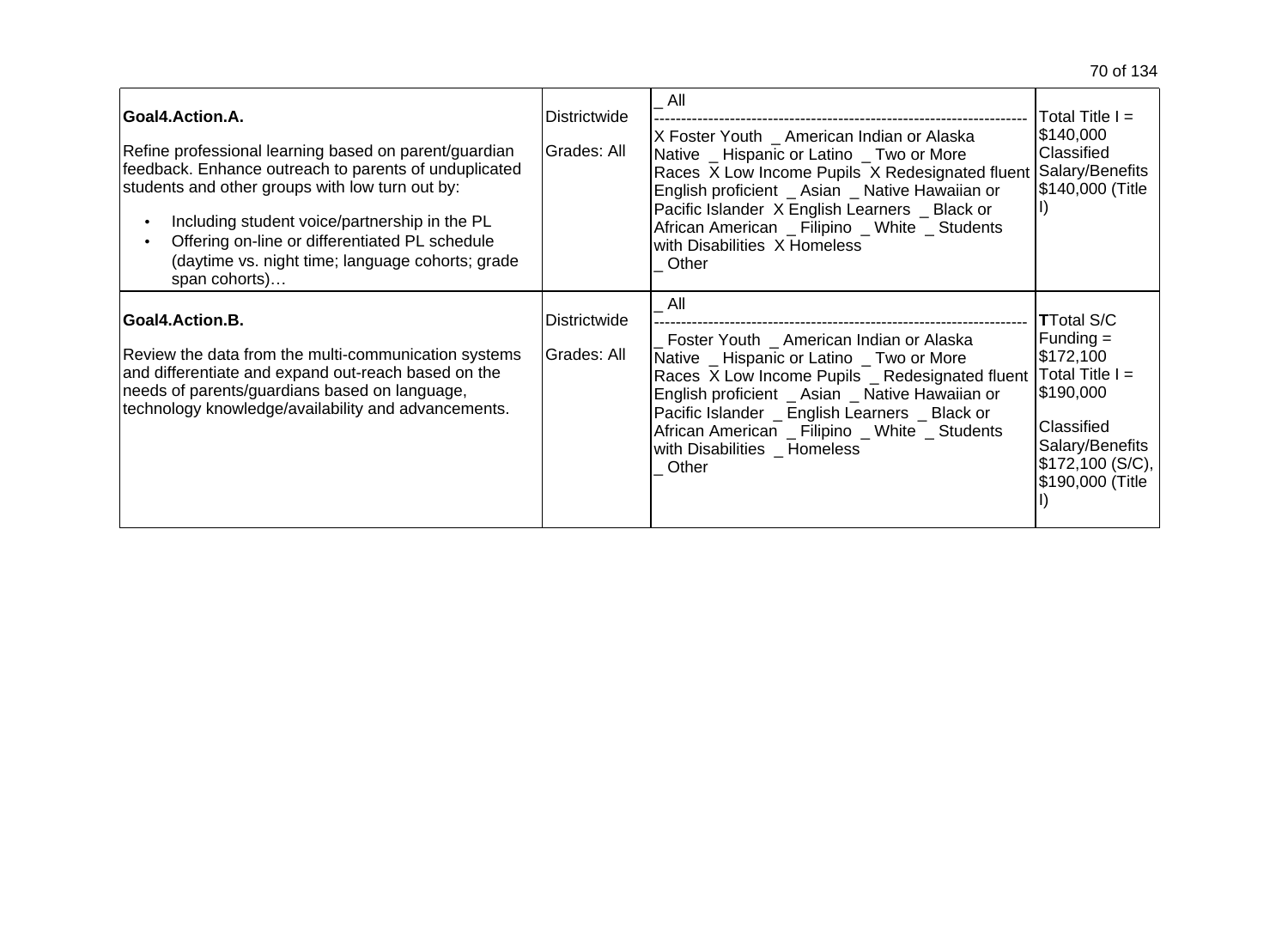| Goal4.Action.C.<br>Continue to monitor, refine and adjust workshops based<br>on feedback from parent/guardians and teachers on a<br>quarterly basis                                                                                                                                                                         | <b>Districtwide</b><br>Community<br>Schools<br>Monarch<br>School<br>San Pasqual<br>Academy | All<br>Foster Youth _ American Indian or Alaska<br>Native _ Hispanic or Latino _ Two or More<br>Races X Low Income Pupils _ Redesignated fluent<br>English proficient _ Asian _ Native Hawaiian or<br>Court Schools Pacific Islander _ English Learners _ Black or<br>African American _ Filipino _ White _ Students<br>with Disabilities _ Homeless<br>Other           | Total S/C<br>$Funding =$<br>\$5,000<br>Total Title I =<br>\$20,000<br>Services &<br>Other Operating<br>Expenses<br>\$5,000 (S/C),<br>\$20,000 (Title I) |
|-----------------------------------------------------------------------------------------------------------------------------------------------------------------------------------------------------------------------------------------------------------------------------------------------------------------------------|--------------------------------------------------------------------------------------------|-------------------------------------------------------------------------------------------------------------------------------------------------------------------------------------------------------------------------------------------------------------------------------------------------------------------------------------------------------------------------|---------------------------------------------------------------------------------------------------------------------------------------------------------|
|                                                                                                                                                                                                                                                                                                                             | Grades: All                                                                                |                                                                                                                                                                                                                                                                                                                                                                         |                                                                                                                                                         |
| Goal4.Action.D.<br>Continue to align and monitor supports (such as<br>curriculum and materials, and participation opportunities)<br>from business and community partners for student<br>learning needs through the establishment of a coherent<br>district-wide system to be reviewed monthly and<br>biannually for impact. | <b>All Schools</b><br>Grades: All                                                          | All<br>X Foster Youth _ American Indian or Alaska<br>Native _ Hispanic or Latino _ Two or More<br>Races X Low Income Pupils X Redesignated fluent<br>English proficient _ Asian _ Native Hawaiian or<br>Pacific Islander X English Learners _ Black or<br>African American _ Filipino _ White X Students<br>with Disabilities X Homeless<br>X Other (Expelled Students) | <b>No associated</b><br><b>costs</b>                                                                                                                    |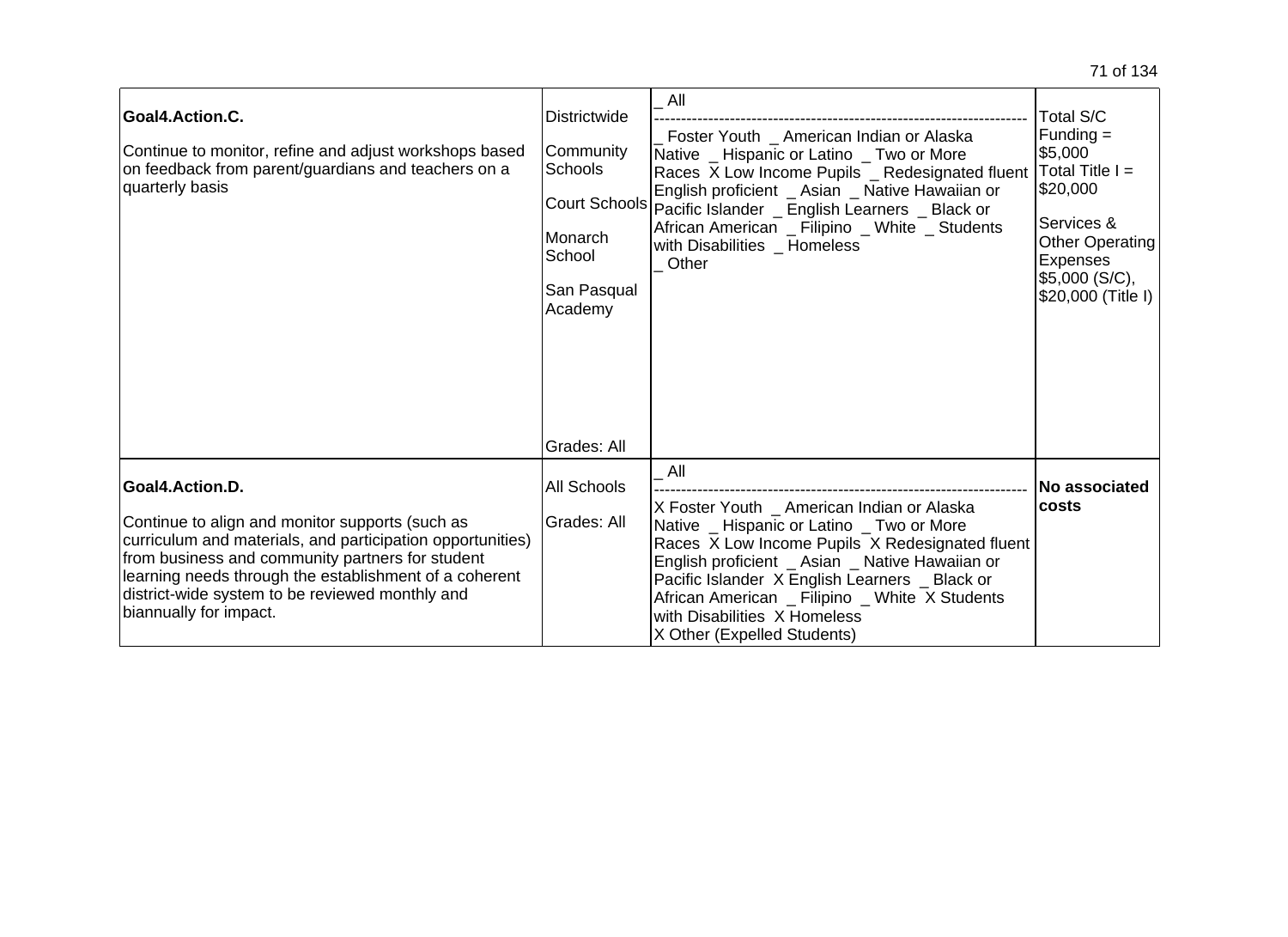| Goal4.Action.E.<br>Continue to monitor, refine and adjust a coherent system<br>of school-based support for students' social, emotional<br>land behavioral health.<br>Target specific and different social, emotional, and<br>behavioral indicators each year. |                                                                                                                                                                                                                                                                                                                                                                                                                                                                                                                                                                                                                                                                                                                                           | <b>All Schools</b><br>Grades: All<br><b>LCAP Year 3</b> | $ X$ All<br>Foster Youth _ American Indian or Alaska<br>Native _ Hispanic or Latino _ Two or More<br>Races _ Low Income Pupils _ Redesignated fluent<br>English proficient _ Asian _ Native Hawaiian or<br>Pacific Islander _ English Learners _ Black or<br>African American _ Filipino _ White _ Students<br>with Disabilities _ Homeless<br>Other | Total $S/C =$<br>\$349,709<br>Certificated<br>Salary/Benefits<br>\$146,200<br>Classified<br>Salary/Benefits<br>\$195,400<br><b>Books/Supplies</b><br>\$8,000 |
|---------------------------------------------------------------------------------------------------------------------------------------------------------------------------------------------------------------------------------------------------------------|-------------------------------------------------------------------------------------------------------------------------------------------------------------------------------------------------------------------------------------------------------------------------------------------------------------------------------------------------------------------------------------------------------------------------------------------------------------------------------------------------------------------------------------------------------------------------------------------------------------------------------------------------------------------------------------------------------------------------------------------|---------------------------------------------------------|------------------------------------------------------------------------------------------------------------------------------------------------------------------------------------------------------------------------------------------------------------------------------------------------------------------------------------------------------|--------------------------------------------------------------------------------------------------------------------------------------------------------------|
|                                                                                                                                                                                                                                                               |                                                                                                                                                                                                                                                                                                                                                                                                                                                                                                                                                                                                                                                                                                                                           |                                                         |                                                                                                                                                                                                                                                                                                                                                      |                                                                                                                                                              |
| <b>Expected Annual</b><br><b>Measurable</b><br><b>Outcomes:</b>                                                                                                                                                                                               | Goal4A. Increase the number of student led conferences by 10% from the previous year.<br>Goal4B. Increase the number of parents/guardians attending student led conferences by 10% from the previous year.<br>Goal4C. Increase by 20% from the previous year the number of parents/guardians, business partners, probation, and<br>outside agencies attending district/school workshops and events.<br>Goal4D. Where appropriate, 95% of transitional aged students, ages 14 years and older, will participate in their<br>annual/triannual IEP meetings.<br>Goal4E. Maintain formal agreements and/or MOU with community and business partners.<br>Goal4F. In special education programs, annually offer 5 parent engagement activities. |                                                         |                                                                                                                                                                                                                                                                                                                                                      |                                                                                                                                                              |
|                                                                                                                                                                                                                                                               | <b>Actions/Services</b>                                                                                                                                                                                                                                                                                                                                                                                                                                                                                                                                                                                                                                                                                                                   | Scope of<br><b>Service</b>                              | Pupils to be served within identified scope of<br>service                                                                                                                                                                                                                                                                                            | <b>Budgeted</b><br><b>Expenditures</b>                                                                                                                       |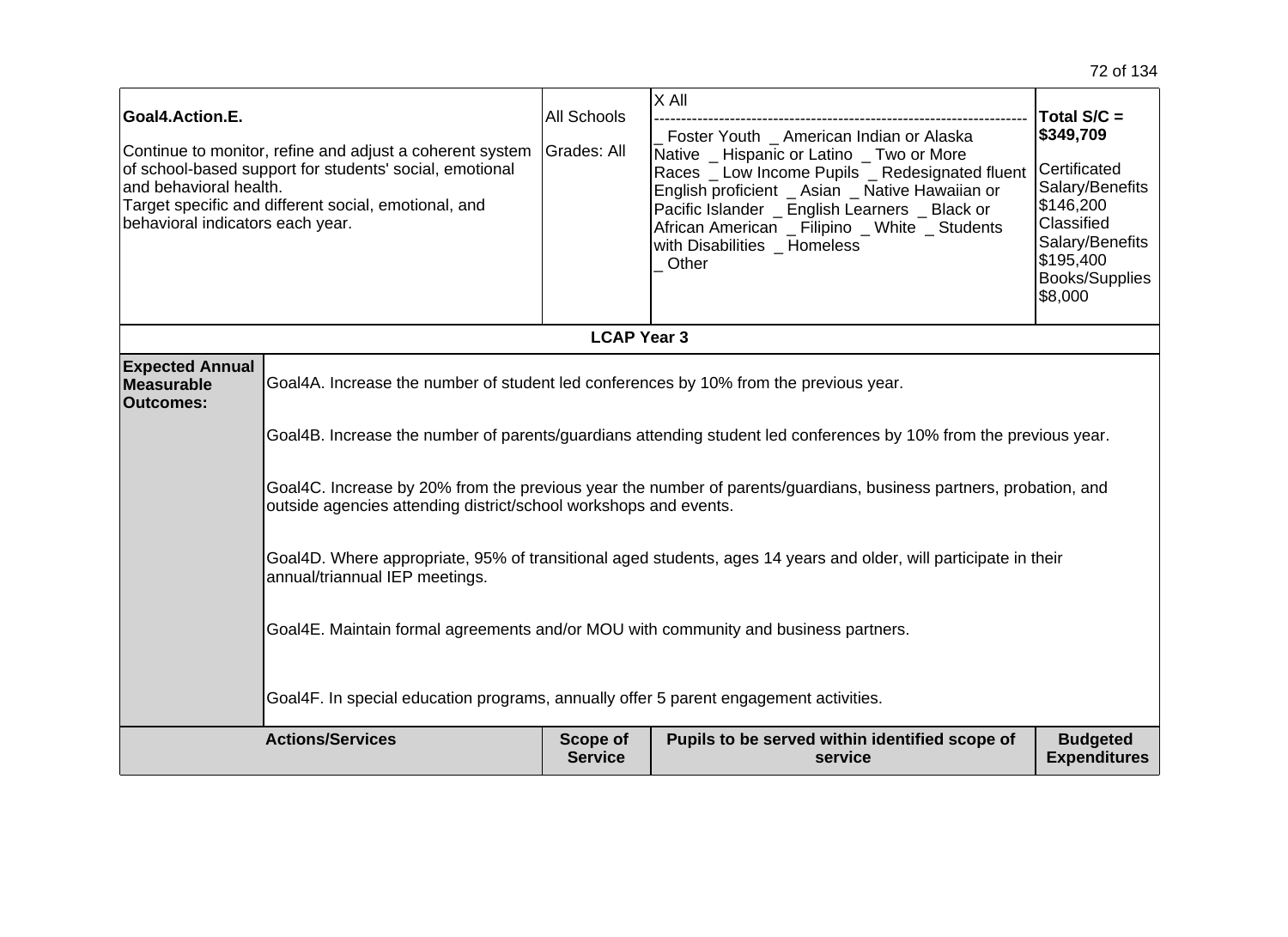| <b>Goal4.Action.A.</b><br>Continue to refine professional learning based on<br>parent/guardian feedback. Enhance outreach to parents<br>of unduplicated students and other groups with low turn<br>out by:<br>Including student voice/partnership in the PL<br>Offering on-line or differentiated PL schedule<br>(daytime vs. night time; language cohorts; grade<br>span cohorts) | Districtwide<br>Grades: All | $\_$ All<br>X Foster Youth _ American Indian or Alaska<br>Native _ Hispanic or Latino _ Two or More<br>Races X Low Income Pupils X Redesignated fluent<br>English proficient _ Asian _ Native Hawaiian or<br>Pacific Islander X English Learners _ Black or<br>African American _ Filipino _ White _ Students<br>with Disabilities X Homeless<br>Other | Total Title $I =$<br>\$140,000<br>Classified<br>Salary/Benefits<br>\$140,000 (Title                                                                       |
|------------------------------------------------------------------------------------------------------------------------------------------------------------------------------------------------------------------------------------------------------------------------------------------------------------------------------------------------------------------------------------|-----------------------------|--------------------------------------------------------------------------------------------------------------------------------------------------------------------------------------------------------------------------------------------------------------------------------------------------------------------------------------------------------|-----------------------------------------------------------------------------------------------------------------------------------------------------------|
| Goal4.Action.B.<br>Review the data from the multi-communication systems<br>and streamline out-reach based on the preferred<br>language and technologies used by parents and<br>guardians with particular attention to parents and<br>guardians who have proven the most difficult to reach.                                                                                        | Districtwide<br>Grades: All | All<br>Foster Youth _ American Indian or Alaska<br>Native _ Hispanic or Latino _ Two or More<br>Races X Low Income Pupils _ Redesignated fluent<br>English proficient _ Asian _ Native Hawaiian or<br>Pacific Islander _ English Learners _ Black or<br>African American _ Filipino _ White _ Students<br>with Disabilities Homeless<br>Other          | <b>TTotal S/C</b><br>$Funding =$<br>\$172,100<br>$Total Title I =$<br>1\$190,000<br>Classified<br>Salary/Benefits<br>\$172,100 (S/C),<br>\$190,000 (Title |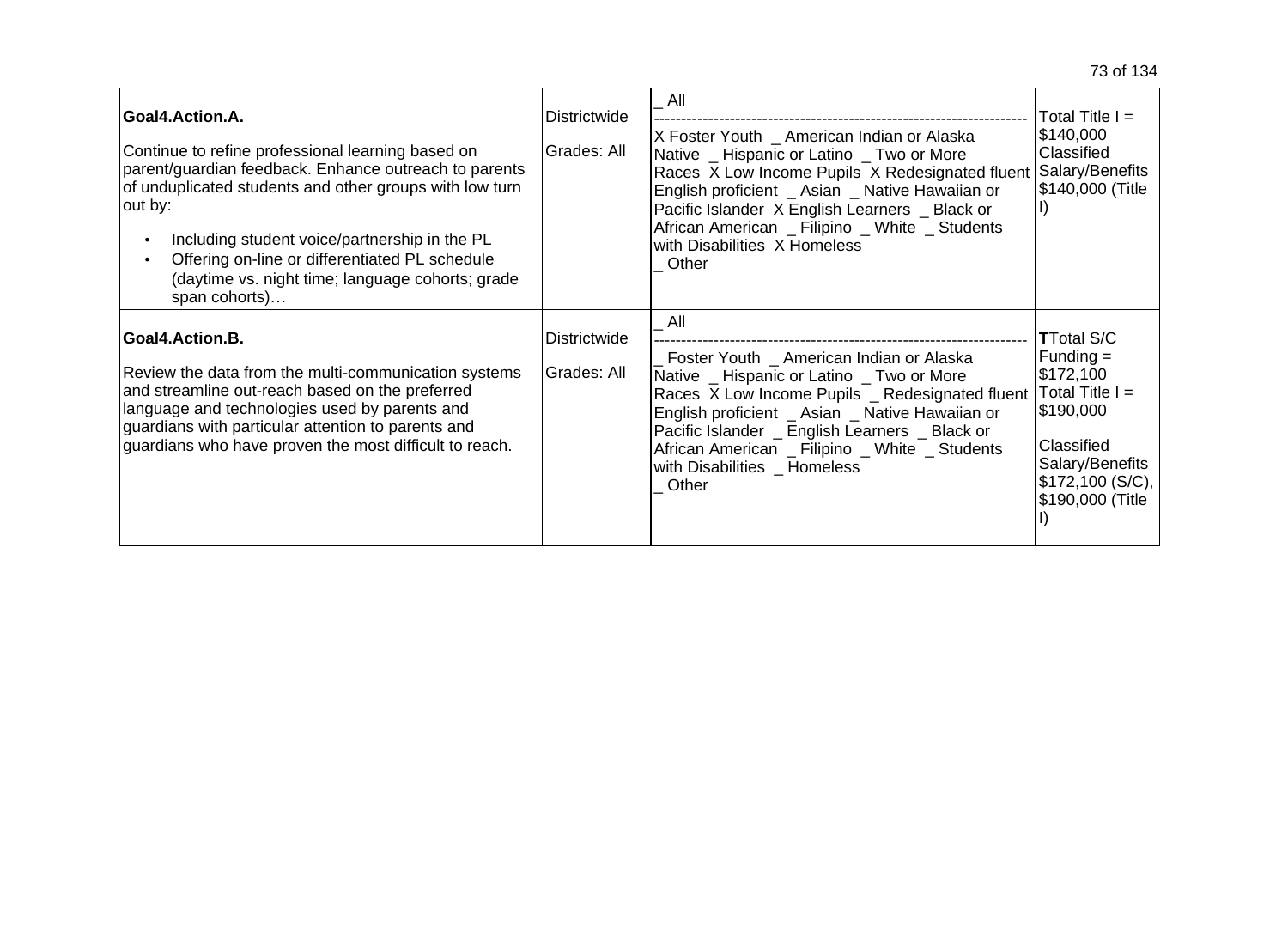| Goal4.Action.C.<br>Continue to monitor, refine and adjust workshops based<br>on feedback from parent/guardians and teachers on a<br>quarterly basis                                                                                                                                                                                                                          | <b>Districtwide</b><br>Community<br><b>Schools</b><br>lMonarch.<br>School<br>San Pasqual<br>Academy<br>Grades: All | All<br>Foster Youth _ American Indian or Alaska<br>Native _ Hispanic or Latino _ Two or More<br>Races X Low Income Pupils _ Redesignated fluent<br>English proficient _ Asian _ Native Hawaiian or<br>Court Schools Pacific Islander _ English Learners _ Black or<br>African American _ Filipino _ White _ Students<br>with Disabilities Homeless<br>Other             | <b>Total S/C</b><br>$Funding =$<br> \$5,000<br>$\sf{Total}$ Title $\sf{I}$ =<br>\$20,000<br>Services &<br><b>Other Operating</b><br>Expenses<br>\$5,000 (S/C),<br>\$20,000 (Title I) |
|------------------------------------------------------------------------------------------------------------------------------------------------------------------------------------------------------------------------------------------------------------------------------------------------------------------------------------------------------------------------------|--------------------------------------------------------------------------------------------------------------------|-------------------------------------------------------------------------------------------------------------------------------------------------------------------------------------------------------------------------------------------------------------------------------------------------------------------------------------------------------------------------|--------------------------------------------------------------------------------------------------------------------------------------------------------------------------------------|
| Goal4.Action.D.<br>Continue to align and monitor supports (such as<br>curriculum and materials, and participation opportunities)<br>from business and community partners for student<br>learning needs through the establishment of a coherent<br>district-wide system to be reviewed monthly and<br>biannually for impact.<br>(need further clarity on goal of this action) | All Schools<br>Grades: All                                                                                         | All<br>X Foster Youth _ American Indian or Alaska<br>Native _ Hispanic or Latino _ Two or More<br>Races X Low Income Pupils X Redesignated fluent<br>English proficient _ Asian _ Native Hawaiian or<br>Pacific Islander X English Learners _ Black or<br>African American _ Filipino _ White X Students<br>with Disabilities X Homeless<br>X Other (Expelled Students) | No associated<br><b>costs</b>                                                                                                                                                        |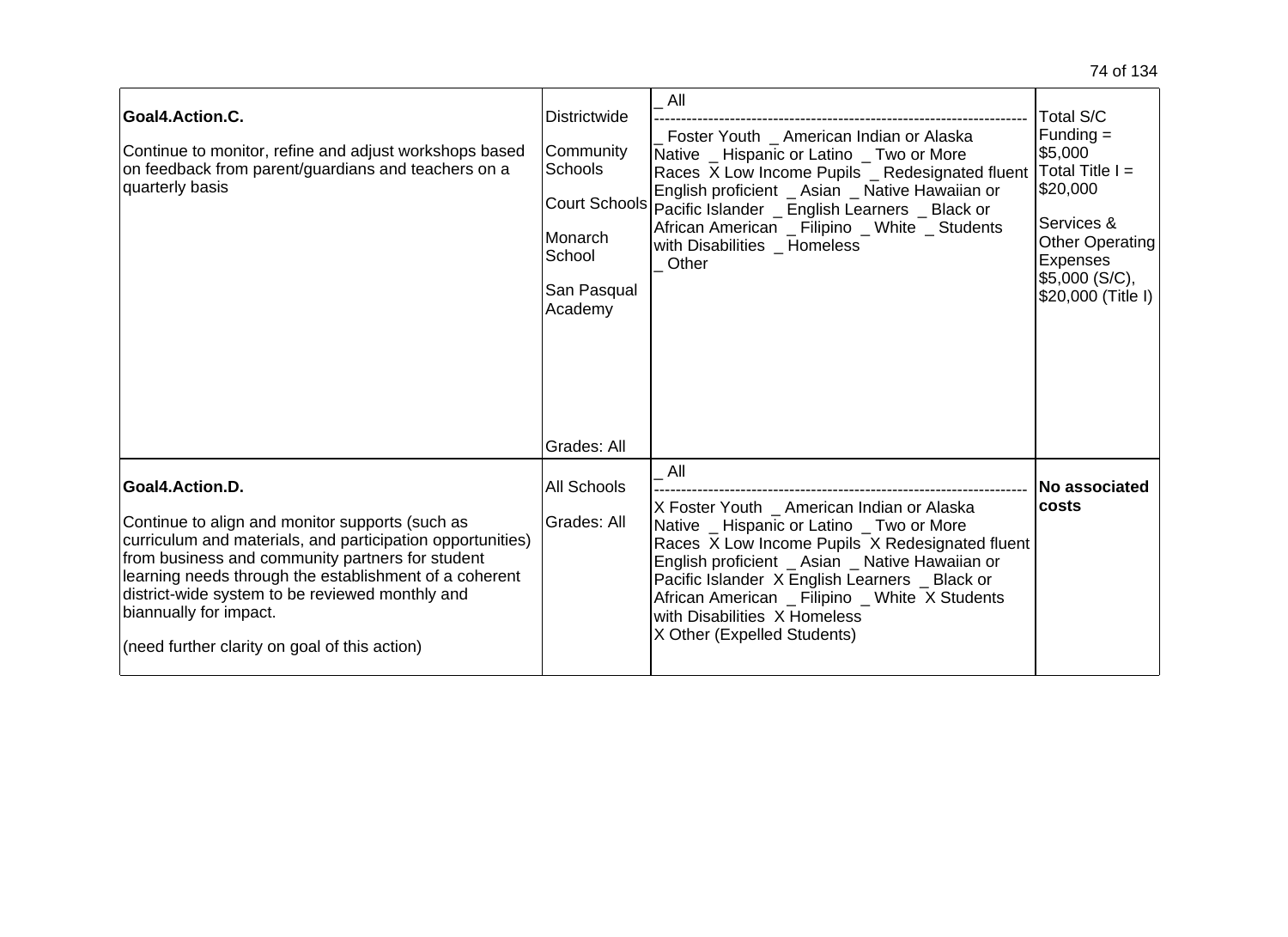| Goal4.Action.E.<br>Continue to monitor, refine and adjust a coherent system<br>of school-based support for students' social, emotional<br>and behavioral health. | All Schools<br>Grades: All   | IX All<br>Foster Youth _ American Indian or Alaska<br>Native Hispanic or Latino Two or More<br>Races _ Low Income Pupils _ Redesignated fluent<br>English proficient _ Asian _ Native Hawaiian or<br>Pacific Islander _ English Learners _ Black or<br>African American _ Filipino _ White _ Students<br>with Disabilities _ Homeless<br>Other  | Total $S/C =$<br> \$349,709<br><b>Certificated</b><br>Salary/Benefits<br>\$146,200<br>Classified<br>Salary/Benefits<br>\$195,400<br>Books/Supplies<br> \$8,000 |
|------------------------------------------------------------------------------------------------------------------------------------------------------------------|------------------------------|-------------------------------------------------------------------------------------------------------------------------------------------------------------------------------------------------------------------------------------------------------------------------------------------------------------------------------------------------|----------------------------------------------------------------------------------------------------------------------------------------------------------------|
| Goal4.Action.F<br>Continue to provide an ASL class for all parents                                                                                               | Davila School<br>Grades: All | All<br>Foster Youth _ American Indian or Alaska<br>Native _ Hispanic or Latino _ Two or More<br>Races _ Low Income Pupils _ Redesignated fluent<br>English proficient _ Asian _ Native Hawaiian or<br>Pacific Islander _ English Learners _ Black or<br>African American _ Filipino _ White X Students<br>with Disabilities _ Homeless<br>Other | lCosts funded<br>through Special<br>Education                                                                                                                  |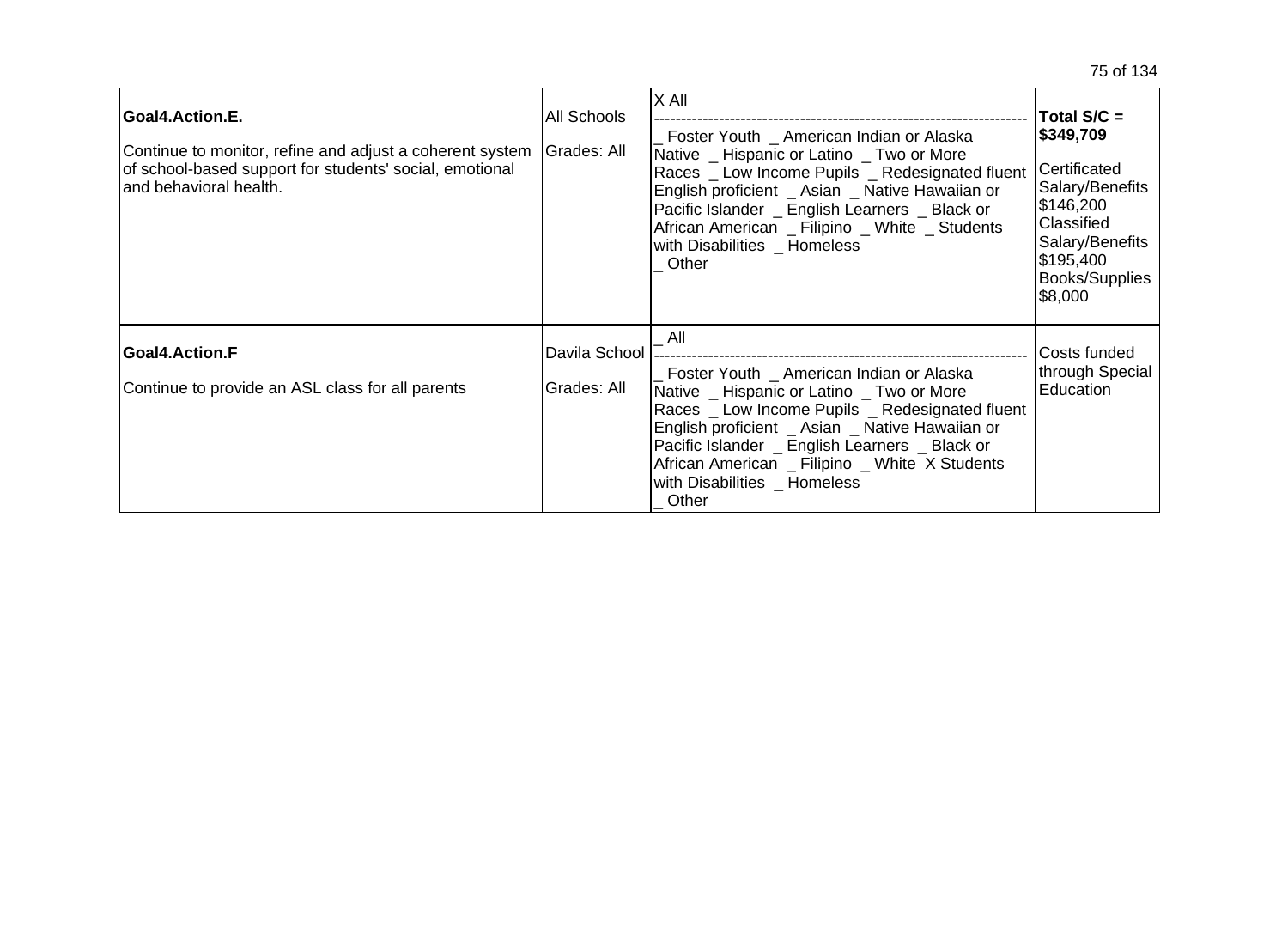| <b>GOAL:</b>                                                                                                                              | Goal 5. We will continue to support the progress of expelled students and Foster Youth.                                                                                                                                                                                                                                                                                                                                                                         | Related State and/or Local Priorities:<br>1 2 3 4 5 6 7 8 COE<br>lonly: X 9 X 10 Local: N/A |                                                           |  |                                        |  |
|-------------------------------------------------------------------------------------------------------------------------------------------|-----------------------------------------------------------------------------------------------------------------------------------------------------------------------------------------------------------------------------------------------------------------------------------------------------------------------------------------------------------------------------------------------------------------------------------------------------------------|---------------------------------------------------------------------------------------------|-----------------------------------------------------------|--|----------------------------------------|--|
| <b>Identified Need:</b>                                                                                                                   | Pursuant to education code 49826 expelled students will be served according to the County Office and local Districts plan.<br>Further, expulsion is known to disrupt the continuity of a student's educational progress. Additionally, it is well known that<br>Foster Youth often experience multiple school enrollments and transfers that hinder their ability to stay on track to complete<br>high school course requirements in order to graduate on time. |                                                                                             |                                                           |  |                                        |  |
| <b>Goal Applies to:</b>                                                                                                                   | <b>Schools:</b><br>Court Schools, Community Schools, San Pasqual Academy and Monarch School<br><sup>I</sup> Grades: All                                                                                                                                                                                                                                                                                                                                         |                                                                                             |                                                           |  |                                        |  |
|                                                                                                                                           | <b>Applicable Pupil Subgroups:</b>                                                                                                                                                                                                                                                                                                                                                                                                                              |                                                                                             | Foster Youth, Other (Foster Youth and expelled students)  |  |                                        |  |
|                                                                                                                                           |                                                                                                                                                                                                                                                                                                                                                                                                                                                                 | <b>LCAP Year 1</b>                                                                          |                                                           |  |                                        |  |
| <b>Expected Annual</b><br>Measurable<br><b>Outcomes:</b>                                                                                  | Goal5A. 100% of districts within the County have a plan in conjunction with the San Diego County Office of Education to<br>provide educational services for all expelled students.                                                                                                                                                                                                                                                                              |                                                                                             |                                                           |  |                                        |  |
|                                                                                                                                           | Goal5B. Increase the number of expelled students meeting their goals in their rehabilitation plans by 10% from the previous<br>year.                                                                                                                                                                                                                                                                                                                            |                                                                                             |                                                           |  |                                        |  |
| Goal 5C: We will coordinate with 100% of receiving districts to ensure that all expelled foster youth have a transition plan in<br>place. |                                                                                                                                                                                                                                                                                                                                                                                                                                                                 |                                                                                             |                                                           |  |                                        |  |
| Goal5D: 100% of foster youth will be immediately enrolled and placed in appropriate courses per state and local statute.                  |                                                                                                                                                                                                                                                                                                                                                                                                                                                                 |                                                                                             |                                                           |  |                                        |  |
|                                                                                                                                           | <b>Actions/Services</b>                                                                                                                                                                                                                                                                                                                                                                                                                                         | <b>Scope of</b><br><b>Service</b>                                                           | Pupils to be served within identified scope of<br>service |  | <b>Budgeted</b><br><b>Expenditures</b> |  |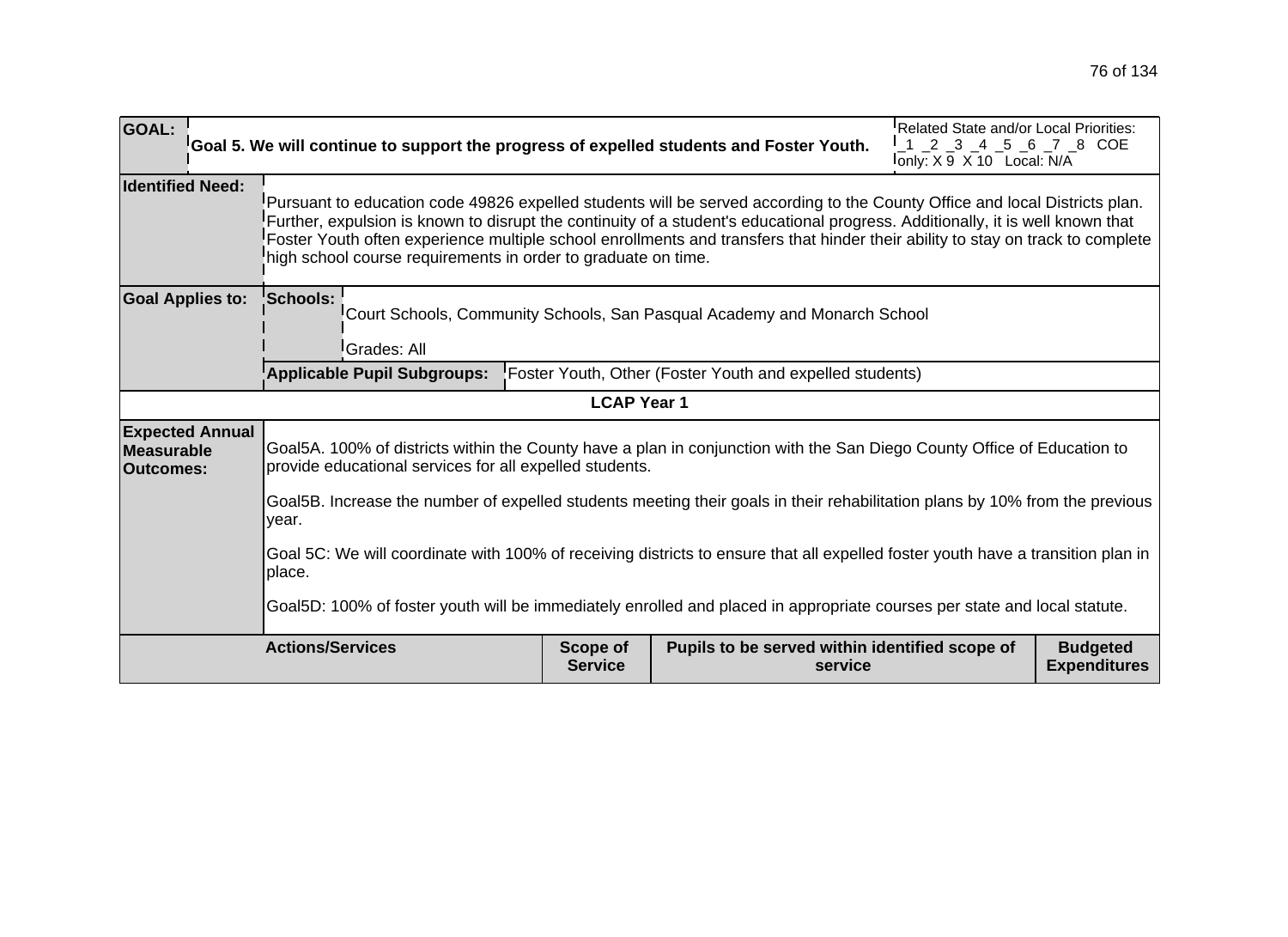| Goal5.Action.A.<br>Goal5.Action.A. Counselors and Student Transition<br>Technicians monitor and continue implementation of the<br>SDCOE adopted plan for serving expelled students<br>including:<br>Developing and monitoring personal learning plans<br>on a trimester basis for each student<br>Providing assistance in transitioning back to home<br>school | Districtwide<br>Grades: All           | All<br>X Foster Youth American Indian or Alaska<br>Native _ Hispanic or Latino _ Two or More<br>Races _ Low Income Pupils _ Redesignated fluent<br>English proficient _ Asian _ Native Hawaiian or<br>Pacific Islander _ English Learners _ Black or<br>African American _ Filipino _ White _ Students<br>with Disabilities _ Homeless<br>X Other (Expelled Students) | Total S/C<br>$Funding =$<br>\$236,000<br>Total Title $I =$<br>\$800,000<br>Certificated<br>Salary/Benefits<br>\$236,000(S/C),<br>\$800,000 (Title |
|----------------------------------------------------------------------------------------------------------------------------------------------------------------------------------------------------------------------------------------------------------------------------------------------------------------------------------------------------------------|---------------------------------------|-----------------------------------------------------------------------------------------------------------------------------------------------------------------------------------------------------------------------------------------------------------------------------------------------------------------------------------------------------------------------|---------------------------------------------------------------------------------------------------------------------------------------------------|
| Goal5.Action.B.<br>Monitor and review policies and MOUs regarding transfer, Grades: All<br>enrollment, placement, and course credit for foster youth.                                                                                                                                                                                                          | <b>All Schools</b>                    | All<br>X Foster Youth American Indian or Alaska<br>Native _ Hispanic or Latino _ Two or More<br>Races _ Low Income Pupils _ Redesignated fluent<br>English proficient _ Asian _ Native Hawaiian or<br>Pacific Islander _ English Learners _ Black or<br>African American _ Filipino _ White _ Students<br>with Disabilities Homeless<br>Other                         | No associated<br><b>costs</b>                                                                                                                     |
| Goal5.Action.C.<br>Monitor, refine and adjust practices and services to<br>support prompt enrollment, placement, and course credit<br>completion for foster youth transitioning in and out of<br>county-run programs.                                                                                                                                          | San Pasqual<br>Academy<br>Grades: All | All<br>X Foster Youth American Indian or Alaska<br>Native _ Hispanic or Latino _ Two or More<br>Races _ Low Income Pupils _ Redesignated fluent<br>English proficient _ Asian _ Native Hawaiian or<br>Pacific Islander _ English Learners _ Black or<br>African American _ Filipino _ White _ Students<br>with Disabilities _ Homeless<br>Other                       | Total Title I =<br>\$45,000<br>Services &<br><b>Other Operating</b><br>Expenses<br>\$45,000 (Title I)                                             |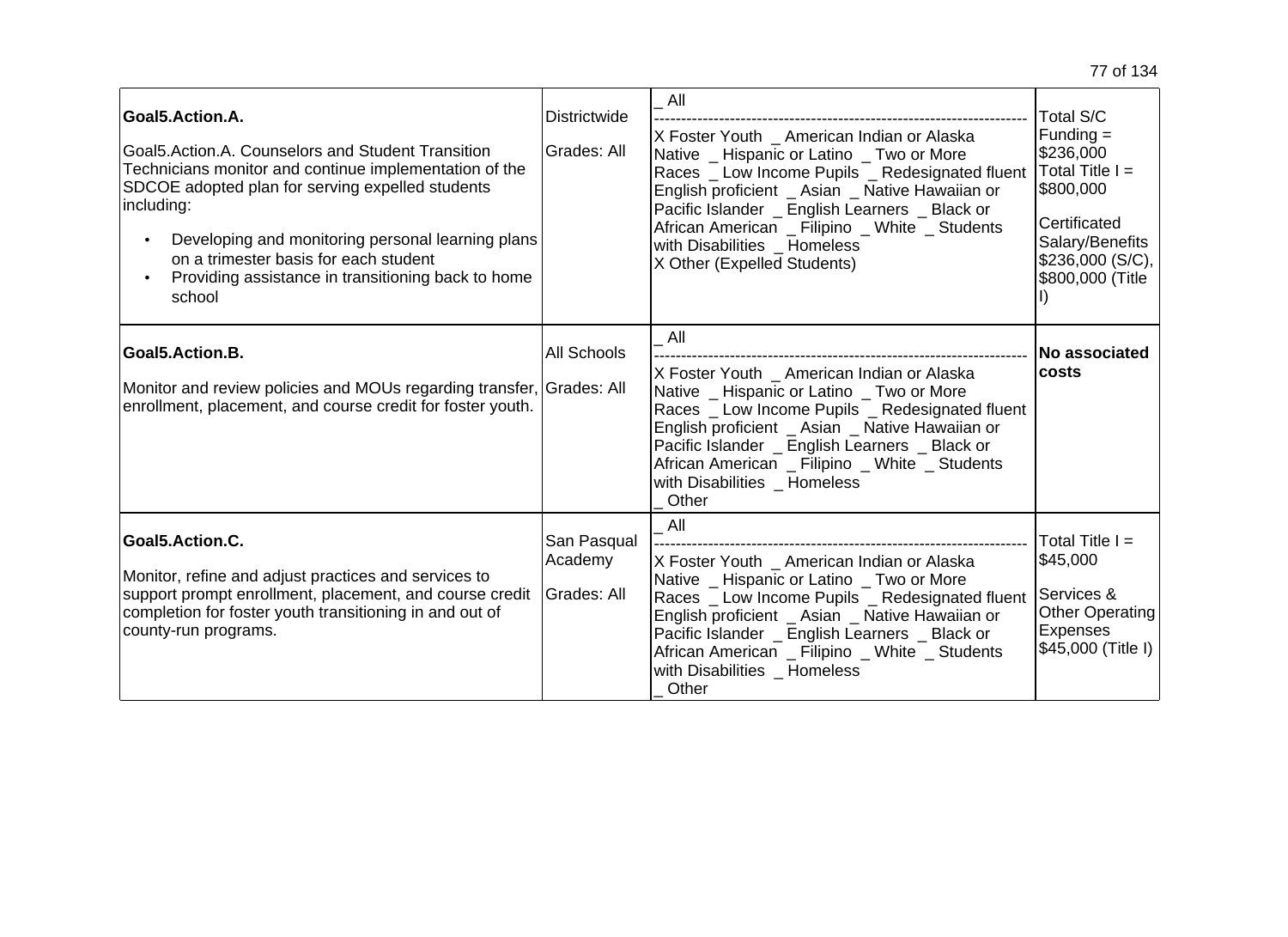| Goal5.FY.Action.D.<br>Continue collaboration with child welfare to co-locate and<br>co-fund 10 SDCOE Education Liaisons in each Child<br>Welfare Regional Office. These subject matter experts<br>work side by side with case carrying and placement social<br>workers ensuring that school of origin issues and<br>academic needs are taken into consideration at every<br>placement change.                                                             | <b>Districtwide</b><br><b>I</b> Grades: All | All<br>X Foster Youth _ American Indian or Alaska<br>Native _ Hispanic or Latino _ Two or More<br>Races _ Low Income Pupils _ Redesignated fluent<br>English proficient _ Asian _ Native Hawaiian or<br>Pacific Islander _ English Learners _ Black or<br>African American _ Filipino _ White _ Students<br>with Disabilities _ Homeless<br>X Other (Expelled Students) | Other SDCOE<br>funding source<br>(FY<br>Categorical) |
|-----------------------------------------------------------------------------------------------------------------------------------------------------------------------------------------------------------------------------------------------------------------------------------------------------------------------------------------------------------------------------------------------------------------------------------------------------------|---------------------------------------------|-------------------------------------------------------------------------------------------------------------------------------------------------------------------------------------------------------------------------------------------------------------------------------------------------------------------------------------------------------------------------|------------------------------------------------------|
| Goal5.FY.Action.E.<br>SDCOE, Foster Youth/Homeless Education Services staff Grades: All<br>will continue to assist probation and child welfare in the<br>identification of appropriate education rights holders as<br>requested and including:<br><b>IEPs</b><br>504's<br>Placements                                                                                                                                                                      | All Schools                                 | All<br>X Foster Youth _ American Indian or Alaska<br>Native Hispanic or Latino Two or More<br>Races _ Low Income Pupils _ Redesignated fluent<br>English proficient _ Asian _ Native Hawaiian or<br>Pacific Islander _ English Learners _ Black or<br>African American _ Filipino _ White _ Students<br>with Disabilities _ Homeless<br>Other                           | Other SDCOE<br>funding source<br>(FY<br>Categorical) |
| Goal5.FY.Action.F.<br>Monitor and refine the SDCOE Foster Youth Student<br>Information System which houses the education and<br>health records of every child under the jurisdiction of<br>Juvenile Court, both Probation and Dependency. This<br>database contains grades, attendance and school<br>information. Juvenile court personnel both contribute to<br>and utilize the database to locate educational information<br>on children in foster care | <b>All Schools</b><br>Grades: All           | All<br>X Foster Youth _ American Indian or Alaska<br>Native _ Hispanic or Latino _ Two or More<br>Races _ Low Income Pupils _ Redesignated fluent<br>English proficient _ Asian _ Native Hawaiian or<br>Pacific Islander _ English Learners _ Black or<br>African American _ Filipino _ White _ Students<br>with Disabilities Homeless<br>Other                         | Other SDCOE<br>funding source<br>(FY<br>Categorical) |
|                                                                                                                                                                                                                                                                                                                                                                                                                                                           | <b>LCAP Year 2</b>                          |                                                                                                                                                                                                                                                                                                                                                                         |                                                      |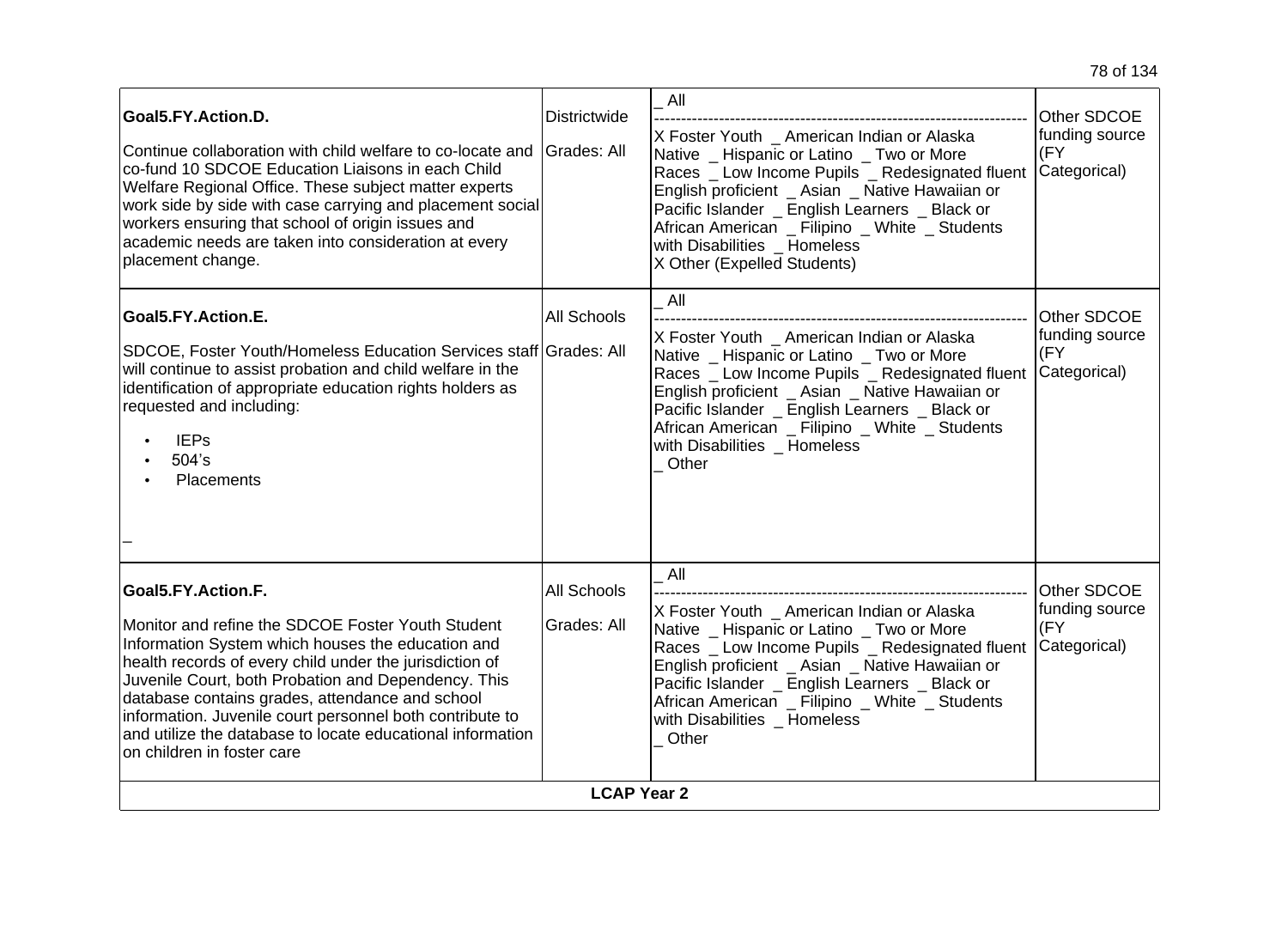| <b>Expected Annual</b><br>Measurable<br><b>Outcomes:</b> | Goal5A. 100% of districts within the County have a plan in conjunction with the San Diego County Office of Education to<br>provide educational services for all expelled students.<br>Goal5B. Increase the number of expelled students meeting their goals in their rehabilitation plans by 10% from the previous<br>vear.<br>Goal 5C: We will coordinate with 100% of receiving districts to ensure that all expelled foster youth have a transition plan in<br>place.<br>Goal5D: 100% of foster youth will be immediately enrolled and placed in appropriate courses per state and local statute. |                                    |                                                                                                                                                                                                                                                                                                                                                                         |                                                                                                                                                           |  |  |
|----------------------------------------------------------|-----------------------------------------------------------------------------------------------------------------------------------------------------------------------------------------------------------------------------------------------------------------------------------------------------------------------------------------------------------------------------------------------------------------------------------------------------------------------------------------------------------------------------------------------------------------------------------------------------|------------------------------------|-------------------------------------------------------------------------------------------------------------------------------------------------------------------------------------------------------------------------------------------------------------------------------------------------------------------------------------------------------------------------|-----------------------------------------------------------------------------------------------------------------------------------------------------------|--|--|
|                                                          | <b>Actions/Services</b>                                                                                                                                                                                                                                                                                                                                                                                                                                                                                                                                                                             | <b>Scope of</b><br><b>Service</b>  | Pupils to be served within identified scope of<br>service                                                                                                                                                                                                                                                                                                               | <b>Budgeted</b><br><b>Expenditures</b>                                                                                                                    |  |  |
| Goal5.Action.A.<br>including:<br>school                  | Goal 5. Action. A. Counselors and Student Transition<br>Technicians monitor and continue implementation of the<br>SDCOE adopted plan for serving expelled students<br>Developing and monitoring personal learning plans<br>on a trimester basis for each student<br>Providing assistance in transitioning back to home                                                                                                                                                                                                                                                                              | <b>Districtwide</b><br>Grades: All | All<br>X Foster Youth _ American Indian or Alaska<br>Native _ Hispanic or Latino _ Two or More<br>Races _ Low Income Pupils _ Redesignated fluent<br>English proficient _ Asian _ Native Hawaiian or<br>Pacific Islander _ English Learners _ Black or<br>African American _ Filipino _ White _ Students<br>with Disabilities _ Homeless<br>X Other (Expelled Students) | <b>Total S/C</b><br>$Funding =$<br>\$236,000<br>Total Title $I =$<br>\$800,000<br>Certificated<br>Salary/Benefits<br>\$236,000 (S/C),<br>\$800,000 (Title |  |  |
| Goal5.Action.B.<br>credit for foster youth.              | Continue to monitor and review policies and MOUs<br>regarding transfer, enrollment, placement, and course                                                                                                                                                                                                                                                                                                                                                                                                                                                                                           | All Schools<br>Grades: All         | All<br>X Foster Youth American Indian or Alaska<br>Native _ Hispanic or Latino _ Two or More<br>Races _ Low Income Pupils _ Redesignated fluent<br>English proficient _ Asian _ Native Hawaiian or<br>Pacific Islander _ English Learners _ Black or<br>African American _ Filipino _ White _ Students<br>with Disabilities Homeless<br>Other                           | No associated<br>costs                                                                                                                                    |  |  |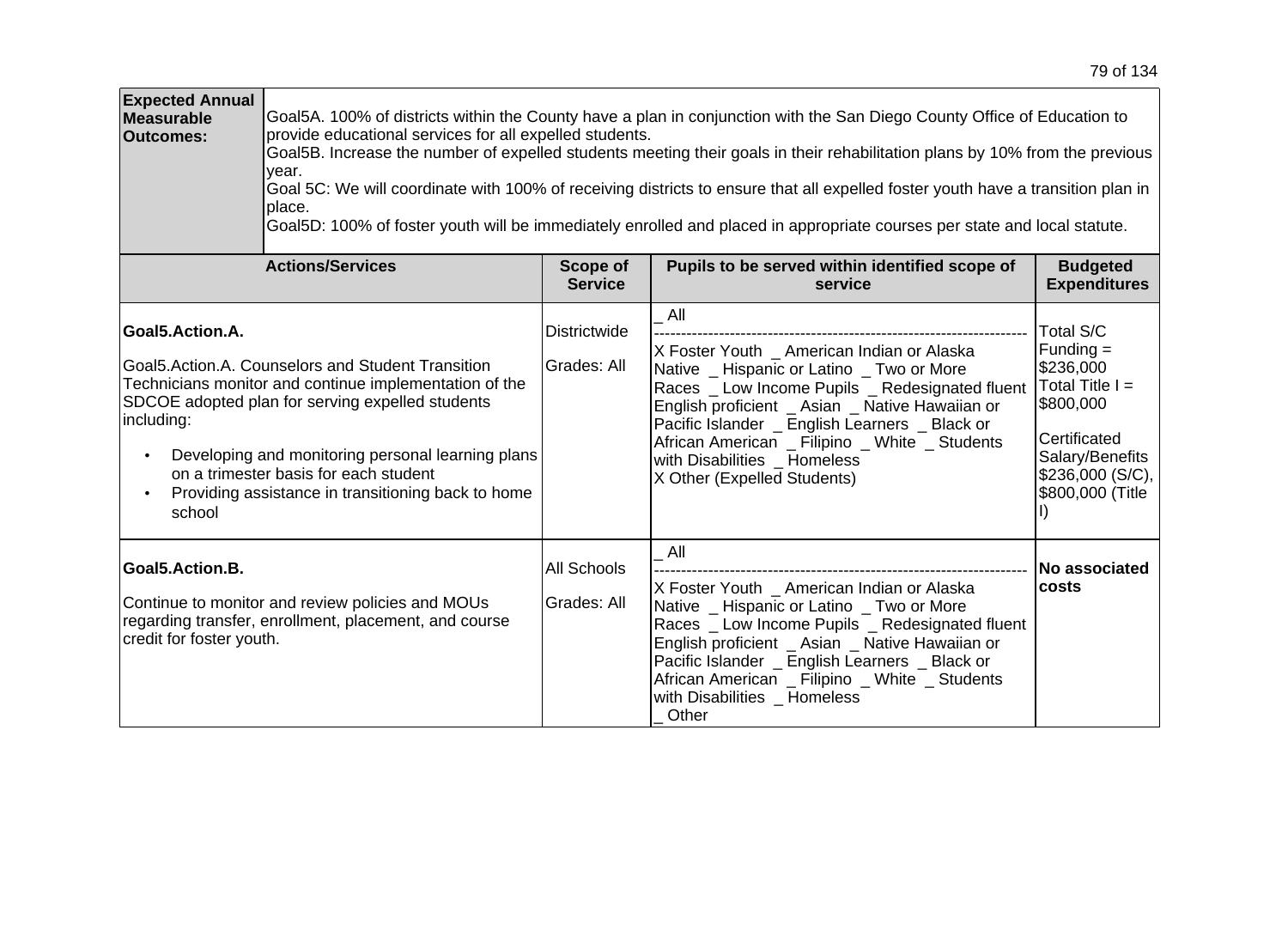| Goal5.Action.C.<br>Continue to monitor, refine and adjust practices and<br>services to support prompt enrollment, placement, and<br>course credit completion for foster youth transitioning in<br>and out of county-run programs.                                                                                                                                                             | San Pasqual<br>Academy<br><b>Grades: All</b> | All<br>X Foster Youth _ American Indian or Alaska<br>Native _ Hispanic or Latino _ Two or More<br>Races _ Low Income Pupils _ Redesignated fluent<br>English proficient _ Asian _ Native Hawaiian or<br>Pacific Islander _ English Learners _ Black or<br>African American _ Filipino _ White _ Students<br>with Disabilities Homeless<br>Other                   | Total Title $I =$<br>\$45,000<br>Services &<br><b>Other Operating</b><br><b>Expenses</b><br>\$45,000 (Title I) |
|-----------------------------------------------------------------------------------------------------------------------------------------------------------------------------------------------------------------------------------------------------------------------------------------------------------------------------------------------------------------------------------------------|----------------------------------------------|-------------------------------------------------------------------------------------------------------------------------------------------------------------------------------------------------------------------------------------------------------------------------------------------------------------------------------------------------------------------|----------------------------------------------------------------------------------------------------------------|
| Goal5.FY.Action.D.<br>Continue collaboration with child welfare to co-locate and<br>co-fund 10 SDCOE Education Liaisons in each Child<br>Welfare Regional Office. These subject matter experts<br>work side by side with case carrying and placement social<br>workers ensuring that school of origin issues and<br>academic needs are taken into consideration at every<br>placement change. | Districtwide<br><b>Grades: All</b>           | All<br>X Foster Youth _ American Indian or Alaska<br>Native _ Hispanic or Latino _ Two or More<br>Races _ Low Income Pupils _ Redesignated fluent<br>English proficient Asian Native Hawaiian or<br>Pacific Islander _ English Learners _ Black or<br>African American _ Filipino _ White _ Students<br>with Disabilities Homeless<br>X Other (Expelled Students) | Other SDCOE<br>funding source<br>(FY<br>Categorical)                                                           |
| Goal5.FY.Action.E.<br>SDCOE, Foster Youth/Homeless Education Services staff Grades: All<br>will continue to assist probation and child welfare in the<br>identification of appropriate education rights holders as<br>requested and including:<br><b>IEPs</b><br>$504$ 's<br><b>Placements</b>                                                                                                | <b>All Schools</b>                           | All<br>X Foster Youth _ American Indian or Alaska<br>Native _ Hispanic or Latino _ Two or More<br>Races _ Low Income Pupils _ Redesignated fluent<br>English proficient _ Asian _ Native Hawaiian or<br>Pacific Islander _ English Learners _ Black or<br>African American _ Filipino _ White _ Students<br>with Disabilities Homeless<br>Other                   | Other SDCOE<br>funding source<br>(FY<br>Categorical)                                                           |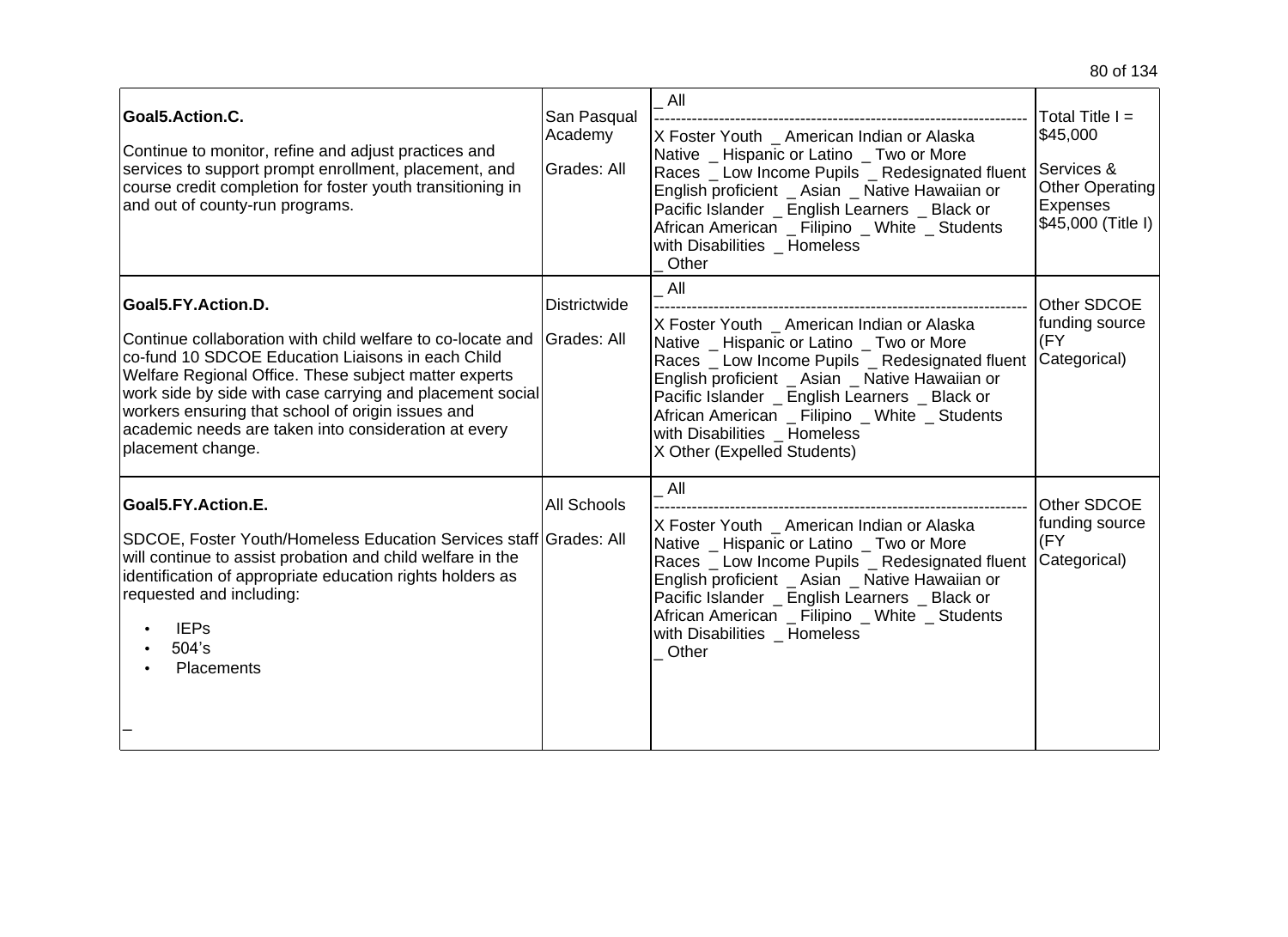| Goal5.FY.Action.F.<br>on children in foster care         | Monitor and refine the SDCOE Foster Youth Student<br>Information System which houses the education and<br>health records of every child under the jurisdiction of<br>Juvenile Court, both Probation and Dependency. This<br>database contains grades, attendance and school<br>information. Juvenile court personnel both contribute to<br>and utilize the database to locate educational information                                                                                                                                                                                               | All Schools<br>Grades: All  | All<br>X Foster Youth _ American Indian or Alaska<br>Native _ Hispanic or Latino _ Two or More<br>Races _ Low Income Pupils _ Redesignated fluent<br>English proficient _ Asian _ Native Hawaiian or<br>Pacific Islander _ English Learners _ Black or<br>African American _ Filipino _ White _ Students<br>with Disabilities Homeless<br>Other                     | Other SDCOE<br>funding source<br>(FY<br>Categorical)                                                                                              |
|----------------------------------------------------------|-----------------------------------------------------------------------------------------------------------------------------------------------------------------------------------------------------------------------------------------------------------------------------------------------------------------------------------------------------------------------------------------------------------------------------------------------------------------------------------------------------------------------------------------------------------------------------------------------------|-----------------------------|---------------------------------------------------------------------------------------------------------------------------------------------------------------------------------------------------------------------------------------------------------------------------------------------------------------------------------------------------------------------|---------------------------------------------------------------------------------------------------------------------------------------------------|
|                                                          |                                                                                                                                                                                                                                                                                                                                                                                                                                                                                                                                                                                                     | <b>LCAP Year 3</b>          |                                                                                                                                                                                                                                                                                                                                                                     |                                                                                                                                                   |
| <b>Expected Annual</b><br>Measurable<br><b>Outcomes:</b> | Goal5A. 100% of districts within the County have a plan in conjunction with the San Diego County Office of Education to<br>provide educational services for all expelled students.<br>Goal5B. Increase the number of expelled students meeting their goals in their rehabilitation plans by 10% from the previous<br>vear.<br>Goal 5C: We will coordinate with 100% of receiving districts to ensure that all expelled foster youth have a transition plan in<br>place.<br>Goal5D: 100% of foster youth will be immediately enrolled and placed in appropriate courses per state and local statute. |                             |                                                                                                                                                                                                                                                                                                                                                                     |                                                                                                                                                   |
|                                                          | <b>Actions/Services</b>                                                                                                                                                                                                                                                                                                                                                                                                                                                                                                                                                                             | Scope of<br><b>Service</b>  | Pupils to be served within identified scope of<br>service                                                                                                                                                                                                                                                                                                           | <b>Budgeted</b><br><b>Expenditures</b>                                                                                                            |
| Goal5.Action.A.<br>including:<br>school                  | Goal5.Action.A. Counselors and Student Transition<br>Technicians monitor and continue implementation of the<br>SDCOE adopted plan for serving expelled students<br>Developing and monitoring personal learning plans<br>on a trimester basis for each student<br>Providing assistance in transitioning back to home                                                                                                                                                                                                                                                                                 | Districtwide<br>Grades: All | All<br>X Foster Youth American Indian or Alaska<br>Native _ Hispanic or Latino _ Two or More<br>Races _ Low Income Pupils _ Redesignated fluent<br>English proficient _ Asian _ Native Hawaiian or<br>Pacific Islander _ English Learners _ Black or<br>African American _ Filipino _ White _ Students<br>with Disabilities Homeless<br>X Other (Expelled Students) | Total S/C<br>Funding $=$<br>\$236,000<br>Total Title $I =$<br>\$800,000<br>Certificated<br>Salary/Benefits<br>\$236,000(S/C),<br>\$800,000 (Title |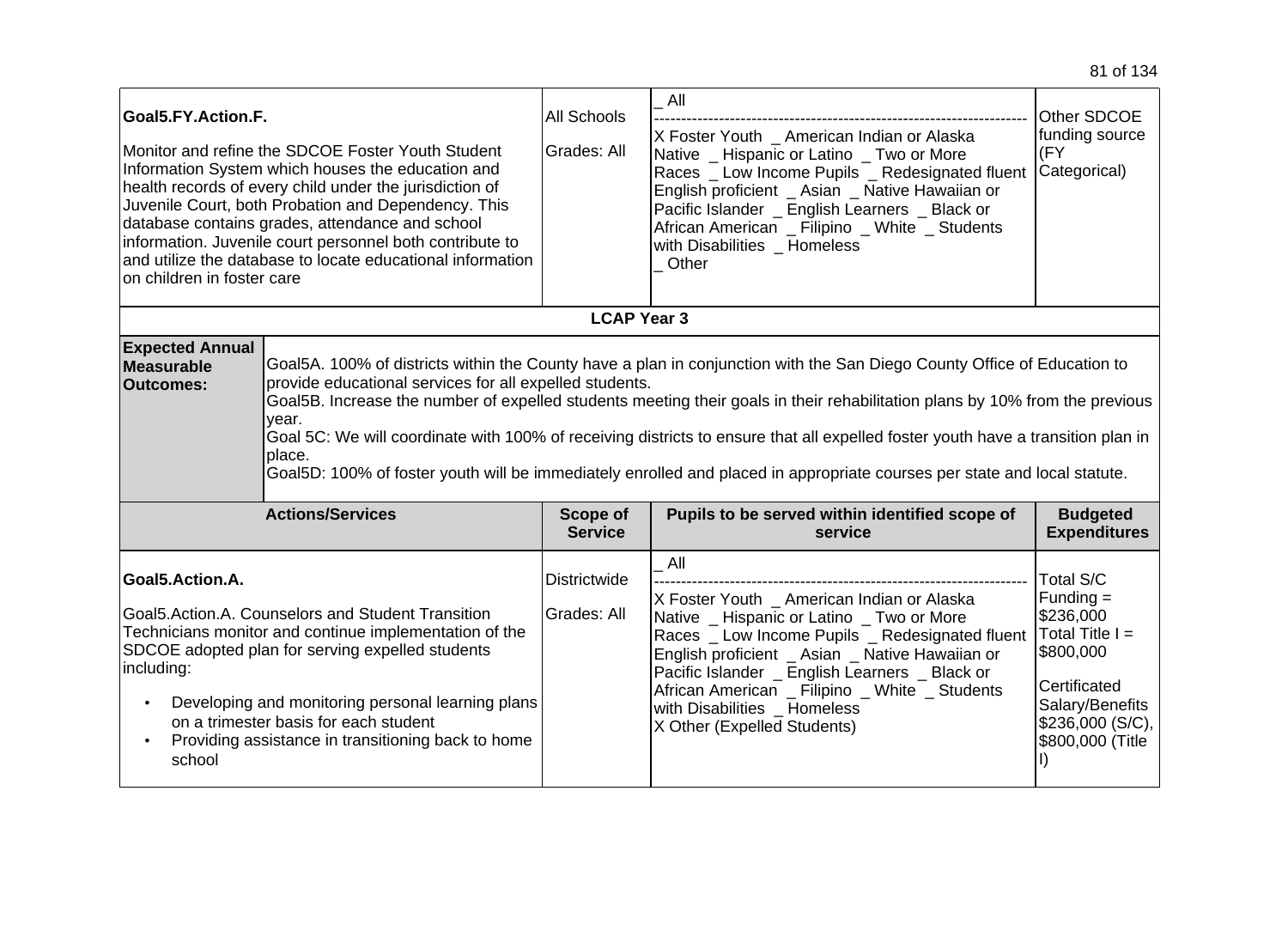| Goal5.Action.B.<br>Continue to monitor and review policies and MOUs<br>regarding transfer, enrollment, placement, and course<br>credit for foster youth.                                                                                                                                                                                                                                      | <b>All Schools</b><br>Grades: All     | All<br>X Foster Youth _ American Indian or Alaska<br>Native _ Hispanic or Latino _ Two or More<br>Races _ Low Income Pupils _ Redesignated fluent<br>English proficient _ Asian _ Native Hawaiian or<br>Pacific Islander _ English Learners _ Black or<br>African American _ Filipino _ White _ Students<br>with Disabilities Homeless<br>Other                     | <b>No associated</b><br>lcosts                                                                          |
|-----------------------------------------------------------------------------------------------------------------------------------------------------------------------------------------------------------------------------------------------------------------------------------------------------------------------------------------------------------------------------------------------|---------------------------------------|---------------------------------------------------------------------------------------------------------------------------------------------------------------------------------------------------------------------------------------------------------------------------------------------------------------------------------------------------------------------|---------------------------------------------------------------------------------------------------------|
| Goal5.Action.C.<br>Continue to monitor, refine and adjust practices and<br>services to support prompt enrollment, placement, and<br>course credit completion for foster youth transitioning in<br>and out of county-run programs.                                                                                                                                                             | San Pasqual<br>Academy<br>Grades: All | All<br>X Foster Youth _ American Indian or Alaska<br>Native _ Hispanic or Latino _ Two or More<br>Races _ Low Income Pupils _ Redesignated fluent<br>English proficient _ Asian _ Native Hawaiian or<br>Pacific Islander _ English Learners _ Black or<br>African American _ Filipino _ White _ Students<br>with Disabilities Homeless<br>Other                     | Total Title $I =$<br>\$45,000<br>Services &<br><b>Other Operating</b><br>Expenses<br>\$45,000 (Title I) |
| Goal5.FY.Action.D.<br>Continue collaboration with child welfare to co-locate and<br>co-fund 10 SDCOE Education Liaisons in each Child<br>Welfare Regional Office. These subject matter experts<br>work side by side with case carrying and placement social<br>workers ensuring that school of origin issues and<br>academic needs are taken into consideration at every<br>placement change. | <b>Districtwide</b><br>lGrades: All   | All<br>X Foster Youth American Indian or Alaska<br>Native _ Hispanic or Latino _ Two or More<br>Races _ Low Income Pupils _ Redesignated fluent<br>English proficient _ Asian _ Native Hawaiian or<br>Pacific Islander _ English Learners _ Black or<br>African American _ Filipino _ White _ Students<br>with Disabilities Homeless<br>X Other (Expelled Students) | Other SDCOE<br>funding source<br>(FY<br>Categorical)                                                    |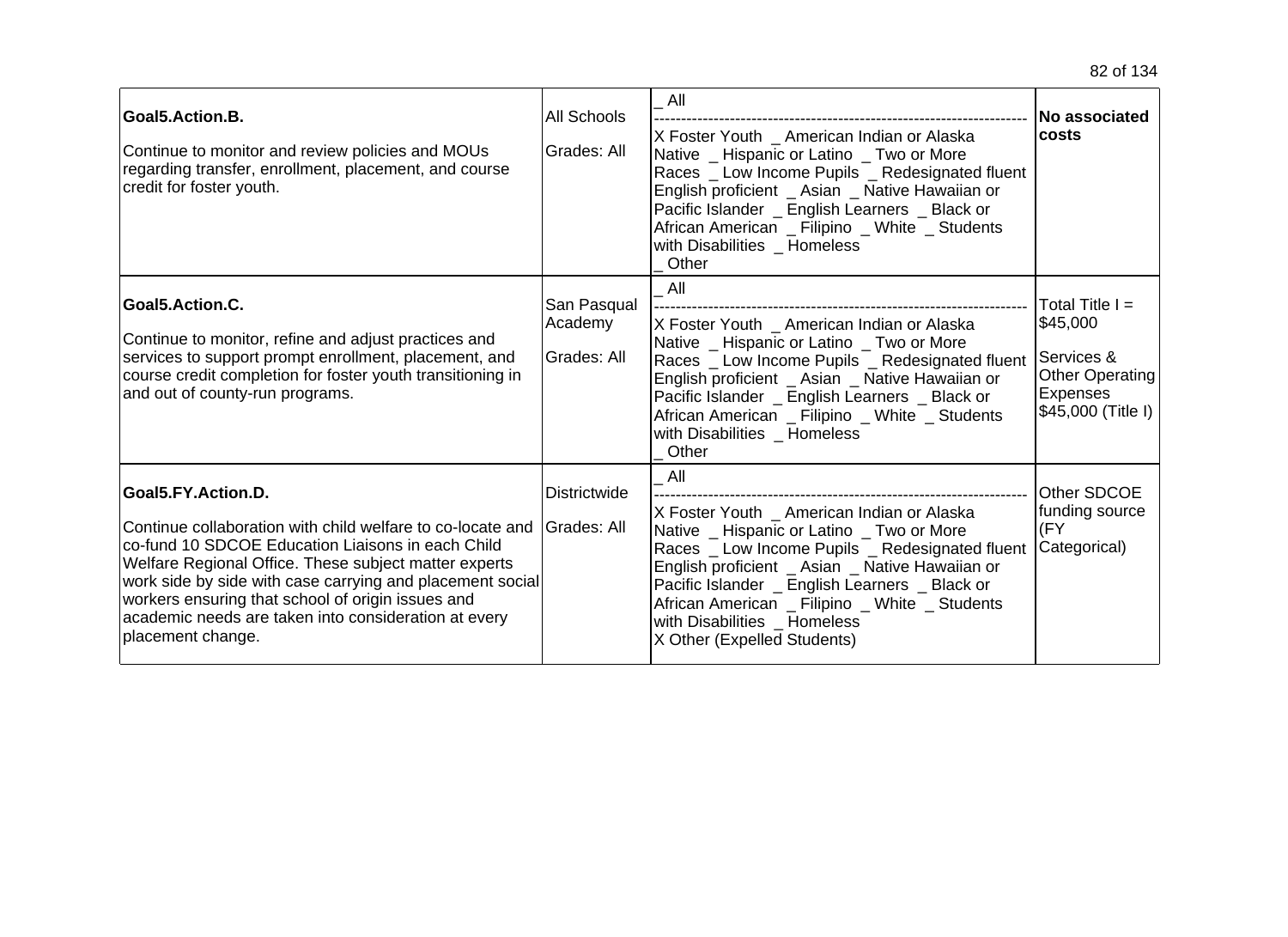| Goal5.FY.Action.E.<br>SDCOE, Foster Youth/Homeless Education Services staff Grades: All<br>will continue to assist probation and child welfare in the<br>identification of appropriate education rights holders as<br>requested and including:<br><b>IEPs</b><br>504's<br><b>Placements</b>                                                                                                                                                                | <b>All Schools</b>                | $\overline{A}$ ll<br>X Foster Youth _ American Indian or Alaska<br>Native _ Hispanic or Latino _ Two or More<br>Races _ Low Income Pupils _ Redesignated fluent<br>English proficient _ Asian _ Native Hawaiian or<br>Pacific Islander _ English Learners _ Black or<br>African American _ Filipino _ White _ Students<br>with Disabilities Homeless<br>Other | Other SDCOE<br>funding source<br>(FY<br>Categorical) |
|------------------------------------------------------------------------------------------------------------------------------------------------------------------------------------------------------------------------------------------------------------------------------------------------------------------------------------------------------------------------------------------------------------------------------------------------------------|-----------------------------------|---------------------------------------------------------------------------------------------------------------------------------------------------------------------------------------------------------------------------------------------------------------------------------------------------------------------------------------------------------------|------------------------------------------------------|
| Goal5.FY.Action.F.<br>Monitor and refine the SDCOE Foster Youth Student<br>Information System which houses the education and<br>health records of every child under the jurisdiction of<br>Juvenile Court, both Probation and Dependency. This<br>database contains grades, attendance and school<br>information. Juvenile court personnel both contribute to<br>and utilize the database to locate educational information<br>lon children in foster care | <b>All Schools</b><br>Grades: All | All<br>X Foster Youth _ American Indian or Alaska<br>Native _ Hispanic or Latino _ Two or More<br>Races _ Low Income Pupils _ Redesignated fluent<br>English proficient _ Asian _ Native Hawaiian or<br>Pacific Islander _ English Learners _ Black or<br>African American _ Filipino _ White _ Students<br>with Disabilities Homeless<br>Other               | Other SDCOE<br>funding source<br>(FY<br>Categorical) |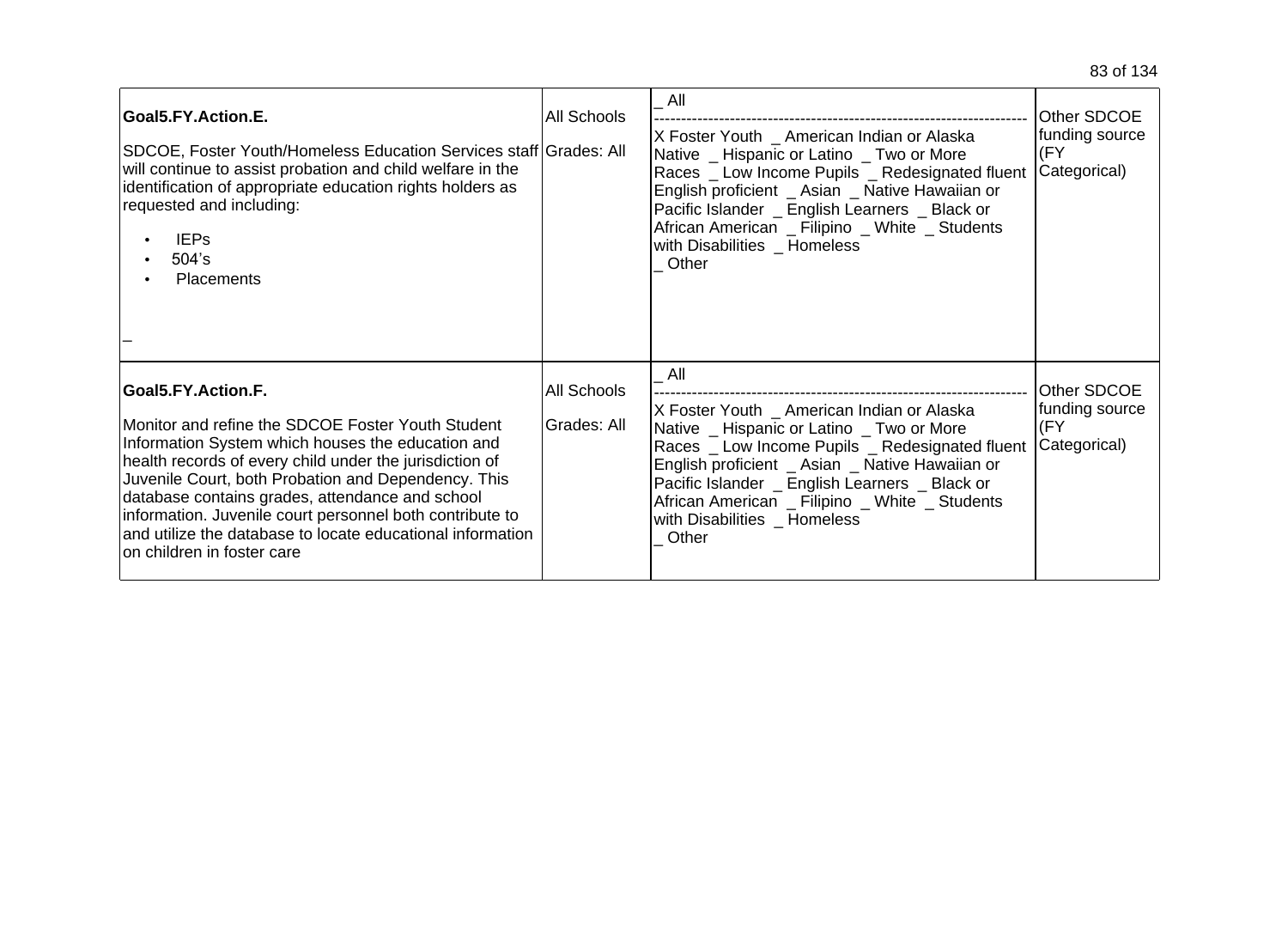## **Annual Update**

**Annual Update Instructions:** For each goal in the prior year LCAP, review the progress toward the expected annual outcome(s) based on, at a minimum, the required metrics pursuant to Education Code sections 52060 and 52066. The review must include an assessment of the effectiveness of the specific actions. Describe any changes to the actions or goals the LEA will take as a result of the review and assessment. In addition, review the applicability of each goal in the LCAP.

## **Guiding Questions:**

- 1) How have the actions/services addressed the needs of all pupils and did the provisions of those services result in the desired outcomes?
- 2) How have the actions/services addressed the needs of all subgroups of pupils identified pursuant to Education Code section 52052, including, but not limited to, English learners, low-income pupils, and foster youth; and did the provision of those actions/services result in the desired outcomes?
- 3) How have the actions/services addressed the identified needs and goals of specific schoolsites and were these actions/services effective in achieving the desired outcomes?
- 4) What information (e.g., quantitative and qualitative data/metrics) was examined to review progress toward goals in the annual update?
- 5) What progress has been achieved toward the goal and expected measurable outcome(s)? How effective were the actions and services in making progress toward the goal? What changes to goals, actions, services, and expenditures are being made in the LCAP as a result of the review of progress and assessment of the effectiveness of the actions and services?
- 6) What differences are there between budgeted expenditures and estimated actual annual expenditures? What were the reasons for any differences?

| <b>Original Goal</b><br>from prior year<br>LCAP:  | Students will be engaged through the use of effective pedagogical and behavioral<br>supports and interventions                                                                                                                                                      |     |                                                 |  | Related State and/or Local Priorities: X<br>1 2 3 4 X 5 X 6 7 X 8 COE<br>only: $9 - 10$ Local:                                                                                                                                                                |
|---------------------------------------------------|---------------------------------------------------------------------------------------------------------------------------------------------------------------------------------------------------------------------------------------------------------------------|-----|-------------------------------------------------|--|---------------------------------------------------------------------------------------------------------------------------------------------------------------------------------------------------------------------------------------------------------------|
| Goal Applies to:                                  | Schools:<br>All<br>Grades: All<br>Applicable Pupil Subgroups:                                                                                                                                                                                                       | All |                                                 |  |                                                                                                                                                                                                                                                               |
| <b>Expected Annual</b><br>Measurable<br>Outcomes: | Goal1A. All community school (including SPA and<br>Monarch) students will attend school at least 90% of<br>the time. Community Schools have not yet exceeded<br>90% and have a YTD attendance rate of 82.3%. SPA<br>and Monarch have baseline attendance above 90%. |     | <b>Actual Annual</b><br>Measurable<br>Outcomes: |  | Goal1A. The attendance rate for Monarch School is<br>90% and for SPA is 89%, indicating an improvement<br>in comparison to 2014-15 from 89% for Monarch<br>School and from 87% for SPA. Community School<br>attendance rates have decreased from 86% in 2014- |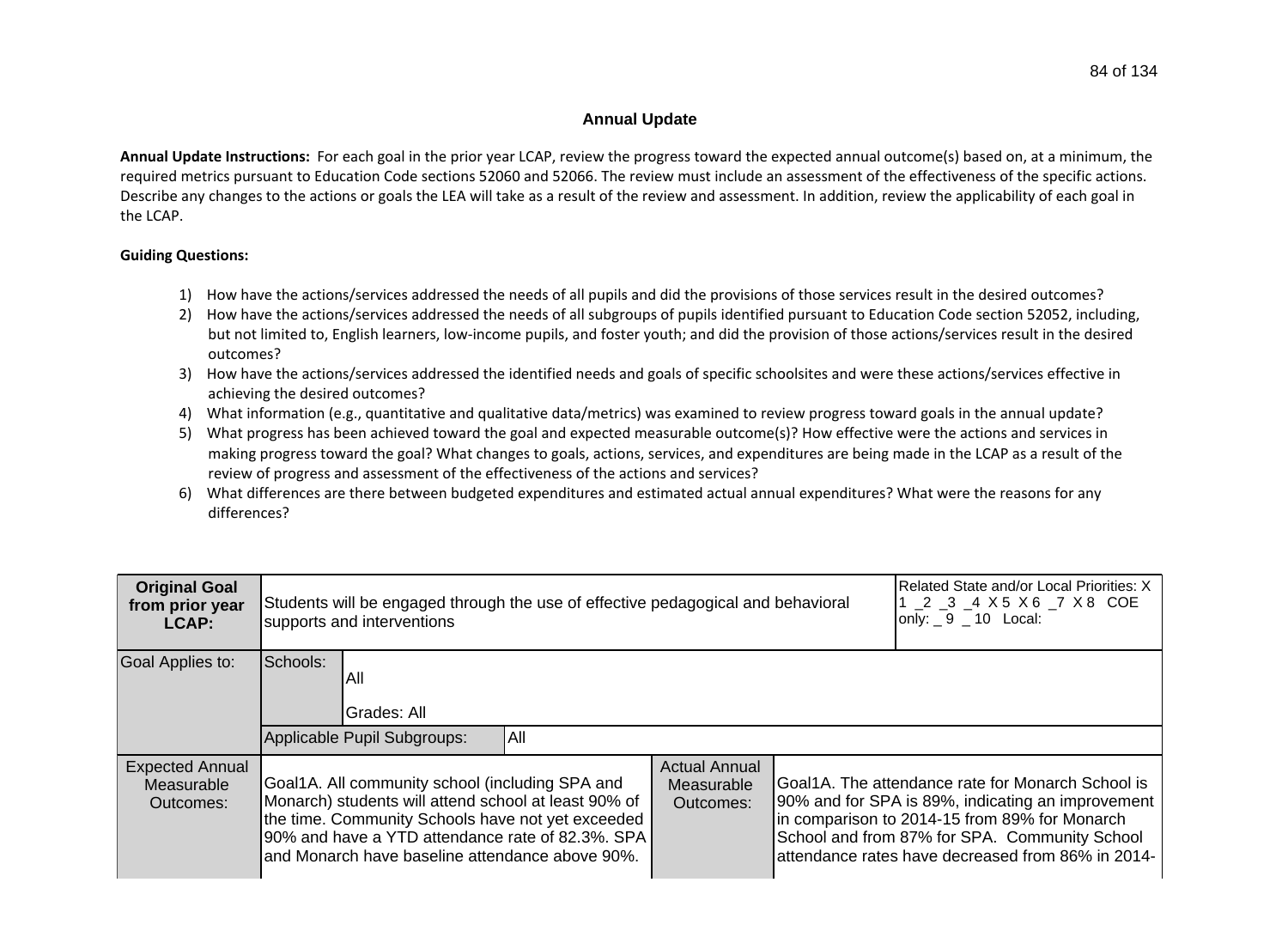Goal1B. No more than 20% of community school (including SPA and Monarch) students will have 10 or more days absent during the school year.

Goal1C. Reduce the number of students in Special Education schools with 15 days or more of unexcused absences by 1% annually. This is in consideration of health issues as noted in the IEP.

Goal1D. Student offense reports (suspension and referral data) will decrease by 10% below the 2014- 15 baseline of 251.

Goal1E. Increase the number of students who stay in programs leading to high school graduation by 5% over the projected 2014-15 baseline of 370.

Goal1F. All students will have access to safe, wellmaintained learning environments.

Goal1G. The percentage of students scoring Moderate and High on the Resilience: School Environment and the School Connectedness Indicators on the California Healthy Kids Survey will increase from the 2014-15 baseline.

Note about budget notation:

LCFF Supplemental/Concentration Grant Funds are denoted as "S/C" in the Budgeted Expenditures Sections Note about metrics not included in the SDCOE LCAP:

**&bull: The California Department of Education does** not publish dropout rate calculations for schools that are operated by County Offices of Education because of constraints in interpreting these calculations for schools with high student mobility. Therefore, middle school dropout rates and high school dropout rates are not included in the SDCOE LCAP as metrics.

15 to 82% for this year to date.

Goal1B. This school year 42% of Community School student have 10 or more absences (compared to 30% in 2014-15); 36% of SPA students have 10 or more absences (compared to 54% in 2014-15) and 42% of Monarch School students have 10 or more absences (compared to 52% in 2014-15).

Goal1C. For the current school year to date, Friendship School had no students with 15 or more absences. Davila Day School's attendance has improved compared to last year. In the current school year to date, 2 out of 25students have more than 5 unexcused absences. In comparison, 3 out of 23 students had more than 5 unexcused absences during the 2014-15 school year. This represents a 33% reduction in the number of students with 15 or more absences.

Goal1D. The total number of offenses was 268, in comparison to 251 for 2014-15.

Goal1E. The total number of students graduating is projected to be 400 by June 2016, and represents an 8% increase compared to 2014-15.

Goal1F. All school sites have received maintenance (e.g. painting, upgrades). Some school sites received new furniture to change from single chairdesks to tables for collaborative opportunities. School improvements include expansion of Choice Community School, remodel of Victoria Community School and approved plans for opening of new community school site in City Heights.

Goal1G. Calif Health Kids Survey 2014-15 Baseline data indicated that Moderate and High school environment ratings ranged from 64% to 87%; Moderate and High school connectedness was 81%. The survey will be administered again in May of 2016.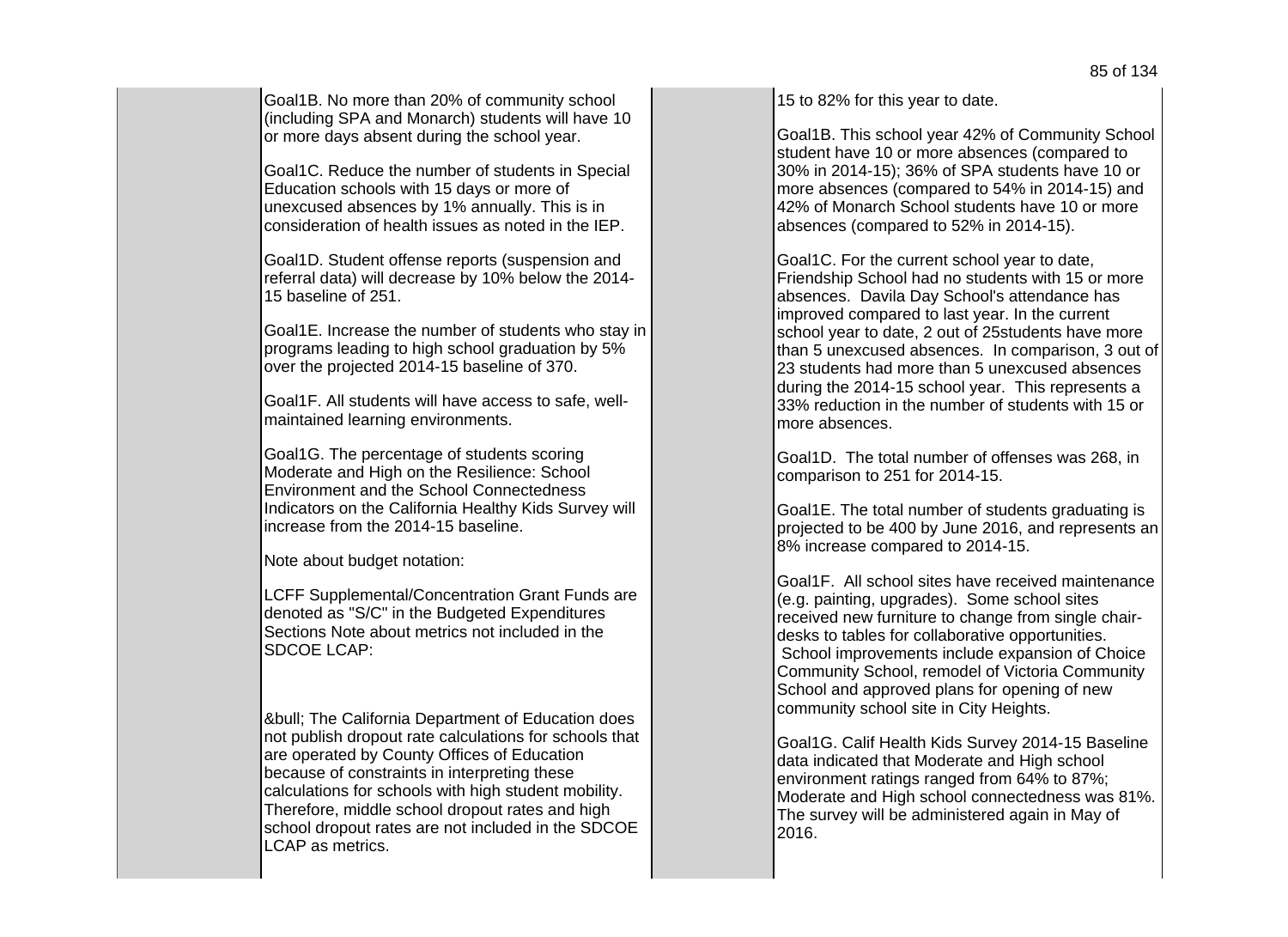| County-Offices of Education operate schools<br>designated to serve student expelled from<br>local school districts. Consequently, SDCOE<br>does not make a practice of expelling student,<br>instead opting to refer students to other more<br>appropriate school placement alternatives. As<br>a result, the Expulsion Rate metric published<br>by CDE for SDCOE has been unchanged at 0<br>for the past three years. This metric is<br>therefore not sensitive to change and was not<br>included in the LCAP. |                                                                                                                                                                              |                                                                                                                                                                                                                                                                                                                                                                                                                                                                                                                                      |                                             |
|-----------------------------------------------------------------------------------------------------------------------------------------------------------------------------------------------------------------------------------------------------------------------------------------------------------------------------------------------------------------------------------------------------------------------------------------------------------------------------------------------------------------|------------------------------------------------------------------------------------------------------------------------------------------------------------------------------|--------------------------------------------------------------------------------------------------------------------------------------------------------------------------------------------------------------------------------------------------------------------------------------------------------------------------------------------------------------------------------------------------------------------------------------------------------------------------------------------------------------------------------------|---------------------------------------------|
| <b>Planned Actions/Services</b>                                                                                                                                                                                                                                                                                                                                                                                                                                                                                 | <b>LCAP Year: 2015-16</b>                                                                                                                                                    | <b>Actual Actions/Services</b>                                                                                                                                                                                                                                                                                                                                                                                                                                                                                                       |                                             |
|                                                                                                                                                                                                                                                                                                                                                                                                                                                                                                                 | <b>Budgeted</b>                                                                                                                                                              |                                                                                                                                                                                                                                                                                                                                                                                                                                                                                                                                      | <b>Estimated</b>                            |
|                                                                                                                                                                                                                                                                                                                                                                                                                                                                                                                 | <b>Expenditures</b>                                                                                                                                                          |                                                                                                                                                                                                                                                                                                                                                                                                                                                                                                                                      | <b>Actual Annual</b><br><b>Expenditures</b> |
| Continue to implement staff and site realignment and<br>reassignment based on student needs within the<br>community school model to ensure that students have<br>access to increased supervisoino, teachers appropriately<br>assigned and fully credentialed in the subject area taught;<br>and that students have access to standards-aligned<br>instructional materials.                                                                                                                                      | \$3,197,000<br>GF<br>Certificated<br>Personnel -<br>1,641,209<br>Classified -<br>632,967<br>Benefits -<br>11,824<br>Services and<br>Other<br>Operating<br>Costs -<br>111,000 | Goal1.ActionA. We have continued to realign school Total S/C =<br>sites and maintained 27 school sites this school<br>year. Construction is now underway for a new<br>community school site in City Heights scheduled to<br>open in August of 2016 for the 2016-17 school year.<br>Additionally, plans for the expansion of Monarch<br>School to include a Career Technical Education<br>'learning lab" have been approved and are<br>underway. Construction for this expansion are<br>scheduled to begin during the Summer of 2016. | \$3,474,800                                 |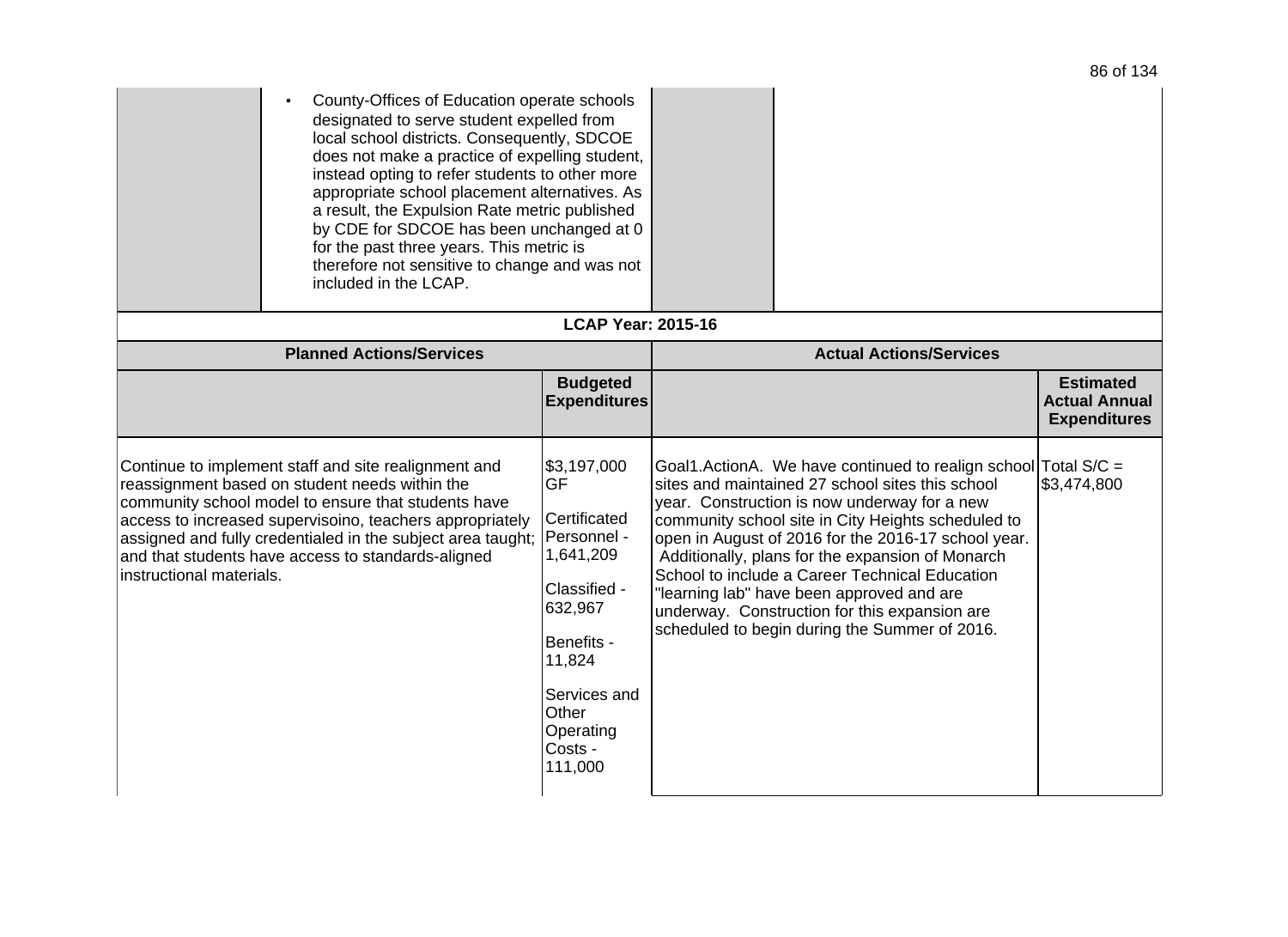| Scope of<br>service:                                                                                                                                                                                                                                             | All Schools - Community Schools,<br>Court Schools, Monarch School and<br>San Pasqual Academy<br>Grades: All                                                                                                                                                                                                                                                                                                                                                                                                                                                                                                                                   |  | Scope of<br>service:                | All schools.<br>Grades: All                                                                                                                                                                                                                                                                                                                                                                                                                                                                                                                                                                                                                                                                                                                                                  |                                                 |
|------------------------------------------------------------------------------------------------------------------------------------------------------------------------------------------------------------------------------------------------------------------|-----------------------------------------------------------------------------------------------------------------------------------------------------------------------------------------------------------------------------------------------------------------------------------------------------------------------------------------------------------------------------------------------------------------------------------------------------------------------------------------------------------------------------------------------------------------------------------------------------------------------------------------------|--|-------------------------------------|------------------------------------------------------------------------------------------------------------------------------------------------------------------------------------------------------------------------------------------------------------------------------------------------------------------------------------------------------------------------------------------------------------------------------------------------------------------------------------------------------------------------------------------------------------------------------------------------------------------------------------------------------------------------------------------------------------------------------------------------------------------------------|-------------------------------------------------|
| $X$ All<br>Foster Youth _ American Indian or Alaska<br>Native _ Hispanic or Latino _ Two or More Races _ Low<br>Income Pupils _ Redesignated fluent English<br>proficient _ Asian _ Native Hawaiian or Pacific<br>Islander _ English Learners _ Black or African |                                                                                                                                                                                                                                                                                                                                                                                                                                                                                                                                                                                                                                               |  | $\_$ All<br>Disabilities X Homeless | X Foster Youth _ American Indian or Alaska Native _ Hispanic or<br>Latino _ Two or More Races X Low Income Pupils X Redesignated<br>fluent English proficient _ Asian _ Native Hawaiian or Pacific<br>Islander X English Learners _ Black or African<br>American _ Filipino _ White X Students with                                                                                                                                                                                                                                                                                                                                                                                                                                                                          |                                                 |
| Other                                                                                                                                                                                                                                                            | American _ Filipino _ White _ Students with<br>Disabilities Homeless<br>Continue developing program logic models (i.e.,<br>\$683,000 GF<br>description of inputs, actions and processes that produce<br>student outcomes), case studies and demonstration<br>school sites that illustrate building internal capacity,<br>Certificated<br>replicability, sustainability of innovative programs and<br>Personnel -<br>practices that support student learning.<br>\$71,002<br>Classified -<br>\$55,866<br>Employee<br>Benefits -<br>\$56132<br>Services and<br>Other<br>Operating<br>Costs -<br>\$244,000<br>(Title 1)<br><b>Capital Outlay</b> |  | Other<br>on student learning.       | Goal1.Action.B. A theory of action and District<br>\$244,000 Title Instructional Focus have been developed and are<br>being implemented. Logic models for each LCAP<br>goal have been developed and are included in public \$144,100<br>reports to our county school board during LCAP<br>progress reports. Additionally, plans have been<br>approved and construction is underway for a new<br>community school in the City Heights area of<br>metropolitan San Diego. The instructional and<br>physical design of this school has been informed by<br>the District Instructional Focus, case studies of<br>effective schools serving similar student populations<br>in other areas and by what we have learned about<br>actions and services that have had positive impact | Total $S/C =$<br>\$690,600<br>$Total Title I =$ |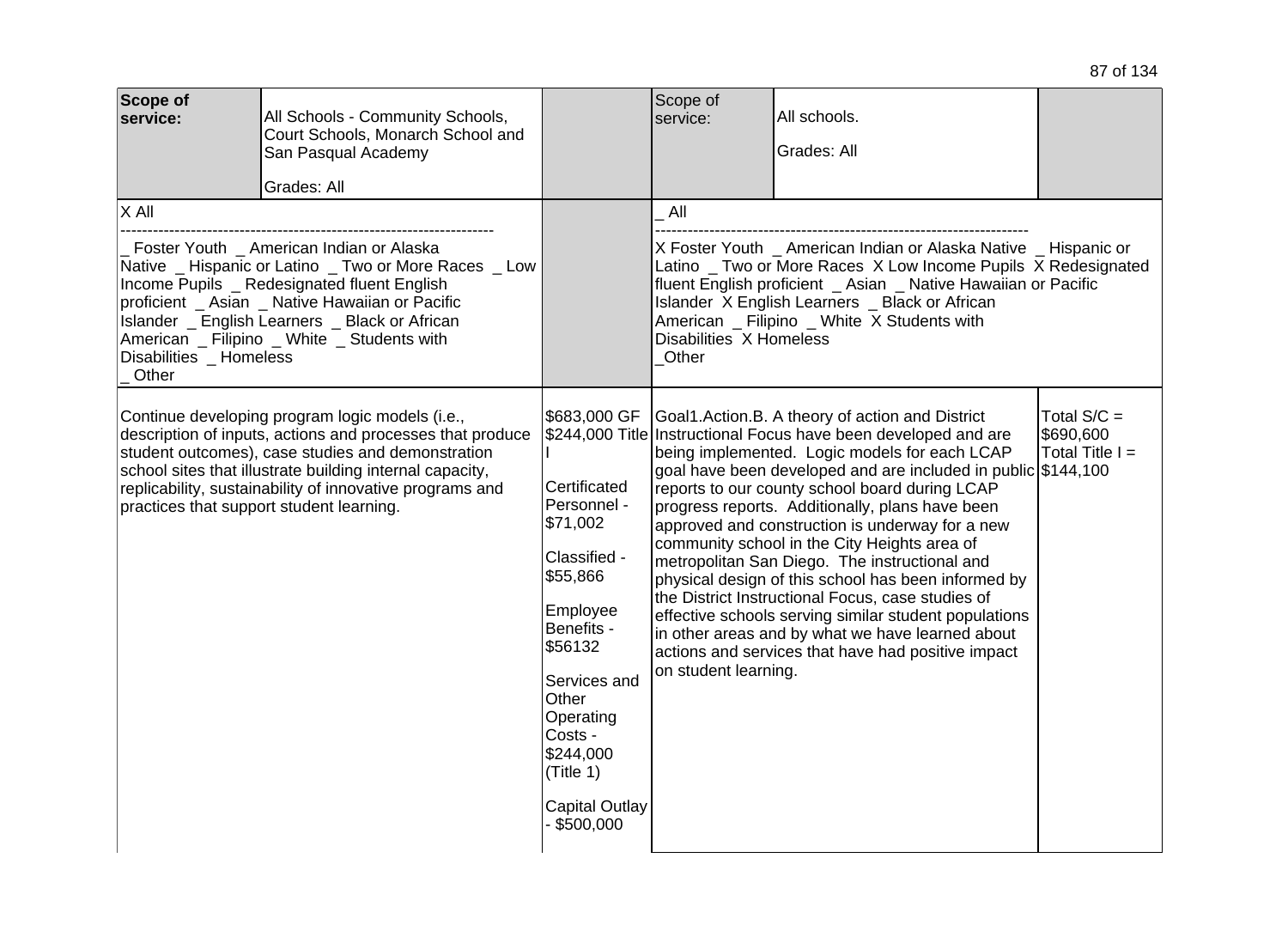|  |  | 88 of 134 |
|--|--|-----------|
|--|--|-----------|

| Scope of<br>service:                                                                                                                                                                                                                                                                                                             | All Schools - Community Schools,<br>Court Schools, Monarch School and<br>San Pasqual Academy<br>Grades: All | Scope of<br>Iservice:                                                                                                                                                                                                                                                                                                                | IAII schools.<br>Grades: All |  |
|----------------------------------------------------------------------------------------------------------------------------------------------------------------------------------------------------------------------------------------------------------------------------------------------------------------------------------|-------------------------------------------------------------------------------------------------------------|--------------------------------------------------------------------------------------------------------------------------------------------------------------------------------------------------------------------------------------------------------------------------------------------------------------------------------------|------------------------------|--|
| IX All<br>Foster Youth American Indian or Alaska<br>Native _ Hispanic or Latino _ Two or More Races _ Low<br>Income Pupils Redesignated fluent English<br>proficient Asian Native Hawaiian or Pacific<br>Islander English Learners Black or African<br>American Filipino White Students with<br>Disabilities _ Homeless<br>Other |                                                                                                             | All<br>X Foster Youth American Indian or Alaska Native Hispanic or<br>Latino Two or More Races X Low Income Pupils X Redesignated<br>fluent English proficient Asian Native Hawaiian or Pacific<br>Islander X English Learners _ Black or African<br>American _ Filipino _ White X Students with<br>Disabilities X Homeless<br>Other |                              |  |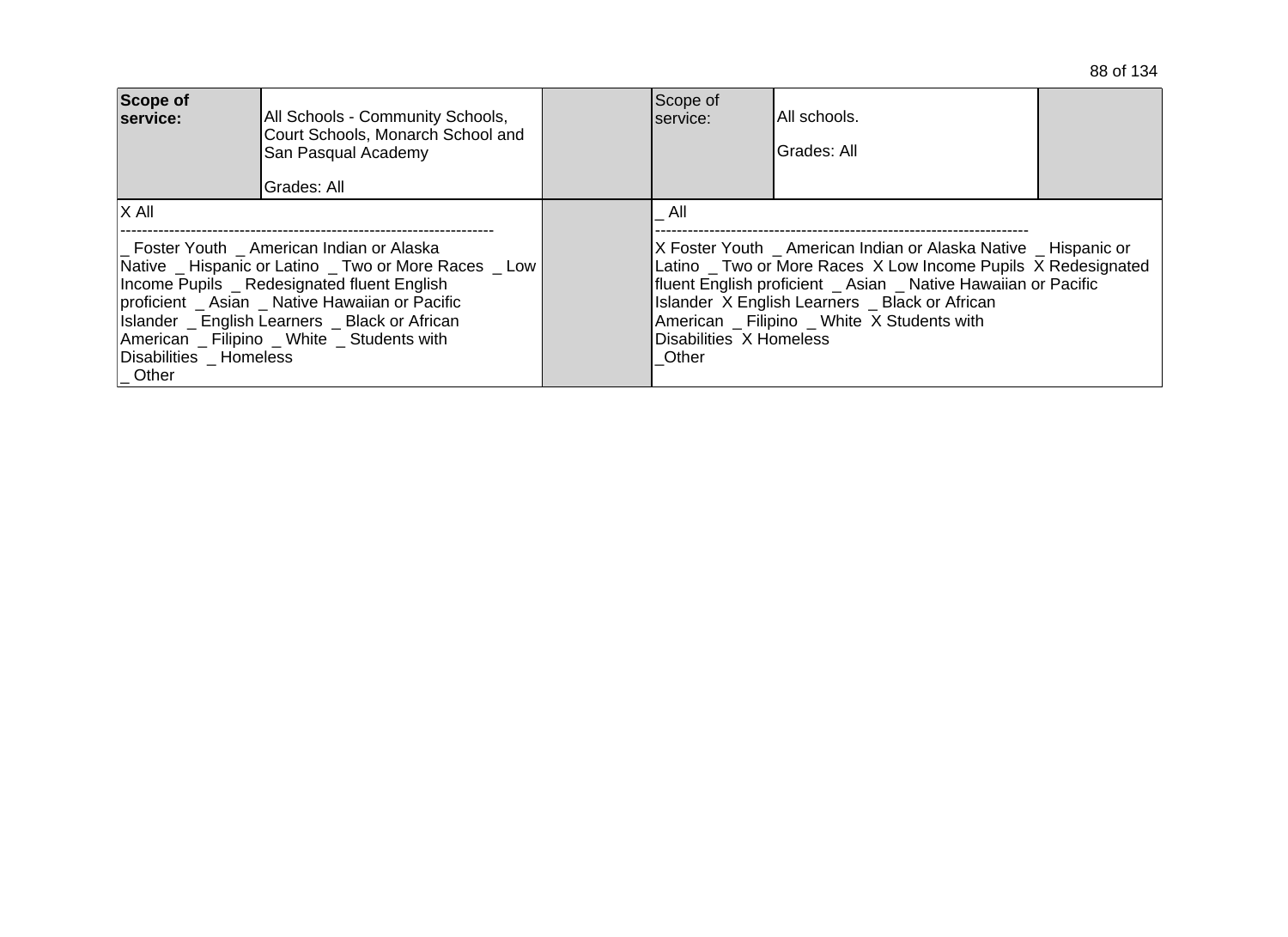| Continue to research, identify and refine implementation<br>of revised operational processes to assess, monitor and<br>support personalized student learning and college and<br>career readiness and eligibility. | \$1,342,000<br>GF \$139,000<br>Title I<br>Certificated<br>Personnel<br>Salaries -<br>\$80,614 (Title<br>1)<br>Classified<br>Personnel<br>Salaries -<br>\$571,278<br>(S/C),<br>\$36,386 (Title<br>Employee<br>Benefits -<br>\$341,722<br>(S/C)<br>Books and<br>Supplies -<br>\$22,000 (Title<br>1)<br>Services and<br>Other<br>Operating<br>Costs -<br>\$429,000<br>(S/C) |                      | Goal 1.ActionC. Staff have developed operational<br>processes and implemented the personal learning<br>plans in our main student information system<br>(PROMIS), including goals for coursework, college<br>and career readiness and timely assessment data,<br>as well as transition plans for incarcerated youth to<br>ensure continuity of their educational placement<br>following release. An "info-graphic" summary<br>version of the personal learning plan is being<br>developed in collaboration with a student focus<br>group to ensure the validity, utility and portability of<br>this plan for our students. Additional data systems to<br>support personalized learning are being researched<br>and evaluated, with an RFP for a new student data<br>system current being developed for released early in<br>the 2016-16 school year. Projected implementation<br>date for the new data system is July 1, 2018. | Total $S/C =$<br>\$1,287,100<br>Total Title $I =$<br>\$139,100 |
|-------------------------------------------------------------------------------------------------------------------------------------------------------------------------------------------------------------------|--------------------------------------------------------------------------------------------------------------------------------------------------------------------------------------------------------------------------------------------------------------------------------------------------------------------------------------------------------------------------|----------------------|-------------------------------------------------------------------------------------------------------------------------------------------------------------------------------------------------------------------------------------------------------------------------------------------------------------------------------------------------------------------------------------------------------------------------------------------------------------------------------------------------------------------------------------------------------------------------------------------------------------------------------------------------------------------------------------------------------------------------------------------------------------------------------------------------------------------------------------------------------------------------------------------------------------------------------|----------------------------------------------------------------|
| Scope of<br>All Schools<br>service:<br>Grades: All                                                                                                                                                                |                                                                                                                                                                                                                                                                                                                                                                          | Scope of<br>service: | All schools<br>Grades: All                                                                                                                                                                                                                                                                                                                                                                                                                                                                                                                                                                                                                                                                                                                                                                                                                                                                                                    |                                                                |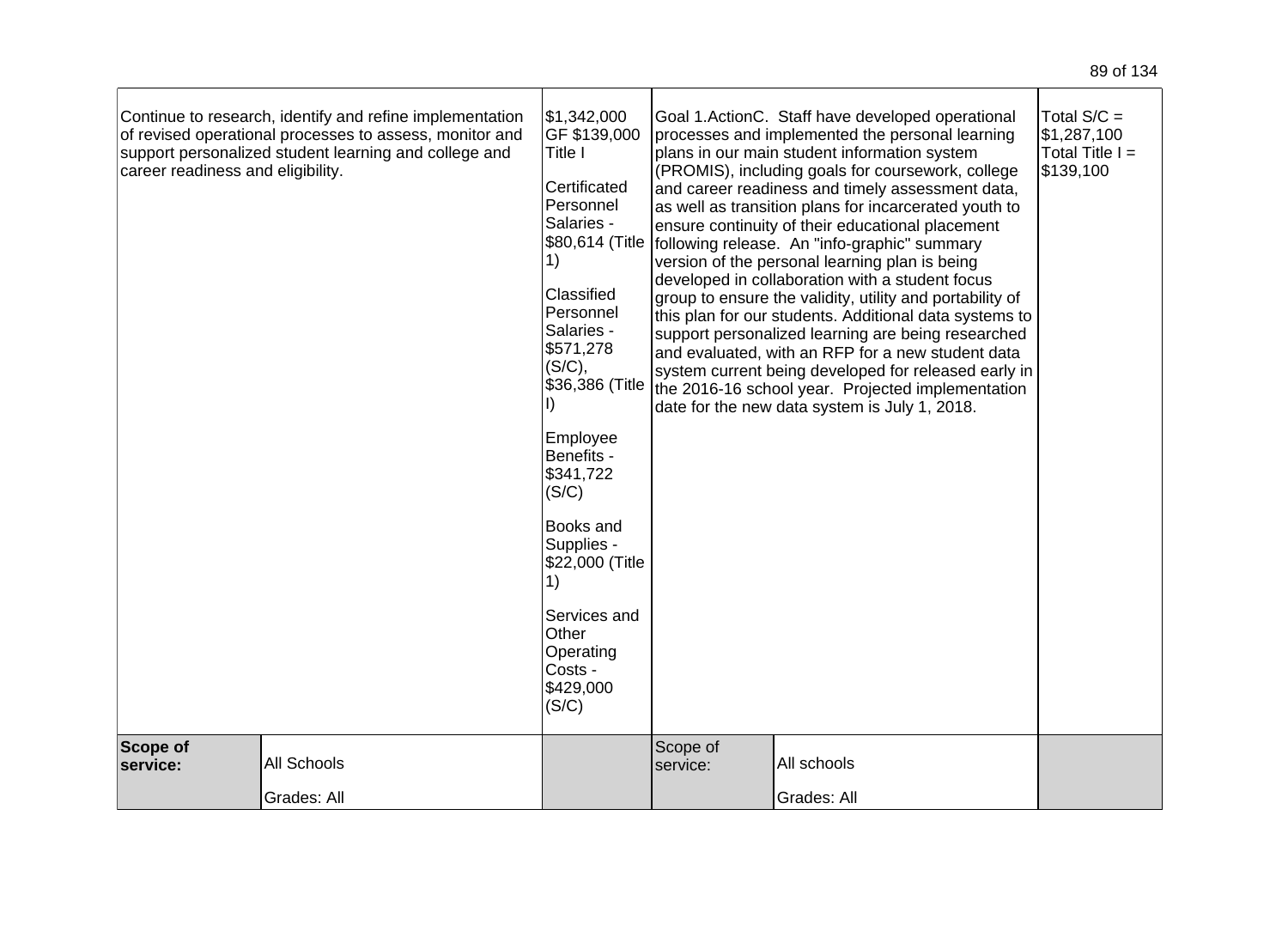| All                              |                                                                                                                                                                                                                                                                                                        |                                                                                                                                                                                                                                                                                | All                              |                                                                                                                                                                                                                                                                                                                                                                                                                                    |                                                                                                                                               |
|----------------------------------|--------------------------------------------------------------------------------------------------------------------------------------------------------------------------------------------------------------------------------------------------------------------------------------------------------|--------------------------------------------------------------------------------------------------------------------------------------------------------------------------------------------------------------------------------------------------------------------------------|----------------------------------|------------------------------------------------------------------------------------------------------------------------------------------------------------------------------------------------------------------------------------------------------------------------------------------------------------------------------------------------------------------------------------------------------------------------------------|-----------------------------------------------------------------------------------------------------------------------------------------------|
| Disabilities _ Homeless<br>Other | X Foster Youth _ American Indian or Alaska<br>Native _ Hispanic or Latino _ Two or More Races X Low<br>Income Pupils X Redesignated fluent English<br>proficient _ Asian _ Native Hawaiian or Pacific<br>Islander X English Learners _ Black or African<br>American _ Filipino _ White _ Students with |                                                                                                                                                                                                                                                                                | Disabilities X Homeless<br>Other | X Foster Youth _ American Indian or Alaska Native _ Hispanic or<br>Latino _ Two or More Races X Low Income Pupils X Redesignated<br>fluent English proficient _ Asian _ Native Hawaiian or Pacific<br>Islander X English Learners _ Black or African<br>American _ Filipino _ White X Students with                                                                                                                                |                                                                                                                                               |
| care and Restorative Justice.    | Continue to provide and monitor initial implementation of<br>professional learning for staff on PBIS, trauma informed                                                                                                                                                                                  | \$177,000 S/C<br>Certificated<br>Personnel<br>Salaries -<br>Classified<br>Personnel<br>Salaries -<br>\$48,888<br>Employee<br>Benefits -<br>\$28,112<br>Books and<br>Supplies -<br>\$22,000 (Title<br>1)<br>Services and<br>Other<br>Operating<br>Costs -<br>\$100,000<br>(S/C) | school year.                     | Goal1. Action. D. All JCCS staff have participated in<br>initial PBIS professional learning and are<br>establishing site level PBIS teams and are<br>supporting the implementation of PBIS in their<br>respective learning communities. Professional<br>learning fo all JCCS staff in Restorative Practice and open school<br>Trauma Informed Practice has started during the<br>spring of 2016 and will continue into the 2016-17 | Total $S/C =$<br>\$80,300*<br>*Discrepancy is<br>because of an<br>social worker<br>position that<br>was budgeted<br>and is not yet<br>filled. |
| Scope of<br>service:             | All Schools<br>Grades: All                                                                                                                                                                                                                                                                             |                                                                                                                                                                                                                                                                                | Scope of<br>service:             | All schools.<br>Grades: All                                                                                                                                                                                                                                                                                                                                                                                                        |                                                                                                                                               |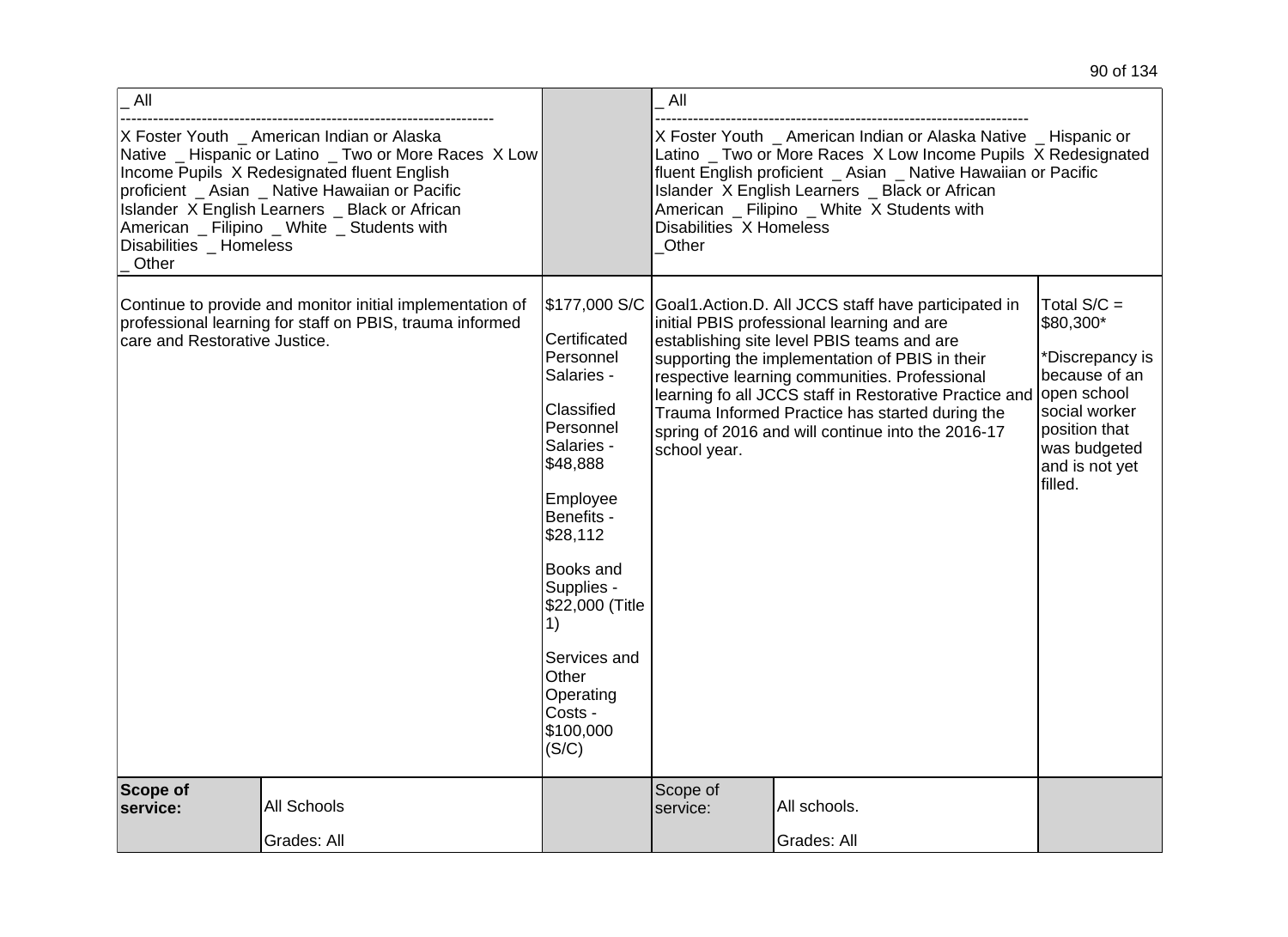| X All                                                                                                                                                                                                                                                                                                                                  | All                                                                                                                                                                                                                                                                                                                                                                                                                                                                                                                                                                                                                                                                                                                                                                                                                                                                                                                                                                                                                                                                                                                                                                                                                                                                                                                                                                                                                                                                                                                                                                                                                                                                                                                                                                                                                                                                                                                                                                                                                                                                                                                                                                                                                                                                                                                                                                                                                                                                                                                                                                 |
|----------------------------------------------------------------------------------------------------------------------------------------------------------------------------------------------------------------------------------------------------------------------------------------------------------------------------------------|---------------------------------------------------------------------------------------------------------------------------------------------------------------------------------------------------------------------------------------------------------------------------------------------------------------------------------------------------------------------------------------------------------------------------------------------------------------------------------------------------------------------------------------------------------------------------------------------------------------------------------------------------------------------------------------------------------------------------------------------------------------------------------------------------------------------------------------------------------------------------------------------------------------------------------------------------------------------------------------------------------------------------------------------------------------------------------------------------------------------------------------------------------------------------------------------------------------------------------------------------------------------------------------------------------------------------------------------------------------------------------------------------------------------------------------------------------------------------------------------------------------------------------------------------------------------------------------------------------------------------------------------------------------------------------------------------------------------------------------------------------------------------------------------------------------------------------------------------------------------------------------------------------------------------------------------------------------------------------------------------------------------------------------------------------------------------------------------------------------------------------------------------------------------------------------------------------------------------------------------------------------------------------------------------------------------------------------------------------------------------------------------------------------------------------------------------------------------------------------------------------------------------------------------------------------------|
| Foster Youth American Indian or Alaska<br>Native _ Hispanic or Latino _ Two or More Races _ Low<br>Income Pupils _ Redesignated fluent English<br>proficient _ Asian _ Native Hawaiian or Pacific<br>Islander _ English Learners _ Black or African<br>American _ Filipino _ White _ Students with<br>Disabilities _ Homeless<br>Other | X Foster Youth American Indian or Alaska Native Hispanic or<br>Latino _ Two or More Races X Low Income Pupils X Redesignated<br>fluent English proficient _ Asian _ Native Hawaiian or Pacific<br>Islander X English Learners _ Black or African<br>American _ Filipino _ White X Students with<br>Disabilities X Homeless<br>X Other (Students displaying challenging behavior and/or who have<br>histories of trauma.)                                                                                                                                                                                                                                                                                                                                                                                                                                                                                                                                                                                                                                                                                                                                                                                                                                                                                                                                                                                                                                                                                                                                                                                                                                                                                                                                                                                                                                                                                                                                                                                                                                                                                                                                                                                                                                                                                                                                                                                                                                                                                                                                            |
| What changes in actions,<br>servivces, and expenditures<br>implemented.<br>behavior and school attendance.                                                                                                                                                                                                                             | It is clear from our outcome data that we will continue all Goal 1 actions and services. Implementation of a district<br>instructional focus has provided teachers, principals and support staff a common language for discussing about<br>student learning and improving instructional practice. Continued professional learning for principals and teachers<br>to improve instructional practice will help to ensure that our schools are places for compelling, engaging and<br>deep student learning. Students indicated support for continuing this goal and supports for personalized<br>learning. Parents, teachers, students and community partners all indicated continued support for this goal.<br>Specifically, parents indicated support site re-alignment to improve communication and opportunities for student<br>learning. Parents also supported continuation of expanded learning experiences beyond the school building,<br>implementation of Restorative Practices and continued implementation of PBIS. Teachers also indicated support<br>for additional English Learner and Math support, Restorative Practices, and PBIS. Indeed, in schools where we<br>see a combination of deeper implementation of the instructional focus, implementation of Restortative Practice<br>and schoolwide supports for positive behavior we have seen improvements in our behavioral metrics (i.e.,<br>attendance and student offenses). The increase in student offenses has been analyzed closely and appears to<br>driven by behavior support practices at specific school sites. For community school sites not showing<br>improvement on these metrics, targeted professional learning in Restorative Practice has been designed and<br>Additionally, attendance tracking reports have been designed and programmed into our Illuminate Data and<br>Assessment (DnA) Information System for principals, vice principals, school counselors, teachers, support staff<br>and district administrators to track site level attendance and students approaching and/or exceeding 10 or more<br>absences. Counselors and support staff have been instructed to act on these data by contacting parents, making<br>home visits and designing meaningful and appropriate incentives for improving student attendance. An<br>additional school social worker position has been opened for recruitment and hiring specifically for the community<br>schools to further support the social, behavior and emotional needs of our students and to support positive |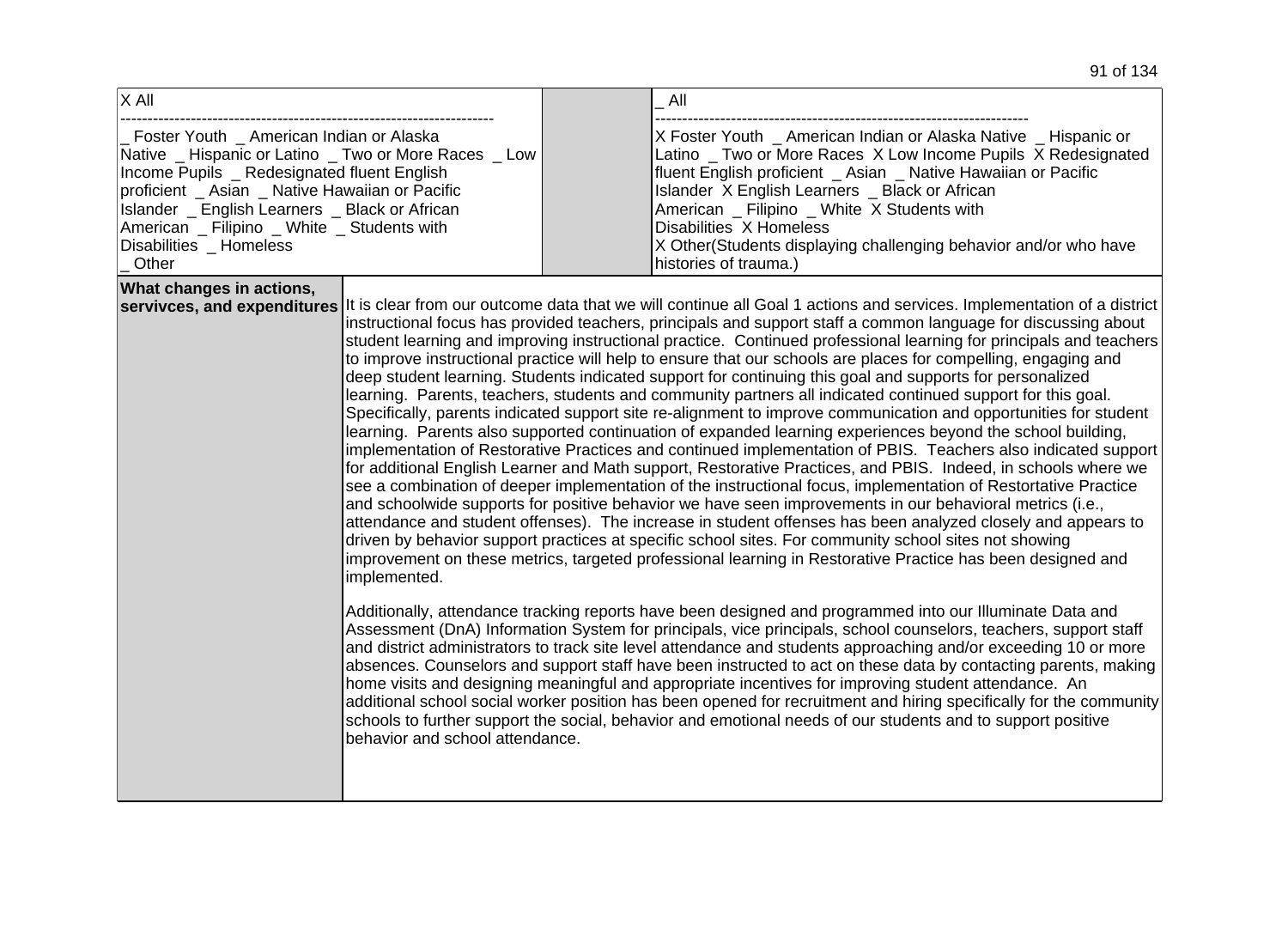| <b>Original Goal</b><br>from prior year<br>LCAP:  | Increase the percentage of students in all groups who are proficient or advanced levels<br>in English/language arts and mathematics (or, where appropriate life skills), and<br>increase the percentage of English learners making annual progress in acquiring<br>English.                                                                                                                                                                                                                                                                                                                                                                                                                                                                                                                                                                                                                                                                                  | Related State and/or Local Priorities:<br>_1 X 2 _3 X 4 _5 _6 X 7 X 8 COE<br>only: $\_9$ $\_10$ Local: |                                                                                                                                                                                                                                                                                                                                                                                                                                                                                                                                                                                                                                                                                                                                                                                                                                                                                                                                                                           |
|---------------------------------------------------|--------------------------------------------------------------------------------------------------------------------------------------------------------------------------------------------------------------------------------------------------------------------------------------------------------------------------------------------------------------------------------------------------------------------------------------------------------------------------------------------------------------------------------------------------------------------------------------------------------------------------------------------------------------------------------------------------------------------------------------------------------------------------------------------------------------------------------------------------------------------------------------------------------------------------------------------------------------|--------------------------------------------------------------------------------------------------------|---------------------------------------------------------------------------------------------------------------------------------------------------------------------------------------------------------------------------------------------------------------------------------------------------------------------------------------------------------------------------------------------------------------------------------------------------------------------------------------------------------------------------------------------------------------------------------------------------------------------------------------------------------------------------------------------------------------------------------------------------------------------------------------------------------------------------------------------------------------------------------------------------------------------------------------------------------------------------|
| Goal Applies to:                                  | Schools:<br>All<br>Grades: All<br>Applicable Pupil Subgroups:<br>All                                                                                                                                                                                                                                                                                                                                                                                                                                                                                                                                                                                                                                                                                                                                                                                                                                                                                         |                                                                                                        |                                                                                                                                                                                                                                                                                                                                                                                                                                                                                                                                                                                                                                                                                                                                                                                                                                                                                                                                                                           |
| <b>Expected Annual</b><br>Measurable<br>Outcomes: | Goal2A 50% of elementary, middle and high students<br>will score proficient in reading and mathematics on<br>the Measures of Academic Progress (MAP).<br>Goal2B. Special Education schools that adopted<br>MAP will increase student RIT scores by 1 Standard<br>Error of Measurement in math and reading over<br>baseline.<br>Goal2C. Increase performance 5% on locally-<br>developed performance tasks from 2014-15 baseline.<br>Goal2D. For students at Friendship School, the<br><b>FAST (Functional Assessment Screening Tool)</b><br>measures will grow 5% over 2014-15 scores.<br>Goal2E. 2015 will establish the baseline for the<br>revised Academic Performance Index (API)<br>Goal2F. 60% of English Learners will make annual<br>progress in learning English (as defined by Title III<br>AMAO 1).<br>Goal2G. The percentage of English learners being<br>reclassified to Fluent English proficient will increase<br>by 1% from the prior year. | <b>Actual Annual</b><br>Measurable<br>Outcomes:                                                        | Goal2A. Proficiency projections for Spring 2016 MAP<br>testing based on Fall 2015 testing are below 50%<br>proficient in reading and mathematics. Actual<br>proficiency levels will be calculated at the close of<br>the 2015 testing term in June 2015. Spring<br>2016 Proficiency projections by grade span are<br>(Fall 2014 proficiency projections are in parens for<br>comparison) :<br>Grades 2-8 Reading = 13% (12%)<br>Grades 2-8 Math = $7\%$ (4%)<br>High School Reading = $7\%$ (9%)<br>High School Math = $3\%$ (5%)<br>Goal2B. Davila School's MAP results across grade<br>lebels show average increases of more than 1 SEM<br>in Reading and Math. North County Academy's MAP<br>results across grade levels show average increases<br>of 1SEM in Reading and Math.<br>Goal2C. The LEA no longer administers these<br>performance tasks.<br>Goal2D.<br>FAST measure was given in the Fall 2015<br>and Spring 2016 for Friendship School<br><b>Students</b> |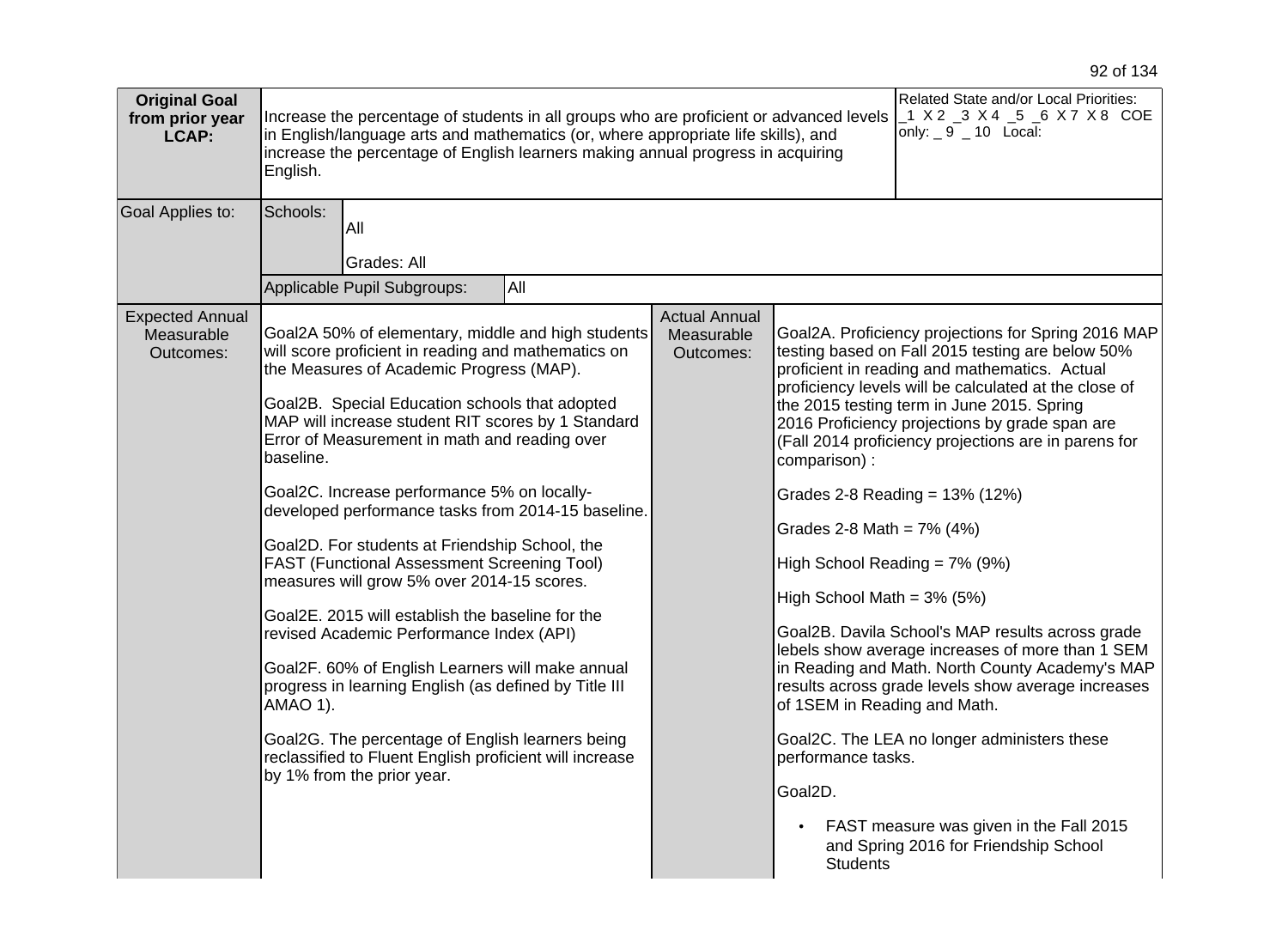- 40 students were assessed in the FAll and Spring assessment windows
- After measuring the FAST benchmarks from the Fall 2015 to the Spring 2016 students increased by 2% for the 2015-2016 school year. This is not however, a year to year comparison because the publisher has suggested we compare Fall (21.4%) to Spring (23.4%) data to allow teachers the opportunity to analyze their students areas of need and then further instruction improve student achievement and improvement in state testing.

Goal2E. Effective July 1, 2013, California Education Code Section 52056(a) requiring API ranking of schools was repealed. The California Department of Education (CDE) is developing new indicators to include in the high school API.

Goal2F. On AMAO I, 45% of English Learners made annual progress in 2014-15 annual progress, in comparison to 43% in 2013-14. The CDE is scheduled to release the 2015-16 English Learner progress report later this spring.

Goal2G. On AMAO II, 20.6% of English Learners with less than 5 years of instruction and 28.4% of English Learners with more than 5 years of instruction attained English Proficiency on CELDT, based on the 2014-15 Title III Accountability Report. These results represent a significant increase for English Learners with less than 5 years of instruction from the 2013-14 Title III Report for the LEA that indicated that 12% of this group attained English Proficiency on CELDT. These results represent a decrease for English Learners with more than 5 years of instruction from the 2013-14 Title III Report for the LEA that indicated 31.3% of this group attained English Proficiency on CELDT. Percent of English Learners Reclassified to Fluent English Proficient will be calculated once all reclassifications are completed by May 2016. At this point in the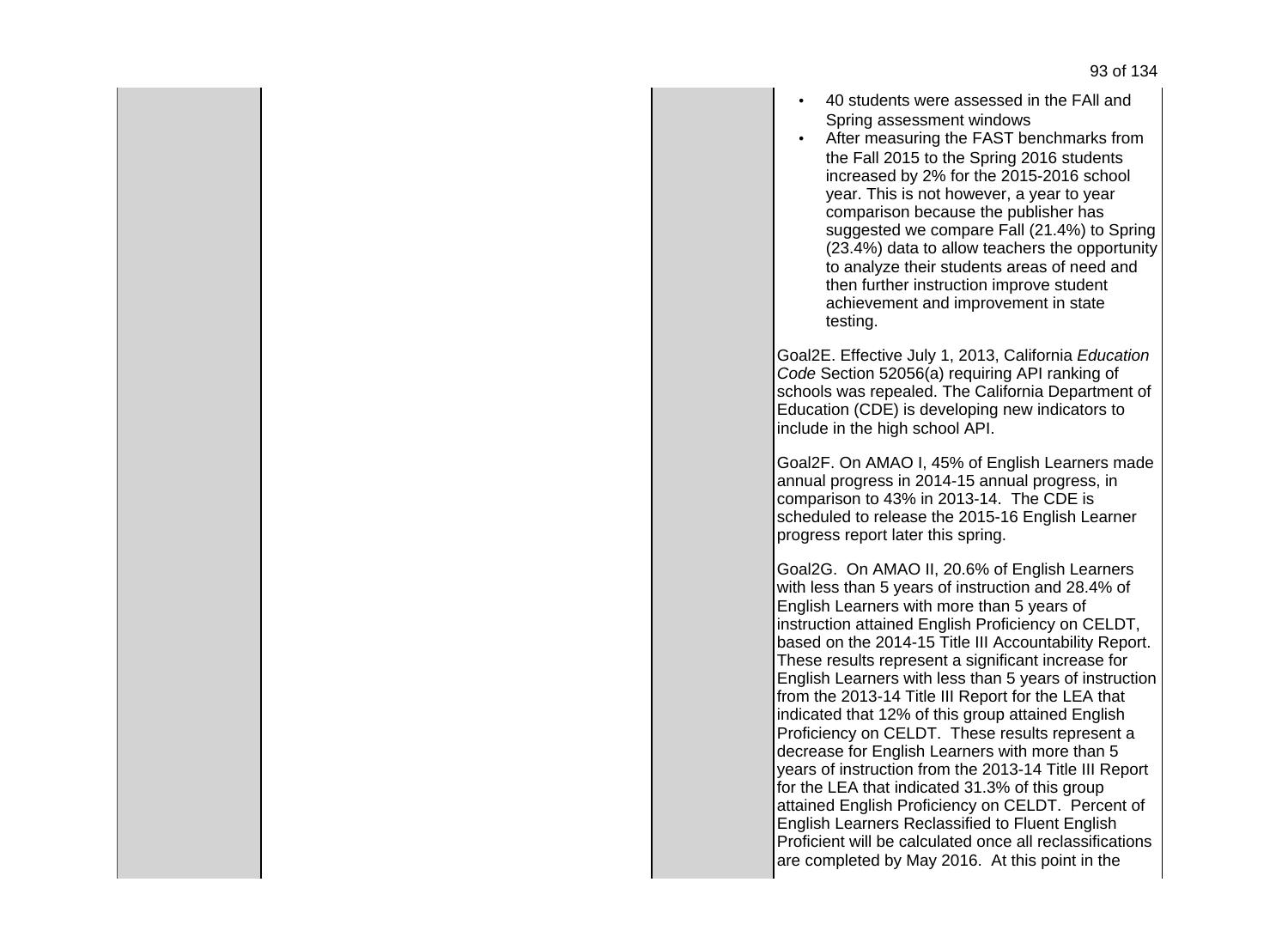|                                                                                   |                                                                                                                                                                                                                                                                                                 |                  | school year, 20 English Learners have met<br>reclassification criteria.                                                                                                                                                                                                                                                                                                                                                                                                                                                                                                                                                                                                                                                                                                                                                                                 |                                                                                                                                                                                                                                                                        |
|-----------------------------------------------------------------------------------|-------------------------------------------------------------------------------------------------------------------------------------------------------------------------------------------------------------------------------------------------------------------------------------------------|------------------|---------------------------------------------------------------------------------------------------------------------------------------------------------------------------------------------------------------------------------------------------------------------------------------------------------------------------------------------------------------------------------------------------------------------------------------------------------------------------------------------------------------------------------------------------------------------------------------------------------------------------------------------------------------------------------------------------------------------------------------------------------------------------------------------------------------------------------------------------------|------------------------------------------------------------------------------------------------------------------------------------------------------------------------------------------------------------------------------------------------------------------------|
|                                                                                   | <b>LCAP Year: 2015-16</b>                                                                                                                                                                                                                                                                       |                  |                                                                                                                                                                                                                                                                                                                                                                                                                                                                                                                                                                                                                                                                                                                                                                                                                                                         |                                                                                                                                                                                                                                                                        |
| <b>Planned Actions/Services</b>                                                   |                                                                                                                                                                                                                                                                                                 |                  | <b>Actual Actions/Services</b>                                                                                                                                                                                                                                                                                                                                                                                                                                                                                                                                                                                                                                                                                                                                                                                                                          |                                                                                                                                                                                                                                                                        |
|                                                                                   | <b>Budgeted</b><br><b>Expenditures</b>                                                                                                                                                                                                                                                          |                  |                                                                                                                                                                                                                                                                                                                                                                                                                                                                                                                                                                                                                                                                                                                                                                                                                                                         | <b>Estimated</b><br><b>Actual Annual</b><br><b>Expenditures</b>                                                                                                                                                                                                        |
| Continue to implement and monitor professional learning<br>and embedded coaching. | \$347,000 GF<br>\$447,000 Title<br>Certificated<br>Personnel<br>Salaries -<br>\$328,145<br>(S/C)<br>Classified<br>Personnel<br>Salaries -<br>Employee<br>Benefits -<br>\$105,855<br>(S/C)<br>Books and<br>Supplies -<br>Services and<br>Other<br>Operating<br>Costs -<br>\$447,000<br>(Title 1) | school district. | Goal2.Action.A. Two of our original six instructional<br>coaches have been promoted to assistant principal<br>and one has taken a mathematics teaching position<br>at a community school site. The remaining<br>three instructional coaches have continued to<br>provide 1:1 coaching and have begun to lead group<br>professional learning focused on use of learning<br>targets and success criteria in daily teaching<br>practice as well as to lead the development of UC-<br>aligned high school courses. Additionally, a<br>professional learning specialist has been hired and<br>is coordinating and developing district level<br>professional learning to further advance<br>implementation of the district instructional focus.<br>The professional learning specialist monitors, plans<br>and evaluates professional learning throughout the | Total S/C<br>$= $257,900*$<br>Total Title 1<br>$= $447,000$<br>*Differential in<br>S/C funds is<br>because<br>personnel<br>funded under<br>this action were<br>duplicated in<br>Goal 1<br>(ActionA).<br>These funds<br>(approx.<br>\$178,000) were<br>spent in Goal 1. |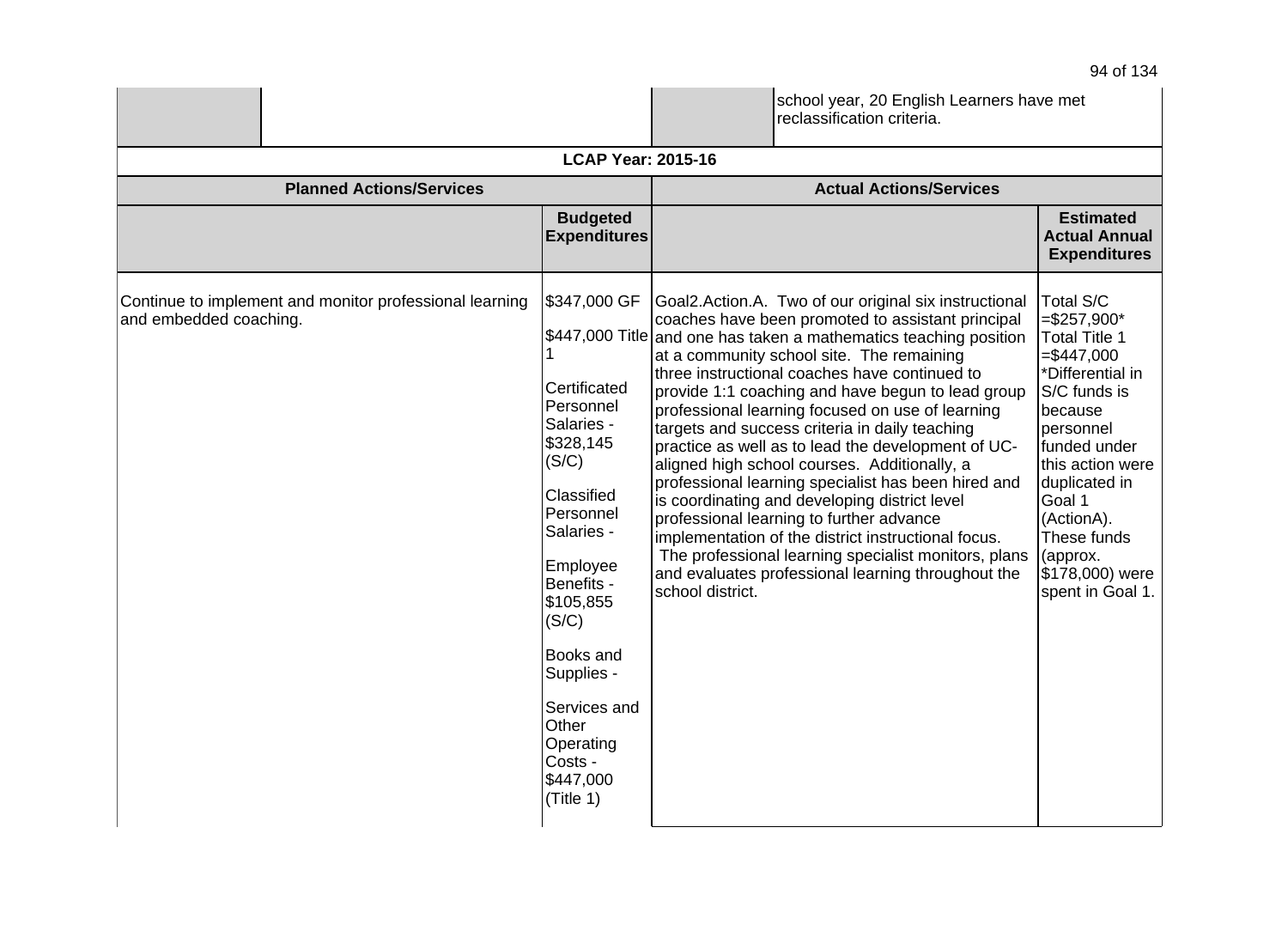| <b>Scope of</b><br>service:                                                                                                                                                                                                                                                                                                                         | All Schools - Community Schools,<br>Court Schools, Monarch School and<br>San Pasqual Academy<br>Grades: All |                                                                                                                                                                                                                                                                   | Scope of<br>service:                    | All schools.<br>Grades: All                                                                                                                                                                                                                                                                                                  |                                                                                                                                                                                                                                             |
|-----------------------------------------------------------------------------------------------------------------------------------------------------------------------------------------------------------------------------------------------------------------------------------------------------------------------------------------------------|-------------------------------------------------------------------------------------------------------------|-------------------------------------------------------------------------------------------------------------------------------------------------------------------------------------------------------------------------------------------------------------------|-----------------------------------------|------------------------------------------------------------------------------------------------------------------------------------------------------------------------------------------------------------------------------------------------------------------------------------------------------------------------------|---------------------------------------------------------------------------------------------------------------------------------------------------------------------------------------------------------------------------------------------|
| $X$ All<br>Foster Youth _ American Indian or Alaska<br>Native _ Hispanic or Latino _ Two or More Races _ Low<br>Income Pupils _ Redesignated fluent English<br>proficient _ Asian _ Native Hawaiian or Pacific<br>Islander _ English Learners _ Black or African<br>American _ Filipino _ White _ Students with<br>Disabilities _ Homeless<br>Other |                                                                                                             |                                                                                                                                                                                                                                                                   | All<br>Disabilities X Homeless<br>Other | X Foster Youth _ American Indian or Alaska Native _ Hispanic or<br>Latino _ Two or More Races X Low Income Pupils X Redesignated<br>fluent English proficient _ Asian _ Native Hawaiian or Pacific<br>Islander X English Learners _ Black or African<br>American _ Filipino _ White X Students with                          |                                                                                                                                                                                                                                             |
| Implement and monitor professional learning on how to<br>analyze and use data to inform instruction.                                                                                                                                                                                                                                                |                                                                                                             | \$119,000 S/C<br>Certificated<br>Personnel<br>Salaries -<br>Classified<br>Personnel<br>Salaries -<br>\$15,415<br>(S/C),<br>Employee<br>Benefits -<br>\$28,432 (S/C)<br>Books and<br>Supplies -<br>Services and<br>Other<br>Operating<br>Costs -<br>\$10,000 (S/C) | schools.                                | Goal2.ActionB. All principals have been trained in<br>the Atlas Using Data Protocol and monthly Data<br>Labs have been implemented at principals meetings<br>to analyze and discuss LCAP metric data.<br>Principals and support staff managers have also<br>\$65,153 (S/C)   implemented the Atlas protocol in PLCs in their | Total S/C<br>$= $83,000*$<br>The reduced<br>expenditure is<br>because a data<br>systems<br>conference that<br>was planned to<br>be out of town<br>was held<br>locally, saving a<br>significant about<br>of money<br>budgeted for<br>travel. |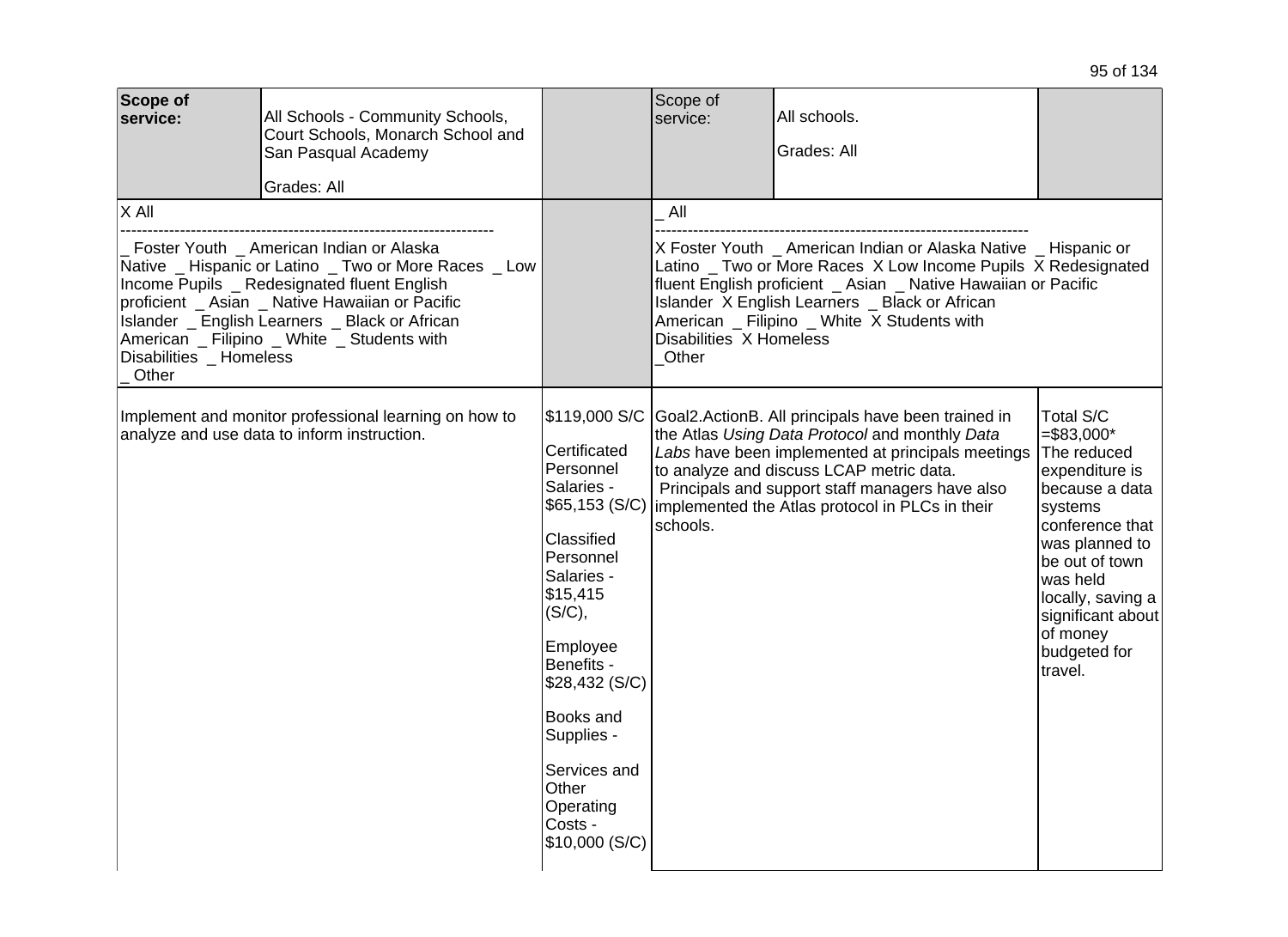| Scope of<br>service:                                                                                                                                                                                                                                                                                                                                    | IAII Schools | Scope of<br>Iservice:                   | IAII schools.<br>Grades: All                                                                                                                                                                                                                                                                        |  |
|---------------------------------------------------------------------------------------------------------------------------------------------------------------------------------------------------------------------------------------------------------------------------------------------------------------------------------------------------------|--------------|-----------------------------------------|-----------------------------------------------------------------------------------------------------------------------------------------------------------------------------------------------------------------------------------------------------------------------------------------------------|--|
| Grades: All<br>$ X \text{ All}$<br>_ Foster Youth _ American Indian or Alaska<br> Native _ Hispanic or Latino _ Two or More Races Low  <br>Income Pupils Redesignated fluent English<br>proficient Asian Native Hawaiian or Pacific<br>Islander _ English Learners _ Black or African<br>American Filipino White Students with<br>Disabilities Homeless |              | All<br>Disabilities X Homeless<br>Other | X Foster Youth _ American Indian or Alaska Native _ Hispanic or<br>Latino _ Two or More Races _ Low Income Pupils X Redesignated<br>fluent English proficient _ Asian _ Native Hawaiian or Pacific<br>Islander X English Learners _ Black or African<br>American _ Filipino _ White X Students with |  |
| Other                                                                                                                                                                                                                                                                                                                                                   |              |                                         |                                                                                                                                                                                                                                                                                                     |  |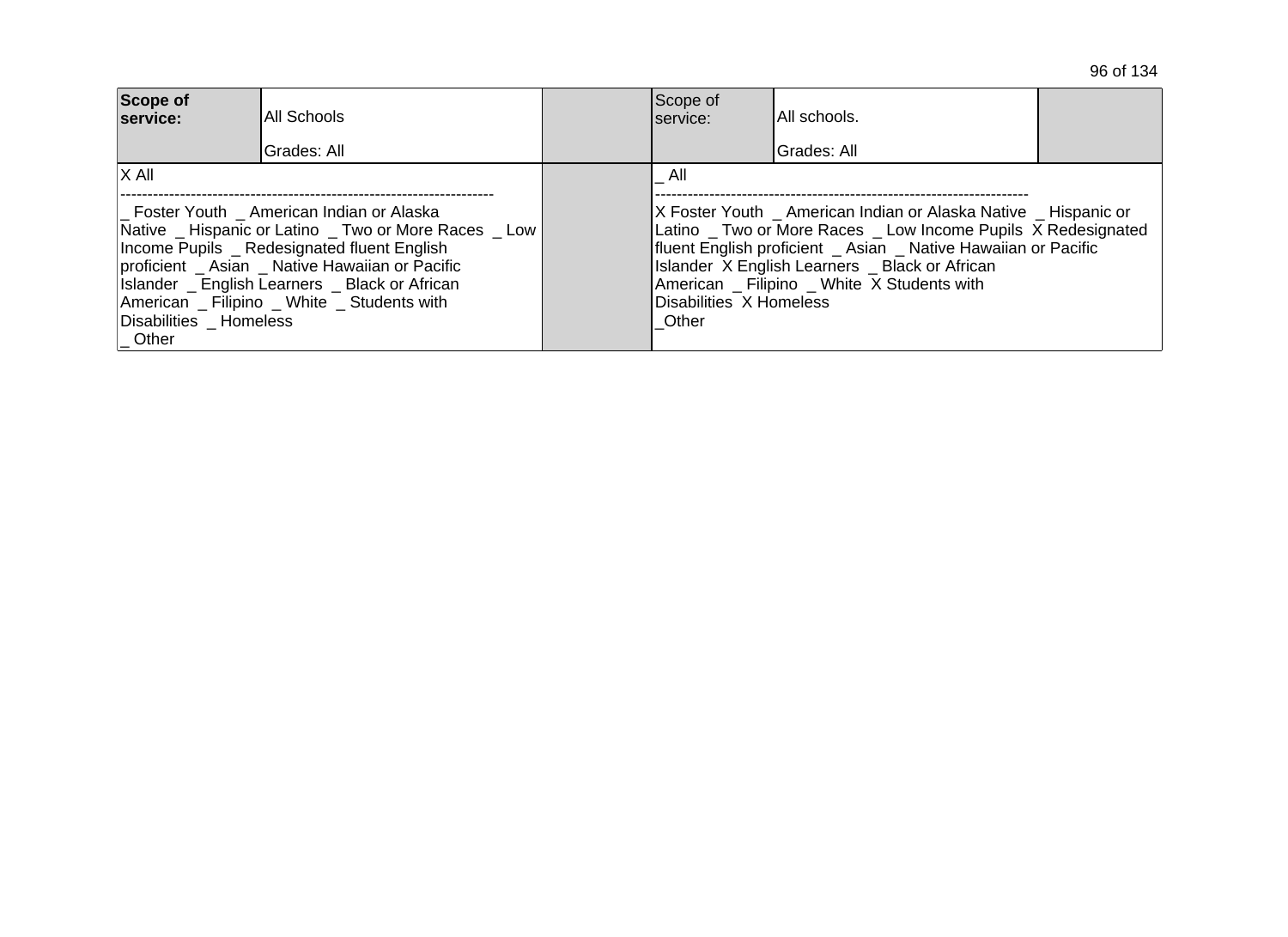|  | Scope of<br>service:   | <b>All Schools</b>                                         | Costs -<br>\$7,000 (S/C),<br>\$41,000 (Title                                                                                    | Scope of<br>service:                                                                                                                                     | All schools.                                                                                                                                              |                                                                 |
|--|------------------------|------------------------------------------------------------|---------------------------------------------------------------------------------------------------------------------------------|----------------------------------------------------------------------------------------------------------------------------------------------------------|-----------------------------------------------------------------------------------------------------------------------------------------------------------|-----------------------------------------------------------------|
|  |                        |                                                            | Services and<br>Other<br>Operating                                                                                              |                                                                                                                                                          |                                                                                                                                                           |                                                                 |
|  |                        |                                                            | <b>Books and</b><br>Supplies -<br>\$52,000 (Title<br>1), \$140,000<br>(S/C),<br>\$40,000 (Title<br>III), \$400,000<br>(Lottery) |                                                                                                                                                          |                                                                                                                                                           |                                                                 |
|  |                        |                                                            | Employee<br>Benefits -                                                                                                          |                                                                                                                                                          | to the 2016-17<br>school year.                                                                                                                            |                                                                 |
|  |                        |                                                            | Classified<br>Personnel<br>Salaries -                                                                                           |                                                                                                                                                          |                                                                                                                                                           | expenditures<br>rescheduled<br>from the 2015-<br>16 school year |
|  |                        | Certificated<br>Personnel<br>Salaries -                    |                                                                                                                                 | interests such as original source material and<br>materials for thematic inquiry-based projects.                                                         | will be carried<br>over to fund<br>planned<br>material                                                                                                    |                                                                 |
|  |                        | \$400,000<br>Lottery                                       |                                                                                                                                 | as supplemental ELA materials. Additionally, each<br>teacher has been provided \$1000 for purchase of<br>supplemental materials to student learning      | Total Title III =<br>\$36,500<br>*unspent funds                                                                                                           |                                                                 |
|  |                        | \$40,000 Title<br>Ш                                        |                                                                                                                                 | school year. Principals and teachers in each JCCS<br>learning community order and receive materials<br>including Carnegie Mathematics materials, as well | \$215,700*<br>Total Title I =<br>\$28,200*                                                                                                                |                                                                 |
|  | intervention materials | align to CCSS and rigorous instruction, including ELD and  | \$93,000 title I                                                                                                                |                                                                                                                                                          | Goal2.Action.C. A process for review, purchasing<br>and distribution of instructional materials has been<br>implemented, monitored and refined during the | \$147,000<br>Total Lottery =                                    |
|  |                        | Identify, select and purchase instructional materials that | \$147,000 S/C                                                                                                                   |                                                                                                                                                          |                                                                                                                                                           | Total $S/C =$                                                   |

Grades: All

Grades: All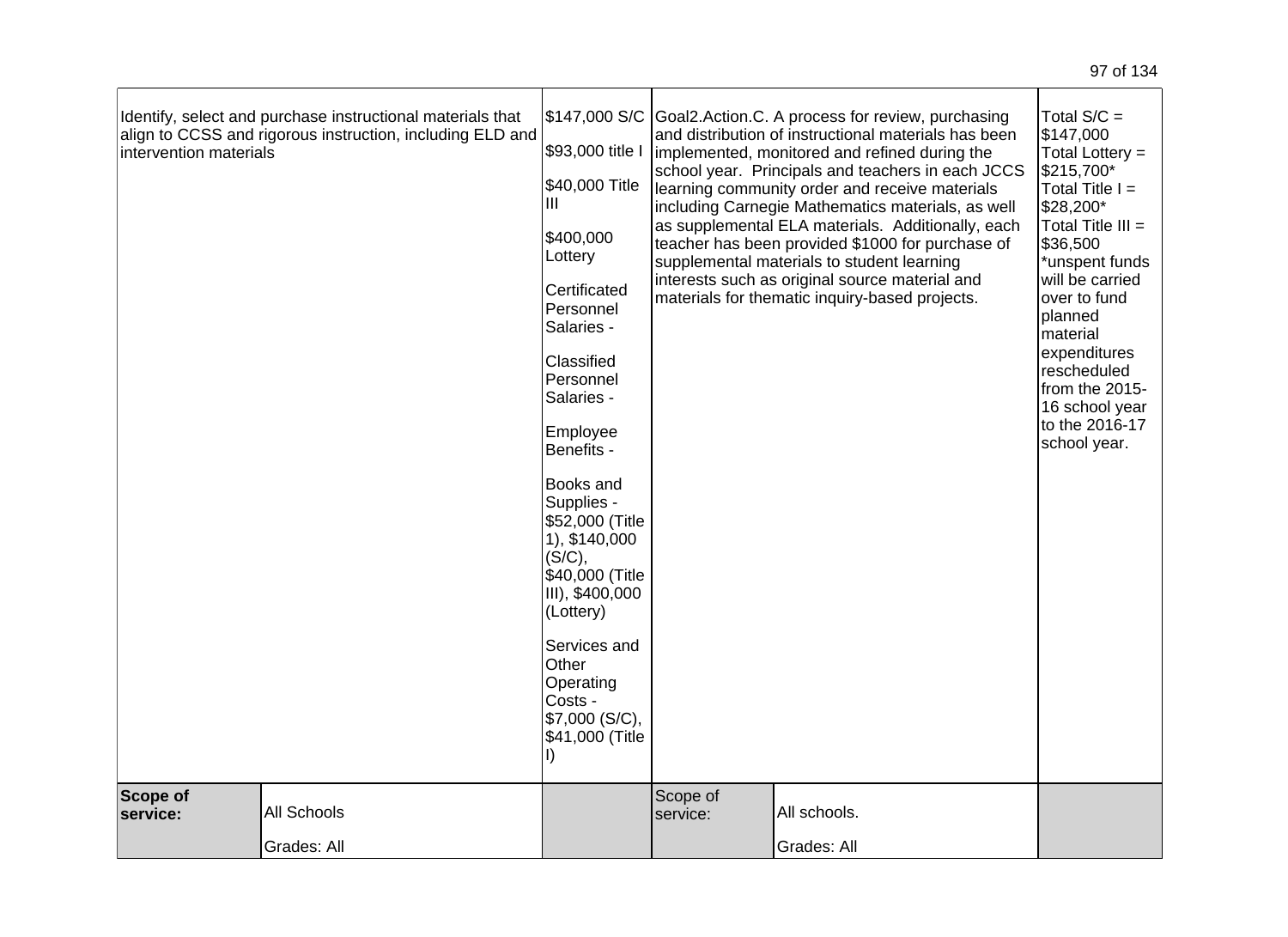|  |  | 98 of 134 |
|--|--|-----------|
|--|--|-----------|

| All                              |                                                                                                                                                                                                                                                                                                      |                                                                                                                                                                                                                                                   | All                              |                                                                                                                                                                                                                                                                                                     |                                                                                                       |
|----------------------------------|------------------------------------------------------------------------------------------------------------------------------------------------------------------------------------------------------------------------------------------------------------------------------------------------------|---------------------------------------------------------------------------------------------------------------------------------------------------------------------------------------------------------------------------------------------------|----------------------------------|-----------------------------------------------------------------------------------------------------------------------------------------------------------------------------------------------------------------------------------------------------------------------------------------------------|-------------------------------------------------------------------------------------------------------|
| Disabilities _ Homeless<br>Other | Foster Youth _ American Indian or Alaska<br>Native _ Hispanic or Latino _ Two or More Races X Low<br>Income Pupils _ Redesignated fluent English<br>proficient _ Asian _ Native Hawaiian or Pacific<br>Islander X English Learners _ Black or African<br>American _ Filipino _ White X Students with |                                                                                                                                                                                                                                                   | Disabilities X Homeless<br>Other | X Foster Youth _ American Indian or Alaska Native _ Hispanic or<br>Latino _ Two or More Races X Low Income Pupils X Redesignated<br>fluent English proficient _ Asian X Native Hawaiian or Pacific<br>Islander X English Learners _ Black or African<br>American _ Filipino _ White X Students with |                                                                                                       |
| providing embedded coaching.     | Develop capacity in Resource Teachers to begin                                                                                                                                                                                                                                                       | Certificated<br>Personnel<br>Salaries -<br>\$356,875<br>(Title 1)<br>Classified<br>Personnel<br>Salaries -<br>Employee<br>Benefits -<br>\$111,125<br>(Title I)<br><b>Books and</b><br>Supplies -<br>Services and<br>Other<br>Operating<br>Costs - | coaches).                        | \$468,000 Title Goal2. Action. D. Our remaining three instructional<br>coaches have provided embedded coaching to an<br>additional 30 teachers over their baseline of 61<br>teachers last school year (based on six instructional                                                                   | Total Title $I =$<br>\$376,900*<br>*Decreased<br>expenditure<br>reflects<br>reduction in<br>staffing. |
| Scope of<br>service:             | All Schools - Community Schools,<br>Court Schools, Monarch School, San<br>Pasqual Academy<br>Grades: All                                                                                                                                                                                             |                                                                                                                                                                                                                                                   | Scope of<br>service:             | All Schools.<br>Grades: All                                                                                                                                                                                                                                                                         |                                                                                                       |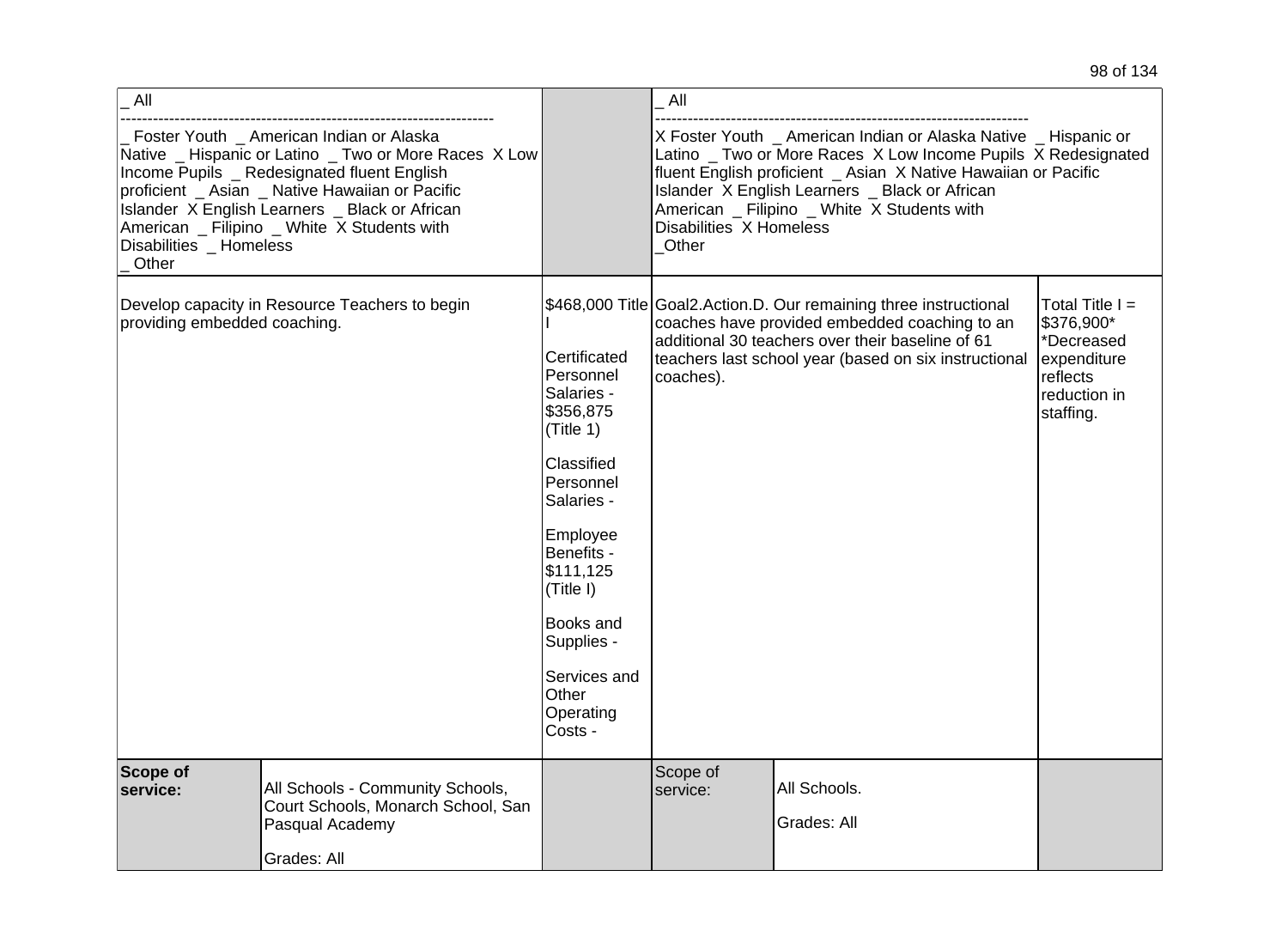| $\overline{\mathsf{x}}$ All      |                                                                                                                                                                                                                                                                                                        |                                                                                                                                                                                                                                             | All                              |                                                                                                                                                                                                                                                                                                                                             |                           |
|----------------------------------|--------------------------------------------------------------------------------------------------------------------------------------------------------------------------------------------------------------------------------------------------------------------------------------------------------|---------------------------------------------------------------------------------------------------------------------------------------------------------------------------------------------------------------------------------------------|----------------------------------|---------------------------------------------------------------------------------------------------------------------------------------------------------------------------------------------------------------------------------------------------------------------------------------------------------------------------------------------|---------------------------|
| Disabilities _ Homeless<br>Other | _ Foster Youth _ American Indian or Alaska<br>Native _ Hispanic or Latino _ Two or More Races _ Low<br>Income Pupils _ Redesignated fluent English<br>proficient _ Asian _ Native Hawaiian or Pacific<br>Islander _ English Learners _ Black or African<br>American _ Filipino _ White _ Students with |                                                                                                                                                                                                                                             | Disabilities X Homeless<br>Other | X Foster Youth _ American Indian or Alaska Native _ Hispanic or<br>Latino _ Two or More Races X Low Income Pupils X Redesignated<br>fluent English proficient _ Asian _ Native Hawaiian or Pacific<br>Islander X English Learners _ Black or African<br>American _ Filipino _ White X Students with                                         |                           |
|                                  | Refine PLCs and begin lesson study, and provide release<br>time as needed to ensure teacher participation.                                                                                                                                                                                             | \$25,000 (S/C)<br>Certificated<br>Personnel<br>Salaries -<br>\$22,225 (S/C)<br>Classified<br>Personnel<br>Salaries -<br>Employee<br>Benefits -<br>\$2,775 (S/C)<br>Books and<br>Supplies -<br>Services and<br>Other<br>Operating<br>Costs - | across learning communities.     | Goal2.Action.E. PLCs continue and are being<br>refined and adjusted in all JCCS learning<br>communities. Specific protocols for analysis of<br>student work have been implemented and lesson<br>studies have been implemented in the Monarch<br>Schools as well as JCCS Math Cohorts and ELA<br>Work Groups which are comprised of teachers | Total $S/C =$<br>\$27,500 |
| Scope of<br>service:             | All Schools - Community Schools,<br>Court Schools, Monarch School, and<br>San Pasqual Academy<br>Grades: All                                                                                                                                                                                           |                                                                                                                                                                                                                                             | Scope of<br>service:             | All schools.<br>Grades: All                                                                                                                                                                                                                                                                                                                 |                           |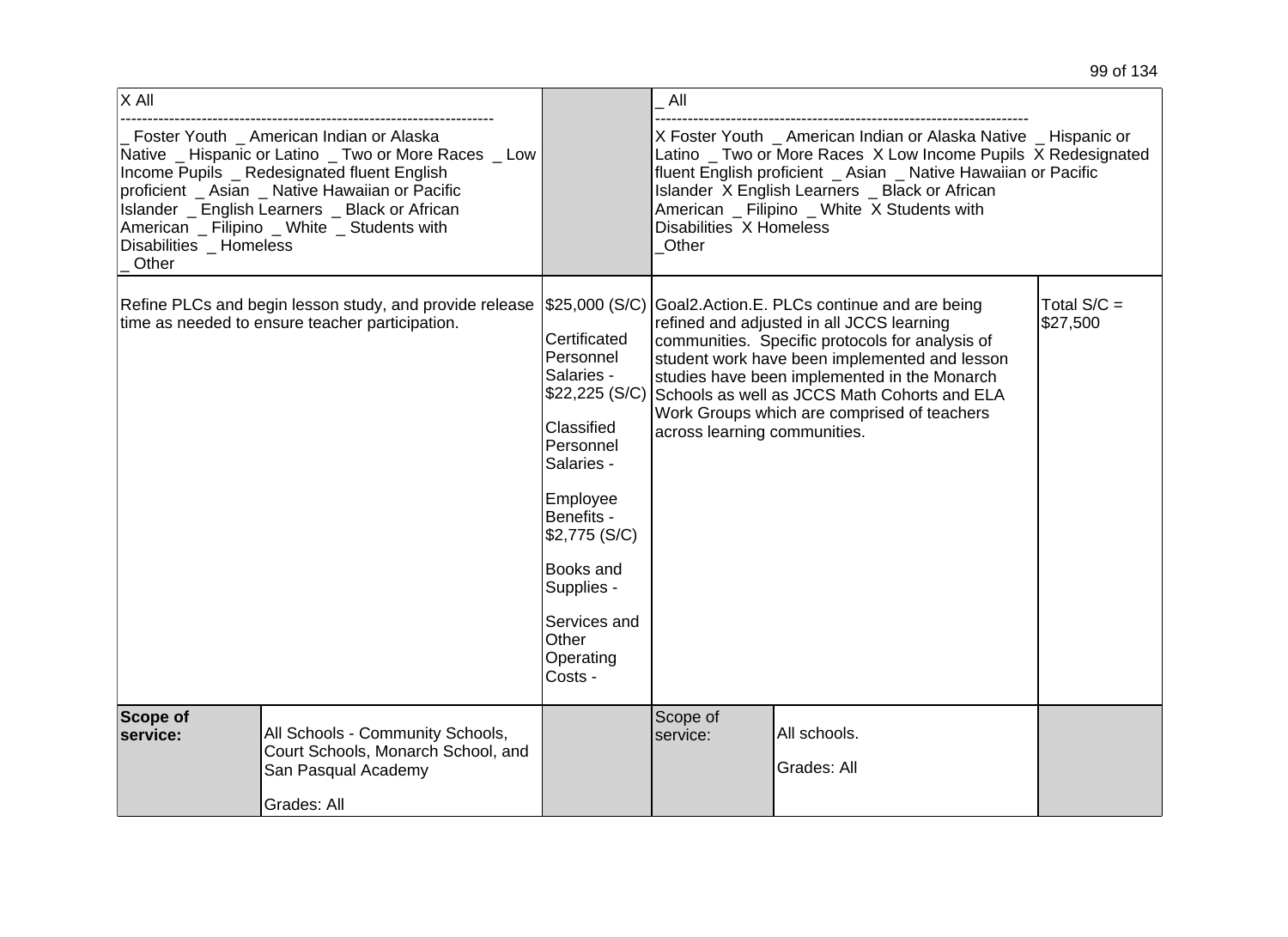| X All                                                                                                                                                                                                                                                                                                                                  |                                                                                                                               | All                                                                                                                                                                                                                                                                                                                                                                                                           |             |
|----------------------------------------------------------------------------------------------------------------------------------------------------------------------------------------------------------------------------------------------------------------------------------------------------------------------------------------|-------------------------------------------------------------------------------------------------------------------------------|---------------------------------------------------------------------------------------------------------------------------------------------------------------------------------------------------------------------------------------------------------------------------------------------------------------------------------------------------------------------------------------------------------------|-------------|
| Foster Youth _ American Indian or Alaska<br>Native _ Hispanic or Latino _ Two or More Races _ Low<br>Income Pupils _ Redesignated fluent English<br>proficient _ Asian _ Native Hawaiian or Pacific<br>Islander _ English Learners _ Black or African<br>American _ Filipino _ White _ Students with<br>Disabilities Homeless<br>Other |                                                                                                                               | X Foster Youth _ American Indian or Alaska Native _ Hispanic or<br>Latino _ Two or More Races X Low Income Pupils X Redesignated<br>fluent English proficient _ Asian _ Native Hawaiian or Pacific<br>Islander X English Learners _ Black or African<br>American _ Filipino X White X Students with<br>Disabilities X Homeless<br>Other                                                                       |             |
| Increase the amount of instructional time for students by<br>recruiting and hiring additional Instructional Assistants to<br>provide equity and access to all.                                                                                                                                                                         | \$1,033,000<br>S/C<br>Certificated<br>Personnel<br>Salaries -<br>Classified<br>Personnel<br>Salaries -<br>\$546,000<br>(S/C), | Goal2.Action.F. A 360-minute instructional day has<br>been implementated during the 2015-16 school year \$1,001,961<br>and all high school students now have access to up<br>to 360 minutes of instruction per day based on their<br>course and learning needs. Additional paraeducator<br>positions including Classroom Assistant have been<br>created to provide students with additional learning<br>time. | Total S/C = |
|                                                                                                                                                                                                                                                                                                                                        | Employee<br>Benefits -<br>\$486,873<br>(S/C)                                                                                  |                                                                                                                                                                                                                                                                                                                                                                                                               |             |
|                                                                                                                                                                                                                                                                                                                                        | Books and<br>Supplies -                                                                                                       |                                                                                                                                                                                                                                                                                                                                                                                                               |             |
|                                                                                                                                                                                                                                                                                                                                        | Services and<br>Other<br>Operating<br>Costs -                                                                                 |                                                                                                                                                                                                                                                                                                                                                                                                               |             |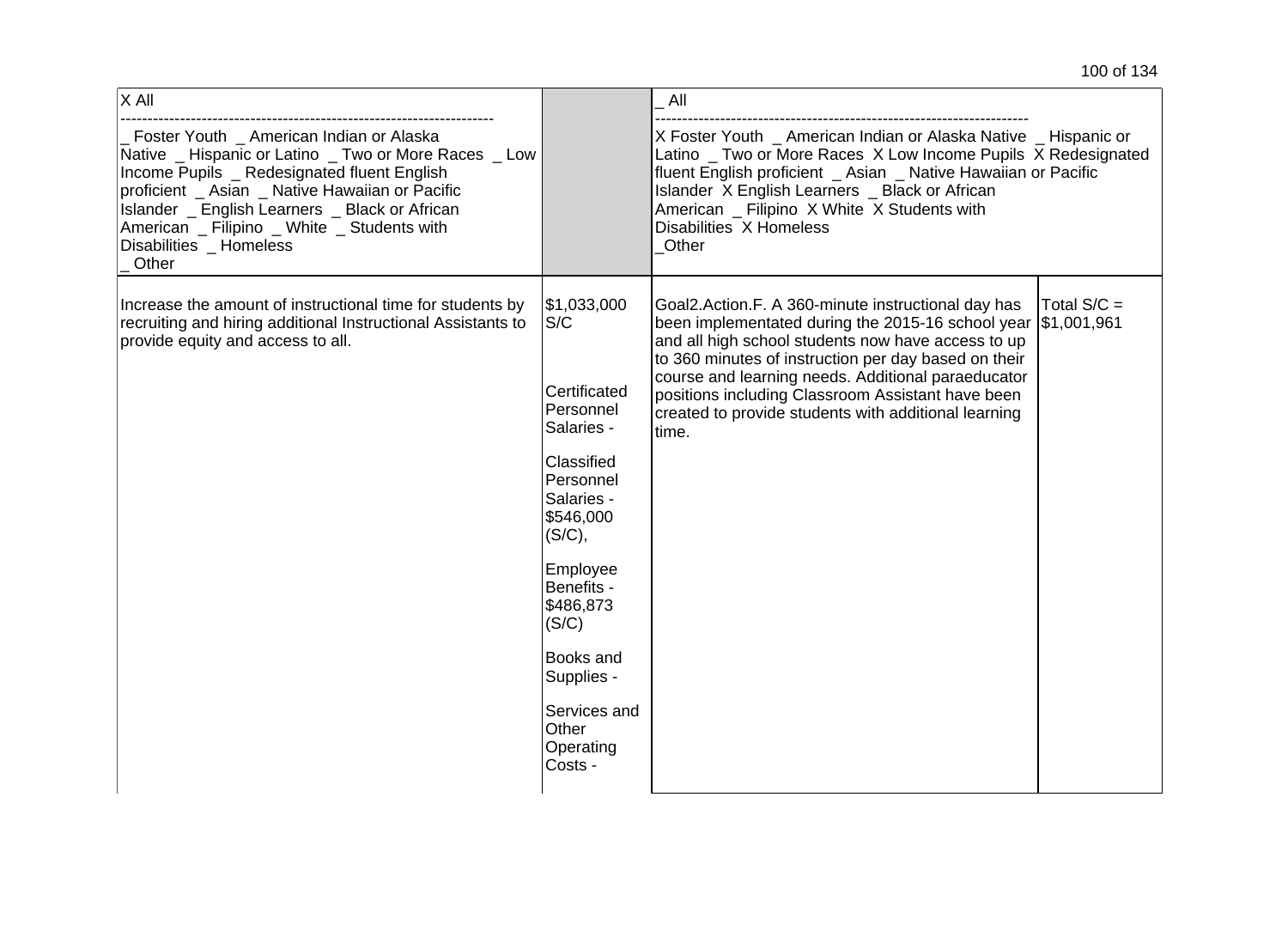| Scope of<br>service:                                                                                                                                                                                                                                                                                                                     | All Schools - Communitty Schools,<br>Court Schools, Monarch School, and<br>San Pasqual Academy<br>Grades: All |                                                                                                                                                                                                                                       | Scope of<br>service:                                                                                                                                                                                                                                                                                                                                                                                                    | All schools.<br>Grades: All |                          |
|------------------------------------------------------------------------------------------------------------------------------------------------------------------------------------------------------------------------------------------------------------------------------------------------------------------------------------------|---------------------------------------------------------------------------------------------------------------|---------------------------------------------------------------------------------------------------------------------------------------------------------------------------------------------------------------------------------------|-------------------------------------------------------------------------------------------------------------------------------------------------------------------------------------------------------------------------------------------------------------------------------------------------------------------------------------------------------------------------------------------------------------------------|-----------------------------|--------------------------|
| X All                                                                                                                                                                                                                                                                                                                                    |                                                                                                               |                                                                                                                                                                                                                                       | All                                                                                                                                                                                                                                                                                                                                                                                                                     |                             |                          |
| Foster Youth _ American Indian or Alaska<br>Native _ Hispanic or Latino _ Two or More Races _ Low<br>Income Pupils _ Redesignated fluent English<br>proficient _ Asian _ Native Hawaiian or Pacific<br>Islander _ English Learners _ Black or African<br>American _ Filipino _ White _ Students with<br>Disabilities _ Homeless<br>Other |                                                                                                               |                                                                                                                                                                                                                                       | X Foster Youth _ American Indian or Alaska Native _ Hispanic or<br>Latino _ Two or More Races X Low Income Pupils X Redesignated<br>fluent English proficient _ Asian _ Native Hawaiian or Pacific<br>Islander X English Learners _ Black or African<br>American _ Filipino _ White X Students with<br>Disabilities X Homeless<br>Other                                                                                 |                             |                          |
| Monitor and adjust the learning walk and classroom<br>observation cycle.                                                                                                                                                                                                                                                                 |                                                                                                               | \$6,000 S/C<br>Certificated<br>Personnel<br>Salaries -<br>\$5,335 (S/C)<br>Classified<br>Personnel<br>Salaries -<br>Employee<br>Benefits -<br>\$665 (S/C)<br>Books and<br>Supplies -<br>Services and<br>Other<br>Operating<br>Costs - | Goal2.Action.G. Two Learning Walks have<br>been completed to date in JCCS learning<br>communities during the 2015-16 school year. Third<br>walk is scheduled for May 2016. Results of<br>Learning Walks indicate deepening implementation<br>of the<br>district instructional focus and positive changes<br>in teacher instructional practices such as<br>more cognitively demanding questioning and<br>learning tasks. |                             | Total $S/C =$<br>\$6,000 |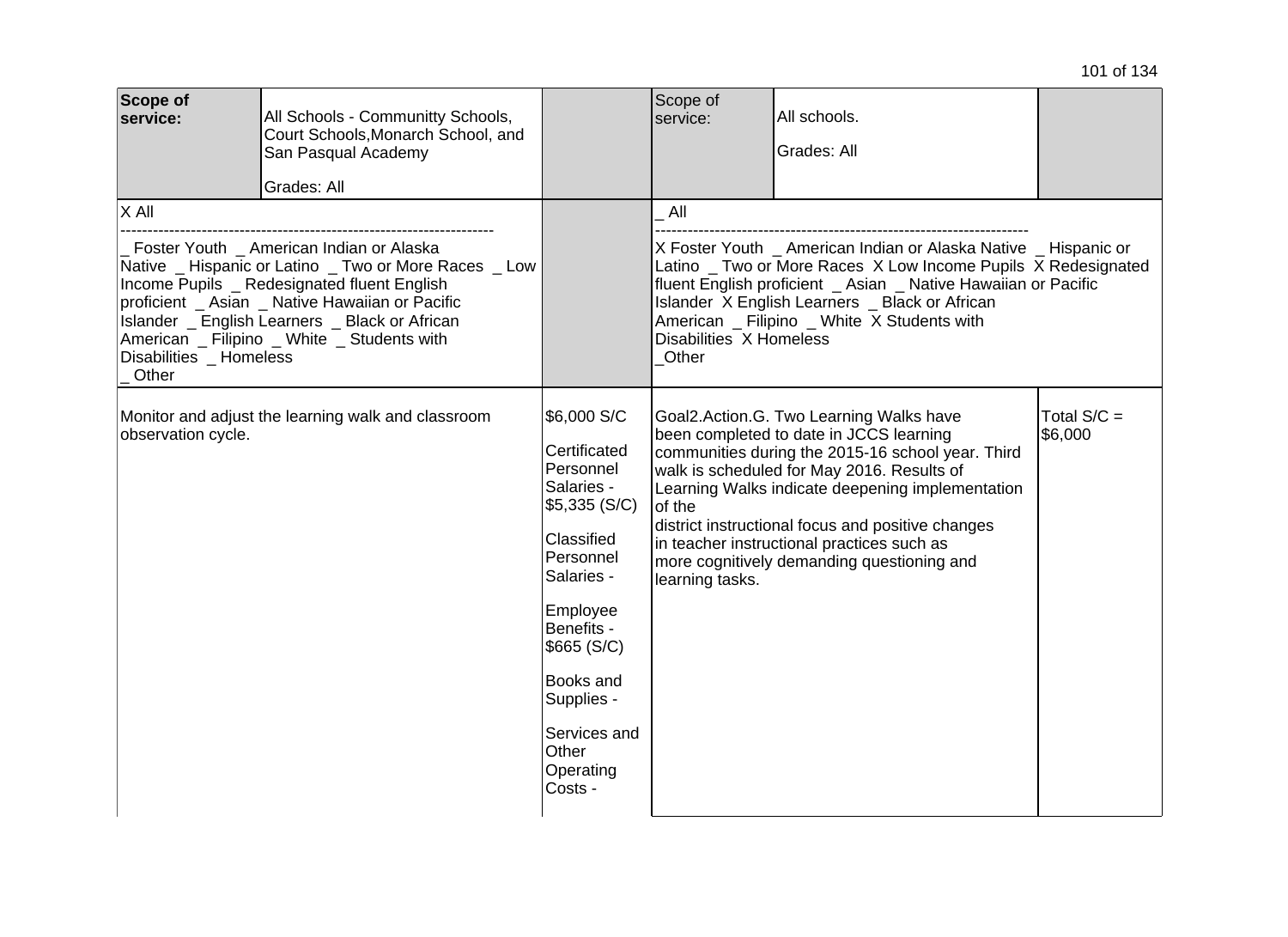| <b>Scope of</b><br>service:                                                                                                                                                                                                         | All Schools - Community Schools,<br>Court Schools, Monarch Schools, San<br>Pasqual Academy<br>Grades: All |     | Scope of<br>service:                                                                                                                                                                                                                                                                                                                                                                                                                                                                                                                                                                                                                                                                                                                                                        | <b>All Schools</b><br>Grades: All |                        |
|-------------------------------------------------------------------------------------------------------------------------------------------------------------------------------------------------------------------------------------|-----------------------------------------------------------------------------------------------------------|-----|-----------------------------------------------------------------------------------------------------------------------------------------------------------------------------------------------------------------------------------------------------------------------------------------------------------------------------------------------------------------------------------------------------------------------------------------------------------------------------------------------------------------------------------------------------------------------------------------------------------------------------------------------------------------------------------------------------------------------------------------------------------------------------|-----------------------------------|------------------------|
| X All<br>Foster Youth American Indian or Alaska<br>Native _ Hispanic or Latino _ Two or More Races _ Low                                                                                                                            |                                                                                                           |     | All<br>X Foster Youth American Indian or Alaska Native Hispanic or<br>Latino _ Two or More Races X Low Income Pupils X Redesignated<br>fluent English proficient _ Asian _ Native Hawaiian or Pacific<br>Islander X English Learners _ Black or African<br>American _ Filipino _ White X Students with<br>Disabilities X Homeless<br>Other                                                                                                                                                                                                                                                                                                                                                                                                                                  |                                   |                        |
| Income Pupils _ Redesignated fluent English<br>proficient _ Asian _ Native Hawaiian or Pacific<br>Islander _ English Learners _ Black or African<br>American _ Filipino _ White _ Students with<br>Disabilities _ Homeless<br>Other |                                                                                                           |     |                                                                                                                                                                                                                                                                                                                                                                                                                                                                                                                                                                                                                                                                                                                                                                             |                                   |                        |
| Research and share best practices to inform profresional<br>learning to support accelerated language acquisition and<br>academic achievement for English Learners including<br>long term English Learners                           |                                                                                                           | \$0 | Goal2.Action.EL.A. Our new English Learner<br>Specialist has collaborated with SDCOE Learning<br>and Leadership Services to establish an EL Student<br>Shadowing Protocol to inform instructional practice<br>for English Learners. An English Learner teacher<br>workgroup was established to learn about, share<br>and disseminate best practices. A team of JCCS<br>teachers and administrators have established an EL<br>leadership team focus on instructional improvement<br>for EL through design thinking. A team of JCCS<br>teachers and administrators have collaborated with<br>their counterparts in Baja California to learn and<br>implement Tutoria methods to enhance academic<br>learning of EL students and other unduplicated<br>student groups in JCCS. |                                   | No associated<br>lcost |
| Scope of<br>service:                                                                                                                                                                                                                | All Schools                                                                                               |     | Scope of<br>service:                                                                                                                                                                                                                                                                                                                                                                                                                                                                                                                                                                                                                                                                                                                                                        | <b>All Schools</b>                |                        |
|                                                                                                                                                                                                                                     | Grades: All                                                                                               |     |                                                                                                                                                                                                                                                                                                                                                                                                                                                                                                                                                                                                                                                                                                                                                                             | Grades: All                       |                        |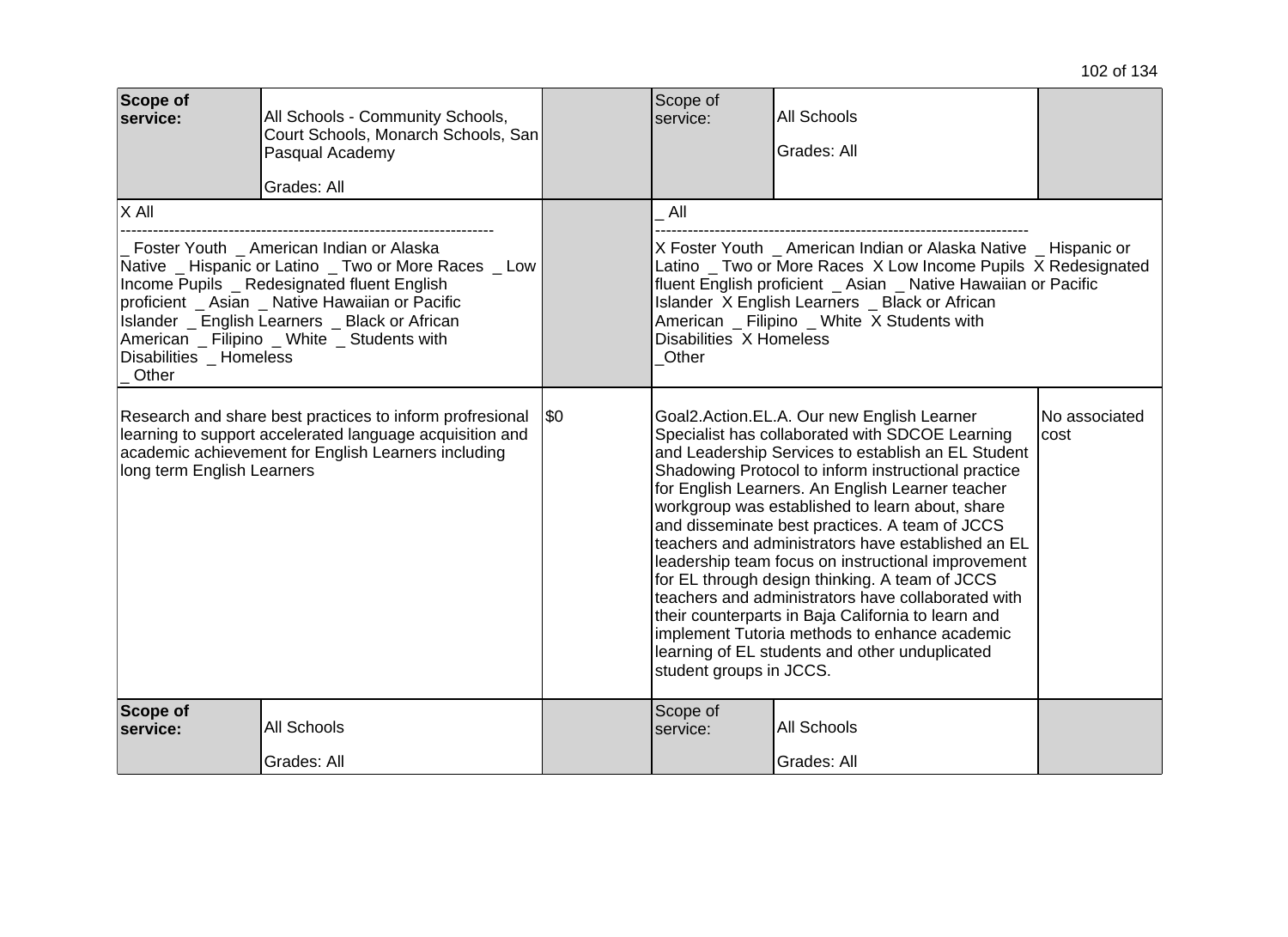| $\_$ All                                                                                                                                                                                                                                                                                                                                      |             |     | All                                                                                                                                                                                                                                                                                                                             |                                                                                                                                                                                                                                                                                                     |                        |
|-----------------------------------------------------------------------------------------------------------------------------------------------------------------------------------------------------------------------------------------------------------------------------------------------------------------------------------------------|-------------|-----|---------------------------------------------------------------------------------------------------------------------------------------------------------------------------------------------------------------------------------------------------------------------------------------------------------------------------------|-----------------------------------------------------------------------------------------------------------------------------------------------------------------------------------------------------------------------------------------------------------------------------------------------------|------------------------|
| Foster Youth _ American Indian or Alaska<br>Native _ Hispanic or Latino _ Two or More Races _ Low<br>Income Pupils X Redesignated fluent English<br>proficient _ Asian _ Native Hawaiian or Pacific<br>Islander X English Learners _ Black or African<br>American _ Filipino _ White _ Students with<br>Disabilities _ Homeless<br>$\_$ Other |             |     | Disabilities Homeless<br>Other                                                                                                                                                                                                                                                                                                  | X Foster Youth _ American Indian or Alaska Native _ Hispanic or<br>Latino _ Two or More Races X Low Income Pupils _ Redesignated<br>fluent English proficient _ Asian _ Native Hawaiian or Pacific<br>Islander X English Learners _ Black or African<br>American _ Filipino _ White _ Students with |                        |
| Support teachers and leaders in identifying and<br>implementing high quality integrated and designated ELD                                                                                                                                                                                                                                    |             | \$0 | Goal2.Action.EL.B. The EL specialist and the<br>English Learner teacher workgroup have worked to<br>costs<br>research and identify high quality integrated and<br>designated ELD. This group also supports teacher in<br>the use of these methods and materials with our<br>English Learners.                                   |                                                                                                                                                                                                                                                                                                     | No associated          |
| Scope of<br>service:                                                                                                                                                                                                                                                                                                                          | All Schools |     | Scope of<br>service:                                                                                                                                                                                                                                                                                                            | All schools                                                                                                                                                                                                                                                                                         |                        |
|                                                                                                                                                                                                                                                                                                                                               | Grades: All |     |                                                                                                                                                                                                                                                                                                                                 | Grades: All                                                                                                                                                                                                                                                                                         |                        |
| $\_$ All                                                                                                                                                                                                                                                                                                                                      |             |     | All                                                                                                                                                                                                                                                                                                                             |                                                                                                                                                                                                                                                                                                     |                        |
| Foster Youth American Indian or Alaska<br>Native _ Hispanic or Latino _ Two or More Races _ Low<br>Income Pupils X Redesignated fluent English<br>proficient _ Asian _ Native Hawaiian or Pacific<br>Islander X English Learners _ Black or African<br>American _ Filipino _ White _ Students with<br>Disabilities Homeless<br>$\_$ Other     |             |     | Foster Youth American Indian or Alaska Native Hispanic or<br>Latino _ Two or More Races _ Low Income Pupils X Redesignated<br>fluent English proficient _ Asian _ Native Hawaiian or Pacific<br>Islander X English Learners _ Black or African<br>American _ Filipino _ White _ Students with<br>Disabilities Homeless<br>Other |                                                                                                                                                                                                                                                                                                     |                        |
| Identify English Learners that need extended learning<br>time and enroll them in appropriate support<br>classes/programs                                                                                                                                                                                                                      |             | \$0 | Goal2.Action.EL.C. The need for additional supports<br>for English learners are determined at the time of<br>enrollment and also based on performance on<br>CELDT performance as well as local assessments<br>such as the MAP.                                                                                                  |                                                                                                                                                                                                                                                                                                     | No associated<br>costs |
|                                                                                                                                                                                                                                                                                                                                               |             |     |                                                                                                                                                                                                                                                                                                                                 |                                                                                                                                                                                                                                                                                                     |                        |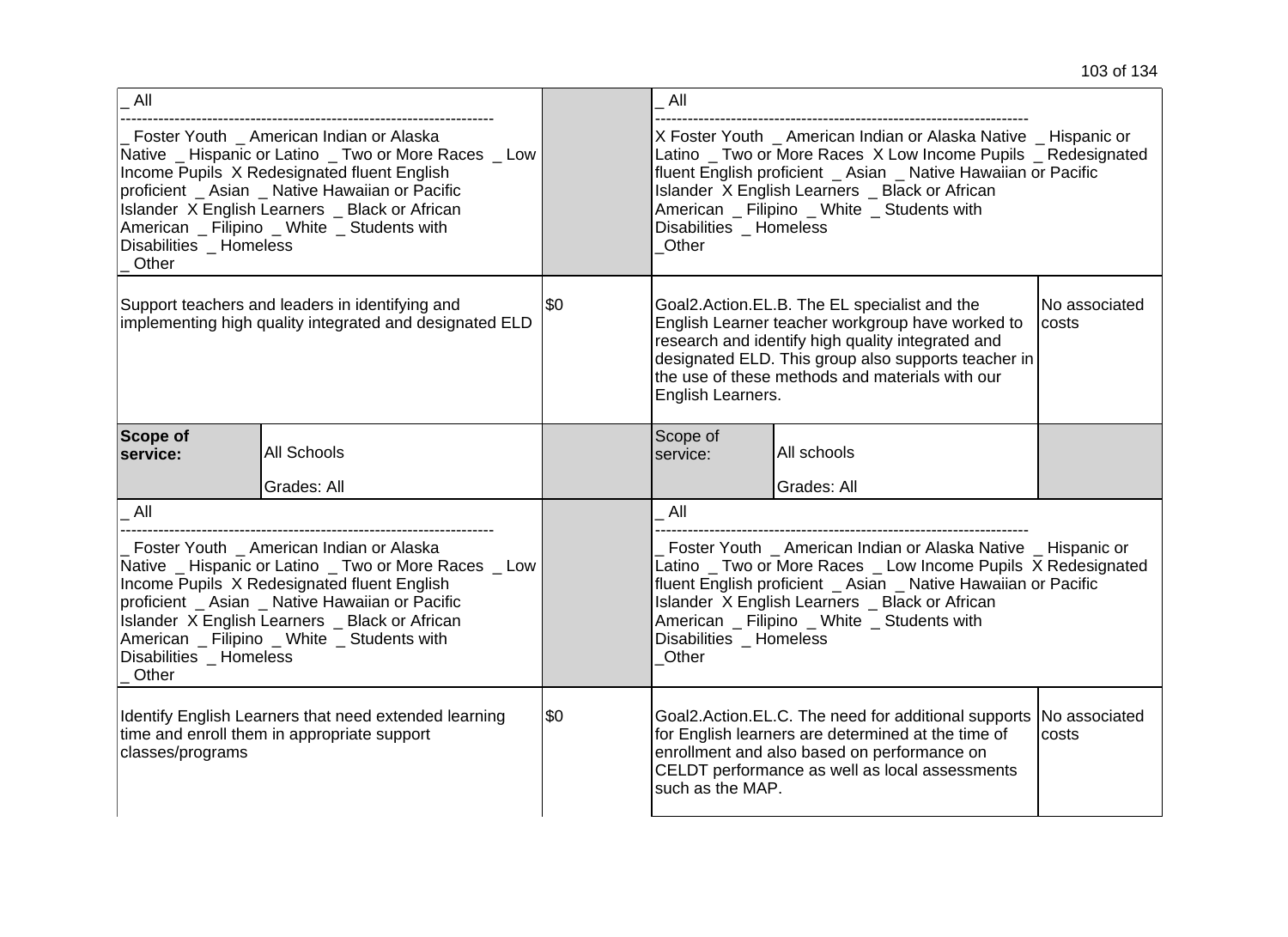| <b>Scope of</b><br>service:                                                                                                                                                                                                                                                                                                            | <b>All Schools</b><br>Grades: All |      | Scope of<br>service:                                                                                                                                                                                                                                                                                                                  | all Schools<br>Grades: All |               |
|----------------------------------------------------------------------------------------------------------------------------------------------------------------------------------------------------------------------------------------------------------------------------------------------------------------------------------------|-----------------------------------|------|---------------------------------------------------------------------------------------------------------------------------------------------------------------------------------------------------------------------------------------------------------------------------------------------------------------------------------------|----------------------------|---------------|
| All                                                                                                                                                                                                                                                                                                                                    |                                   |      | All                                                                                                                                                                                                                                                                                                                                   |                            |               |
| Foster Youth American Indian or Alaska<br>Native _ Hispanic or Latino _ Two or More Races _ Low<br>Income Pupils X Redesignated fluent English<br>proficient _ Asian _ Native Hawaiian or Pacific<br>Islander X English Learners _ Black or African<br>American _ Filipino _ White _ Students with<br>Disabilities _ Homeless<br>Other |                                   |      | Foster Youth American Indian or Alaska Native Hispanic or<br>Latino _ Two or More Races _ Low Income Pupils X Redesignated<br>fluent English proficient _ Asian _ Native Hawaiian or Pacific<br>Islander X English Learners _ Black or African<br>American _ Filipino _ White _ Students with<br>Disabilities Homeless<br>Other       |                            |               |
| Establish and begin implementing processes to identify<br>and support low-performing RFEPstudents, including<br>academic achievement, credit attainment, and A-G course<br>completion                                                                                                                                                  |                                   | 1\$0 | Goal2.Action.RFEP.A. This action has led to the<br>development of specialized reports that have been<br>costs<br>developed in our student data systems to identify<br>low-performing RFEP students and will be<br>implemented for the 2016-17 school year.                                                                            |                            | No Associated |
| Scope of<br>service:                                                                                                                                                                                                                                                                                                                   | <b>All Schools</b>                |      | Scope of<br>service:                                                                                                                                                                                                                                                                                                                  | <b>All Schools</b>         |               |
|                                                                                                                                                                                                                                                                                                                                        | Grades: All                       |      |                                                                                                                                                                                                                                                                                                                                       | Grades: All                |               |
| All                                                                                                                                                                                                                                                                                                                                    |                                   |      | All                                                                                                                                                                                                                                                                                                                                   |                            |               |
| Foster Youth _ American Indian or Alaska<br>Native _ Hispanic or Latino _ Two or More Races _ Low<br>Income Pupils X Redesignated fluent English<br>proficient Asian Native Hawaiian or Pacific<br>Islander _ English Learners _ Black or African<br>American _ Filipino _ White _ Students with<br>Disabilities _ Homeless<br>Other   |                                   |      | Foster Youth _ American Indian or Alaska Native _ Hispanic or<br>Latino _ Two or More Races _ Low Income Pupils X Redesignated<br>fluent English proficient _ Asian _ Native Hawaiian or Pacific<br>Islander X English Learners _ Black or African<br>American _ Filipino _ White _ Students with<br>Disabilities _ Homeless<br>Other |                            |               |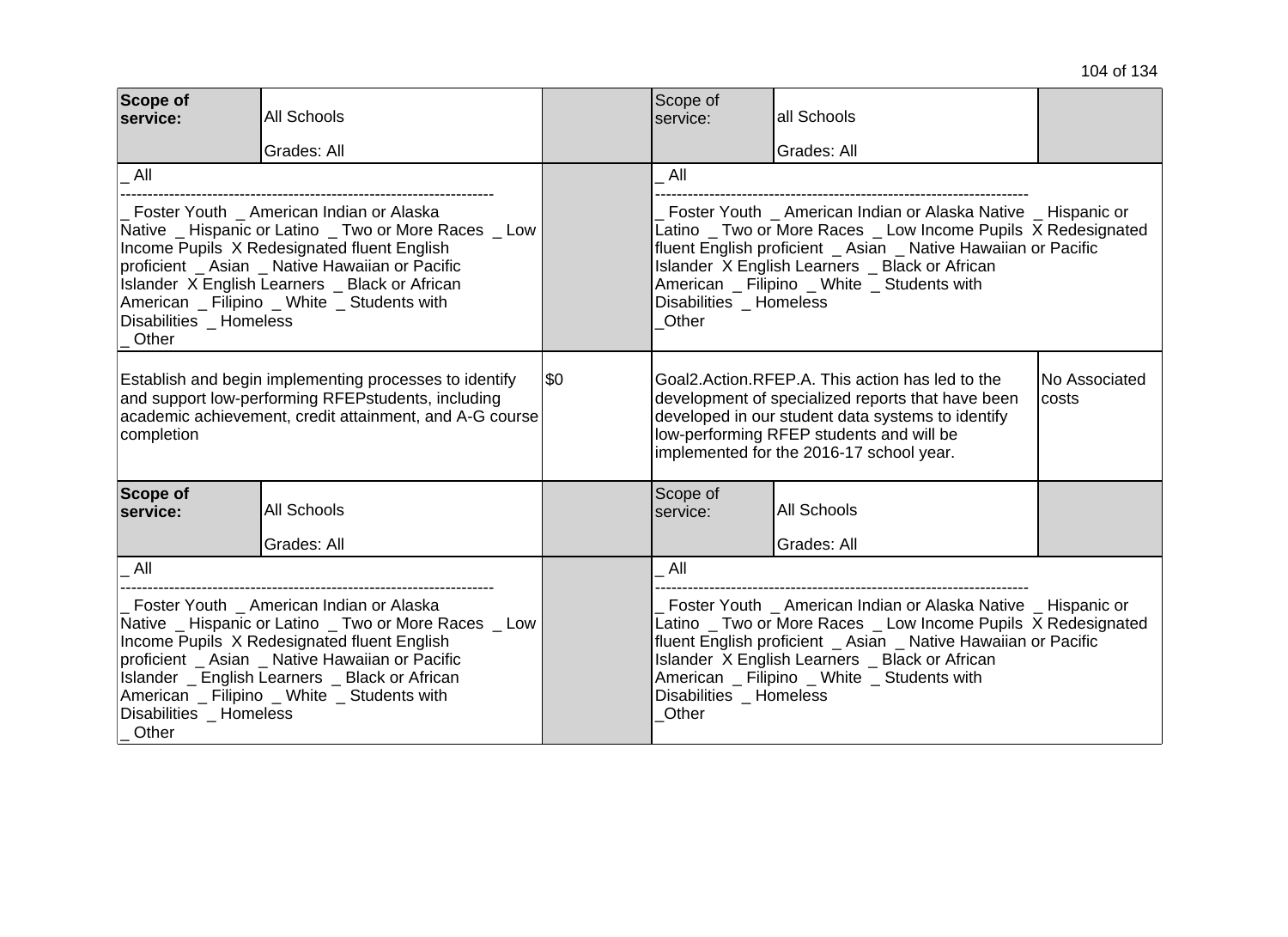| What changes in actions, | servivces, and expenditures Nearly all Goal 2 actions and services will continue. Outcome data from our metrics indicate a clear need to<br>continue to support the work to deepen the implementation of our instructional focus, expand innovative<br>instructional practices such as inquiry-based learning and target additional support for English Learners. In<br>support of this work, the role of our instructional coaches will continue to evolve over the next three years to<br>support professional learning as it is applied to instructional practice in our classroom and specifically to ensure<br>that the implementation of learning targets and success criteria lead to deeper understanding as the cognitive<br>load of learning tasks shifts from teachers to students. With this in mind the Goal2.ActionA and Goal2.ActionD<br>will merge into a single action concerning ongoing instructional coaching and facilitation of professional learning.<br>Additionally, actions and services in Goal 2 will help to ensure that learning is purposeful and aligned to grade<br>level CCSS in ELA and Math. Further, As we will continue work to integrate ELD supports for our English<br>Learners across all actions and services will ensure that our English Learners have access to innovative<br>instruction and receive integrated and designated supports. |
|--------------------------|-----------------------------------------------------------------------------------------------------------------------------------------------------------------------------------------------------------------------------------------------------------------------------------------------------------------------------------------------------------------------------------------------------------------------------------------------------------------------------------------------------------------------------------------------------------------------------------------------------------------------------------------------------------------------------------------------------------------------------------------------------------------------------------------------------------------------------------------------------------------------------------------------------------------------------------------------------------------------------------------------------------------------------------------------------------------------------------------------------------------------------------------------------------------------------------------------------------------------------------------------------------------------------------------------------------------------------------------------------------------------------------------|
|--------------------------|-----------------------------------------------------------------------------------------------------------------------------------------------------------------------------------------------------------------------------------------------------------------------------------------------------------------------------------------------------------------------------------------------------------------------------------------------------------------------------------------------------------------------------------------------------------------------------------------------------------------------------------------------------------------------------------------------------------------------------------------------------------------------------------------------------------------------------------------------------------------------------------------------------------------------------------------------------------------------------------------------------------------------------------------------------------------------------------------------------------------------------------------------------------------------------------------------------------------------------------------------------------------------------------------------------------------------------------------------------------------------------------------|

| <b>Original Goal</b><br>from prior year<br>LCAP:  | Related State and/or Local Priorities: X<br>1 X 2 _3 X 4 _5 _6 X 7 X 8 COE<br>Students have improved access to, enrollment and success in Common Core State<br>Standards, core subjects, A-G requirements (inclusive of VAPA and STEM), and career only: $\_9$ $\_$ 10 Local:<br>technical education courses to prepare students to exit college and career ready.                                  |                                                 |                                                                                                                                                                                                                                                                                                                                                                                                                                                      |  |
|---------------------------------------------------|-----------------------------------------------------------------------------------------------------------------------------------------------------------------------------------------------------------------------------------------------------------------------------------------------------------------------------------------------------------------------------------------------------|-------------------------------------------------|------------------------------------------------------------------------------------------------------------------------------------------------------------------------------------------------------------------------------------------------------------------------------------------------------------------------------------------------------------------------------------------------------------------------------------------------------|--|
| Goal Applies to:                                  | Schools:<br>All<br>Grades: All<br>All<br>Applicable Pupil Subgroups:                                                                                                                                                                                                                                                                                                                                |                                                 |                                                                                                                                                                                                                                                                                                                                                                                                                                                      |  |
| <b>Expected Annual</b><br>Measurable<br>Outcomes: | Goal3A. Research and develop a-g course outlines<br>that reflect state standards and are approved and<br>accessible to students.<br>Goal3B. Increase the number of students completing<br>a UC approved a-g course with a C or better by 10 %<br>from the prior year.<br>Goal3C. Continue to research, develop, and refine<br>CTE courses that are aligned to the industry sectors<br>lin the area. | <b>Actual Annual</b><br>Measurable<br>Outcomes: | As of April 2016:<br>Goal3A. Teacher workgroups continue to develop<br>UC-aligned courses. We now have UC-approved<br>face to face and online course sequences in High<br>School English, Integrated Mathematics, and<br>History/Social Science. We also have approved<br>courses in Languages other than English and Visual<br>and Performing Arts, including Music. Work<br>continues to develop UC-aligned science courses,<br>CTE and electives. |  |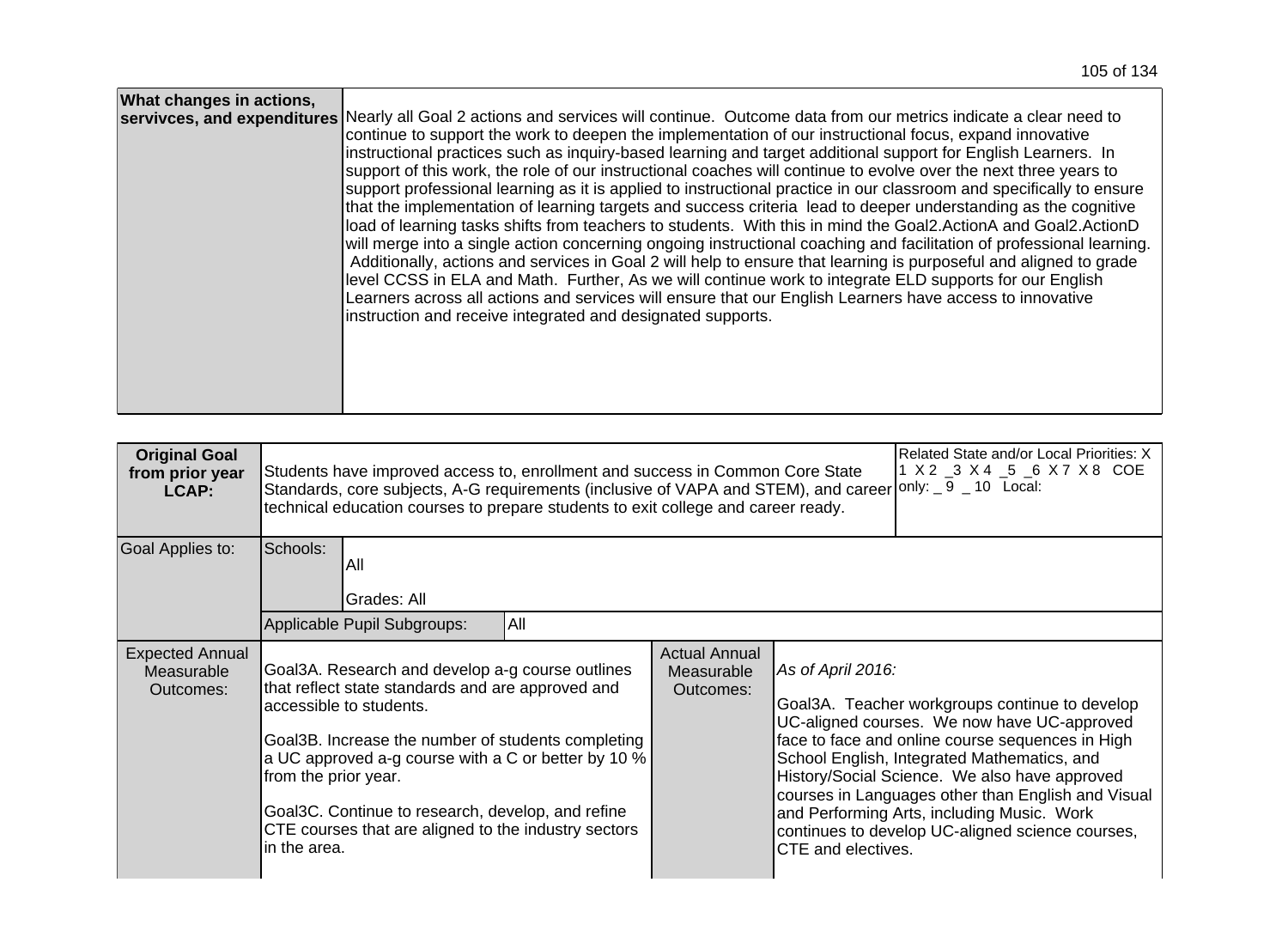Goal3D. Students who are enrolled in NCA, who are 14 or older will achieve 75% of their ITP goals.

Goal3E. Ensure teachers have the credentials appropriate for their assignment, to provide rigorous standards-based instruction.

Goal3F. 90% of students in community and court schools have access to 1:1 technology.

Goal3G. All students will have access to instructional materials aligned to standards and rigorous instruction.

Goal3H. Establish a baseline on the number of students meeting the Early Assessment Program "college-ready" score (Grade 11 Smarter Balanced assessment).

Goal3I. Research Advanced Placement course options for students meeting AP pre-requisites

Goal 3B. To date, 981 students have completed at least one UC-approved course with a C or better. This is in comparison to 672 students in 2014-15. Moreover, average courses completed per student increased from 2 in 2014-15 to 4 courses per student for 2015-16. This represents a 100% increase in comparison to last year.

Goal 3C. We have added two additional Career Technical Education (CTE) course during the 2015- 16 school year. Moreover, enrollment in CTE courses has increased from 57 students in 2014-15 to 213 student so far in the 2015-16 school year.

Goal 3D. At North County Academy (NCA) this school year to date, 92 out of 120 Individual Transition Plan goals have been met, for a 77% completion rate. This is a new goal for 2015-16, so there is no prior year comparison data for NCA.

Goal 3E. 100% of SDCOE teachers meet state credentialing requirements for their current assignments. Additionally, a high percentage of SDCOE teachers met Federal HQT requirements during the 2015-16 school year:

Community Schools HQT = 89%

Court Schools HQT = 85%

Monarch School HQT = 100%

San Pasqual Academy HQT = 100%

Goal 3F. More than 90% of our students now have access to a Chromebook or other device, in comparison to 82% last year.

Goal 3G. Material acquisition and distributions processes have been implemented and refined so that all materials ordering is now online and materials are shipped within 24 hours of delivery.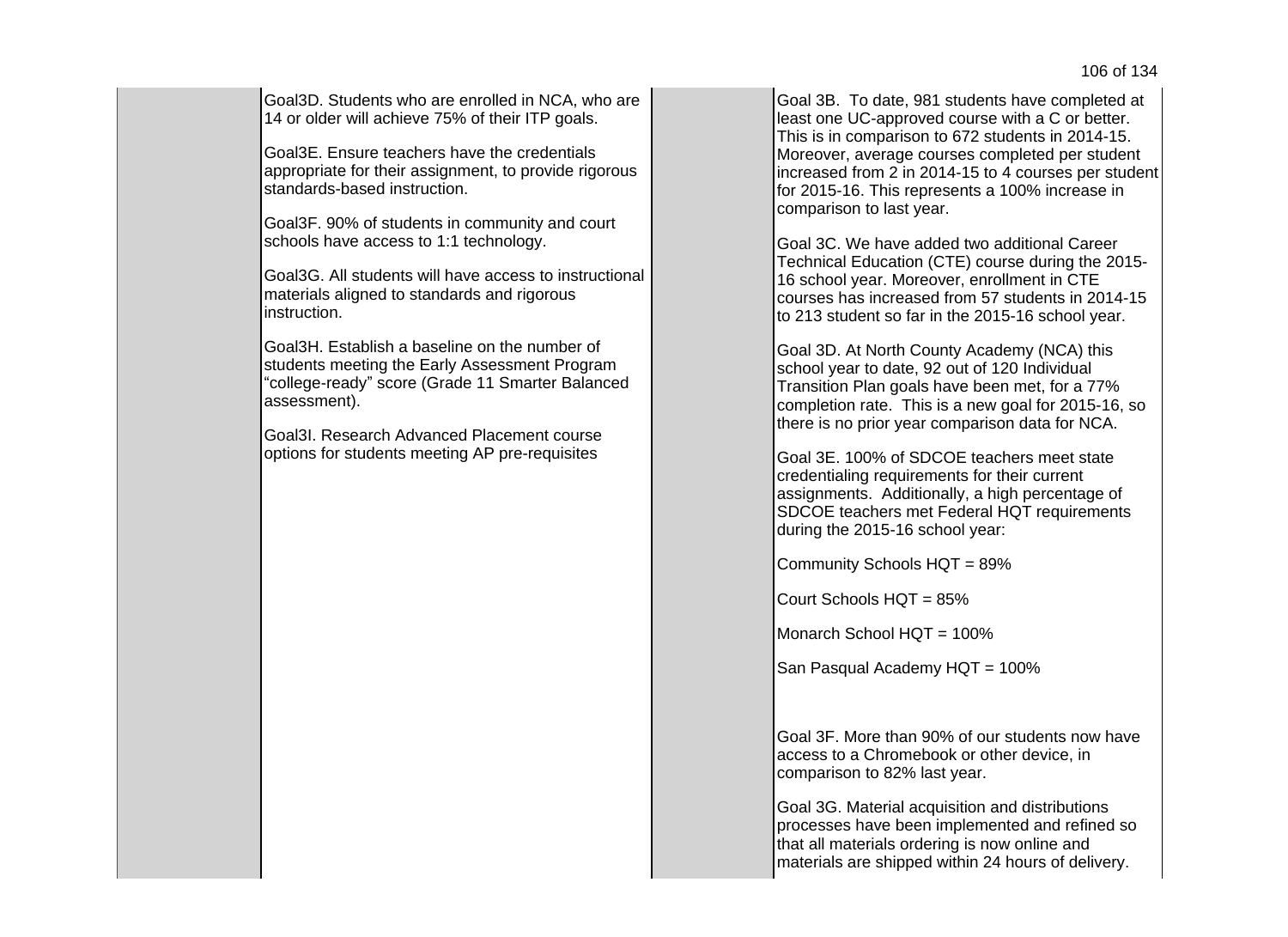|                                 |                                        | Additionally, each teacher has been allocated \$1000<br>for purchase of rigorous instructional materials.<br>Goal 3H. During the Spring 2015, 2% of students<br>met the college ready requirement in English-<br>Language Arts on the Early Assessment Program<br>(EAP) and 1% met the conditionally college ready<br>requirement in Mathematics. Results for Spring<br>2016 assessments will be available after testing is<br>completed in June of 2016. Comparisons of<br>changes in 2016 performance over the 2015<br>baseline will be made at that time.<br>Goal 3I. To date, we have not enrolled any students<br>eligible for AP exams. However, we are addressing<br>our students' needs for college and career readiness<br>by developing community college concurrent<br>enrollment options and have placed 67 eligible<br>students in concurrent community college enrollment<br>as a result of new partnerships with local community<br>colleges. An additional 35 students are projected to<br>enroll in June of 2016. This is in comparison to no<br>(i.e., 0) students in 2014-2015. |                                                                 |
|---------------------------------|----------------------------------------|----------------------------------------------------------------------------------------------------------------------------------------------------------------------------------------------------------------------------------------------------------------------------------------------------------------------------------------------------------------------------------------------------------------------------------------------------------------------------------------------------------------------------------------------------------------------------------------------------------------------------------------------------------------------------------------------------------------------------------------------------------------------------------------------------------------------------------------------------------------------------------------------------------------------------------------------------------------------------------------------------------------------------------------------------------------------------------------------------|-----------------------------------------------------------------|
|                                 | <b>LCAP Year: 2015-16</b>              |                                                                                                                                                                                                                                                                                                                                                                                                                                                                                                                                                                                                                                                                                                                                                                                                                                                                                                                                                                                                                                                                                                    |                                                                 |
| <b>Planned Actions/Services</b> |                                        | <b>Actual Actions/Services</b>                                                                                                                                                                                                                                                                                                                                                                                                                                                                                                                                                                                                                                                                                                                                                                                                                                                                                                                                                                                                                                                                     |                                                                 |
|                                 | <b>Budgeted</b><br><b>Expenditures</b> |                                                                                                                                                                                                                                                                                                                                                                                                                                                                                                                                                                                                                                                                                                                                                                                                                                                                                                                                                                                                                                                                                                    | <b>Estimated</b><br><b>Actual Annual</b><br><b>Expenditures</b> |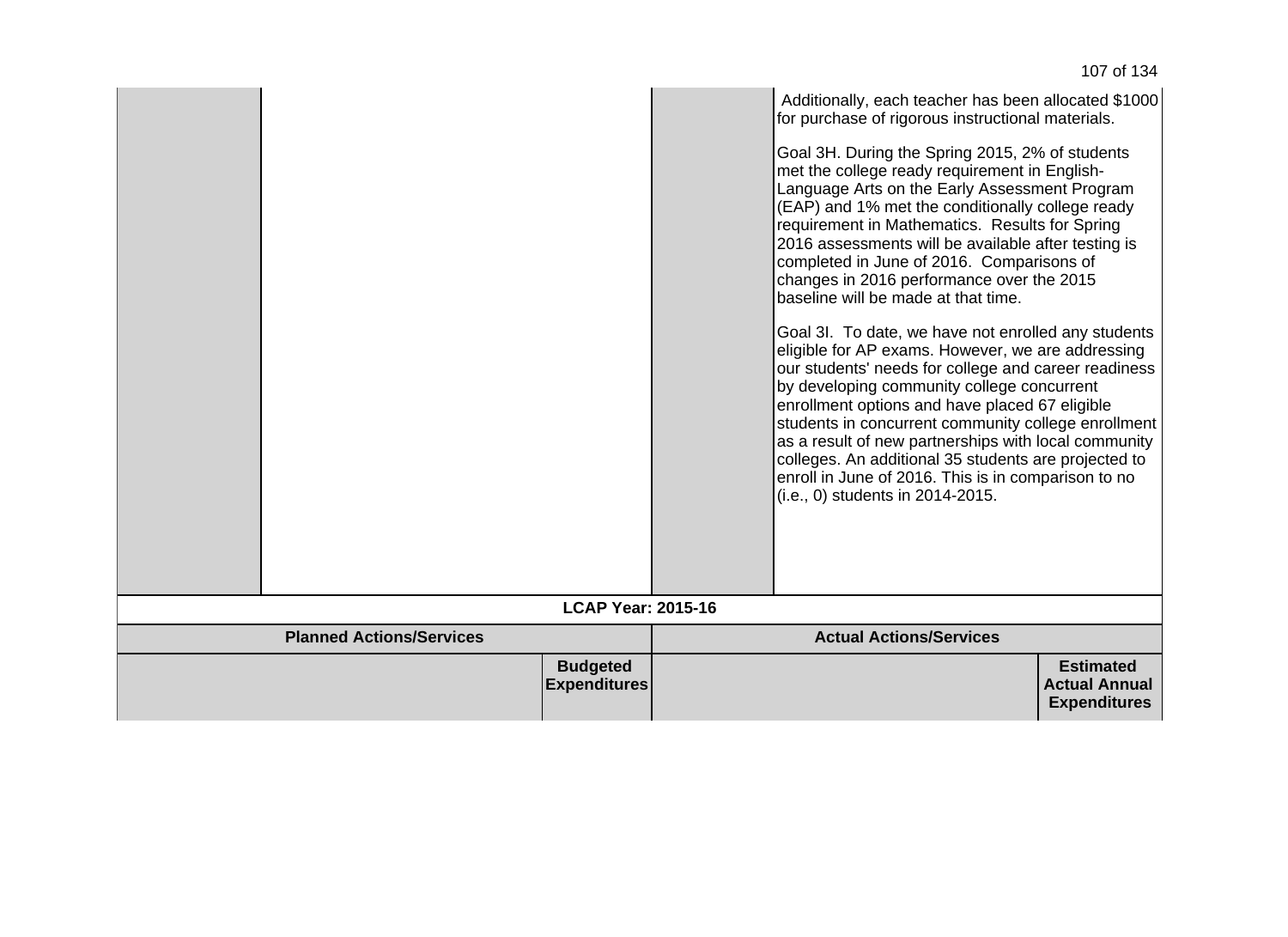| than English and VAPA courses | Continue teacher workgroups to develop a-g aligned<br>course descriptions, tasks, competencies, and<br>assessments for mathematics, science, languages other | \$20,000 Title<br>III \$12,000<br>S/C<br>Certificated<br>Personnel<br>Salaries -<br>\$10,675<br>(S/C),<br>\$17,775 (Title<br>$\vert$ III)<br>Classified<br>Personnel<br>Salaries -<br>Employee<br>Benefits -<br>\$1,325(S/C),<br>\$2,225 (Title<br>$\vert$ III)<br><b>Books and</b><br>Supplies -<br>Services and<br>Other<br>Operating<br>Costs - | approved<br>courses including Economics,<br>Theater. | Teachers and other content experts<br>worked collaboratively to develop additional UC-<br>American Government, US History, World History,<br>Art, Digital Media Arts, Guitar, Photography and | Total Title $III =$<br>\$22,000<br>Total $S/C =$<br>\$12,000 |
|-------------------------------|--------------------------------------------------------------------------------------------------------------------------------------------------------------|----------------------------------------------------------------------------------------------------------------------------------------------------------------------------------------------------------------------------------------------------------------------------------------------------------------------------------------------------|------------------------------------------------------|-----------------------------------------------------------------------------------------------------------------------------------------------------------------------------------------------|--------------------------------------------------------------|
| <b>Scope of</b><br>service:   | All schools<br>Grades: All                                                                                                                                   |                                                                                                                                                                                                                                                                                                                                                    | Scope of<br>service:                                 | All of our schools offer high school<br>coursework and these additional<br>courses are now part of their UC<br>course lists.<br>Grades: 9th, 10th, 11th, 12th                                 |                                                              |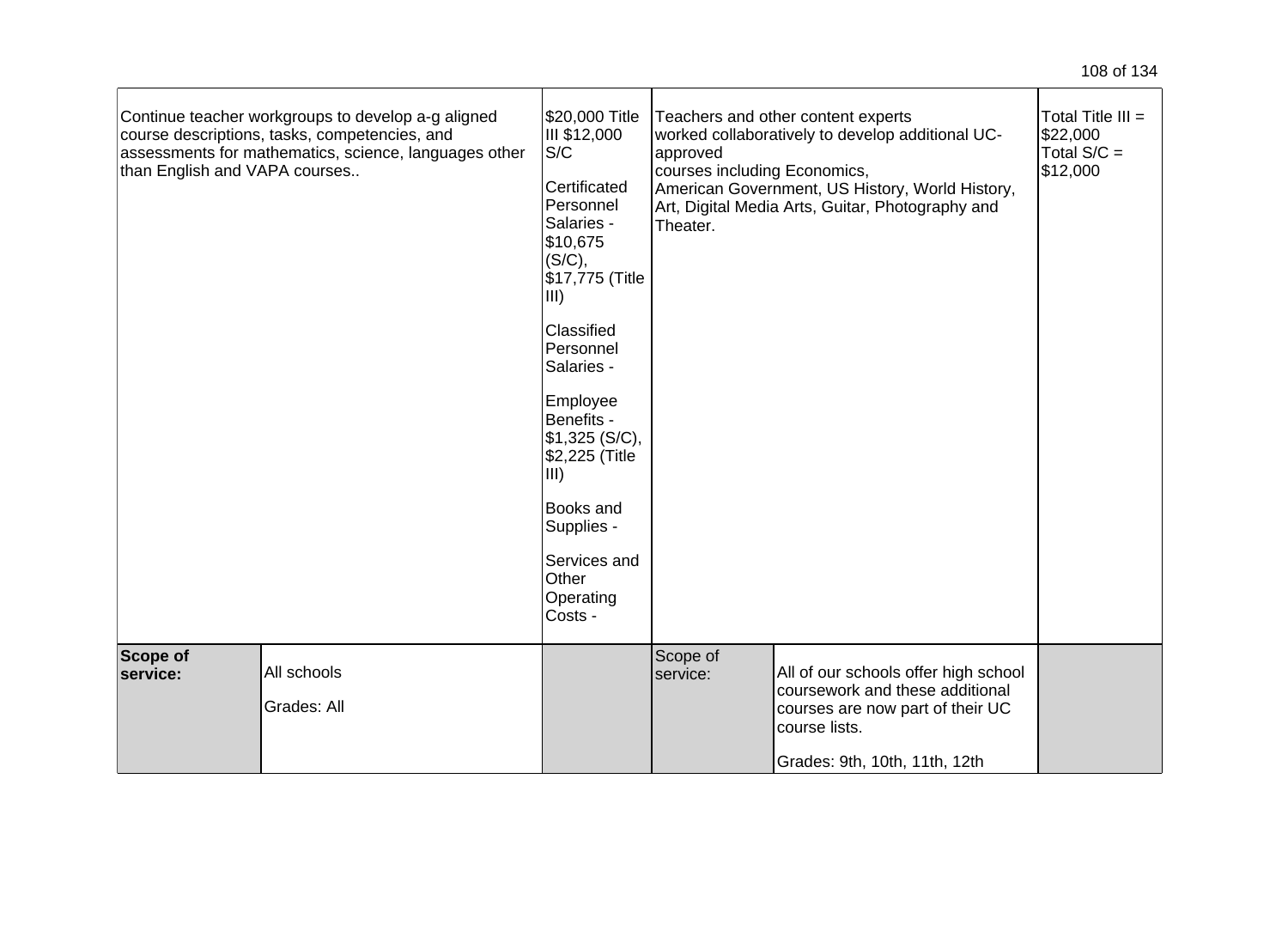| All                            |                                                                                                                                                                                                                                                                                                        |                                                                                                                                                                                                                                     | All                                                                                                                                                                                                                                                                                                                                     |                                                                                                                                                                                                                                                                                                                                                                                                                                                                                                                                                                                                                                                                       |                           |  |
|--------------------------------|--------------------------------------------------------------------------------------------------------------------------------------------------------------------------------------------------------------------------------------------------------------------------------------------------------|-------------------------------------------------------------------------------------------------------------------------------------------------------------------------------------------------------------------------------------|-----------------------------------------------------------------------------------------------------------------------------------------------------------------------------------------------------------------------------------------------------------------------------------------------------------------------------------------|-----------------------------------------------------------------------------------------------------------------------------------------------------------------------------------------------------------------------------------------------------------------------------------------------------------------------------------------------------------------------------------------------------------------------------------------------------------------------------------------------------------------------------------------------------------------------------------------------------------------------------------------------------------------------|---------------------------|--|
| Disabilities Homeless<br>Other | X Foster Youth _ American Indian or Alaska<br>Native _ Hispanic or Latino _ Two or More Races X Low<br>Income Pupils X Redesignated fluent English<br>proficient _ Asian _ Native Hawaiian or Pacific<br>Islander X English Learners _ Black or African<br>American _ Filipino _ White X Students with |                                                                                                                                                                                                                                     | X Foster Youth _ American Indian or Alaska Native _ Hispanic or<br>Latino _ Two or More Races X Low Income Pupils X Redesignated<br>fluent English proficient _ Asian _ Native Hawaiian or Pacific<br>Islander X English Learners _ Black or African<br>American _ Filipino _ White X Students with<br>Disabilities X Homeless<br>Other |                                                                                                                                                                                                                                                                                                                                                                                                                                                                                                                                                                                                                                                                       |                           |  |
| credits.                       | Research and identify models of standards based report<br>cards and competency based assessment and course                                                                                                                                                                                             | \$33,000 S/C<br>Certificated<br>Personnel<br>Salaries -<br>\$25,730<br>Classified<br>Personnel<br>Salaries -<br>Employee<br>Benefits -<br>\$7,270 (S/C)<br>Books and<br>Supplies -<br>Services and<br>Other<br>Operating<br>Costs - |                                                                                                                                                                                                                                                                                                                                         | Models of standards-based report cards have been<br>researched and developed in the Illuminate Data<br>and Assessment System. A standards-based<br>elementary school report card has been designed<br>and is being piloted at Monarch School. A secondary<br>teacher gradebook and report card workgroup has<br>been convened to research models of standards<br>based grade reporting in Illuminate Data and<br>Assessment. This work has prompted review of<br>district grading policies, including a district<br>leadership discussion regarding the identification of<br>core competencies across the high school<br>curriculum that would lead to course credit. | Total $S/C =$<br>\$36,285 |  |
| Scope of<br>service:           | All schools<br>Grades: All                                                                                                                                                                                                                                                                             |                                                                                                                                                                                                                                     | Scope of<br>service:                                                                                                                                                                                                                                                                                                                    | This has applied to all schools.<br>Grades: All                                                                                                                                                                                                                                                                                                                                                                                                                                                                                                                                                                                                                       |                           |  |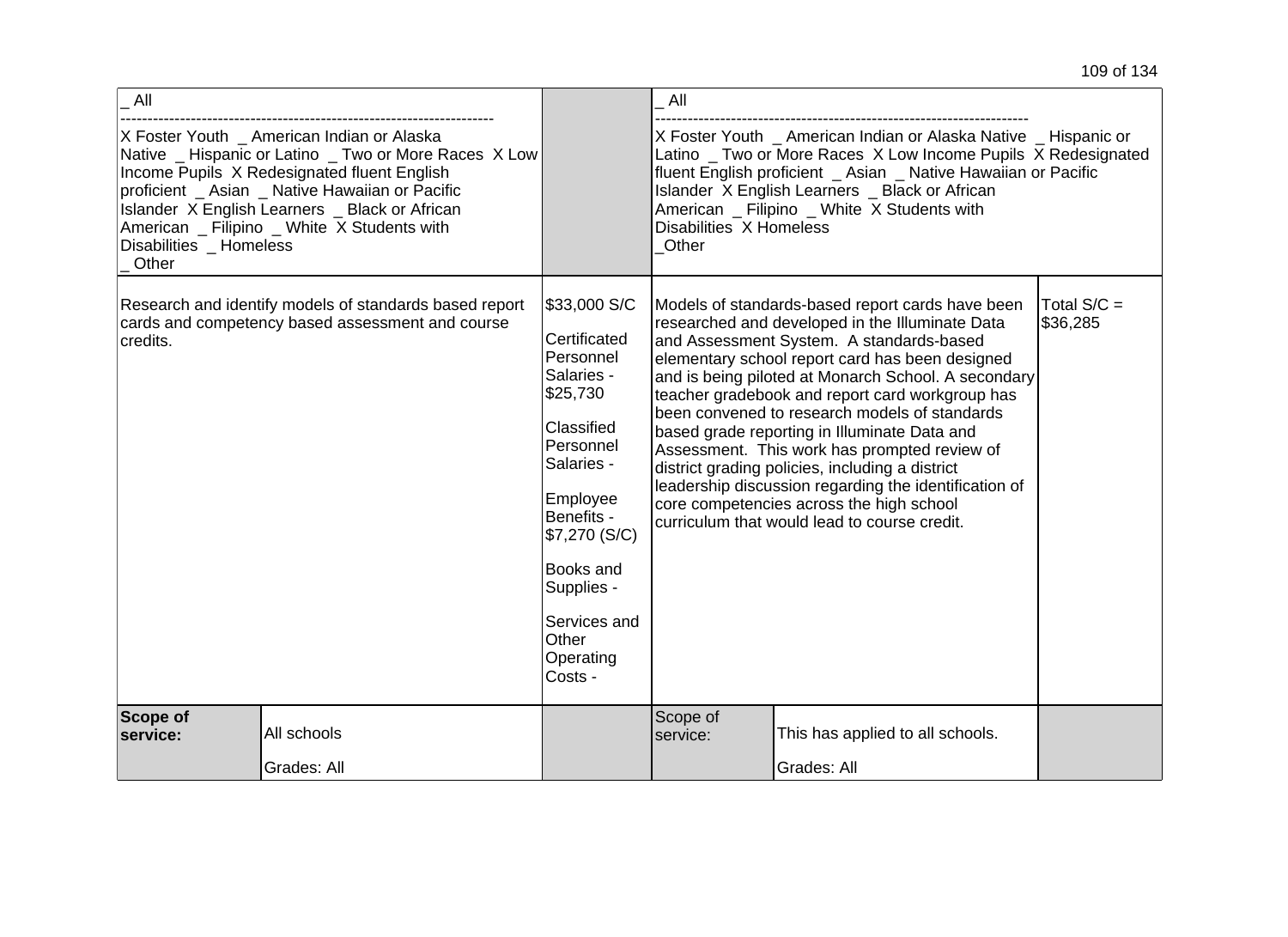110 of 134

| $ X \text{ All}$                                                                                                                                                                                                                                                                                                     | All                                                                                                                                                                                                                                                                                                                                         |
|----------------------------------------------------------------------------------------------------------------------------------------------------------------------------------------------------------------------------------------------------------------------------------------------------------------------|---------------------------------------------------------------------------------------------------------------------------------------------------------------------------------------------------------------------------------------------------------------------------------------------------------------------------------------------|
| Foster Youth American Indian or Alaska<br>Native Hispanic or Latino Two or More Races Low<br>Income Pupils Redesignated fluent English<br>proficient _ Asian _ Native Hawaiian or Pacific<br>Islander English Learners Black or African<br>American Filipino White Students with<br>Disabilities Homeless<br>  Other | X Foster Youth _ American Indian or Alaska Native _ Hispanic or<br>Latino _ Two or More Races X Low Income Pupils X Redesignated<br>fluent English proficient _ Asian _ Native Hawaiian or Pacific<br>Islander X English Learners _ Black or African<br>American Filipino White X Students with<br><b>IDisabilities X Homeless</b><br>Other |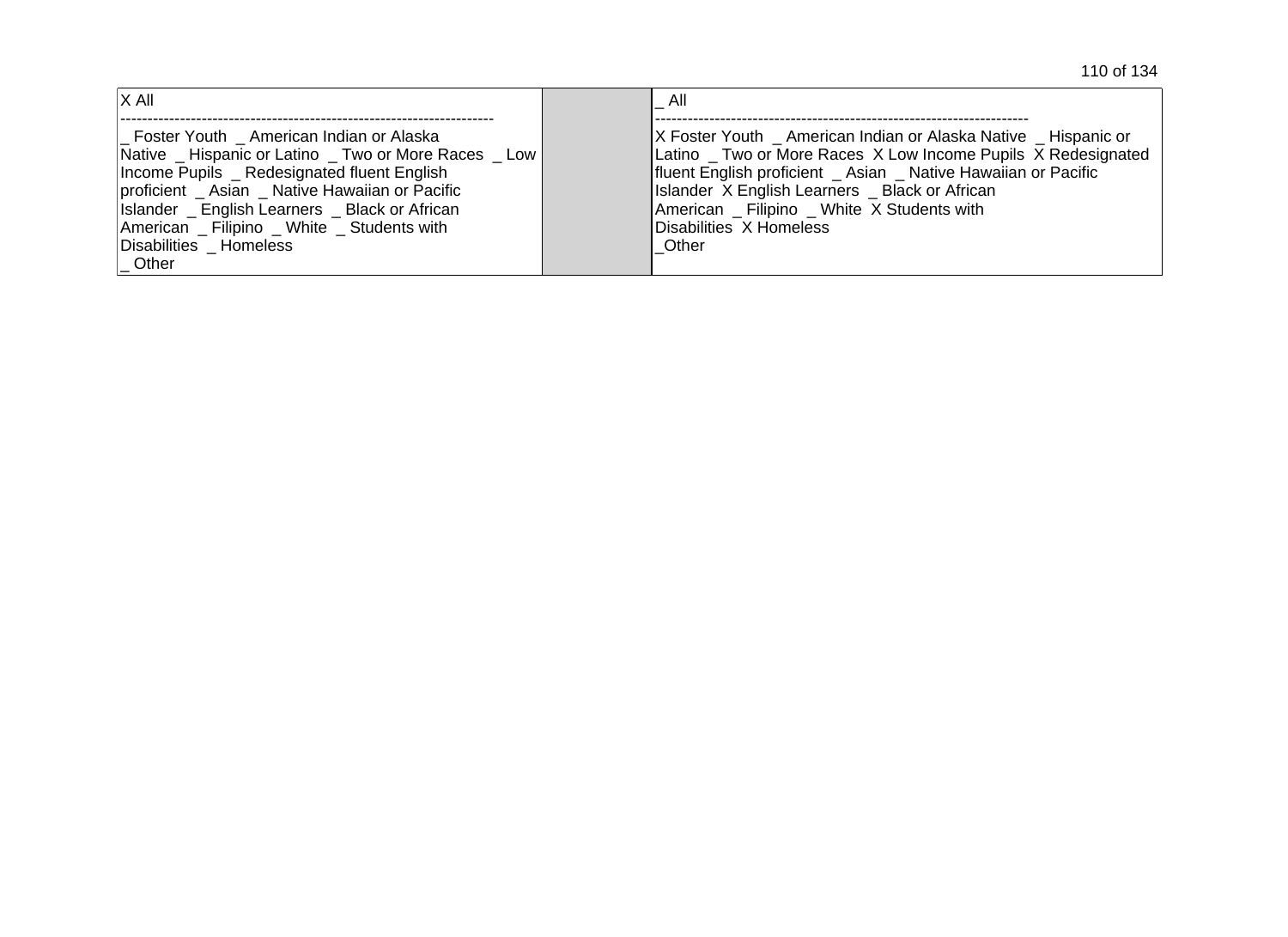|                      | Identify and purchase resources and staff needed to<br>implement personalized learning plans, digital literacy and \$117,000 Title Specialist, a CTE Impact Teacher and a Visual and<br>high quality VAPA, STEM, and CTE courses. | Certificated<br>Personnel<br>Salaries -<br>\$105,980<br>(S/C)                             |                      | \$542,000 S/C   Positions for a Career Techical Education (CTE)<br>Performance Arts (VAPA) Impact Teacher<br>were developed, recruited for and filled to develop<br>high quality CTE and VAPA learning opprtunities<br>and experiences for our students. Over 85% of<br>teachers have either completed either Leading Edge<br>Certification (LEC) or Digital Literacy Training. | $S/C = $546,700$<br>Title $I =$<br>\$121,800 |
|----------------------|-----------------------------------------------------------------------------------------------------------------------------------------------------------------------------------------------------------------------------------|-------------------------------------------------------------------------------------------|----------------------|---------------------------------------------------------------------------------------------------------------------------------------------------------------------------------------------------------------------------------------------------------------------------------------------------------------------------------------------------------------------------------|----------------------------------------------|
|                      |                                                                                                                                                                                                                                   | Classified<br>Personnel<br>Salaries -<br>\$55,896 (Title<br>III)                          |                      |                                                                                                                                                                                                                                                                                                                                                                                 |                                              |
|                      |                                                                                                                                                                                                                                   | Employee<br>Benefits -<br>\$36,020<br>(S/C),<br>\$36,104 (Title<br>III)                   |                      |                                                                                                                                                                                                                                                                                                                                                                                 |                                              |
|                      |                                                                                                                                                                                                                                   | Books and<br>Supplies -<br>\$371,000<br>(S/C)                                             |                      |                                                                                                                                                                                                                                                                                                                                                                                 |                                              |
|                      |                                                                                                                                                                                                                                   | Services and<br>Other<br>Operating<br>Costs -<br>\$29,000<br>(S/C), 25,000<br>(Title III) |                      |                                                                                                                                                                                                                                                                                                                                                                                 |                                              |
| Scope of<br>service: | All schools<br>Grades: All                                                                                                                                                                                                        |                                                                                           | Scope of<br>service: | This work has applied to all<br>schools.<br>Grades: All                                                                                                                                                                                                                                                                                                                         |                                              |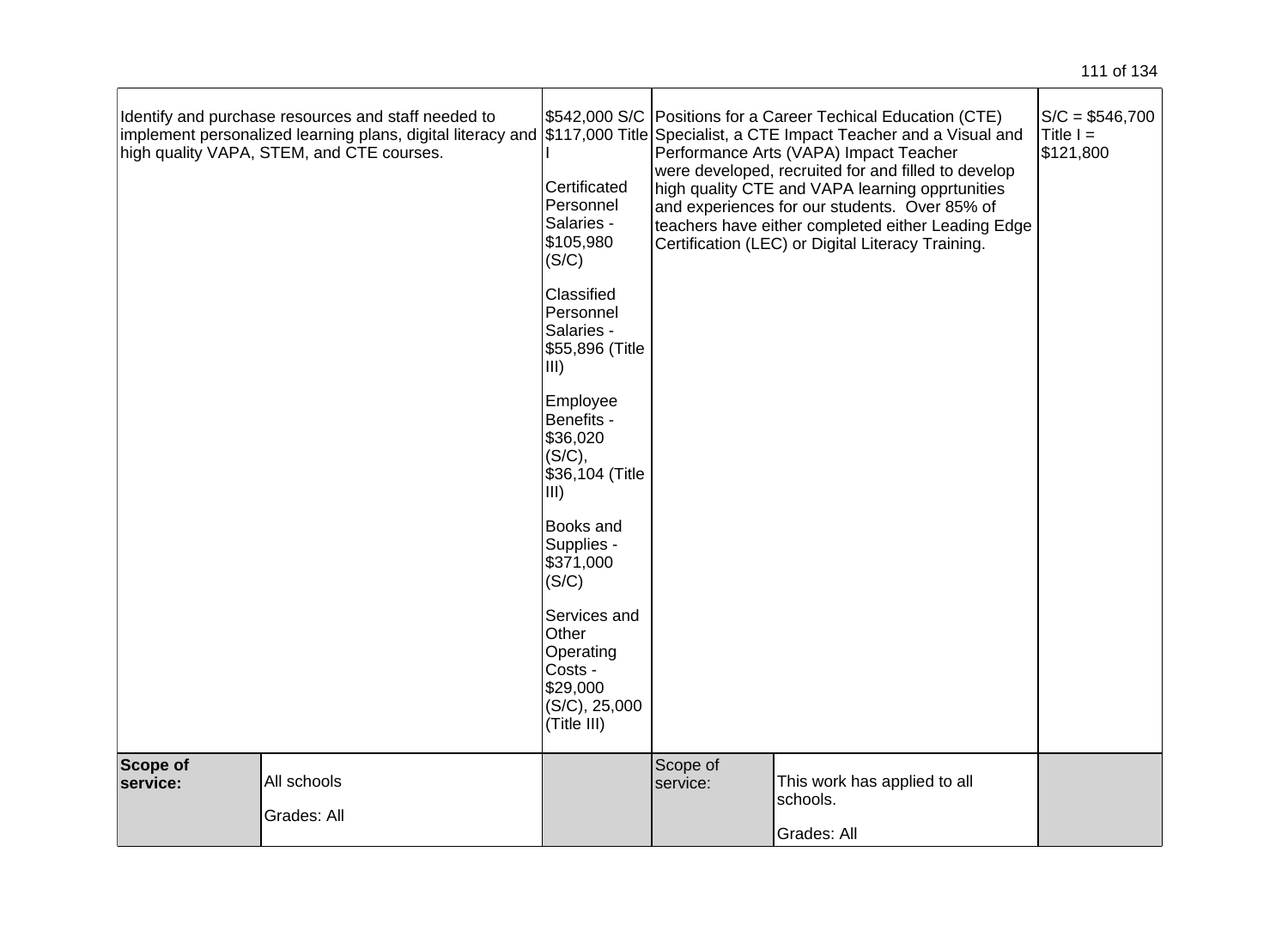| All                                                                                                                                                                                                                                                                                                                                        |                                                                                                                                                                   |                                                                                                                                                                                                                                                          | All                              |                                                                                                                                                                                                                                                                                                                                                                                                                                                                                                                                                 |                                                                                                                                |
|--------------------------------------------------------------------------------------------------------------------------------------------------------------------------------------------------------------------------------------------------------------------------------------------------------------------------------------------|-------------------------------------------------------------------------------------------------------------------------------------------------------------------|----------------------------------------------------------------------------------------------------------------------------------------------------------------------------------------------------------------------------------------------------------|----------------------------------|-------------------------------------------------------------------------------------------------------------------------------------------------------------------------------------------------------------------------------------------------------------------------------------------------------------------------------------------------------------------------------------------------------------------------------------------------------------------------------------------------------------------------------------------------|--------------------------------------------------------------------------------------------------------------------------------|
| X Foster Youth _ American Indian or Alaska<br>Native _ Hispanic or Latino _ Two or More Races X Low<br>Income Pupils X Redesignated fluent English<br>proficient _ Asian _ Native Hawaiian or Pacific<br>Islander X English Learners _ Black or African<br>American _ Filipino _ White X Students with<br>Disabilities _ Homeless<br>Other |                                                                                                                                                                   |                                                                                                                                                                                                                                                          | Disabilities X Homeless<br>Other | X Foster Youth _ American Indian or Alaska Native _ Hispanic or<br>Latino _ Two or More Races X Low Income Pupils X Redesignated<br>fluent English proficient _ Asian _ Native Hawaiian or Pacific<br>Islander X English Learners _ Black or African<br>American _ Filipino _ White X Students with                                                                                                                                                                                                                                             |                                                                                                                                |
|                                                                                                                                                                                                                                                                                                                                            | Continue to provide qualified teacher for, and monitor<br>intersessions focused on continuity of instruction,<br>expectation and clearly defined calendar breaks. | \$1,001,000<br>S/C<br>Certificated<br>Personnel<br>Salaries -<br>\$378,300<br>(S/C)<br>Classified<br>Personnel<br>Salaries -<br>Employee<br>Benefits -<br>\$122,700<br>(S/C)<br>Books and<br>Supplies -<br>Services and<br>Other<br>Operating<br>Costs - |                                  | Intersessions have continued and are being<br>monitored and evaluated to ensure continuity of<br>instruction, expectation and clearly defined calendar<br>breaks. Results of this evaluation process led to the intersession<br>formation of a JCCS calendar committe of teachers,<br>staff, and administrators that collaborated to develop<br>calendar options for the 2016-17 school year that<br>refined the intersession schedule to ensure<br>continuity of instruction. The revised calendar was<br>approved by the county school board. | Total $S/C =$<br>\$844,600*<br>*Reduced<br>days and<br>reduced student<br>enrollment<br>account for<br>reduced<br>expenditures |
| <b>Scope of</b><br>service:                                                                                                                                                                                                                                                                                                                | All schools - Community Schools,<br>Court Schools, Monarch School and<br>San Pasqual Academy<br>Grades: All                                                       |                                                                                                                                                                                                                                                          | Scope of<br>service:             | This work has and will continue to<br>apply to all schools.<br>Grades: All                                                                                                                                                                                                                                                                                                                                                                                                                                                                      |                                                                                                                                |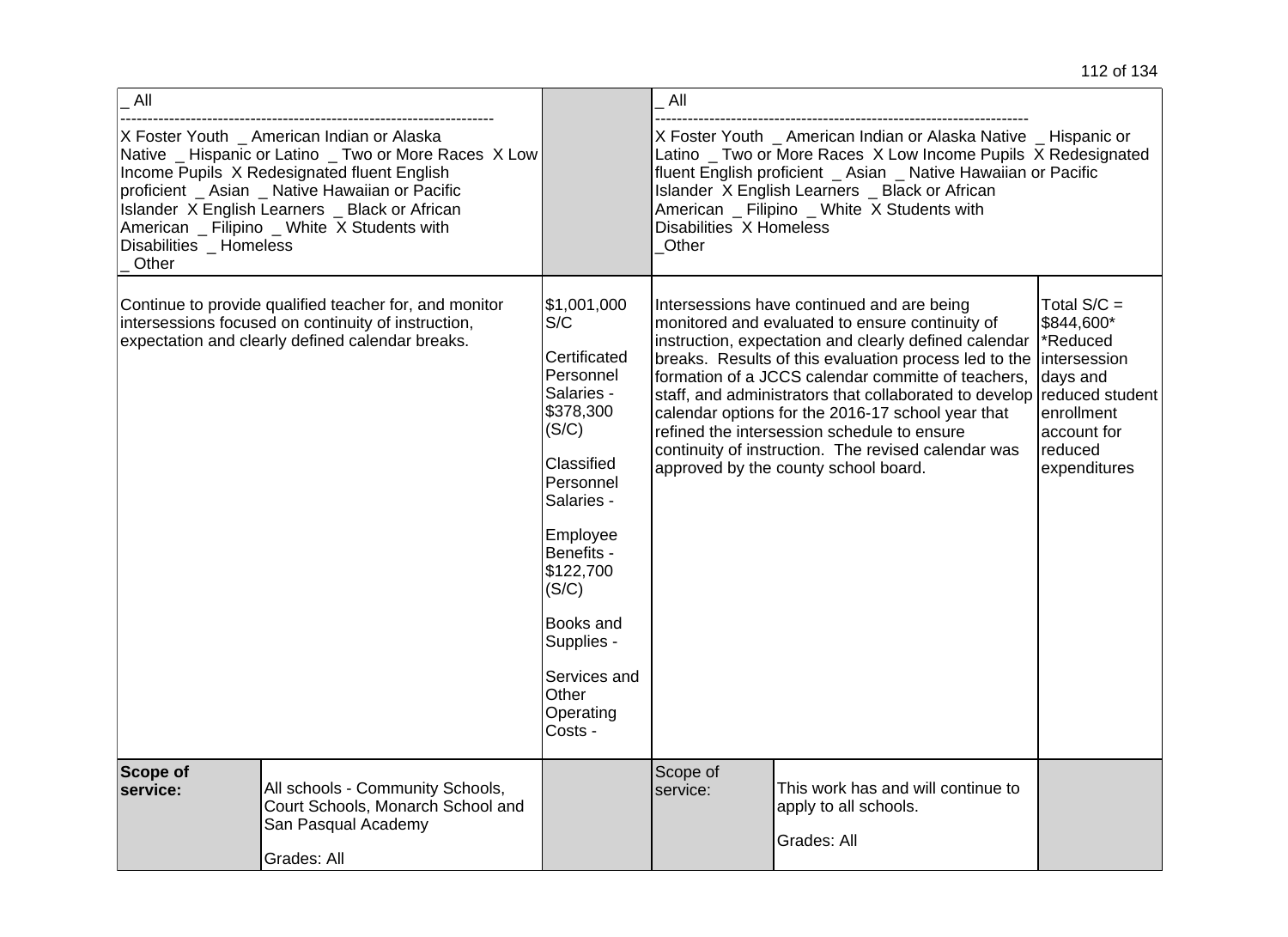| X All                            |                                                                                                                                                                                                                                                                                                      |                                                                                                                                                                                                                            | X All                                                                                                                              |                                                                                                                                                                                                                                                                                                                                                                                                                                                                                                                                                                                                    |                                                                                                                   |
|----------------------------------|------------------------------------------------------------------------------------------------------------------------------------------------------------------------------------------------------------------------------------------------------------------------------------------------------|----------------------------------------------------------------------------------------------------------------------------------------------------------------------------------------------------------------------------|------------------------------------------------------------------------------------------------------------------------------------|----------------------------------------------------------------------------------------------------------------------------------------------------------------------------------------------------------------------------------------------------------------------------------------------------------------------------------------------------------------------------------------------------------------------------------------------------------------------------------------------------------------------------------------------------------------------------------------------------|-------------------------------------------------------------------------------------------------------------------|
| Disabilities _ Homeless<br>Other | Foster Youth _ American Indian or Alaska<br>Native _ Hispanic or Latino _ Two or More Races _ Low<br>Income Pupils _ Redesignated fluent English<br>proficient _ Asian _ Native Hawaiian or Pacific<br>Islander _ English Learners _ Black or African<br>American _ Filipino _ White _ Students with |                                                                                                                                                                                                                            | Disabilities _ Homeless<br>Other                                                                                                   | Foster Youth _ American Indian or Alaska Native _ Hispanic or<br>Latino _ Two or More Races _ Low Income Pupils _ Redesignated<br>fluent English proficient _ Asian _ Native Hawaiian or Pacific<br>Islander _ English Learners _ Black or African<br>American _ Filipino _ White _ Students with                                                                                                                                                                                                                                                                                                  |                                                                                                                   |
| our local industry sectors.      | Define, identify and develop CTE pathways that represent \$86,000 S/C                                                                                                                                                                                                                                | Certificated<br>Personnel<br>Salaries -<br>\$71,000 (S/C)<br>Classified<br>Personnel<br>Salaries -<br>Employee<br>Benefits -<br>\$15,000 (S/C)<br>Books and<br>Supplies -<br>Services and<br>Other<br>Operating<br>Costs - | industry sectors:<br>Added in 2015-16:<br>Entertainment)<br>To be added in 2016-17:<br>CTE courses.<br><b>Product Development)</b> | A plan has been developed by our newly formed<br>CTE team, based on student interest, need and<br>input from our local economic development council<br>for expansion of CTE course offerings into additional reduce by staff<br>Graphic Design (Industry Sector: Arts, Media and<br>Heating Ventilation and Air Conditioning (Industry<br>Sector: Building and Construction Trades)<br>Enrollment in existing CTE courses has been<br>expanded will continue to be monitored to ensure all<br>interested students have the opportunity to enroll in<br>Welding (Industry Sector: Manufacturing and | Total $S/C =$<br>\$66,500*<br>*expense<br>vacancy that<br>was realigned<br>to other LCAP<br>Goals and<br>actions. |
| <b>Scope of</b><br>service:      | All schools                                                                                                                                                                                                                                                                                          |                                                                                                                                                                                                                            | Scope of<br>service:                                                                                                               | This services applies to all schools.                                                                                                                                                                                                                                                                                                                                                                                                                                                                                                                                                              |                                                                                                                   |
|                                  | Grades: All                                                                                                                                                                                                                                                                                          |                                                                                                                                                                                                                            |                                                                                                                                    | Grades: 10th, 11th, 12th                                                                                                                                                                                                                                                                                                                                                                                                                                                                                                                                                                           |                                                                                                                   |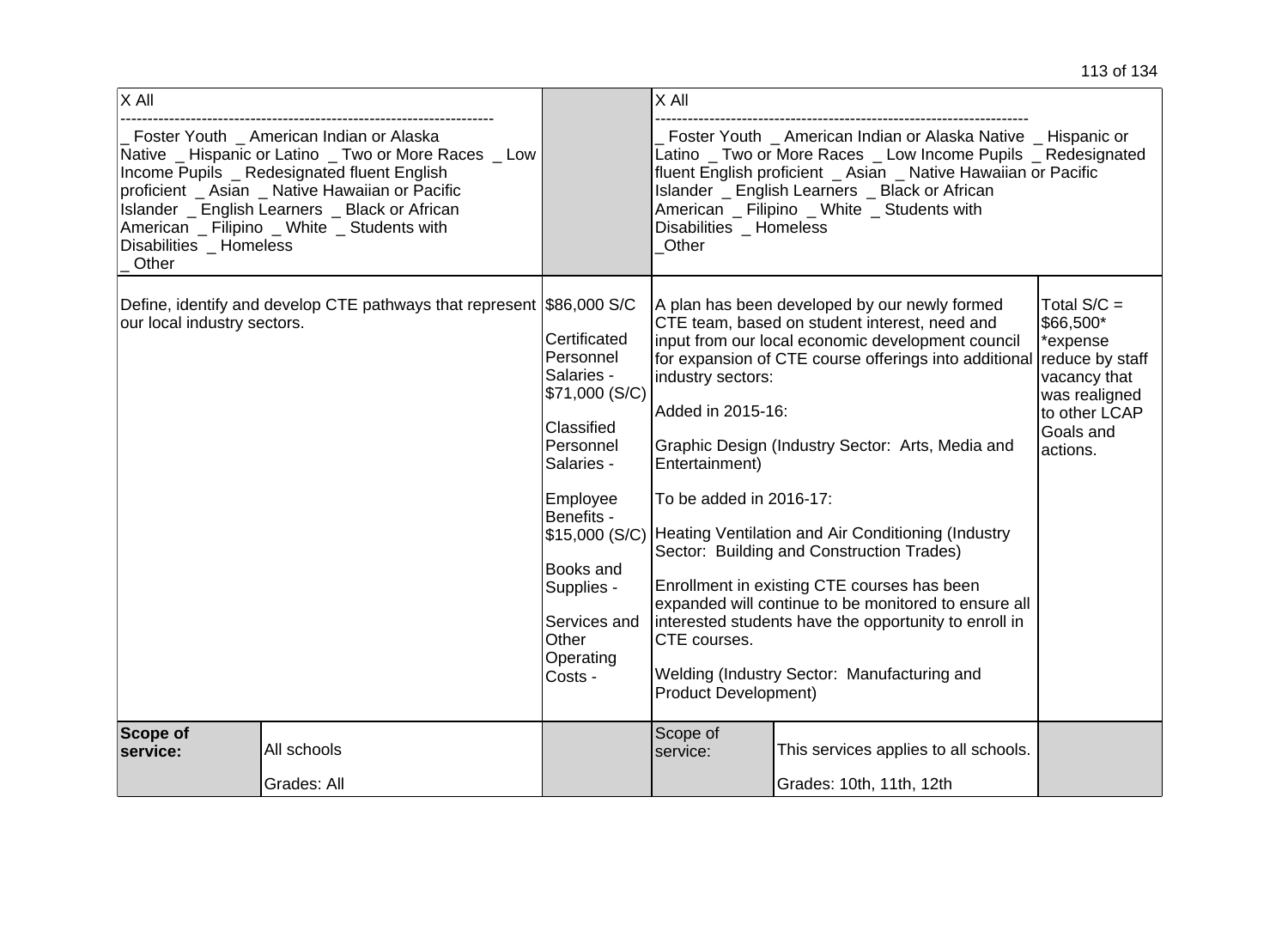| $X$ All                                                                                                                                                                                                                                                                                                                              |                    |     | All                                                                                                                                                                                                                                                                                                                                     |                                                                                                                                                                                                                                                                                                     |  |
|--------------------------------------------------------------------------------------------------------------------------------------------------------------------------------------------------------------------------------------------------------------------------------------------------------------------------------------|--------------------|-----|-----------------------------------------------------------------------------------------------------------------------------------------------------------------------------------------------------------------------------------------------------------------------------------------------------------------------------------------|-----------------------------------------------------------------------------------------------------------------------------------------------------------------------------------------------------------------------------------------------------------------------------------------------------|--|
| Foster Youth American Indian or Alaska<br>Native _ Hispanic or Latino _ Two or More Races _ Low<br>Income Pupils _ Redesignated fluent English<br>proficient _ Asian _ Native Hawaiian or Pacific<br>Islander _ English Learners _ Black or African<br>American _ Filipino _ White _ Students with<br>Disabilities Homeless<br>Other |                    |     | Disabilities X Homeless<br>Other                                                                                                                                                                                                                                                                                                        | X Foster Youth _ American Indian or Alaska Native _ Hispanic or<br>Latino _ Two or More Races X Low Income Pupils X Redesignated<br>fluent English proficient _ Asian _ Native Hawaiian or Pacific<br>Islander X English Learners _ Black or African<br>American _ Filipino _ White X Students with |  |
| Conduct a review of current and incoming students who<br>may need or be eligile for Advanced Placement<br>coursework, and identify course options (such as online<br>courses, concurrent enrollment, etc.).                                                                                                                          |                    | \$0 | colleges.                                                                                                                                                                                                                                                                                                                               | Goal3.Action.F. Eligibility and need for AP courses is No associated<br>determined at the time of enrollments. To date, no<br>cost<br>students have completed an AP course this school<br>year. However, 67 eligible JCCS students have<br>been concurrently enrolled in local community            |  |
| Scope of<br>service:                                                                                                                                                                                                                                                                                                                 | <b>All Schools</b> |     | Scope of<br>service:                                                                                                                                                                                                                                                                                                                    | <b>All Schools</b>                                                                                                                                                                                                                                                                                  |  |
|                                                                                                                                                                                                                                                                                                                                      | Grades: All        |     |                                                                                                                                                                                                                                                                                                                                         | Grades: 10th, 11th, 12th                                                                                                                                                                                                                                                                            |  |
| $\overline{\mathsf{X}}$ All                                                                                                                                                                                                                                                                                                          |                    |     | All                                                                                                                                                                                                                                                                                                                                     |                                                                                                                                                                                                                                                                                                     |  |
| Foster Youth American Indian or Alaska<br>Native _ Hispanic or Latino _ Two or More Races _ Low<br>Income Pupils _ Redesignated fluent English<br>proficient _ Asian _ Native Hawaiian or Pacific<br>Islander _ English Learners _ Black or African<br>American _ Filipino _ White _ Students with<br>Disabilities Homeless<br>Other |                    |     | X Foster Youth _ American Indian or Alaska Native _ Hispanic or<br>Latino _ Two or More Races X Low Income Pupils X Redesignated<br>fluent English proficient _ Asian _ Native Hawaiian or Pacific<br>Islander X English Learners _ Black or African<br>American _ Filipino _ White X Students with<br>Disabilities _ Homeless<br>Other |                                                                                                                                                                                                                                                                                                     |  |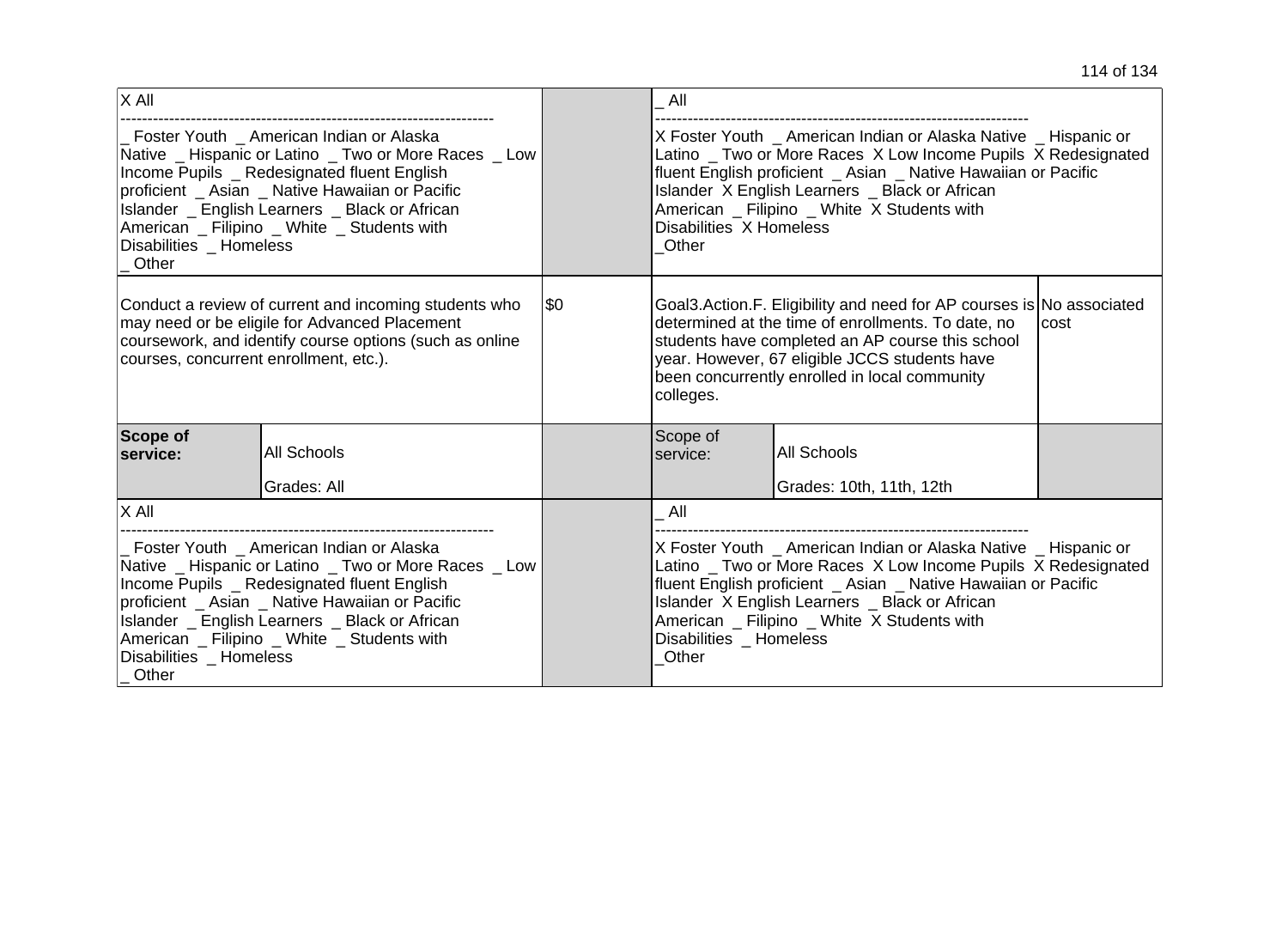| What changes in actions, | servivces, and expenditures Continue all Goal 3 actions and services. The clear need, demand (based on student, teacher and parent<br>input) and student success in completion of UC-approved coursework warrants additional courses will be |
|--------------------------|----------------------------------------------------------------------------------------------------------------------------------------------------------------------------------------------------------------------------------------------|
|                          | developed and adopted to align to Next Generation Science Standards. Additionally, UC-approved electives and                                                                                                                                 |
|                          | Career Technical Education courses will be developed and adopted. Indeed, stakeholder input consistently                                                                                                                                     |
|                          | supported continued expansion and development of UC-approved coursework for all students, including CTE                                                                                                                                      |
|                          | opportunities. Our new community school campus has clear connections to and will further advance our                                                                                                                                         |
|                          | expected outcomes, actions and services in Goal 3 (as well as Goals 1 and 2) and will be built to include a                                                                                                                                  |
|                          | production kitchen (for Culinary Arts learning), fully equipped high school chemistry/biology laboratory, which will<br>be the first ever in the SDCOE Community Schools, as well as CTE lab space intended for Graphics Production,         |
|                          | Heating Ventilation/Air Conditioning (HVAC) and Welding pathways. Additionally, we will continue to track and                                                                                                                                |
|                          | measure concurrent community college enrollment for Goal3.Action.F.                                                                                                                                                                          |
|                          |                                                                                                                                                                                                                                              |

| <b>Original Goal</b><br>from prior year<br>LCAP:  | Students will have more support for social, emotional, behavioral needs as well as high<br>expectations for success from teachers, family, community and business partnerships.                                                                                                                                                                                                                                                                                                                                                                                                                                                                                                    |                                                 | Related State and/or Local Priorities:<br>_1 _2 X 3 _4 X 5 X 6 _7 _8 COE<br>only: $9 - 10$ Local:                                                                                                                                                                                                                                                                                                                                                                                                                                                                                                                                                                                                                                                                                                            |
|---------------------------------------------------|------------------------------------------------------------------------------------------------------------------------------------------------------------------------------------------------------------------------------------------------------------------------------------------------------------------------------------------------------------------------------------------------------------------------------------------------------------------------------------------------------------------------------------------------------------------------------------------------------------------------------------------------------------------------------------|-------------------------------------------------|--------------------------------------------------------------------------------------------------------------------------------------------------------------------------------------------------------------------------------------------------------------------------------------------------------------------------------------------------------------------------------------------------------------------------------------------------------------------------------------------------------------------------------------------------------------------------------------------------------------------------------------------------------------------------------------------------------------------------------------------------------------------------------------------------------------|
| Goal Applies to:                                  | Schools:<br>All<br>Grades: All<br>All<br>Applicable Pupil Subgroups:                                                                                                                                                                                                                                                                                                                                                                                                                                                                                                                                                                                                               |                                                 |                                                                                                                                                                                                                                                                                                                                                                                                                                                                                                                                                                                                                                                                                                                                                                                                              |
| <b>Expected Annual</b><br>Measurable<br>Outcomes: | Goal4A. Increase the number of student-led<br>conferences by 10% from the 2014-15 baseline.<br>Goal4B. Increase the number of parents/guardians<br>attending student led conferences by 10% from the<br>2014-15 baseline.<br>Goal4C. Increase by 20% from the 2014-15 baseline<br>the number of parents/guardians, business partners,<br>probation, and outside agencies attending<br>district/school workshops and events.<br>Goal4D. Where appropriate, 80% of transitional aged<br>students, ages 14 years and older, will participate in<br>their annual/triannual IEP meetings.<br>Goal4E. Increase the number of formal agreements<br>and/or MOU with community and business | <b>Actual Annual</b><br>Measurable<br>Outcomes: | Goal4A. Student led conferences increased by 30%<br>over the 2014-15 baseline of 255 to 332. Additional<br>conferences are scheduled for Third Trimester in<br>June 2016.<br>Goal4B. Parent participation in student led<br>conferences decreased to 105 from the 2014-15<br>baseline of 255. this represents a 53% decrease.<br>However, the number of student performance<br>exhibitions increased to 30 exhibitions and parents<br>participated in these events. Indeed, as parent<br>participation in school events increased dramatically<br>as indicated below in Goal4C. Additional<br>conferences are scheduled for Third trimester in<br>June 2016.<br>Goal4C. Parent and community partners<br>participating in workshops and events has increased<br>to 502 over the 2014-15 baseline of 80 (528% |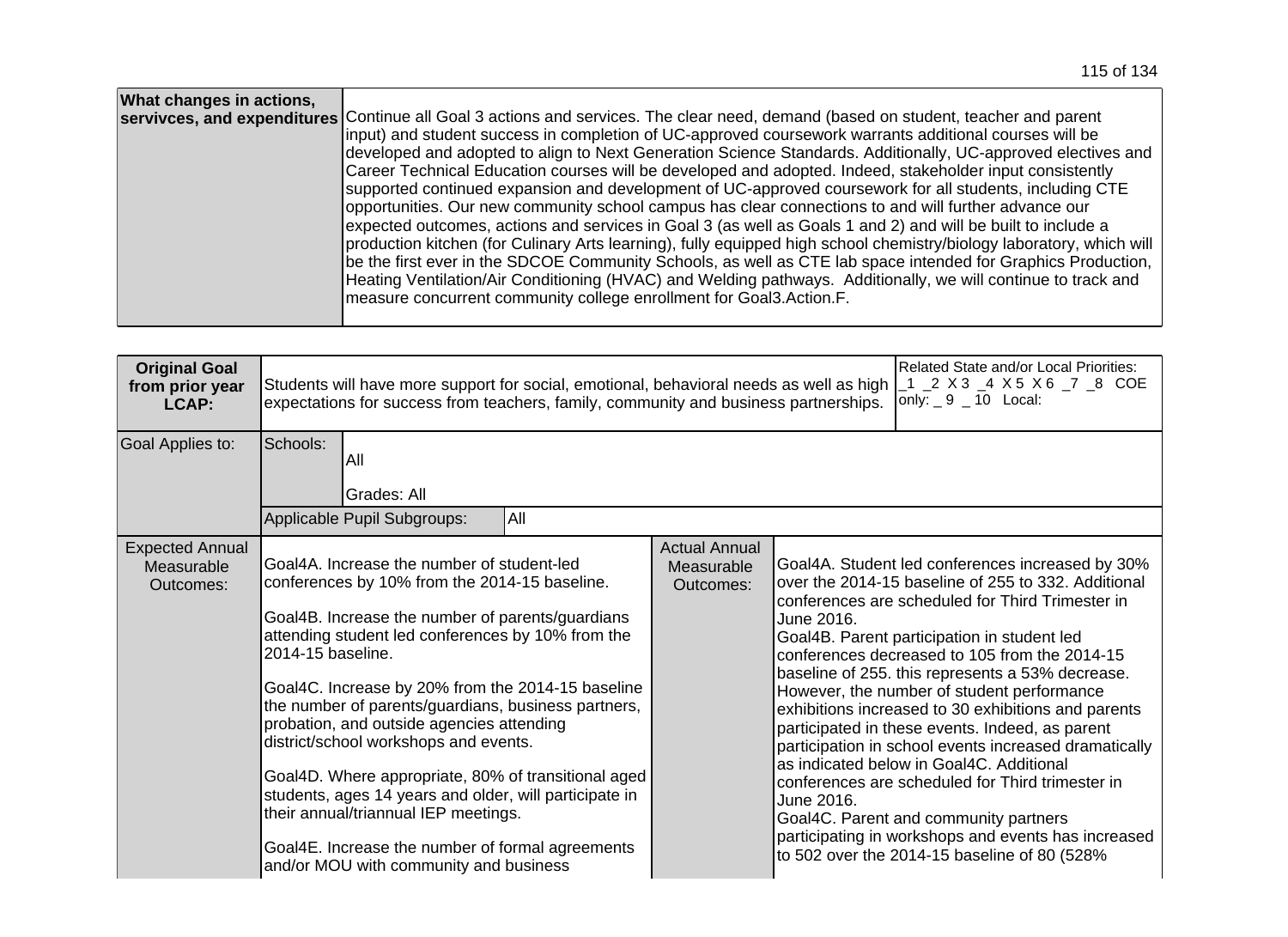| partnership by 25% from the 2014-15 baseline.<br>Goal4F. Decrease the number of classroom<br>disruptions of outside agency personnel by 25% from<br>the 2014-15 baseline.<br>Goal4G. In special education programs, annually<br>offer 5 parent engagement activities.<br>Goal4H. Increase parent participation in decision-<br>making forums by 1% over the 2014-15 baseline. |                                        | increase).<br>Goal4D. At Friendship School this school year to<br>date, 80% of students 14 years and older have<br>participated in their IEP meetings. At North County<br>Academy this school year to date, 95% of students<br>14 years and older have participated in their IEP<br>meetings.<br>Goal4E. Seven (7) additional MOUs have been<br>created year to date for a total of 25, which is a 38%<br>increase over 2014-15. Review of all MOUs is<br>ongoing.<br>Goal4F. Principals and vice principals have worked<br>to reduce classroom disruptions during instructional<br>time, and anecdotal evidence indicates a reduction<br>over this school year. Baseline level of classroom<br>disruption was an average of 10 per day, based on<br>teacher self-reported responses to a survey<br>completed in June of 2015. The survey will be re-<br>deployed in June of 2016 to determine change in<br>level of classroom disruptions.<br>Goal4G. Davila Day School, Friendship School and<br>North County Academy each offered 5 parent<br>engagement activities during the 2015-16 school<br>year.<br>Goal4H. Twenty (20) parents consistently<br>participated in SSCs, DELAC, and, DPAC. An<br>additional 155 parents participated in LCAP<br>community input and discussion forums, with 4<br>parents serving as co-facilitators at these forums.<br>This level of participation represents an over 145%<br>increase in parent participation in decision-making<br>forums in comparison to 2014-15. |                                                                 |
|-------------------------------------------------------------------------------------------------------------------------------------------------------------------------------------------------------------------------------------------------------------------------------------------------------------------------------------------------------------------------------|----------------------------------------|--------------------------------------------------------------------------------------------------------------------------------------------------------------------------------------------------------------------------------------------------------------------------------------------------------------------------------------------------------------------------------------------------------------------------------------------------------------------------------------------------------------------------------------------------------------------------------------------------------------------------------------------------------------------------------------------------------------------------------------------------------------------------------------------------------------------------------------------------------------------------------------------------------------------------------------------------------------------------------------------------------------------------------------------------------------------------------------------------------------------------------------------------------------------------------------------------------------------------------------------------------------------------------------------------------------------------------------------------------------------------------------------------------------------------------------------------------------------------------------------------------------|-----------------------------------------------------------------|
|                                                                                                                                                                                                                                                                                                                                                                               | <b>LCAP Year: 2015-16</b>              |                                                                                                                                                                                                                                                                                                                                                                                                                                                                                                                                                                                                                                                                                                                                                                                                                                                                                                                                                                                                                                                                                                                                                                                                                                                                                                                                                                                                                                                                                                              |                                                                 |
| <b>Planned Actions/Services</b>                                                                                                                                                                                                                                                                                                                                               |                                        | <b>Actual Actions/Services</b>                                                                                                                                                                                                                                                                                                                                                                                                                                                                                                                                                                                                                                                                                                                                                                                                                                                                                                                                                                                                                                                                                                                                                                                                                                                                                                                                                                                                                                                                               |                                                                 |
|                                                                                                                                                                                                                                                                                                                                                                               | <b>Budgeted</b><br><b>Expenditures</b> |                                                                                                                                                                                                                                                                                                                                                                                                                                                                                                                                                                                                                                                                                                                                                                                                                                                                                                                                                                                                                                                                                                                                                                                                                                                                                                                                                                                                                                                                                                              | <b>Estimated</b><br><b>Actual Annual</b><br><b>Expenditures</b> |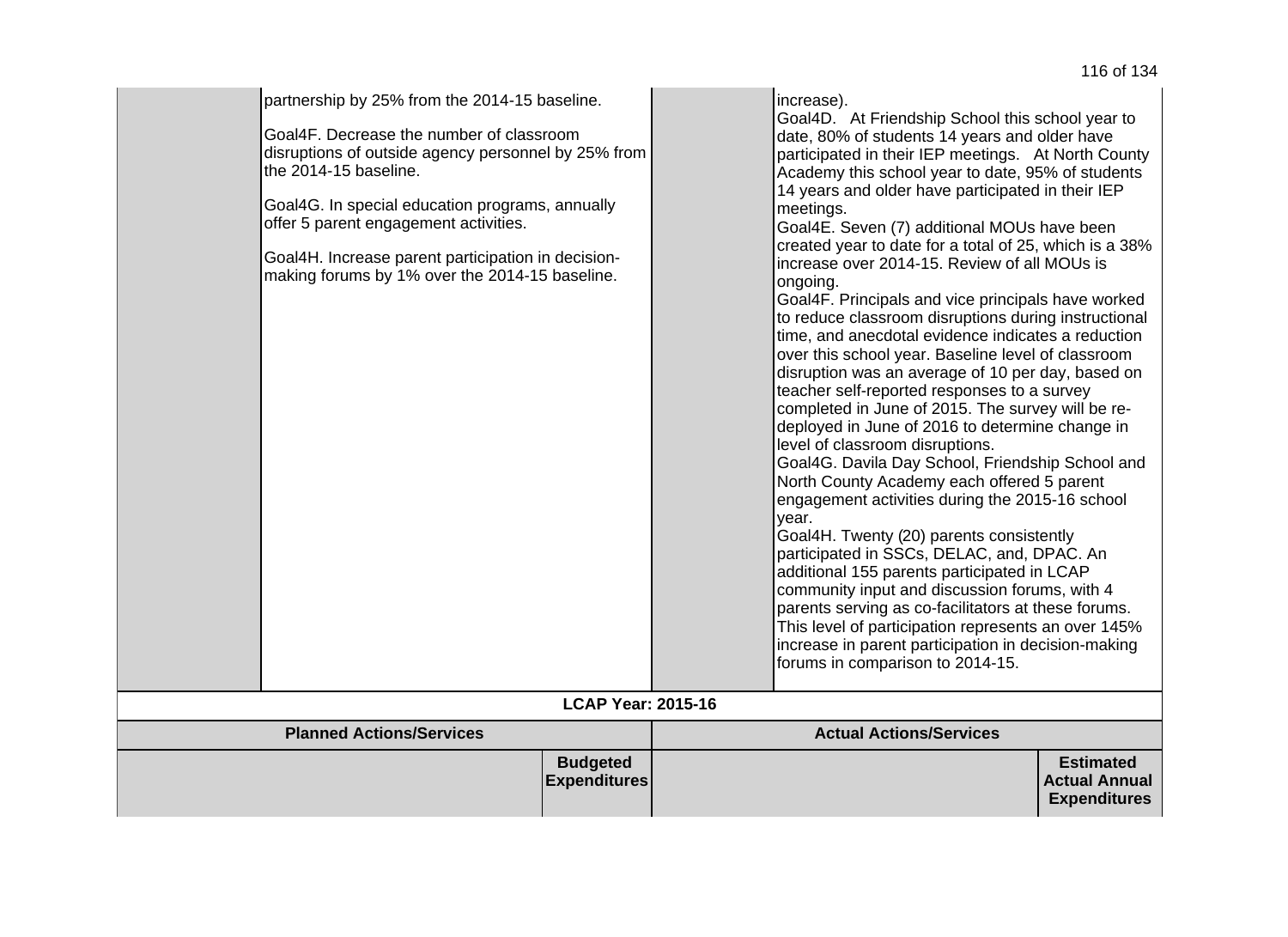| behavior.            | Implement and monitor professional learning, including<br>topics such as Restorative Justice and Trauma Informed<br>Care, that helps empower parents/guardians, especially<br>the parents of low income students and English Learners,<br>to understand the educational system and how to<br>communicate with their students about their learning and | Certificated<br>Personnel<br>Salaries -<br>Classified<br>Personnel<br>Salaries -<br>\$186,652<br>(S/C),<br>\$93,326 (Title<br>III<br>Employee<br>Benefits -<br>\$93,348<br>(S/C),<br>\$41,674 (Title<br>III)<br>Books and<br>Supplies -<br>Services and<br>Other<br>Operating<br>Costs - |                      | \$280,000 S/C Goal4. Action. A. Parents and family members have<br>\$135,000 Title participated in professional learning opportunities<br>throughout the school year, including restorative<br>practices workshops that focus on improved<br>communication about behavior and learning. | Total $S/C =$<br>\$140,308*<br>Total Title $I =$<br>\$138,189<br>*Discrepancy is<br>because of<br>budgeted,<br>unfilled clerical<br>positions which<br>are not needed<br>at this time to<br>support this<br>action. |
|----------------------|-------------------------------------------------------------------------------------------------------------------------------------------------------------------------------------------------------------------------------------------------------------------------------------------------------------------------------------------------------|------------------------------------------------------------------------------------------------------------------------------------------------------------------------------------------------------------------------------------------------------------------------------------------|----------------------|-----------------------------------------------------------------------------------------------------------------------------------------------------------------------------------------------------------------------------------------------------------------------------------------|---------------------------------------------------------------------------------------------------------------------------------------------------------------------------------------------------------------------|
| Scope of<br>service: | All schools<br>Grades: All                                                                                                                                                                                                                                                                                                                            |                                                                                                                                                                                                                                                                                          | Scope of<br>service: | All<br>Grades: All                                                                                                                                                                                                                                                                      |                                                                                                                                                                                                                     |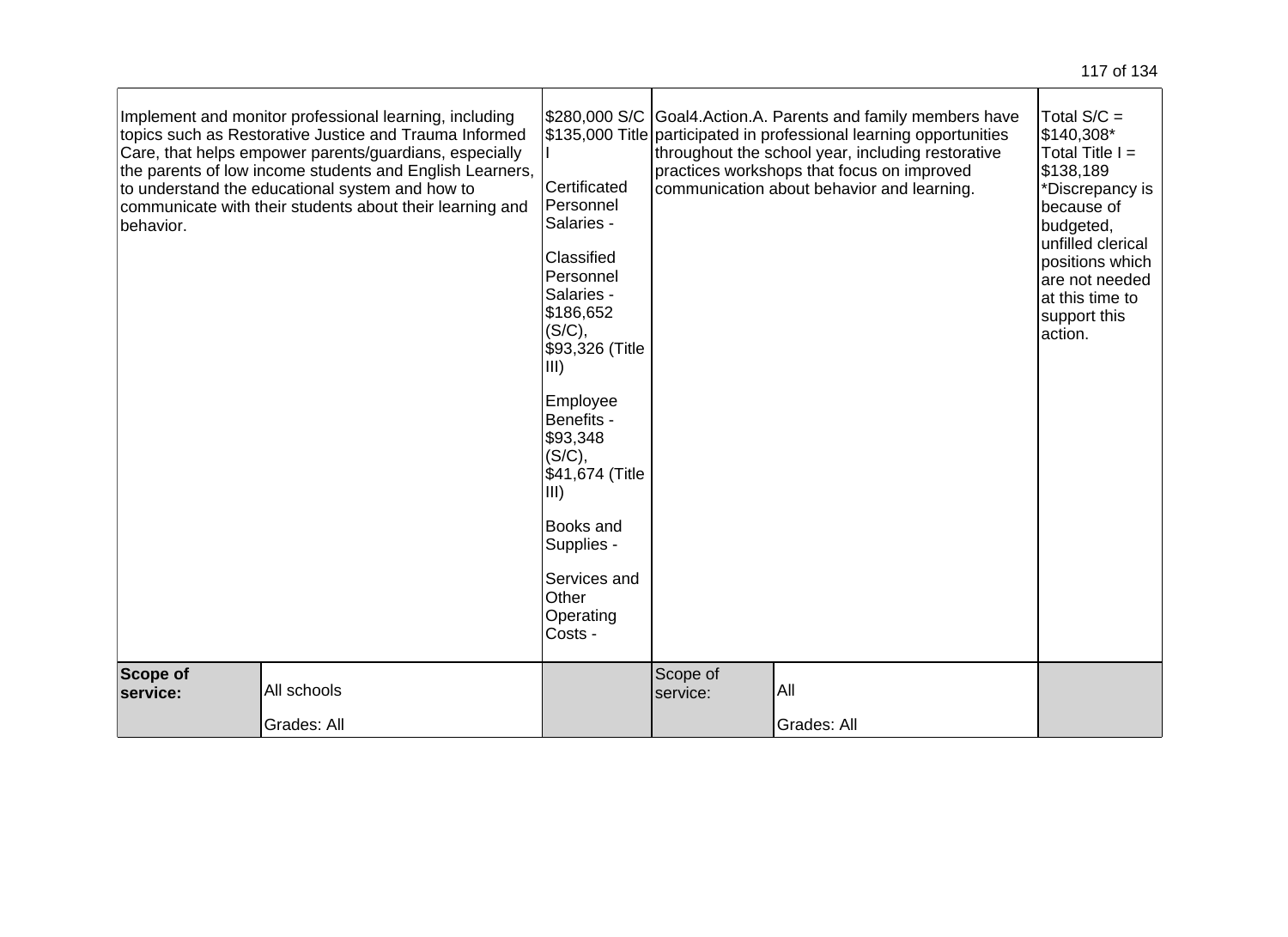|  |  |  |  | 118 of 134 |
|--|--|--|--|------------|
|--|--|--|--|------------|

| All                                                                                                                                                                                                                                                                                                                                    |                                                                                                                                                                                                                                                                                                                | All                                                                                                                                                                                                                                                                                                                                   |                                                                                                                                                                                                           |
|----------------------------------------------------------------------------------------------------------------------------------------------------------------------------------------------------------------------------------------------------------------------------------------------------------------------------------------|----------------------------------------------------------------------------------------------------------------------------------------------------------------------------------------------------------------------------------------------------------------------------------------------------------------|---------------------------------------------------------------------------------------------------------------------------------------------------------------------------------------------------------------------------------------------------------------------------------------------------------------------------------------|-----------------------------------------------------------------------------------------------------------------------------------------------------------------------------------------------------------|
| X Foster Youth _ American Indian or Alaska<br>Native _ Hispanic or Latino _ Two or More Races X Low<br>Income Pupils X Redesignated fluent English<br>proficient _ Asian _ Native Hawaiian or Pacific<br>Islander X English Learners _ Black or African<br>American Filipino White X Students with<br>Disabilities _ Homeless<br>Other |                                                                                                                                                                                                                                                                                                                | Foster Youth _ American Indian or Alaska Native _ Hispanic or<br>Latino _ Two or More Races X Low Income Pupils _ Redesignated<br>fluent English proficient _ Asian _ Native Hawaiian or Pacific<br>Islander X English Learners _ Black or African<br>American _ Filipino _ White X Students with<br>Disabilities X Homeless<br>Other |                                                                                                                                                                                                           |
| Establish multi-communication system that allows<br>parents/guardians opportunities to authentically give input  <br>on the school programs.                                                                                                                                                                                           | 1\$153,000<br>S/C<br>Certificated<br>Personnel<br>Salaries -<br>Classified<br>Personnel<br>Salaries -<br>\$87,312<br>(S/C),<br>\$117,382<br>(Title III)<br>Employee<br>Benefits -<br>\$65,668<br>(S/C),<br>\$60,618 (Title<br>III)<br>Books and<br>Supplies -<br>Services and<br>Other<br>Operating<br>Costs - | \$178,000 Title Goal4. Action. B. Principals use of the BlackBoard<br>Connect communication system for phone calls to<br>parents. Additionally, online parent portals have<br>been developed to share student progress<br>information and will be accessible for the Third<br>Trimester (Spring 2016).                                | Total $S/C = 0^*$<br>Total Title $I =$<br>\$190,037<br>*Discrepancy is<br>because of<br>budgeted,<br>unfilled clerical<br>positions which<br>are not needed<br>at this time to<br>support this<br>action. |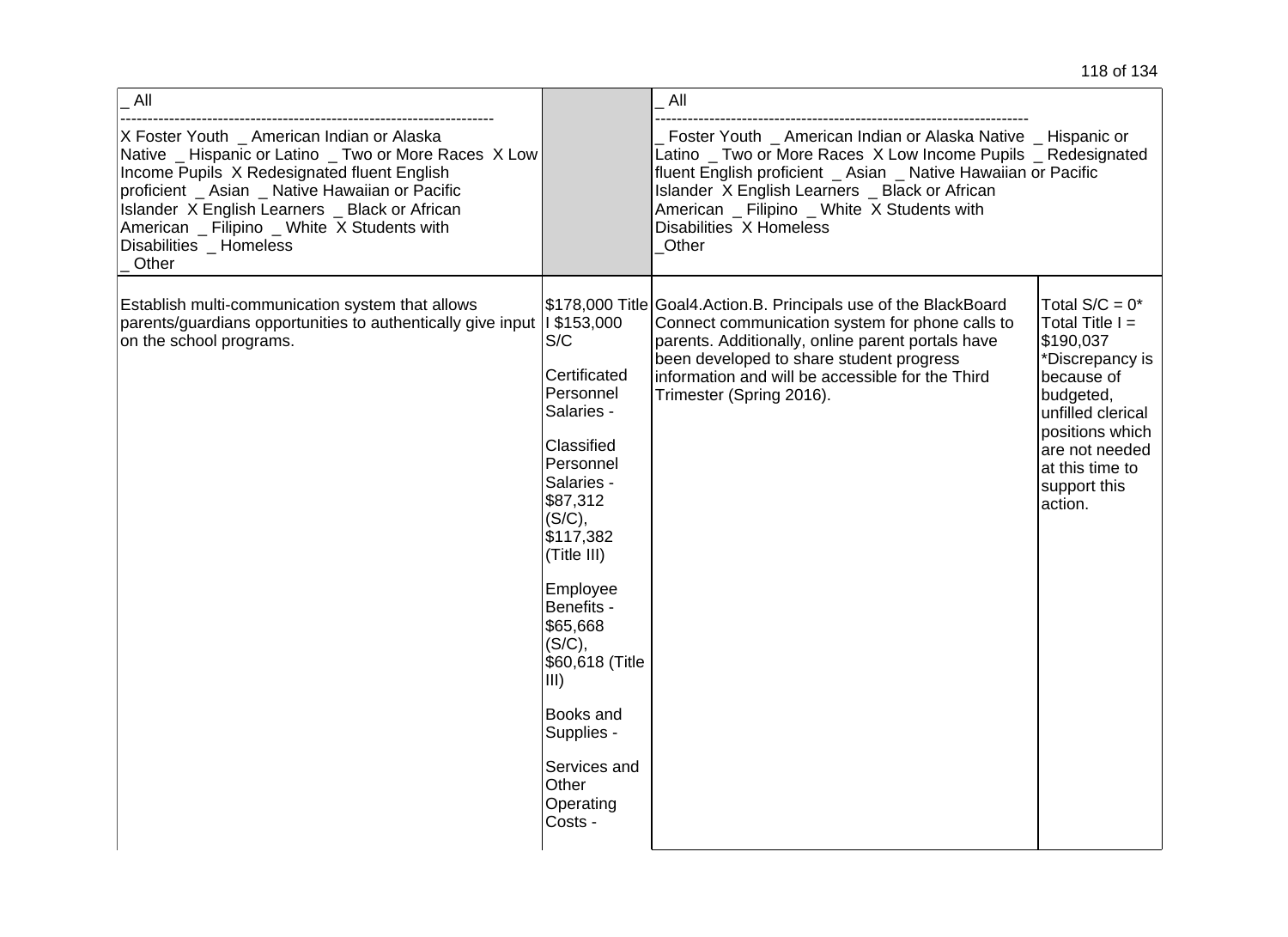| Scope of<br>service:                                                                                                                                                                                                                                                                                                                     | All                                                                                                  |                                                                            | Scope of<br>service:                                                                                                                                                                                                                                                                                                                         | All                                                                                                                                                                                                                                                                                                                                                                        |  |
|------------------------------------------------------------------------------------------------------------------------------------------------------------------------------------------------------------------------------------------------------------------------------------------------------------------------------------------|------------------------------------------------------------------------------------------------------|----------------------------------------------------------------------------|----------------------------------------------------------------------------------------------------------------------------------------------------------------------------------------------------------------------------------------------------------------------------------------------------------------------------------------------|----------------------------------------------------------------------------------------------------------------------------------------------------------------------------------------------------------------------------------------------------------------------------------------------------------------------------------------------------------------------------|--|
|                                                                                                                                                                                                                                                                                                                                          | Grades: All                                                                                          |                                                                            |                                                                                                                                                                                                                                                                                                                                              | Grades: All                                                                                                                                                                                                                                                                                                                                                                |  |
| X All                                                                                                                                                                                                                                                                                                                                    |                                                                                                      |                                                                            | All                                                                                                                                                                                                                                                                                                                                          |                                                                                                                                                                                                                                                                                                                                                                            |  |
| Foster Youth _ American Indian or Alaska<br>Native _ Hispanic or Latino _ Two or More Races _ Low<br>Income Pupils _ Redesignated fluent English<br>proficient _ Asian _ Native Hawaiian or Pacific<br>Islander _ English Learners _ Black or African<br>American _ Filipino _ White _ Students with<br>Disabilities Homeless<br>Other   |                                                                                                      |                                                                            | Foster Youth American Indian or Alaska Native Hispanic or<br>Latino _ Two or More Races X Low Income Pupils _ Redesignated<br>fluent English proficient _ Asian _ Native Hawaiian or Pacific<br>Islander X English Learners _ Black or African<br>American _ Filipino _ White X Students with<br>Disabilities _ Homeless<br>Other            |                                                                                                                                                                                                                                                                                                                                                                            |  |
| Provide workshops and professional learning to establish<br>multi-communication system that allows probation,<br>business, and community partners opportunities to<br>authentically give input on the school programs.                                                                                                                   |                                                                                                      | \$5,000 S/C<br>Services and<br>Other<br>Operating<br>Expenses -<br>\$5,000 |                                                                                                                                                                                                                                                                                                                                              | Goal4.Action.C. Sixteen (16) LCAP Annual Progress<br>input forums were held during Fall of 2015 and<br>Spring of 2016 for parents, partner agencies and<br>students. An online community LCAP input survey<br>has been live on the SDCOE website since Fall of<br>2014. These forums and online surveys will continue<br>as part of a regular reporting and input process. |  |
| Scope of<br>service:                                                                                                                                                                                                                                                                                                                     | All - Community Schools, Court<br>Schools, Monarch School, and San<br>Pasqual Academy<br>Grades: All |                                                                            | Scope of<br>service:                                                                                                                                                                                                                                                                                                                         | all<br>Grades: All                                                                                                                                                                                                                                                                                                                                                         |  |
| $X$ All                                                                                                                                                                                                                                                                                                                                  |                                                                                                      |                                                                            | All                                                                                                                                                                                                                                                                                                                                          |                                                                                                                                                                                                                                                                                                                                                                            |  |
| Foster Youth _ American Indian or Alaska<br>Native _ Hispanic or Latino _ Two or More Races _ Low<br>Income Pupils _ Redesignated fluent English<br>proficient _ Asian _ Native Hawaiian or Pacific<br>Islander _ English Learners _ Black or African<br>American _ Filipino _ White _ Students with<br>Disabilities _ Homeless<br>Other |                                                                                                      |                                                                            | Foster Youth _ American Indian or Alaska Native _ Hispanic or<br>Latino _ Two or More Races X Low Income Pupils _ Redesignated<br>fluent English proficient _ Asian _ Native Hawaiian or Pacific<br>Islander X English Learners _ Black or African<br>American _ Filipino _ White X Students with<br>Disabilities X Homeless<br><b>Other</b> |                                                                                                                                                                                                                                                                                                                                                                            |  |
|                                                                                                                                                                                                                                                                                                                                          |                                                                                                      |                                                                            |                                                                                                                                                                                                                                                                                                                                              |                                                                                                                                                                                                                                                                                                                                                                            |  |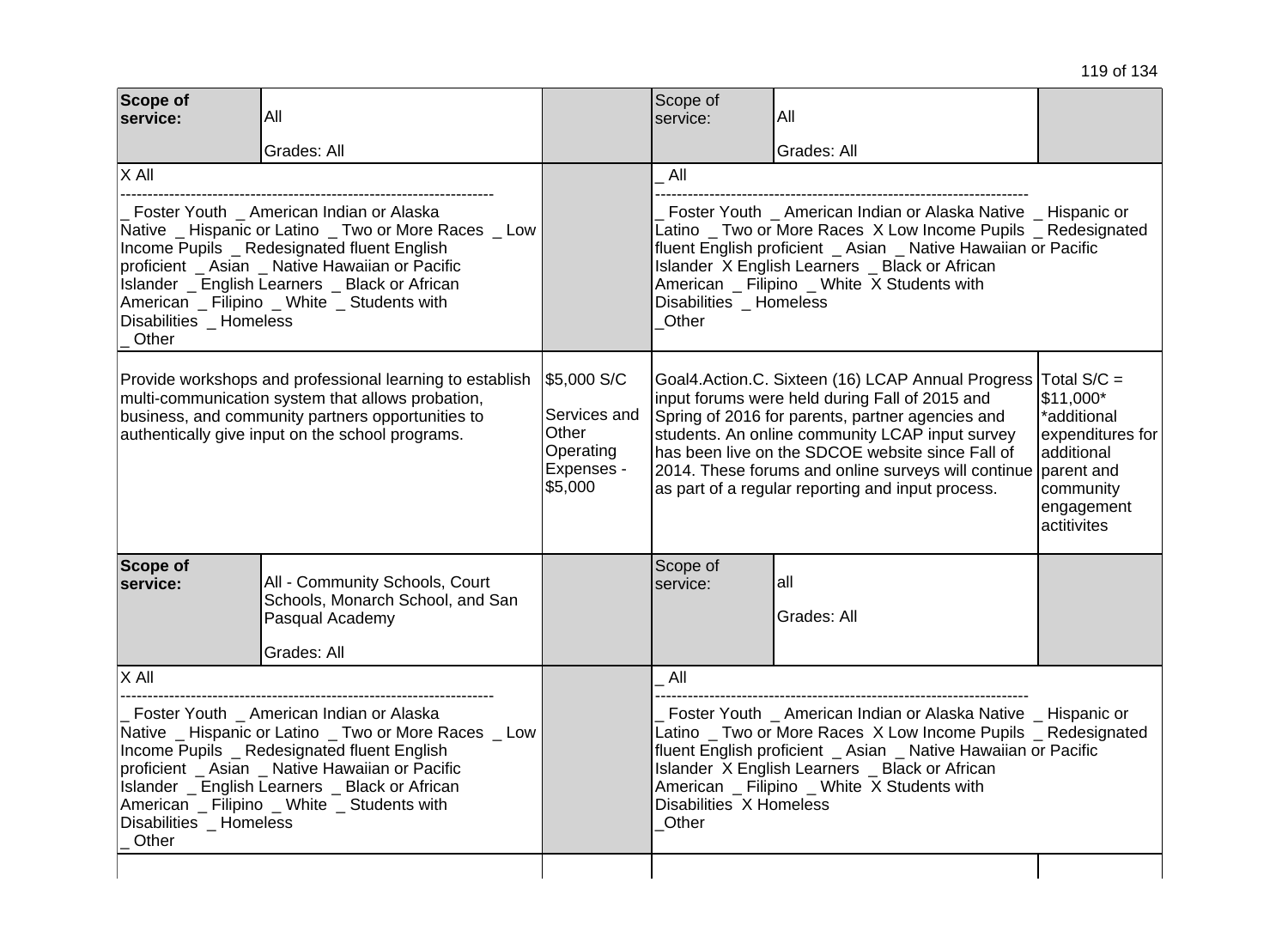| Life Line/Student counseling<br>MAST/Student counseling<br>Christ United Methodist Church, City<br>Heights/Community school<br>IVIE Awards/JCCS student participation<br>La Jolla Playhouse/Access to performances and<br>workshops<br>San Diego Repertory Theatre/Student performances<br>and workshops<br>AjA Project/Photography courses<br>Museum of Photographic Arts/Student exhibitions<br>New Village Arts Theatre/Students performances<br>and workshops<br>Cal State San Marcos/Graduate student fieldwork<br>placements<br>University of San Diego/Graduate student fieldwork<br>placements<br>Guitars in the Classroom/Access to instruments and<br>workshops<br>Outdoor Outreach/Outdoor Education for Monarch<br><b>School and Community Schools</b> | Establish a coherent system that aligns supports from<br>business and community partners to student learning<br>needs. | cost. | No associated SP. Goal4. Action. D. This work continues as<br>additional partnerships with business and<br>community partners are developed and formalized.<br>Current partnerships that have been established,<br>formalized or renewed this year include:<br>Partner/Purpose<br>Neighborhood house/Preschool for pregnant,<br>parenting teen program<br>Episcopal community services/ Preschool for<br>pregnant, parenting teen program<br>Vista Unified/Innovations school site<br>Escondido Union school District/Expulsion<br>alternative for students<br>San Marcos Unified/ Expulsion alternative for<br>students<br>Revolution foods/Food Service for community<br>schools<br>Top notch catering/Student internships<br>Boys and Girls Club of Greater San Diego,<br>Escondido/Community school classrooms | No associated<br>costs |
|--------------------------------------------------------------------------------------------------------------------------------------------------------------------------------------------------------------------------------------------------------------------------------------------------------------------------------------------------------------------------------------------------------------------------------------------------------------------------------------------------------------------------------------------------------------------------------------------------------------------------------------------------------------------------------------------------------------------------------------------------------------------|------------------------------------------------------------------------------------------------------------------------|-------|--------------------------------------------------------------------------------------------------------------------------------------------------------------------------------------------------------------------------------------------------------------------------------------------------------------------------------------------------------------------------------------------------------------------------------------------------------------------------------------------------------------------------------------------------------------------------------------------------------------------------------------------------------------------------------------------------------------------------------------------------------------------------------------------------------------------|------------------------|
| Project Aware/Gang intervention services                                                                                                                                                                                                                                                                                                                                                                                                                                                                                                                                                                                                                                                                                                                           |                                                                                                                        |       |                                                                                                                                                                                                                                                                                                                                                                                                                                                                                                                                                                                                                                                                                                                                                                                                                    |                        |
|                                                                                                                                                                                                                                                                                                                                                                                                                                                                                                                                                                                                                                                                                                                                                                    |                                                                                                                        |       |                                                                                                                                                                                                                                                                                                                                                                                                                                                                                                                                                                                                                                                                                                                                                                                                                    |                        |
|                                                                                                                                                                                                                                                                                                                                                                                                                                                                                                                                                                                                                                                                                                                                                                    |                                                                                                                        |       |                                                                                                                                                                                                                                                                                                                                                                                                                                                                                                                                                                                                                                                                                                                                                                                                                    |                        |
|                                                                                                                                                                                                                                                                                                                                                                                                                                                                                                                                                                                                                                                                                                                                                                    |                                                                                                                        |       |                                                                                                                                                                                                                                                                                                                                                                                                                                                                                                                                                                                                                                                                                                                                                                                                                    |                        |
|                                                                                                                                                                                                                                                                                                                                                                                                                                                                                                                                                                                                                                                                                                                                                                    |                                                                                                                        |       |                                                                                                                                                                                                                                                                                                                                                                                                                                                                                                                                                                                                                                                                                                                                                                                                                    |                        |
|                                                                                                                                                                                                                                                                                                                                                                                                                                                                                                                                                                                                                                                                                                                                                                    |                                                                                                                        |       |                                                                                                                                                                                                                                                                                                                                                                                                                                                                                                                                                                                                                                                                                                                                                                                                                    |                        |
|                                                                                                                                                                                                                                                                                                                                                                                                                                                                                                                                                                                                                                                                                                                                                                    |                                                                                                                        |       |                                                                                                                                                                                                                                                                                                                                                                                                                                                                                                                                                                                                                                                                                                                                                                                                                    |                        |
|                                                                                                                                                                                                                                                                                                                                                                                                                                                                                                                                                                                                                                                                                                                                                                    |                                                                                                                        |       |                                                                                                                                                                                                                                                                                                                                                                                                                                                                                                                                                                                                                                                                                                                                                                                                                    |                        |
|                                                                                                                                                                                                                                                                                                                                                                                                                                                                                                                                                                                                                                                                                                                                                                    |                                                                                                                        |       |                                                                                                                                                                                                                                                                                                                                                                                                                                                                                                                                                                                                                                                                                                                                                                                                                    |                        |
|                                                                                                                                                                                                                                                                                                                                                                                                                                                                                                                                                                                                                                                                                                                                                                    |                                                                                                                        |       |                                                                                                                                                                                                                                                                                                                                                                                                                                                                                                                                                                                                                                                                                                                                                                                                                    |                        |
|                                                                                                                                                                                                                                                                                                                                                                                                                                                                                                                                                                                                                                                                                                                                                                    |                                                                                                                        |       |                                                                                                                                                                                                                                                                                                                                                                                                                                                                                                                                                                                                                                                                                                                                                                                                                    |                        |
|                                                                                                                                                                                                                                                                                                                                                                                                                                                                                                                                                                                                                                                                                                                                                                    |                                                                                                                        |       |                                                                                                                                                                                                                                                                                                                                                                                                                                                                                                                                                                                                                                                                                                                                                                                                                    |                        |
|                                                                                                                                                                                                                                                                                                                                                                                                                                                                                                                                                                                                                                                                                                                                                                    |                                                                                                                        |       |                                                                                                                                                                                                                                                                                                                                                                                                                                                                                                                                                                                                                                                                                                                                                                                                                    |                        |
|                                                                                                                                                                                                                                                                                                                                                                                                                                                                                                                                                                                                                                                                                                                                                                    |                                                                                                                        |       |                                                                                                                                                                                                                                                                                                                                                                                                                                                                                                                                                                                                                                                                                                                                                                                                                    |                        |
|                                                                                                                                                                                                                                                                                                                                                                                                                                                                                                                                                                                                                                                                                                                                                                    |                                                                                                                        |       |                                                                                                                                                                                                                                                                                                                                                                                                                                                                                                                                                                                                                                                                                                                                                                                                                    |                        |
|                                                                                                                                                                                                                                                                                                                                                                                                                                                                                                                                                                                                                                                                                                                                                                    |                                                                                                                        |       |                                                                                                                                                                                                                                                                                                                                                                                                                                                                                                                                                                                                                                                                                                                                                                                                                    |                        |
|                                                                                                                                                                                                                                                                                                                                                                                                                                                                                                                                                                                                                                                                                                                                                                    |                                                                                                                        |       |                                                                                                                                                                                                                                                                                                                                                                                                                                                                                                                                                                                                                                                                                                                                                                                                                    |                        |
|                                                                                                                                                                                                                                                                                                                                                                                                                                                                                                                                                                                                                                                                                                                                                                    |                                                                                                                        |       |                                                                                                                                                                                                                                                                                                                                                                                                                                                                                                                                                                                                                                                                                                                                                                                                                    |                        |
|                                                                                                                                                                                                                                                                                                                                                                                                                                                                                                                                                                                                                                                                                                                                                                    |                                                                                                                        |       |                                                                                                                                                                                                                                                                                                                                                                                                                                                                                                                                                                                                                                                                                                                                                                                                                    |                        |
|                                                                                                                                                                                                                                                                                                                                                                                                                                                                                                                                                                                                                                                                                                                                                                    |                                                                                                                        |       |                                                                                                                                                                                                                                                                                                                                                                                                                                                                                                                                                                                                                                                                                                                                                                                                                    |                        |
|                                                                                                                                                                                                                                                                                                                                                                                                                                                                                                                                                                                                                                                                                                                                                                    |                                                                                                                        |       | Cuyamaca College/Concurrent Enrollment & Co-                                                                                                                                                                                                                                                                                                                                                                                                                                                                                                                                                                                                                                                                                                                                                                       |                        |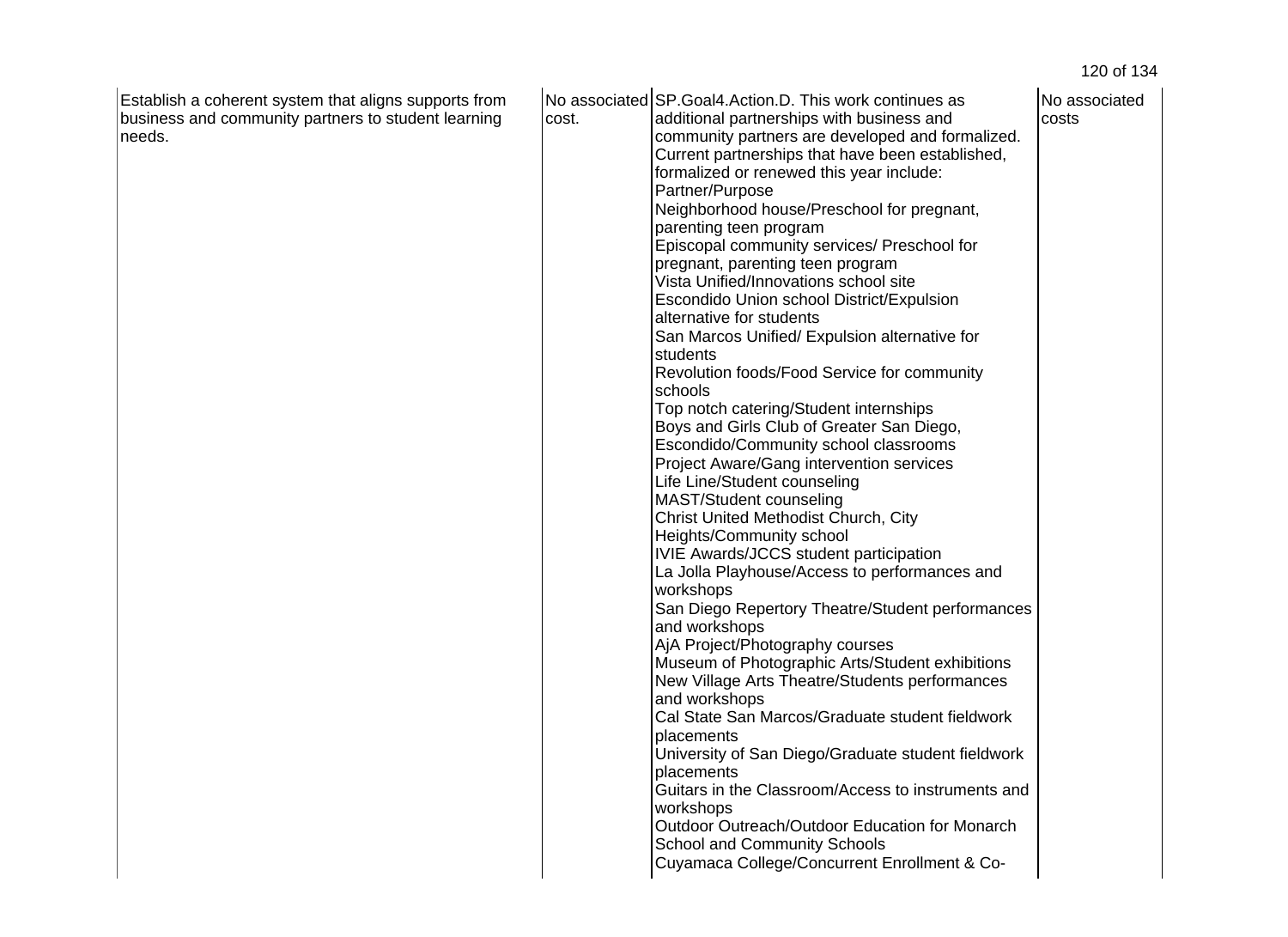|                                                                                                                                                                                                                                                                                                                                                 |             | located community school classroom<br>Grossmont College/Business Information Worker<br>Program<br>San Diego City College Parker Scholars/Student<br>transition support to community college<br>San Diego City College/Business Information<br>Worker Program<br>San Diego Master Gardeners/Student instructional<br>opportunities<br>Digital Media Arts Center/Media Arts instruction<br>Words Alive/Adolescent Literacy Program |             |  |
|-------------------------------------------------------------------------------------------------------------------------------------------------------------------------------------------------------------------------------------------------------------------------------------------------------------------------------------------------|-------------|----------------------------------------------------------------------------------------------------------------------------------------------------------------------------------------------------------------------------------------------------------------------------------------------------------------------------------------------------------------------------------------------------------------------------------|-------------|--|
| Scope of<br>service:                                                                                                                                                                                                                                                                                                                            | All         | Scope of<br>service:                                                                                                                                                                                                                                                                                                                                                                                                             | IAII        |  |
|                                                                                                                                                                                                                                                                                                                                                 | Grades: All |                                                                                                                                                                                                                                                                                                                                                                                                                                  | Grades: All |  |
| X All                                                                                                                                                                                                                                                                                                                                           |             | All                                                                                                                                                                                                                                                                                                                                                                                                                              |             |  |
| _ Foster Youth _ American Indian or Alaska<br>Native _ Hispanic or Latino _ Two or More Races _ Low<br>Income Pupils _ Redesignated fluent English<br>proficient _ Asian _ Native Hawaiian or Pacific<br>Islander _ English Learners _ Black or African<br>American _ Filipino _ White _ Students with<br>Disabilities _ Homeless<br>$\_$ Other |             | Foster Youth _ American Indian or Alaska Native _ Hispanic or<br>Latino _ Two or More Races X Low Income Pupils _ Redesignated<br>fluent English proficient _ Asian _ Native Hawaiian or Pacific<br>Islander X English Learners _ Black or African<br>American Filipino _ White _ Students with<br>Disabilities X Homeless<br>Other                                                                                              |             |  |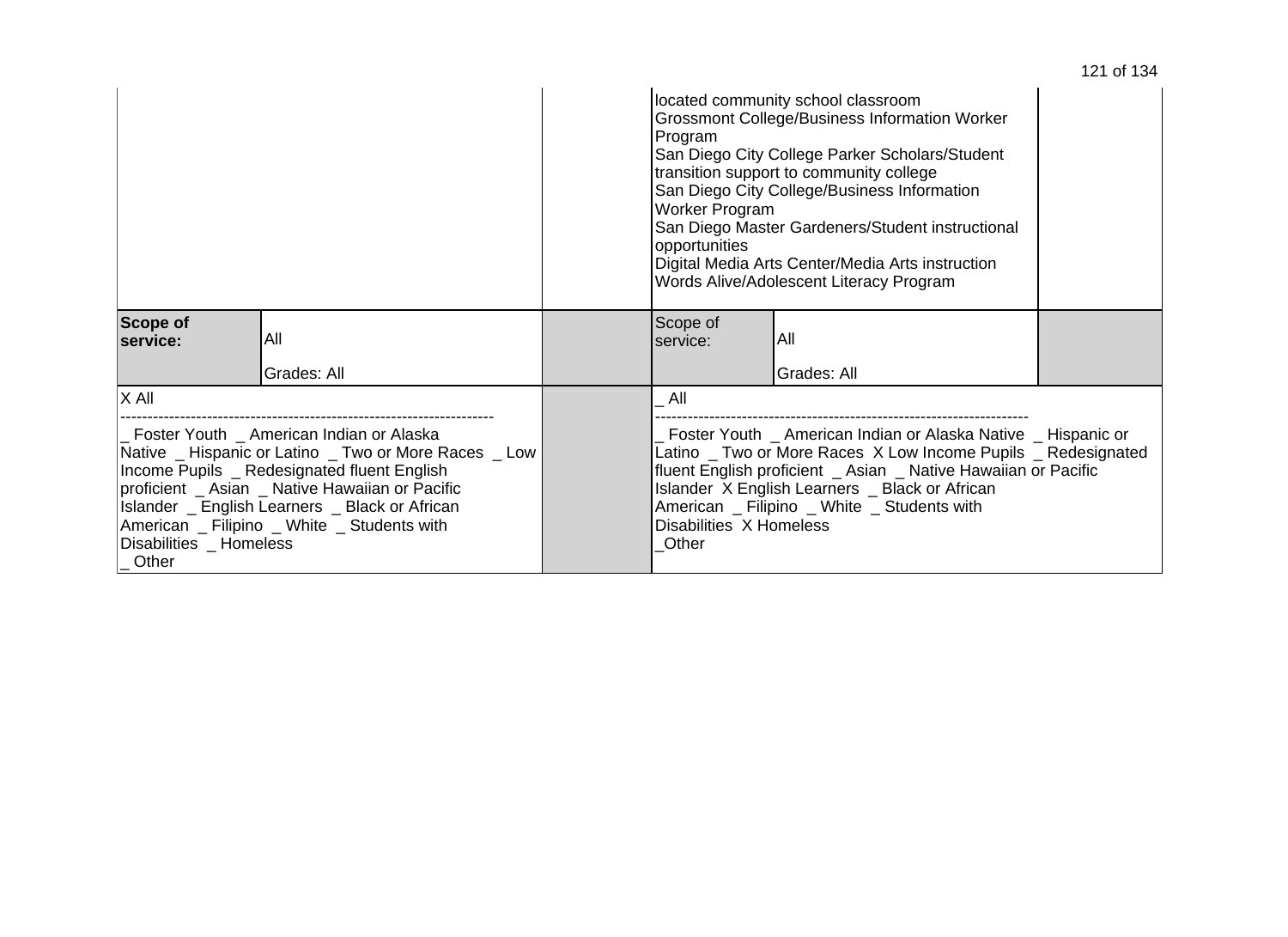|                                                                                                                                                                                                                                                                                                                                          | Establish a coherent system of school-based support for<br>students' social, emotional and behavioral health. | \$425,000 S/C<br>Certificated<br>Personnel<br>Salaries -<br>\$303,674<br>(S/C)<br>Classified<br>Personnel<br>Salaries -<br>Employee<br>Benefits -<br>\$109,326<br>(S/C)<br>Books and<br>Supplies -<br>\$12,000<br>Services and<br>Other<br>Operating<br>Costs - |                                                                                                                                                                                                                                                                                                                                     | Goal4.Action.E. A school nurse and school social<br>worker were hired and have implemented systems<br>to support student physical and emotional health. | Total $S/C =$<br>\$219,646*<br>*Discrepancy is<br>because of an<br>open school<br>social worker<br>positions that<br>were budgeted<br>and not yet<br>filled |
|------------------------------------------------------------------------------------------------------------------------------------------------------------------------------------------------------------------------------------------------------------------------------------------------------------------------------------------|---------------------------------------------------------------------------------------------------------------|-----------------------------------------------------------------------------------------------------------------------------------------------------------------------------------------------------------------------------------------------------------------|-------------------------------------------------------------------------------------------------------------------------------------------------------------------------------------------------------------------------------------------------------------------------------------------------------------------------------------|---------------------------------------------------------------------------------------------------------------------------------------------------------|-------------------------------------------------------------------------------------------------------------------------------------------------------------|
| Scope of<br>service:                                                                                                                                                                                                                                                                                                                     | All                                                                                                           |                                                                                                                                                                                                                                                                 | Scope of<br>service:                                                                                                                                                                                                                                                                                                                | All                                                                                                                                                     |                                                                                                                                                             |
|                                                                                                                                                                                                                                                                                                                                          | Grades: All                                                                                                   |                                                                                                                                                                                                                                                                 |                                                                                                                                                                                                                                                                                                                                     | Grades: All                                                                                                                                             |                                                                                                                                                             |
| $\overline{\mathsf{X}}$ All                                                                                                                                                                                                                                                                                                              |                                                                                                               |                                                                                                                                                                                                                                                                 | X All                                                                                                                                                                                                                                                                                                                               |                                                                                                                                                         |                                                                                                                                                             |
| Foster Youth _ American Indian or Alaska<br>Native _ Hispanic or Latino _ Two or More Races _ Low<br>Income Pupils _ Redesignated fluent English<br>proficient _ Asian _ Native Hawaiian or Pacific<br>Islander _ English Learners _ Black or African<br>American _ Filipino _ White _ Students with<br>Disabilities _ Homeless<br>Other |                                                                                                               |                                                                                                                                                                                                                                                                 | Foster Youth _ American Indian or Alaska Native _ Hispanic or<br>Latino _ Two or More Races _ Low Income Pupils _ Redesignated<br>fluent English proficient _ Asian _ Native Hawaiian or Pacific<br>Islander _ English Learners _ Black or African<br>American _ Filipino _ White _ Students with<br>Disabilities Homeless<br>Other |                                                                                                                                                         |                                                                                                                                                             |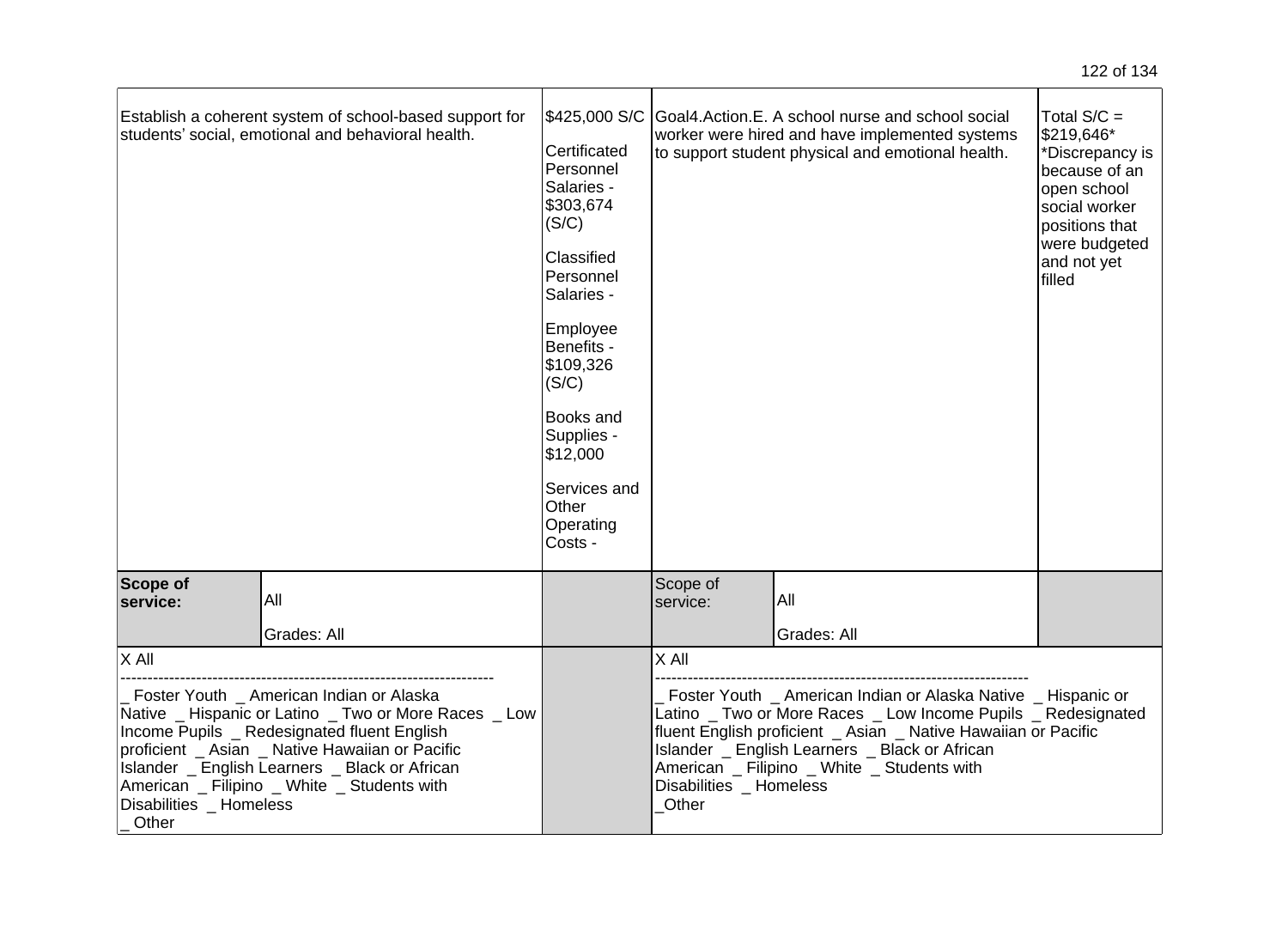| What changes in actions, | servivces, and expenditures Continue all Goal 4 actions and services. Parents in JCCS schools have actively participated in LCAP input and<br>analysis sessions, Title I governance and parent involvement activities, as well as additional opportunities for<br>learning about communication and restorative practice. Our parents and families continue to clearly communicate<br>their desire for additional opportunities for learning and meaningful involvement at schools as volunteers and in<br>leadership roles. Therefore, there is a heightened need for high quality learning experiences for parents to<br>facilitate their roles as collaborators, learners and volunteers at their school sites. Additionally, increased<br>collaboration with probation staff through data sharing and alignment of student planning with case planning<br>processes and the inclusion of probation staff in Learning Walks has opened new opportunities for rigorous<br>courses including CTE, electives, and blended learning opportunities for incarcerated youth. Additional MOUs<br>have expanded VAPA, outdoor and applied learning opportunities for our students via strategic partnerships |
|--------------------------|-------------------------------------------------------------------------------------------------------------------------------------------------------------------------------------------------------------------------------------------------------------------------------------------------------------------------------------------------------------------------------------------------------------------------------------------------------------------------------------------------------------------------------------------------------------------------------------------------------------------------------------------------------------------------------------------------------------------------------------------------------------------------------------------------------------------------------------------------------------------------------------------------------------------------------------------------------------------------------------------------------------------------------------------------------------------------------------------------------------------------------------------------------------------------------------------------------|
|                          | aligned to Goal 4.                                                                                                                                                                                                                                                                                                                                                                                                                                                                                                                                                                                                                                                                                                                                                                                                                                                                                                                                                                                                                                                                                                                                                                                    |

| <b>Original Goal</b><br>from prior year<br>LCAP:  | Expelled students and foster youth will transition efficiently through a planned<br>coordination of educational options in accordance with their transition or rehabilitation<br>plan. |                                                                                                                                                                                                                                                                                                                                                                                                                                                                                                                                              |                                |                                                 |                               | Related State and/or Local Priorities:<br>$\_2$ $\_3$ $\_4$ $\_5$ $\_6$ $\_7$ $\_8$ COE<br>only: X 9 X 10 Local:                                                                                                                                                                                                                                                                                                                                                                                                                                                                                                                                                                            |
|---------------------------------------------------|----------------------------------------------------------------------------------------------------------------------------------------------------------------------------------------|----------------------------------------------------------------------------------------------------------------------------------------------------------------------------------------------------------------------------------------------------------------------------------------------------------------------------------------------------------------------------------------------------------------------------------------------------------------------------------------------------------------------------------------------|--------------------------------|-------------------------------------------------|-------------------------------|---------------------------------------------------------------------------------------------------------------------------------------------------------------------------------------------------------------------------------------------------------------------------------------------------------------------------------------------------------------------------------------------------------------------------------------------------------------------------------------------------------------------------------------------------------------------------------------------------------------------------------------------------------------------------------------------|
| Goal Applies to:                                  | Schools:                                                                                                                                                                               | All<br>Grades: All<br>Applicable Pupil Subgroups:                                                                                                                                                                                                                                                                                                                                                                                                                                                                                            | Foster Youth, Other (Expelled) |                                                 |                               |                                                                                                                                                                                                                                                                                                                                                                                                                                                                                                                                                                                                                                                                                             |
| <b>Expected Annual</b><br>Measurable<br>Outcomes: | the prior year<br>baseline.<br>for Foster Youth                                                                                                                                        | Goal5A. Continue to monitor the number of expelled<br>students for each County defined placement option.<br>Goal5B. Increase the number of students meeting<br>their goals in their rehabilitation plans by 10% from<br>Goal5C. The percentage of foster youth enrolled and<br>placed promptly in appropriate courses, and<br>receiving appropriate course credit (including partial<br>credit) will increase by 5% from the 2014-15<br>Goal5D. Research practices that promote learning<br>Goal5E. Continue to develop data reporting tools |                                | <b>Actual Annual</b><br>Measurable<br>Outcomes: | As of April 2016:<br>2014-15. | Goals 5A & 5B. The number of expelled students<br>enrolled in community schools has dropped from<br>over 1,011 in the 2010-11 school year (for<br>comparison) to 58 during the 2014-15 school year<br>and 81 in the 2015-16 school year. This signficant<br>decrease in expulsion follows county-wide trends<br>and corresponds to general changes in school<br>discipline policies moving toward more positive and<br>restorative approaches. To date, 71% of expelled<br>students have met reinstatement requirements, in<br>comparison 60% of students met requirements in<br>At the time an expulsion of a pupil is ordered, the<br>governing board of the school district shall ensure |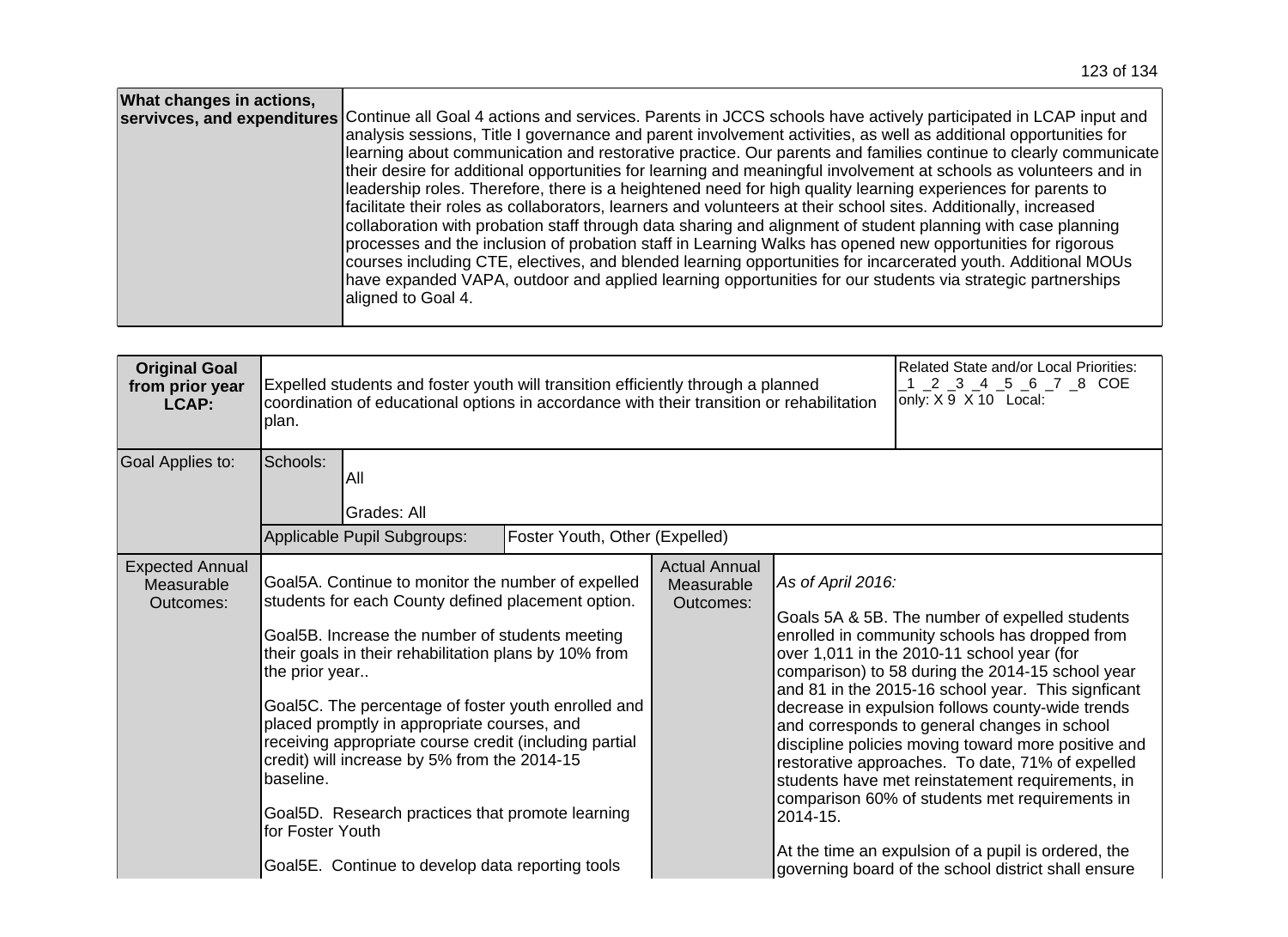and examples that illustrate identifying needs, determining and implementing actions and monitoring the progress of Foster Youth.

Goal5F. Plan and offer regional meetings to inform and support districts in understanding and interpreting policies and navigating the Foster Youth system in order to support student learning.

that an educational program is provided to the pupil who is subject to the expulsion order for the period of the expulsion. San Diego County Plan for Expelled Students provides numerous opportunities for students whose behaviors have resulted in expulsion. Each expelled student is given a rehabilitation plan created by his or her district of residence.

SP.Goal5C. Based on YTD data, baseline foster youth data placed in Monarch, Court Schools, Community Schools and San Pasqual Academy are:

Enrolled n=131

High School Credits completed = Average of 139 per student (where  $5$  credits = 1 semester course).

Tracking such stdent data at the aggregate and individual student level has improved progress monitoring to ensure that Foster Youth are on-track to complete high school course requirements.

Goal5.D. The Best Interest Determination process is implemented with every Foster Youth placement change.

Goal5.E. Participating in a new partnership with USD Law School, the Child Advocacy Institute, the Dependency Legal Group, San Diego Volunteer Lawyer Group, and the SDCOE FY Services Coordinating Program to work with student who do not have a court assigned education rights holder. This facilitates sharing of student data and approparite representation and advocacy for Foster Youth in educational decision-making.

Goal5.F. SDCOE Foster Youth Services had planned and offered regular regional meetings to inform and support districts in undersanding and interpreting policies and navigating the Foster youth system in order to support student learning. Moreover, there are Foster Youth Liaisons identified in each of the 42 San Diego County school districts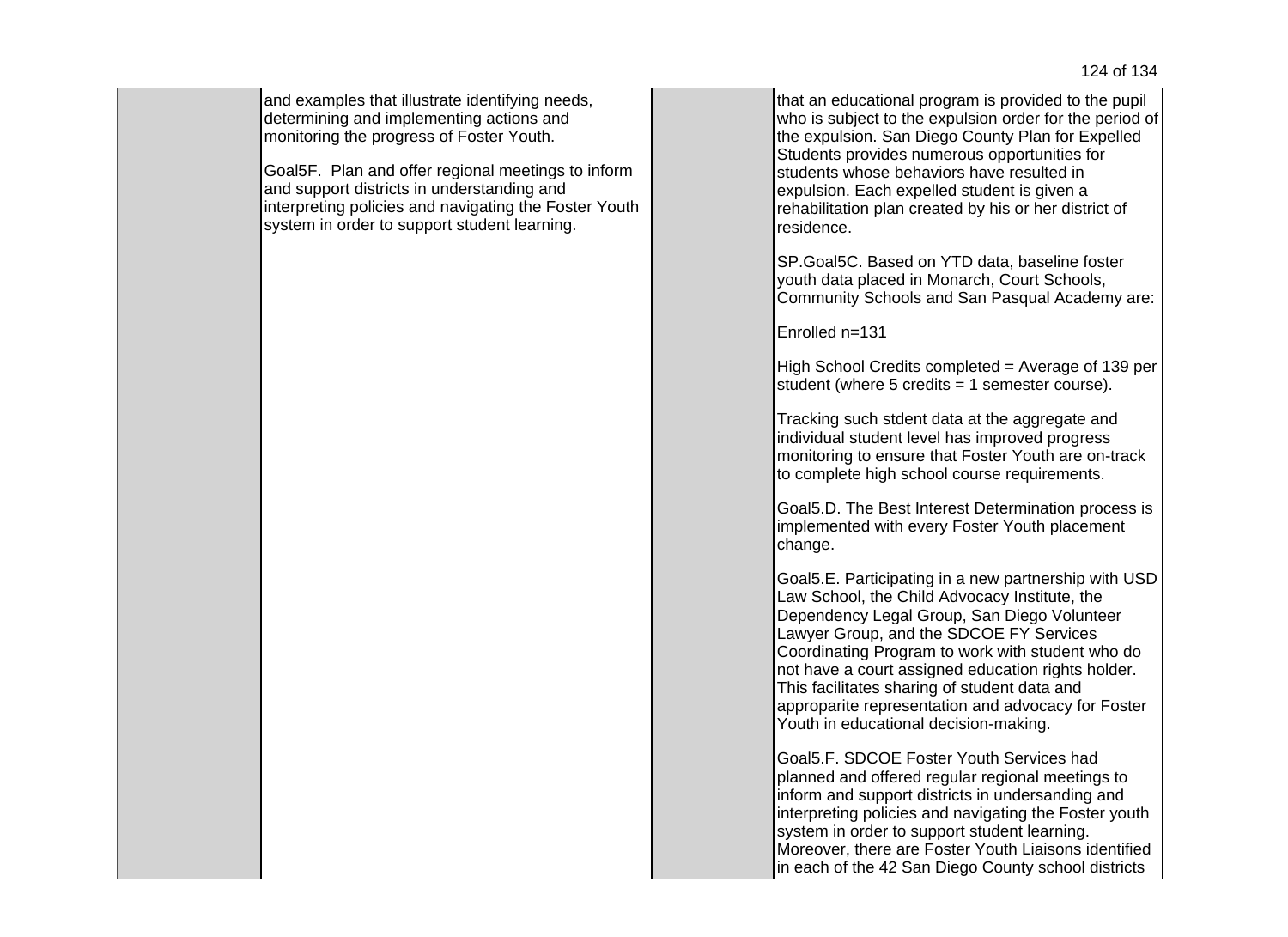|                                        |  | that regularly participate in these meetings to discuss<br>and refine methods to support the continuity of<br>educational programs for Foster Youth. |                                          |  |
|----------------------------------------|--|------------------------------------------------------------------------------------------------------------------------------------------------------|------------------------------------------|--|
| <b>LCAP Year: 2015-16</b>              |  |                                                                                                                                                      |                                          |  |
| <b>Planned Actions/Services</b>        |  | <b>Actual Actions/Services</b>                                                                                                                       |                                          |  |
| <b>Budgeted</b><br><b>Expenditures</b> |  |                                                                                                                                                      | <b>Estimated</b><br><b>Actual Annual</b> |  |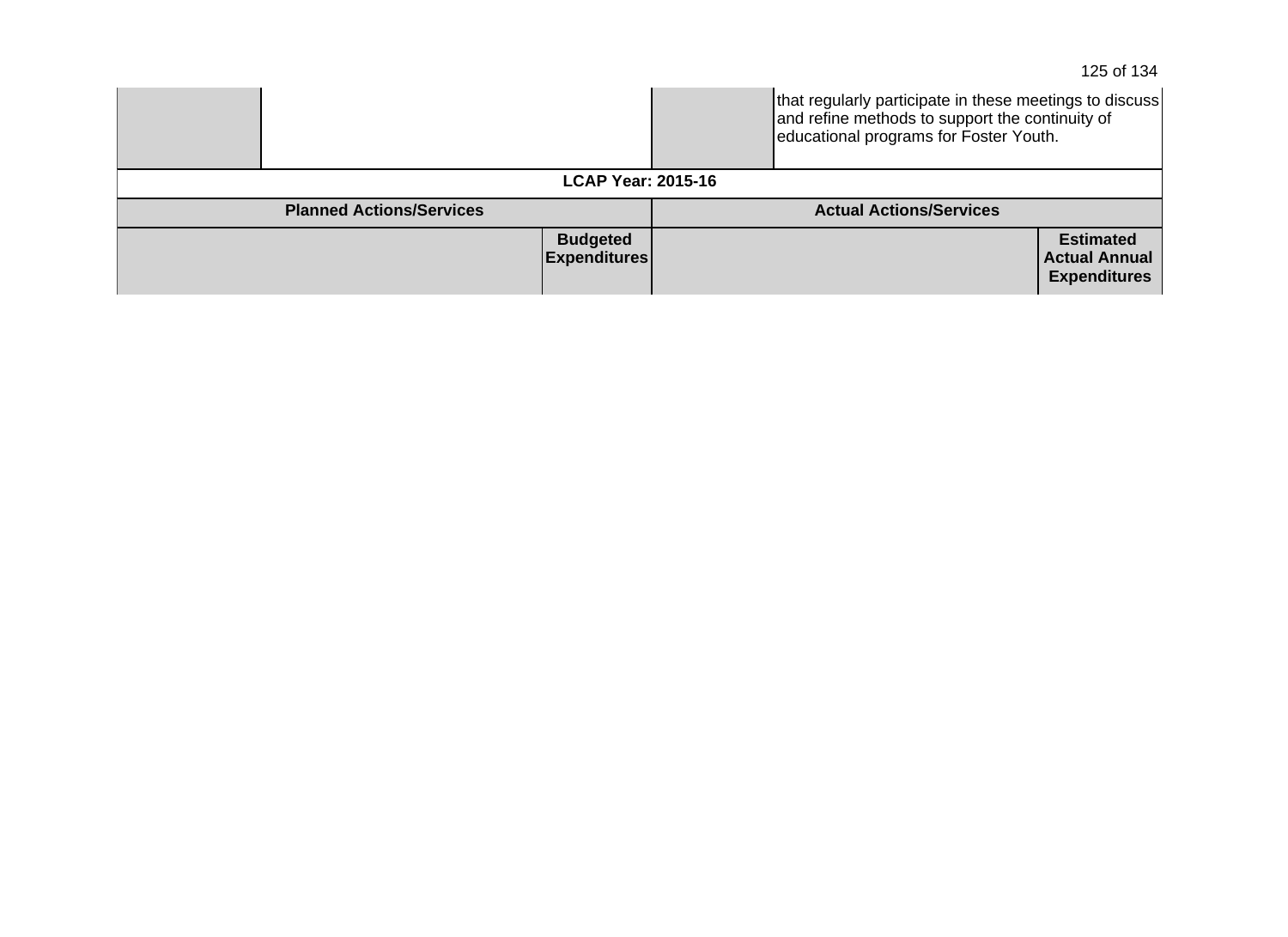| serving expelled students. | Continue implementation of the SDCOE adopted plan for | 1\$531,000<br>S/C<br>Certificated<br>Personnel<br>Salaries -<br>\$303,674<br>(S/C),<br>\$599,555<br>(Title 1)<br>Classified<br>Personnel<br>Salaries -<br>Employee<br>Benefits -<br>\$111,326<br>(S/C),<br>\$200,445<br>(Title I)<br><b>Books and</b><br>Supplies -<br>Services and<br>Other<br>Operating<br>Costs -<br>\$116,000<br>(S/C) | residence.           | \$800,000 Title Goal5. Action. A. This is an ongoing action and<br>related services. At the time an expulsion of a pupil<br>is ordered, the governing board of the school district<br>shall ensure that an educational program is provided \$728,100<br>to the pupil who is subject to the expulsion order for<br>the period of the expulsion. San Diego County Plan<br>for Expelled Students provides numerous<br>opportunities for students whose behaviors have<br>resulted in expulsion. Each expelled student is given<br>a rehabilitation plan created by his or her district of | Total $S/C =$<br>\$207,600*<br>$\mathsf{T}$ otal Title I =<br>*The<br>discrepancy<br>represents<br>budgeted but<br>unexpended<br>consultant fees<br>and certificated<br>salaries for<br>unfilled<br>positions. |
|----------------------------|-------------------------------------------------------|--------------------------------------------------------------------------------------------------------------------------------------------------------------------------------------------------------------------------------------------------------------------------------------------------------------------------------------------|----------------------|----------------------------------------------------------------------------------------------------------------------------------------------------------------------------------------------------------------------------------------------------------------------------------------------------------------------------------------------------------------------------------------------------------------------------------------------------------------------------------------------------------------------------------------------------------------------------------------|----------------------------------------------------------------------------------------------------------------------------------------------------------------------------------------------------------------|
| Scope of<br>service:       | All schools<br>Grades: All                            |                                                                                                                                                                                                                                                                                                                                            | Scope of<br>service: | This action applies primarily to<br>Community Schools, although we<br>serve expelled students or students<br>with histories of expulsions in all of<br>our schools.<br>Grades: All                                                                                                                                                                                                                                                                                                                                                                                                     |                                                                                                                                                                                                                |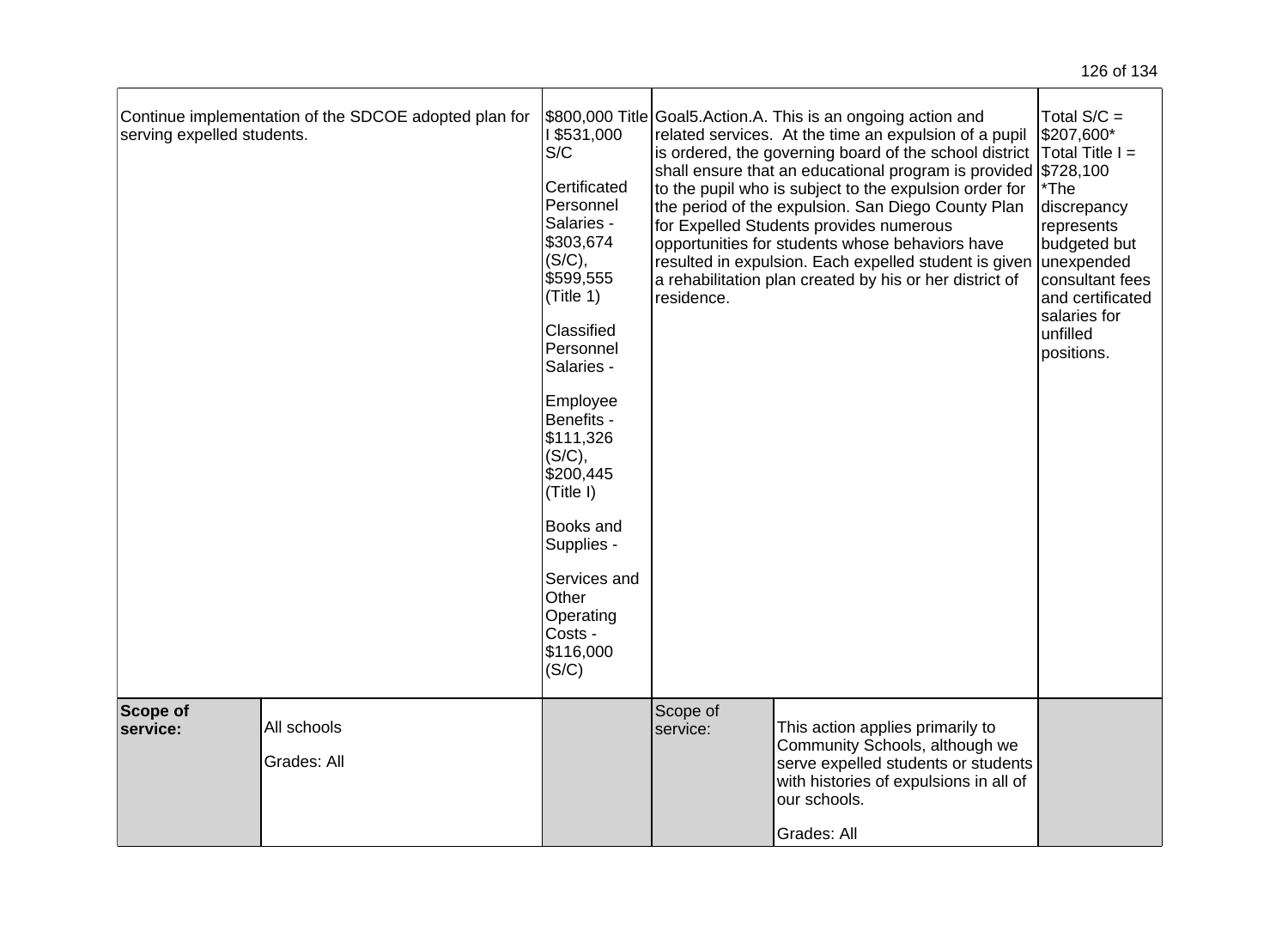| All                                                                                                                                                                                                                                                                                                                                                            |                           |                                                      | All                                                                                                                                                                                                                                                                                                                                                                                                                                                                                         |                                                                                                                                                 |                                                                                                                                                   |
|----------------------------------------------------------------------------------------------------------------------------------------------------------------------------------------------------------------------------------------------------------------------------------------------------------------------------------------------------------------|---------------------------|------------------------------------------------------|---------------------------------------------------------------------------------------------------------------------------------------------------------------------------------------------------------------------------------------------------------------------------------------------------------------------------------------------------------------------------------------------------------------------------------------------------------------------------------------------|-------------------------------------------------------------------------------------------------------------------------------------------------|---------------------------------------------------------------------------------------------------------------------------------------------------|
| Foster Youth _ American Indian or Alaska<br>Native _ Hispanic or Latino _ Two or More Races _ Low<br>Income Pupils _ Redesignated fluent English<br>proficient _ Asian _ Native Hawaiian or Pacific<br>Islander _ English Learners _ Black or African<br>American _ Filipino _ White _ Students with<br>Disabilities _ Homeless<br>X Other (Expelled Students) |                           |                                                      | Foster Youth _ American Indian or Alaska Native _ Hispanic or<br>Latino _ Two or More Races _ Low Income Pupils _ Redesignated<br>fluent English proficient _ Asian _ Native Hawaiian or Pacific<br>Islander _ English Learners _ Black or African<br>American _ Filipino _ White _ Students with<br>Disabilities _ Homeless<br>X Other(Expelled students.)                                                                                                                                 |                                                                                                                                                 |                                                                                                                                                   |
| Review policies and MOUs regarding transfer, enrollment, \$0<br>placement, and course credit for foster youth.                                                                                                                                                                                                                                                 |                           |                                                      |                                                                                                                                                                                                                                                                                                                                                                                                                                                                                             | Goal5.Action.B. In process, including consultation<br>None.<br>with annual review and update of policies based<br>on impact of new legislation. |                                                                                                                                                   |
| <b>Scope of</b><br>service:                                                                                                                                                                                                                                                                                                                                    | <b>ALL</b><br>Grades: All |                                                      | Scope of<br>service:                                                                                                                                                                                                                                                                                                                                                                                                                                                                        | All schools.<br>Grades: All                                                                                                                     |                                                                                                                                                   |
| All                                                                                                                                                                                                                                                                                                                                                            |                           |                                                      | All                                                                                                                                                                                                                                                                                                                                                                                                                                                                                         |                                                                                                                                                 |                                                                                                                                                   |
| X Foster Youth _ American Indian or Alaska<br>Native _ Hispanic or Latino _ Two or More Races _ Low<br>Income Pupils _ Redesignated fluent English<br>proficient _ Asian _ Native Hawaiian or Pacific<br>Islander _ English Learners _ Black or African<br>American Filipino White Students with<br>Disabilities Homeless<br>Other                             |                           |                                                      | X Foster Youth _ American Indian or Alaska Native _ Hispanic or<br>Latino _ Two or More Races _ Low Income Pupils _ Redesignated<br>fluent English proficient _ Asian _ Native Hawaiian or Pacific<br>Islander _ English Learners _ Black or African<br>American _ Filipino _ White _ Students with<br>Disabilities X Homeless<br>Other                                                                                                                                                     |                                                                                                                                                 |                                                                                                                                                   |
| Continue practices to support prompt enrollment,<br>placement, academic support and course credit<br>completion for foster youth transitioning in and out of<br>county-run programs.                                                                                                                                                                           |                           | Services and<br>other<br>operating<br>costs - \$5000 | \$85,000 Title I Goal5.Action.C. In process. JCCS Student Support<br>Services Manager and Student Support Services<br>Supervisor continue to review, evaluate,<br>improve and streamlining student enrollment,<br>placement and transfer processes, and develop<br>ongoing professional learning for all support staff to<br>implement improved practices. All support staff are<br>completing customer service training through the<br>SDCOE Human Resources during the Spring of<br>2016. |                                                                                                                                                 | No associated<br>cost. Total Title I<br>$= $59,500*$<br>*discrepancy<br>because of<br>decrease in<br><b>Foster Youth</b><br>enrollment at<br>SPA. |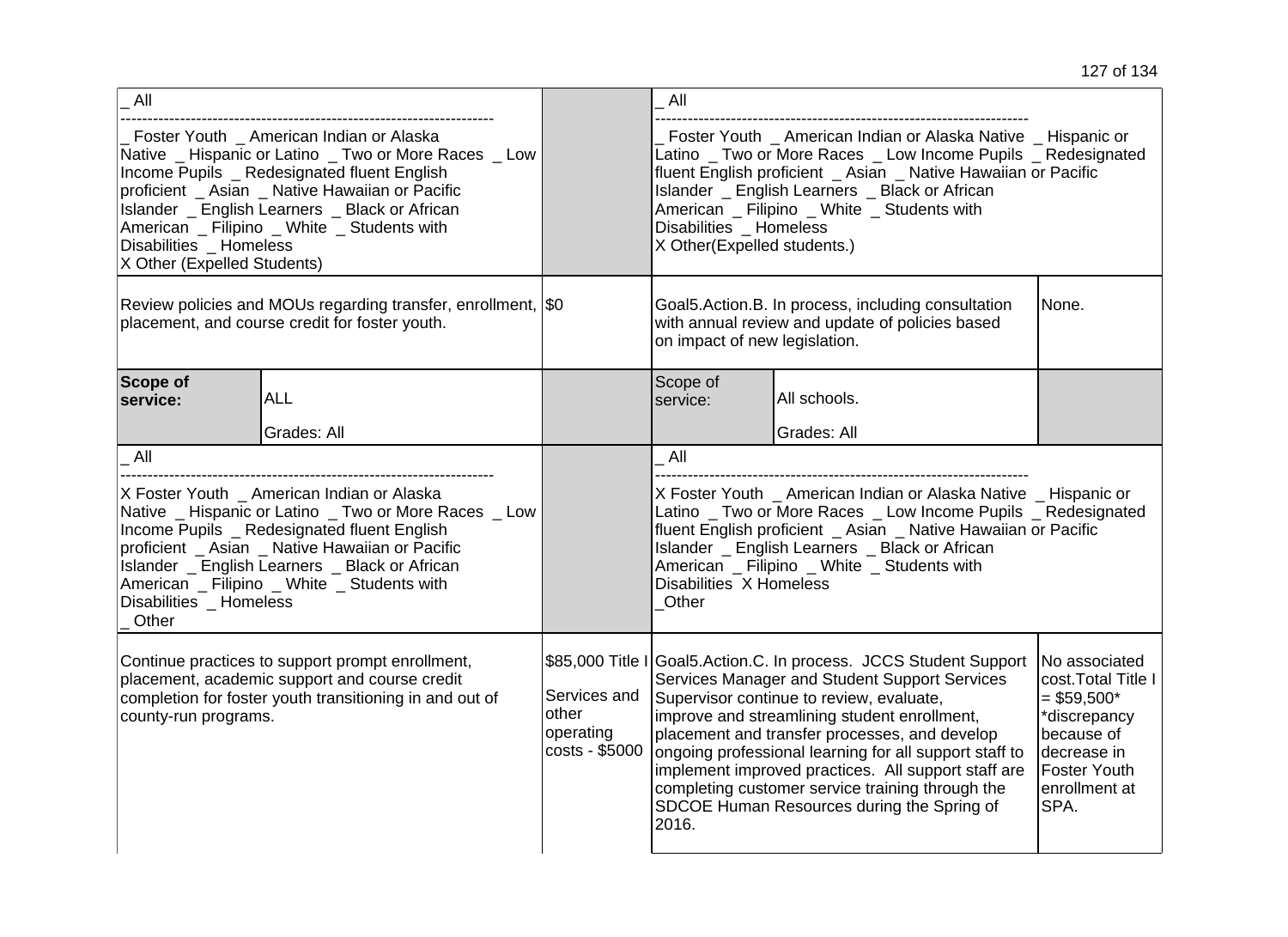| Scope of<br>service:                                                                                                                                                                                                                                                                                                                                                             | lall<br>Grades: All |                                    | Scope of<br>service:                                                                                                                                                                                                                                                                                                                  | All schools.<br>Grades: All |      |
|----------------------------------------------------------------------------------------------------------------------------------------------------------------------------------------------------------------------------------------------------------------------------------------------------------------------------------------------------------------------------------|---------------------|------------------------------------|---------------------------------------------------------------------------------------------------------------------------------------------------------------------------------------------------------------------------------------------------------------------------------------------------------------------------------------|-----------------------------|------|
| All                                                                                                                                                                                                                                                                                                                                                                              |                     |                                    | All                                                                                                                                                                                                                                                                                                                                   |                             |      |
| X Foster Youth _ American Indian or Alaska<br>Native _ Hispanic or Latino _ Two or More Races _ Low<br>Income Pupils _ Redesignated fluent English<br>proficient _ Asian _ Native Hawaiian or Pacific<br>Islander _ English Learners _ Black or African<br>American _ Filipino _ White _ Students with<br>Disabilities Homeless<br>Other                                         |                     |                                    | X Foster Youth American Indian or Alaska Native Hispanic or<br>Latino _ Two or More Races X Low Income Pupils X Redesignated<br>fluent English proficient _ Asian _ Native Hawaiian or Pacific<br>Islander X English Learners _ Black or African<br>American _ Filipino _ White X Students with<br>Disabilities X Homeless<br>Other   |                             |      |
| Continue collaboration with child welfare to co-locate and<br>Ico-fund10 SDCOE Educational Liaisons in each Child<br>Welfare Regional Office. These subject matter experts<br>work side by side with case carrying and placement social other<br>workers ensuring that shcool of origin issues and<br>acaemicic needs are taken into consideration at every<br>placement change. |                     | Services and<br>operating<br>costs | \$85,000 Title I Goal5.Action.D.<br>The number of Educational Liaisons has been<br>reduced to 9 as of December 2015 and are<br>anticipated to be reduced to 6 effective the 2016-17<br>school year.                                                                                                                                   |                             | None |
| Scope of<br>service:                                                                                                                                                                                                                                                                                                                                                             | All schools         |                                    | Scope of<br>service:                                                                                                                                                                                                                                                                                                                  | All schools                 |      |
|                                                                                                                                                                                                                                                                                                                                                                                  | Grades: All         |                                    |                                                                                                                                                                                                                                                                                                                                       | Grades: All                 |      |
| All                                                                                                                                                                                                                                                                                                                                                                              |                     |                                    | All                                                                                                                                                                                                                                                                                                                                   |                             |      |
| X Foster Youth _ American Indian or Alaska<br>Native _ Hispanic or Latino _ Two or More Races _ Low<br>Income Pupils _ Redesignated fluent English<br>proficient _ Asian _ Native Hawaiian or Pacific<br>Islander _ English Learners _ Black or African<br>American _ Filipino _ White _ Students with<br>Disabilities Homeless<br>Other                                         |                     |                                    | X Foster Youth _ American Indian or Alaska Native _ Hispanic or<br>Latino _ Two or More Races _ Low Income Pupils _ Redesignated<br>fluent English proficient _ Asian _ Native Hawaiian or Pacific<br>Islander _ English Learners _ Black or African<br>American _ Filipino _ White _ Students with<br>Disabilities Homeless<br>Other |                             |      |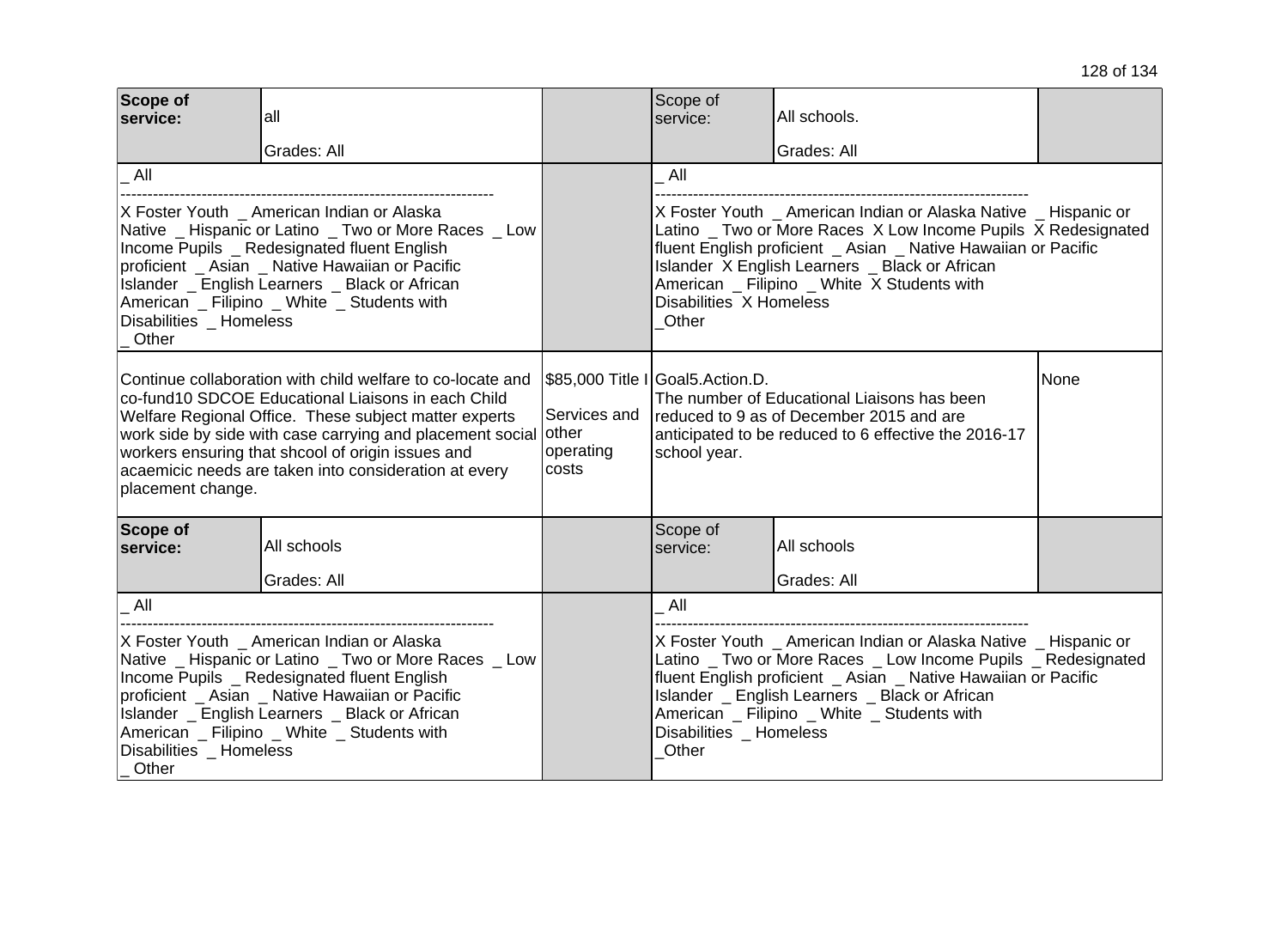| Monitor and refine a Best Interest Determination process<br>utilized by child welfare and educational rights holders to<br>determine when it is or is not in a child's best interest to<br>stay in their school of origin.                                                                                                               |             | funding<br>source | Other SDCOE The Best Interest Determination process is<br>implemented with every Foster Youth placement<br>change.                                                                                                                                                                                                                    |             | None |
|------------------------------------------------------------------------------------------------------------------------------------------------------------------------------------------------------------------------------------------------------------------------------------------------------------------------------------------|-------------|-------------------|---------------------------------------------------------------------------------------------------------------------------------------------------------------------------------------------------------------------------------------------------------------------------------------------------------------------------------------|-------------|------|
| Scope of<br>service:                                                                                                                                                                                                                                                                                                                     | All Schools |                   | Scope of<br>service:                                                                                                                                                                                                                                                                                                                  | All         |      |
|                                                                                                                                                                                                                                                                                                                                          | Grades: All |                   |                                                                                                                                                                                                                                                                                                                                       | Grades: All |      |
| All                                                                                                                                                                                                                                                                                                                                      |             |                   | All                                                                                                                                                                                                                                                                                                                                   |             |      |
| X Foster Youth _ American Indian or Alaska<br>Native _ Hispanic or Latino _ Two or More Races _ Low<br>Income Pupils _ Redesignated fluent English<br>proficient _ Asian _ Native Hawaiian or Pacific<br>Islander _ English Learners _ Black or African<br>American Filipino _ White _ Students with<br>Disabilities Homeless<br>Other   |             |                   | X Foster Youth _ American Indian or Alaska Native _ Hispanic or<br>Latino _ Two or More Races _ Low Income Pupils _ Redesignated<br>fluent English proficient _ Asian _ Native Hawaiian or Pacific<br>Islander _ English Learners _ Black or African<br>American _ Filipino _ White _ Students with<br>Disabilities Homeless<br>Other |             |      |
| <b>SDCOE Foster Youth/Homeless Education Services staff</b><br>will continue to assist probation and child welfare in the<br>identification of appropriate education rights holders as<br>requested.                                                                                                                                     |             | Funding<br>Source | Other SDCOE Participating in a new partnership with USD Law<br>None<br>School, the Child Advocacy Institute, the<br>Dependency Legal Group, San Diego Volunteer<br>Lawyer Group, and the SDCOE FY Services<br>Coordinating Program to work with students who do<br>not have a court assigned education rights holder.                 |             |      |
| Scope of<br>service:                                                                                                                                                                                                                                                                                                                     | All Schools |                   | Scope of<br>service:                                                                                                                                                                                                                                                                                                                  | All         |      |
|                                                                                                                                                                                                                                                                                                                                          | Grades: All |                   |                                                                                                                                                                                                                                                                                                                                       | Grades: All |      |
| All                                                                                                                                                                                                                                                                                                                                      |             |                   | All                                                                                                                                                                                                                                                                                                                                   |             |      |
| X Foster Youth _ American Indian or Alaska<br>Native _ Hispanic or Latino _ Two or More Races _ Low<br>Income Pupils _ Redesignated fluent English<br>proficient _ Asian _ Native Hawaiian or Pacific<br>Islander _ English Learners _ Black or African<br>American _ Filipino _ White _ Students with<br>Disabilities Homeless<br>Other |             |                   | X Foster Youth American Indian or Alaska Native Hispanic or<br>Latino _ Two or More Races _ Low Income Pupils _ Redesignated<br>fluent English proficient _ Asian _ Native Hawaiian or Pacific<br>Islander _ English Learners _ Black or African<br>American _ Filipino _ White _ Students with<br>Disabilities _ Homeless<br>Other   |             |      |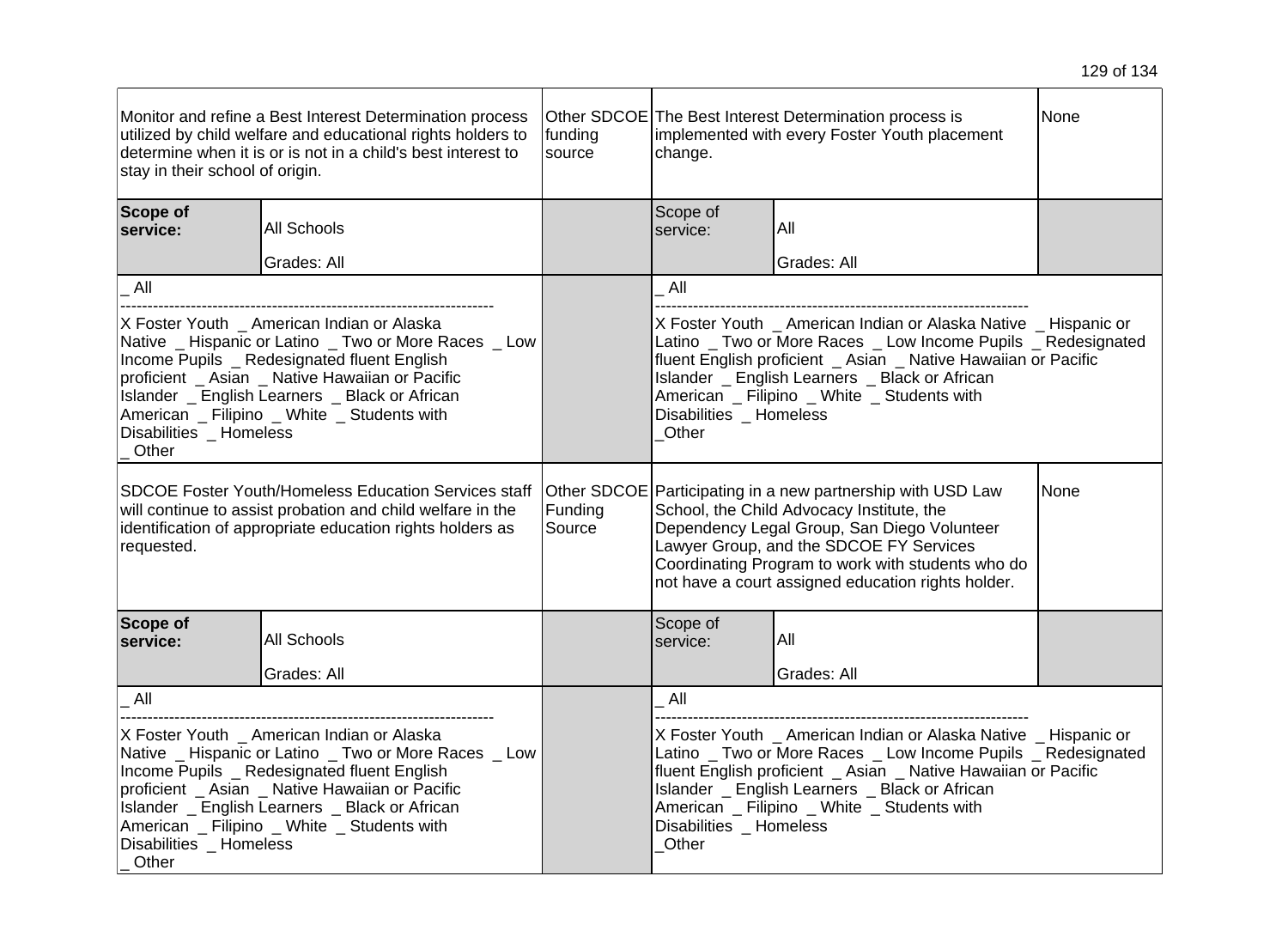| Monitor and refine the SDCOE Foster Youth Student<br>Information System which houses the education and<br>health records of every child under the jurisdiction of<br>Juvenile Court, both Probation and Dependency. This<br>database contains grades, attendance and school<br>information. Juvenile court personnel both contribute to<br>and utilize the database to locate educational information<br>lon children in foster care.                                                                                                                                                                                                                                                                                                            |             | Funding<br>Source | Other SDCOE Foster Youth Student Information System continues None<br>to serve SDCOE and the Local Education Agencies<br>throughout San Diego County.                                                                                                                                                                                   |             |  |
|--------------------------------------------------------------------------------------------------------------------------------------------------------------------------------------------------------------------------------------------------------------------------------------------------------------------------------------------------------------------------------------------------------------------------------------------------------------------------------------------------------------------------------------------------------------------------------------------------------------------------------------------------------------------------------------------------------------------------------------------------|-------------|-------------------|-----------------------------------------------------------------------------------------------------------------------------------------------------------------------------------------------------------------------------------------------------------------------------------------------------------------------------------------|-------------|--|
| Scope of<br>service:                                                                                                                                                                                                                                                                                                                                                                                                                                                                                                                                                                                                                                                                                                                             | All schools |                   | Scope of<br>service:                                                                                                                                                                                                                                                                                                                    | All         |  |
|                                                                                                                                                                                                                                                                                                                                                                                                                                                                                                                                                                                                                                                                                                                                                  | Grades: All |                   |                                                                                                                                                                                                                                                                                                                                         | Grades: All |  |
| All                                                                                                                                                                                                                                                                                                                                                                                                                                                                                                                                                                                                                                                                                                                                              |             |                   | All                                                                                                                                                                                                                                                                                                                                     |             |  |
| X Foster Youth _ American Indian or Alaska<br>Native _ Hispanic or Latino _ Two or More Races _ Low<br>Income Pupils _ Redesignated fluent English<br>proficient _ Asian _ Native Hawaiian or Pacific<br>Islander _ English Learners _ Black or African<br>American _ Filipino _ White _ Students with<br>Disabilities _ Homeless<br>Other                                                                                                                                                                                                                                                                                                                                                                                                       |             |                   | X Foster Youth _ American Indian or Alaska Native _ Hispanic or<br>Latino _ Two or More Races _ Low Income Pupils _ Redesignated<br>fluent English proficient _ Asian _ Native Hawaiian or Pacific<br>Islander _ English Learners _ Black or African<br>American _ Filipino _ White _ Students with<br>Disabilities _ Homeless<br>Other |             |  |
| What changes in actions,<br>Continue all Goal 5 actions and services at this time, with adjustments in the allocations to Goal5. ActionC for<br>servivces, and expenditures<br>supplemental services because of decreasing enrollment of Foster Youth in our schools. Recent legislation may<br>define the delivery of services and reduce the number of students and their length of enrollment at San Pasqual<br>Academy (a residential court school for Foster Youth). A stakeholder workgroup comprised of representatives<br>from County of San Diego Health and Human Services, the Foster Care provider at SPA, foster youth legal<br>representatives and SDCOE administrators to review options for educational service delivery at SPA. |             |                   |                                                                                                                                                                                                                                                                                                                                         |             |  |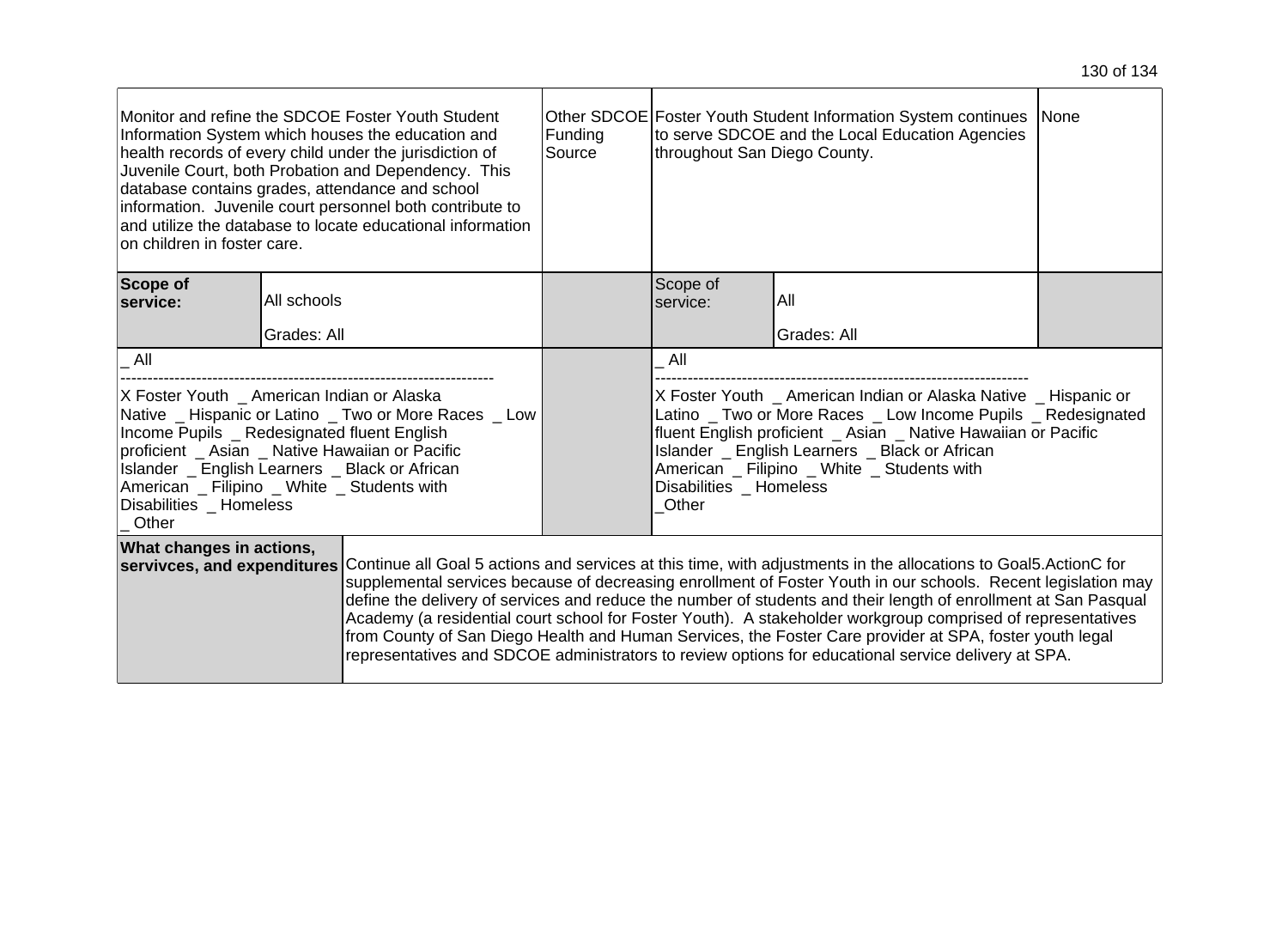## **Section 3: Use of Supplemental and Concentration Grant funds and Proportionality**

A. In the box below, identify the amount of funds in the LCAP year calculated on the basis of the number and concentration of low income, foster youth, and English learner pupils as determined pursuant to 5 CCR 15496(a)(5).

Describe how the LEA is expending these funds in the LCAP year. Include a description of, and justification for, the use of any funds in a districtwide, schoolwide, countywide, or charterwide manner as specified in 5 CCR 15496.

For school districts with below 55 percent of enrollment of unduplicated pupils in the district or below 40 percent of enrollment of unduplicated pupils at a schoolsite in the LCAP year, when using supplemental and concentration funds in a districtwide or schoolwide manner, the school district must additionally describe how the services provided are the most effective use of funds to meet the district's goals for unduplicated pupils in the state and any local priority areas. (See 5 CCR 15496(b) for guidance.)

| <b>Total amount of Supplemental and Concentration grant funds calculated:</b> | 10186670 |
|-------------------------------------------------------------------------------|----------|
|-------------------------------------------------------------------------------|----------|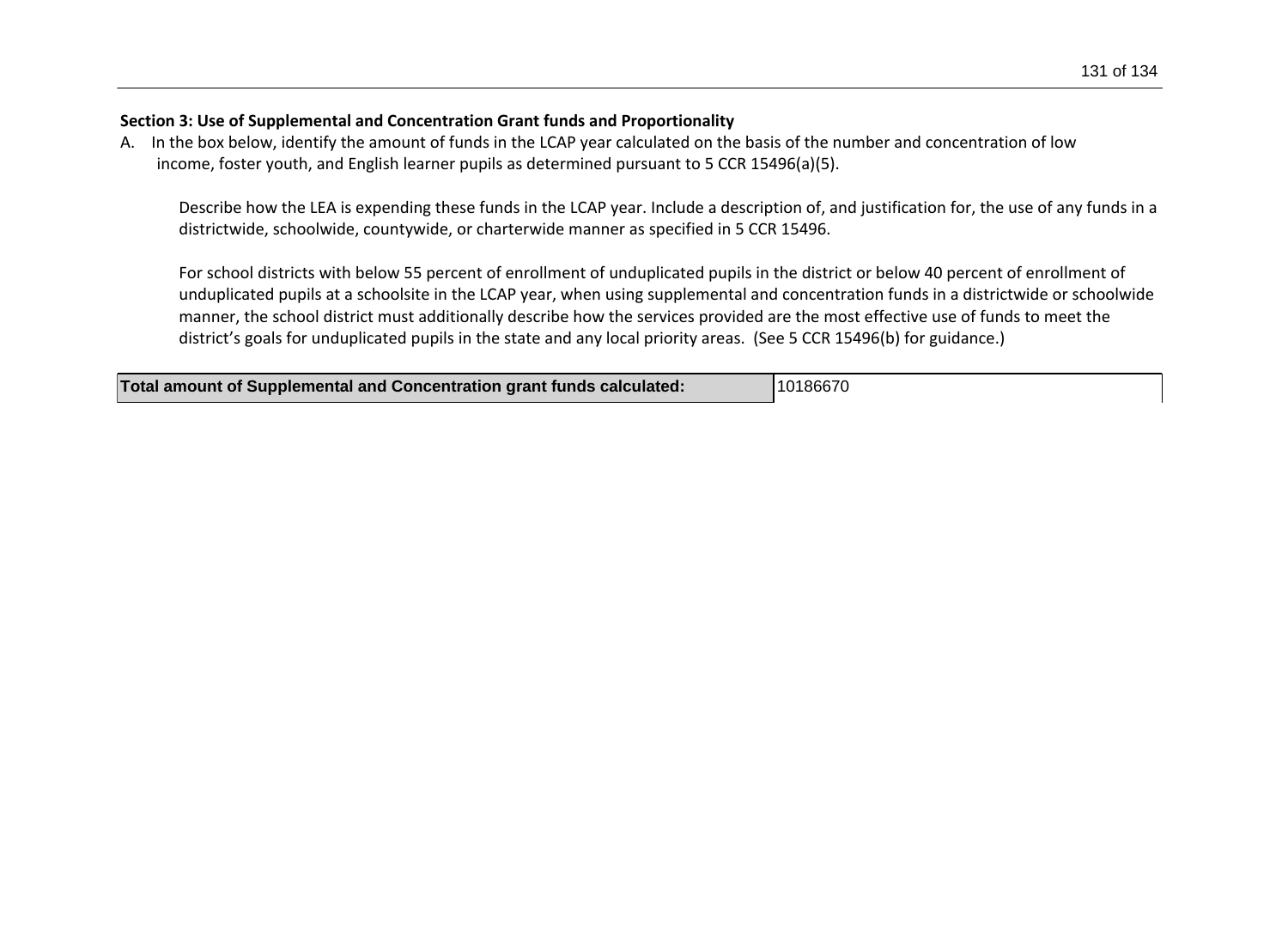We currently enroll over 80% unduplicated students in our SDCOE-operated schools. Stakeholder input supports the continued reform and improvement of the SDCOE-operated court and community schools to enhance and support powerful student learning. Supplemental and Concentration Grant funds will be expended to further advance our teachers' and leaders' common understanding of the district instructional focus in order to facilitate its implementation. The Supplemental and Concentration Funds are being expended on actions and services that are principally directed toward unduplicated student groups. Specifically, Supplemental and Concentration Grant funds will also be expended to:

- Advance deep implementation of Positive Behavioral Intervention and Supports in our learning communities principally directed toward supporting Foster Youth, Low Income and Homeless students.
- Facilitate personalized and inquiry-based learning both in and out of the classroom to expand learning opportunities and help to develop a growth mindset for our unduplicated students.
- Physically reshape our schools into flexible, functional, attractive and safe spaces that will meet the diverse learning needs of our unduplicated students.
- Prepare increasing numbers of unduplicated students for college, career and positive community engagement.
- Professional learning in research-based methods to improve instructional practice, leadership practice and strengthen positive school cultures to support the academic achievement of unduplicated students.
- Rigorous supplemental materials and technology tools will also be purchased to advance content learning and student proficiency.
- Additional certificated staffing to maintain appropriate classroom instructional ratios.
- Additional classified employee supports to increase supervision and classroom supports for unduplicated students.

Additionally, funds will be expended for supplemental services and resources to support the social and emotional needs of students, as well as to support high quality learning for parents and families of unduplicated students to enhance their effective participation and meaningful input into district and school decision-making processes.

B. In the box below, identify the percentage by which services for unduplicated pupils must be increased or improved as compared to the services provided to all pupils in the LCAP year as calculated pursuant to 5 CCR 15496(a).

Consistent with the requirements of 5 CCR 15496, demonstrate how the services provided in the LCAP year for low income pupils, foster youth, and English learners provide for increased or improved services for these pupils in proportion to the increase in funding provided for such pupils in that year as calculated pursuant to 5 CCR 15496(a)(7). An LEA shall describe how the proportionality percentage is met using a quantitative and/or qualitative description of the increased and/or improved services for unduplicated pupils as compared to the services provided to all pupils.

10.60 **%**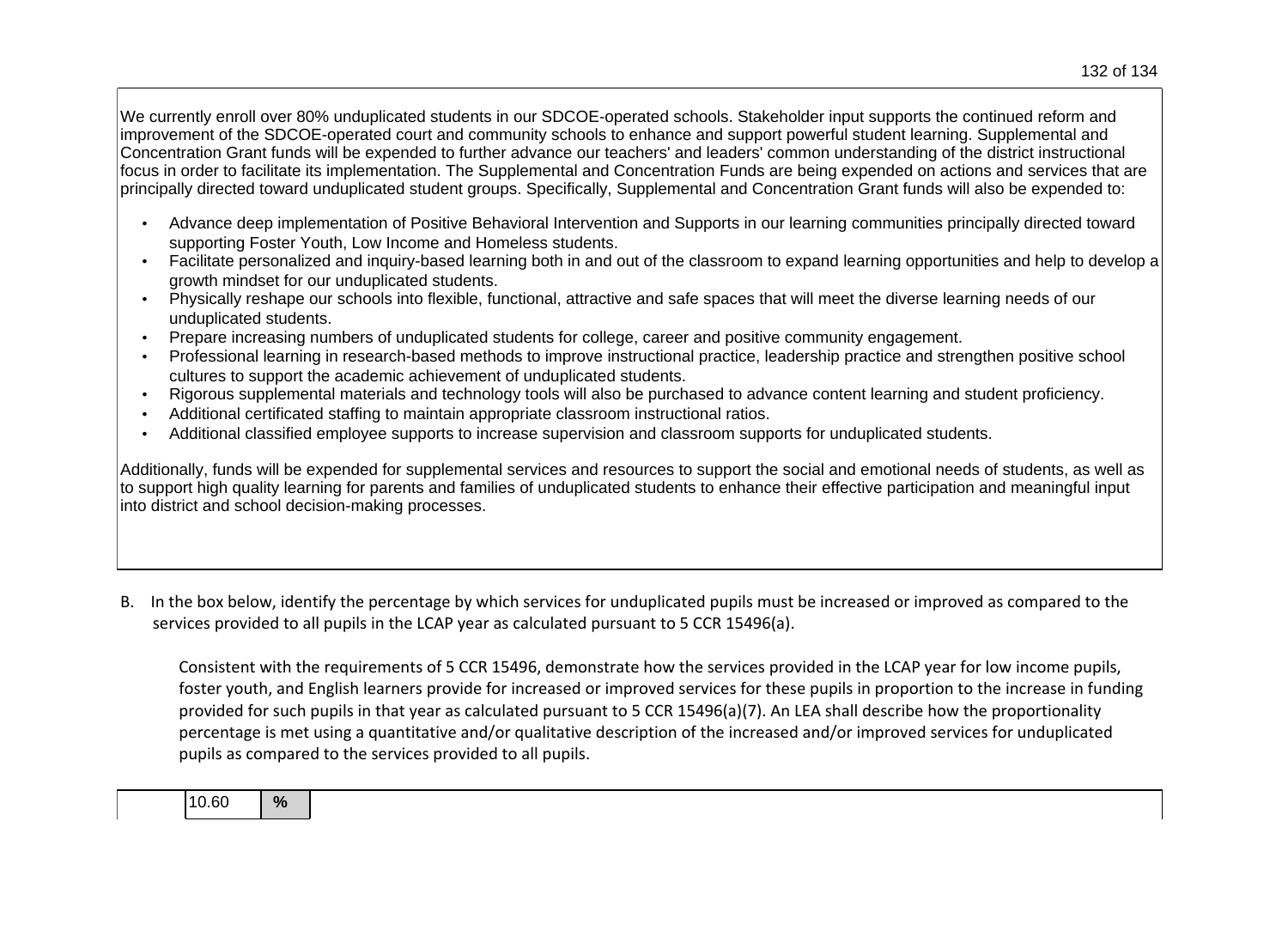In addition to actions listed in 3A, we will also implement the following:

- Continue to research and share best practices to inform professional learning to support accelerated language acquisition and academic achievement for English Learners, including long term English Learners.
- Continue to identify students in need of extended learning time and enroll them in appropriate support classes and programs.
- Specific focus on the development of skills in the areas of producing writing and the the application of skills and concepts in mathematics with enhanced monitoring and supports for English Learner and Redesignated Fluent English Proficient students.
- Conduct reviews of current and incoming students who may need or be eligible for Advanced Placement coursework, and identify course options (such as online courses, concurrent enrollment, etc.).

## **LOCAL CONTROL AND ACCOUNTABILITY PLAN AND ANNUAL UPDATE APPENDIX**

For the purposes of completing the LCAP in reference to the state priorities under Education Code sections 52060 and 52066, the following shall apply:

- (a) "Chronic absenteeism rate" shall be calculated as follows:
	- (1) The number of pupils with a primary, secondary, or short-term enrollment during the academic year (July  $1 -$  June 30) who are chronically absent where "chronic absentee" means a pupil who is absent 10 percent or more of the schooldays in the school year when the total number of days a pupil is absent is divided by the total number of days the pupil is enrolled and school was actually taught in the total number of days the pupil is enrolled and school was actually taught in the regular day schools of the district, exclusive of Saturdays and Sundays.
	- (2) The unduplicated count of pupils with a primary, secondary, or short-term enrollment during the academic year (July  $1 -$  June 30).
	- (3) Divide (1) by (2).
- (b) "Middle School dropout rate" shall be calculated as set forth in California Code of Regulations, title 5, section 1039.1.
- (c) "High school dropout rate" shall be calculated as follows:
	- (1) The number of cohort members who dropout by the end of year 4 in the cohort where "cohort" is defined as the number of firsttime grade 9 pupils in year 1 (starting cohort) plus pupils who transfer in, minus pupils who transfer out, emigrate, or die during